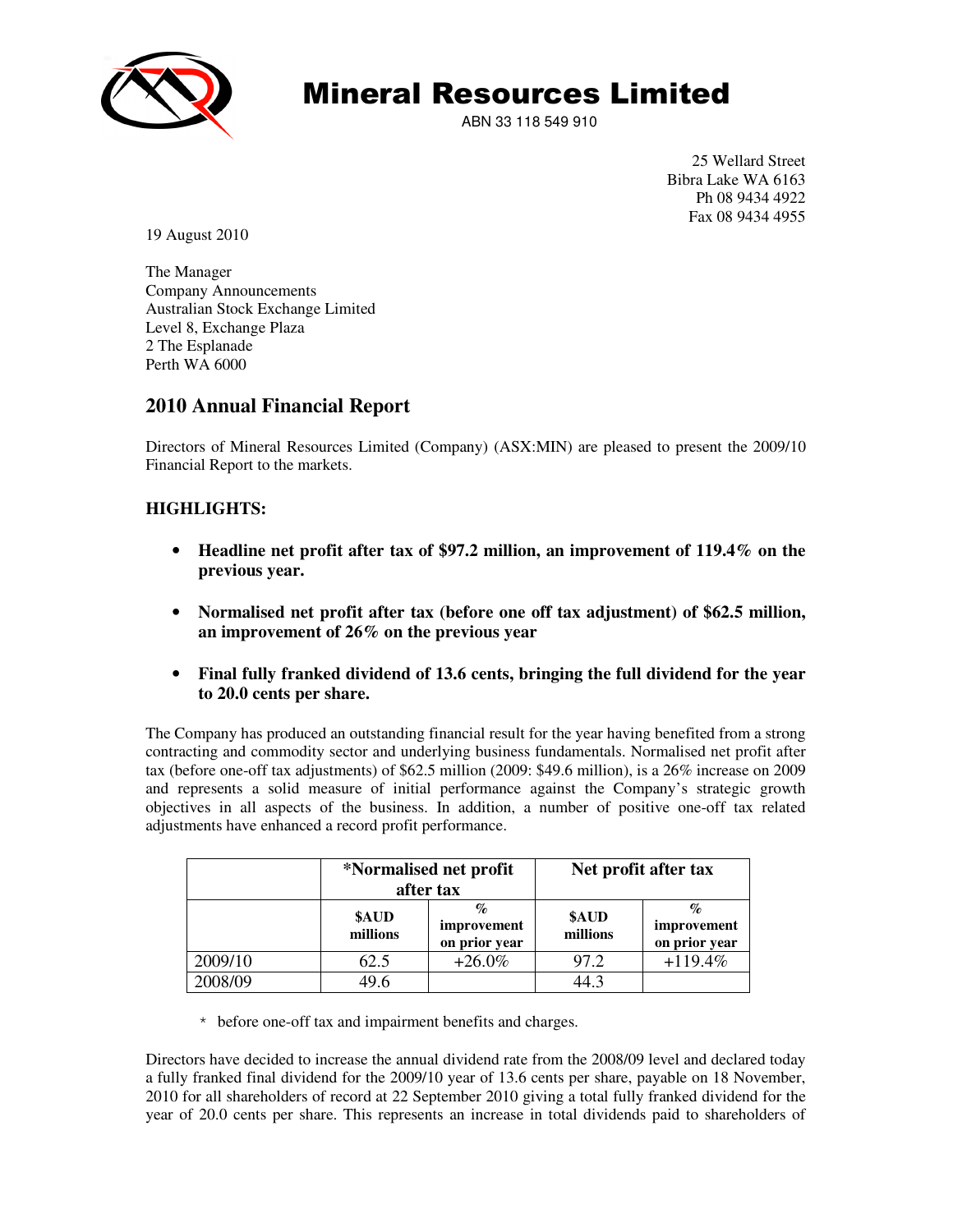

ABN 33 118 549 910

34.8% over 2008/09, primarily reflecting the significant increase in the number of shares on issue during the period. This pay-out rate combined with the share price increase during the year (closing price on 30 June 2009, \$4.25; closing price 30 June 2010, \$8.10) has produced a significant improvement in shareholder value across the 2009/10 year.

Mineral Resources reports its business results as two operating segments being mining services and processing (comprising the traditional MRL operations) and mining (comprising the Polaris operations) operating within the resources sector of the Australian economy.

Concurrent with the achievement of producing an outstanding operating result for the year, the Company continues to pursue its previously nominated high growth strategy focused on volume expansion in both the services and processing/mining activities within the steel making commodities sector. In addition to increasing the underlying mining services base from the expansion of existing contracts and the acquisition of new work, the Company has increased its export volumes of both iron ore and manganese and has entered into agreements, and is progressing opportunities, for the development of increased production of commodities such as iron ore, manganese and lithium. This has been achieved from a combined growth strategy comprising organic growth, strategic alliances and also mergers and acquisitions.

Directors would like to welcome new shareholders coming onto the register during the year from the acquisition of both Polaris Metals and Mesa Minerals, from an expanded share base assisted by the on-market share placement in December 2009 and also from our strategic partners, Hancock Prospecting, which exercised its first tranche of share options in August 2010. Many of these new shareholders have continued to hold their investment in the Company which is a strong reflection of the positive sentiment towards our business.

Consistent with a heavy focus toward developing growth objectives across all facets of the business, the Company remains focused on the fundamental operational factors of cost control, cash flow and client relationships to optimise the ongoing returns for all stakeholders.

Throughout 2009/10 the Company has continued to establish itself as a significant player in the resource sector and also within the general financial and investing community. Successful generation of expansion in shareholder value has been achieved through the solid management of the existing business and the success in seeking and accessing high value growth opportunities. Success for the 2009/10 year culminated in the Company being elevated to the ASX 200 index in early 2010 and in being successful in the Rio Tinto Iron Ore Supplier Recognition Program with awards as Overall Winner and for Excellence in the provision of Construction and Maintenance Services.

This has been an outstanding year and sets the stage for substantial further growth across all of our business activities. On behalf of the Board and the management team, I would like to take the opportunity to acknowledge the contribution of all customers, employees and contractors of the business and thank them for their assistance in producing continued positive business outcomes for all stakeholders.

Yours Sincerely,

Dede

Peter Wade Chairman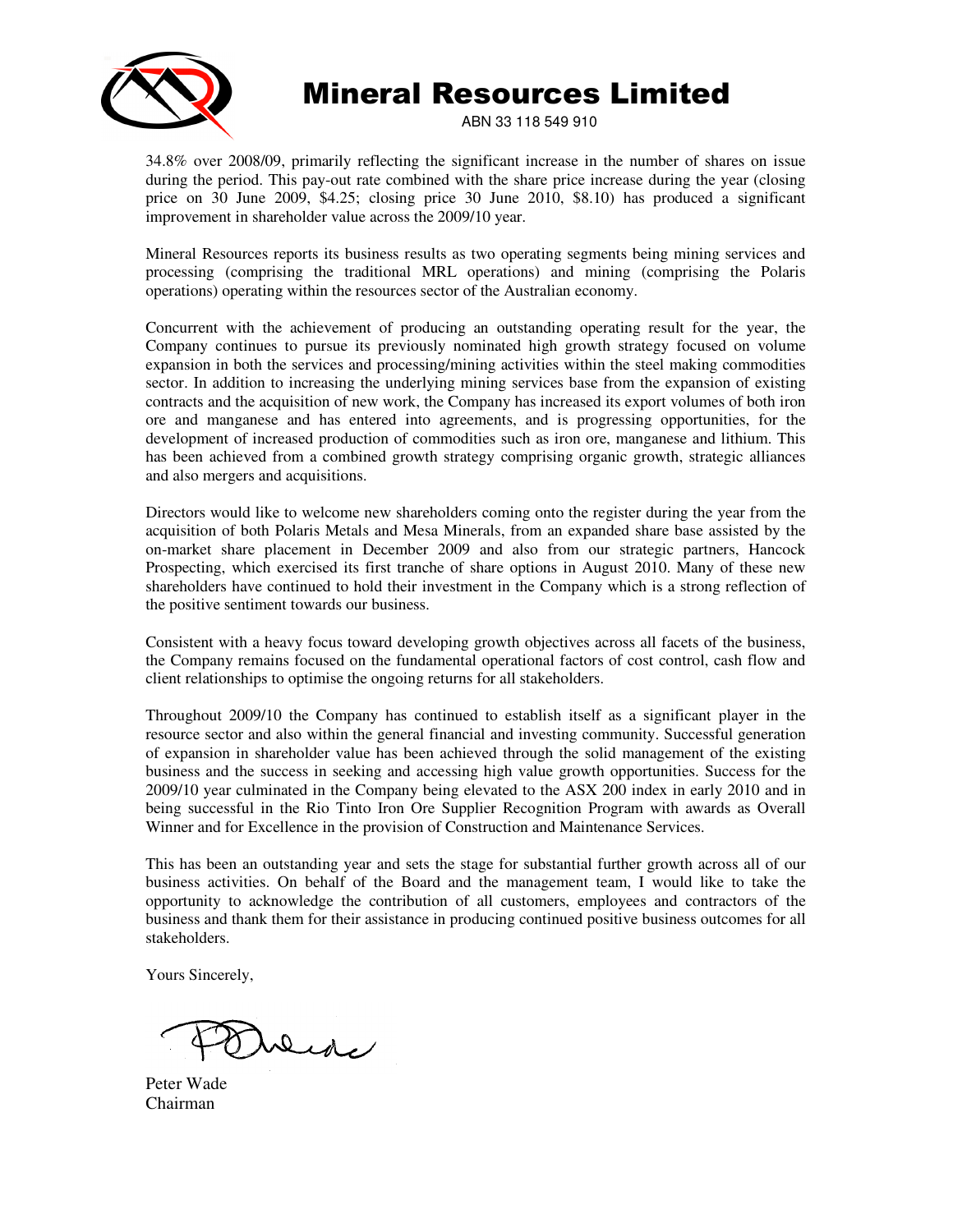## **MINERAL RESOURCES LIMITED AND ITS CONTROLLED ENTITIES** ABN 33 118 549 910

# **Appendix 4E – Preliminary Final Report**

**FOR THE YEAR ENDED 30 JUNE 2010**

| <b>RESULTS FOR ANNOUNCEMENT TO THE MARKET</b>   | <b>\$AUD'000</b> |          |    |         |
|-------------------------------------------------|------------------|----------|----|---------|
|                                                 |                  |          |    |         |
| Revenue                                         | Up               | 21.4%    | to | 312,643 |
|                                                 |                  |          |    |         |
| Normalised profit after tax                     | Up               | $26.2\%$ | to | 62,529  |
|                                                 |                  |          |    |         |
| Profit after tax attributable to members        | Up               | 119.3%   | to | 97,185  |
|                                                 |                  |          |    |         |
| Net profit for the year attributable to members | Up               | 119.3%   | to | 97,185  |
|                                                 |                  |          |    |         |

| <b>DIVIDENDS</b>                | For the year ended<br><b>30 June 2010</b> | For the year ended<br><b>30 June 2009</b> |
|---------------------------------|-------------------------------------------|-------------------------------------------|
| Interim dividend (100% franked) | 6.40 cents                                | 7.0 cents                                 |
| Final dividend (100% franked)   | 13.60 cents                               | $12.35$ cents                             |
| Total dividend (100% franked)   | $20.00$ cents                             | $19.35$ cents                             |

The record date for determining entitlements to the final dividend will be 22 September, 2010 and paid on 18 November, 2010. The company does not have a dividend investment plan in place.

|                                                        | Current | Previous      |
|--------------------------------------------------------|---------|---------------|
|                                                        | Period  | corresponding |
|                                                        |         | period        |
| Net tangible asset backing per share (cents per share) | 274.7   | 108.3         |

The 30 June 2010 Financial Report dated 19 August 2010 forms part of and should be read in conjunction with this Preliminary Final Report (Appendix 4E).

This report is based on financial statements that have been audited. The audit report is included in the 30 June 2010 Annual Financial Report.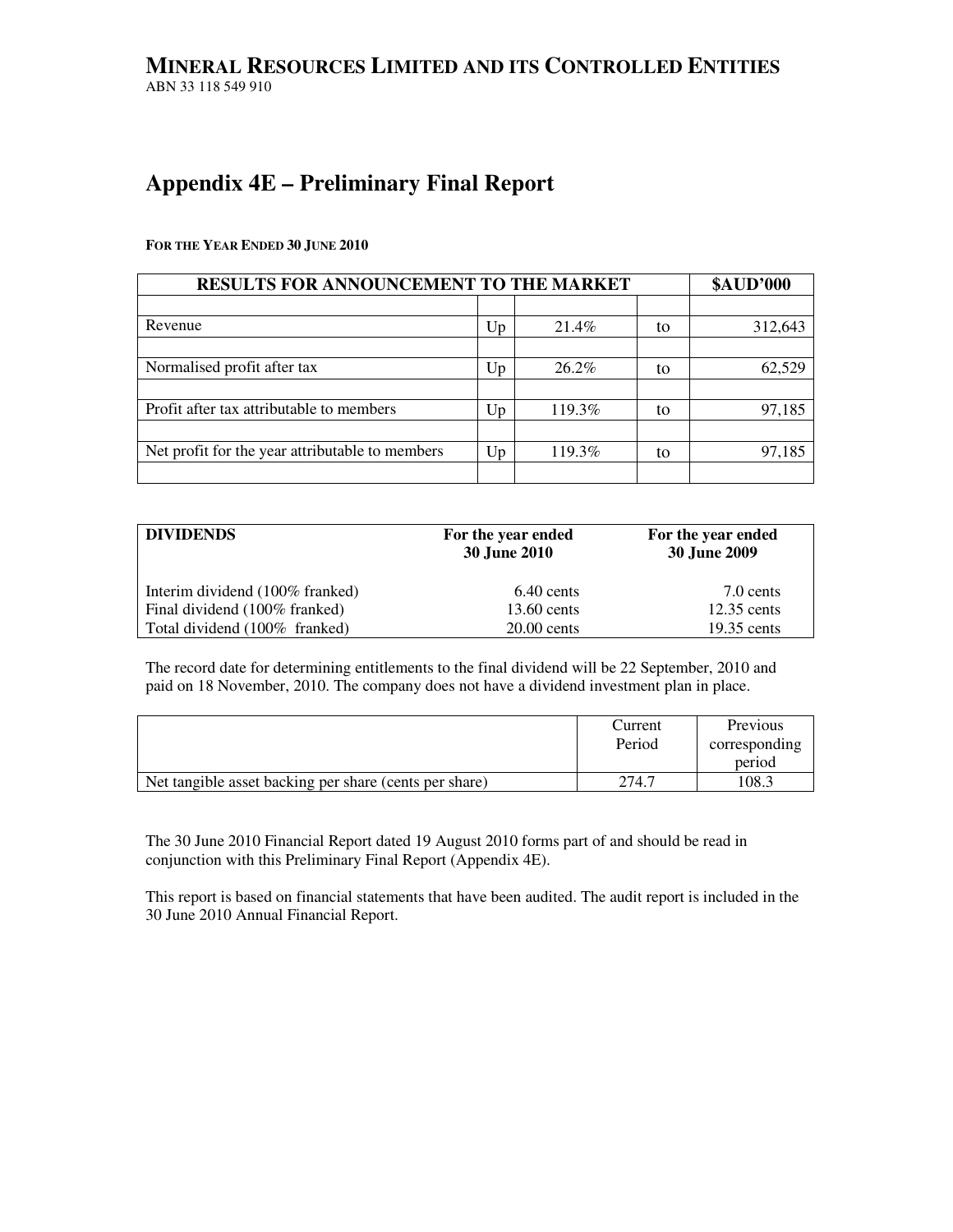# **MINERAL RESOURCES LIMITED ABN 33 118 549 910**

**ANNUAL FINANCIAL REPORT 2010**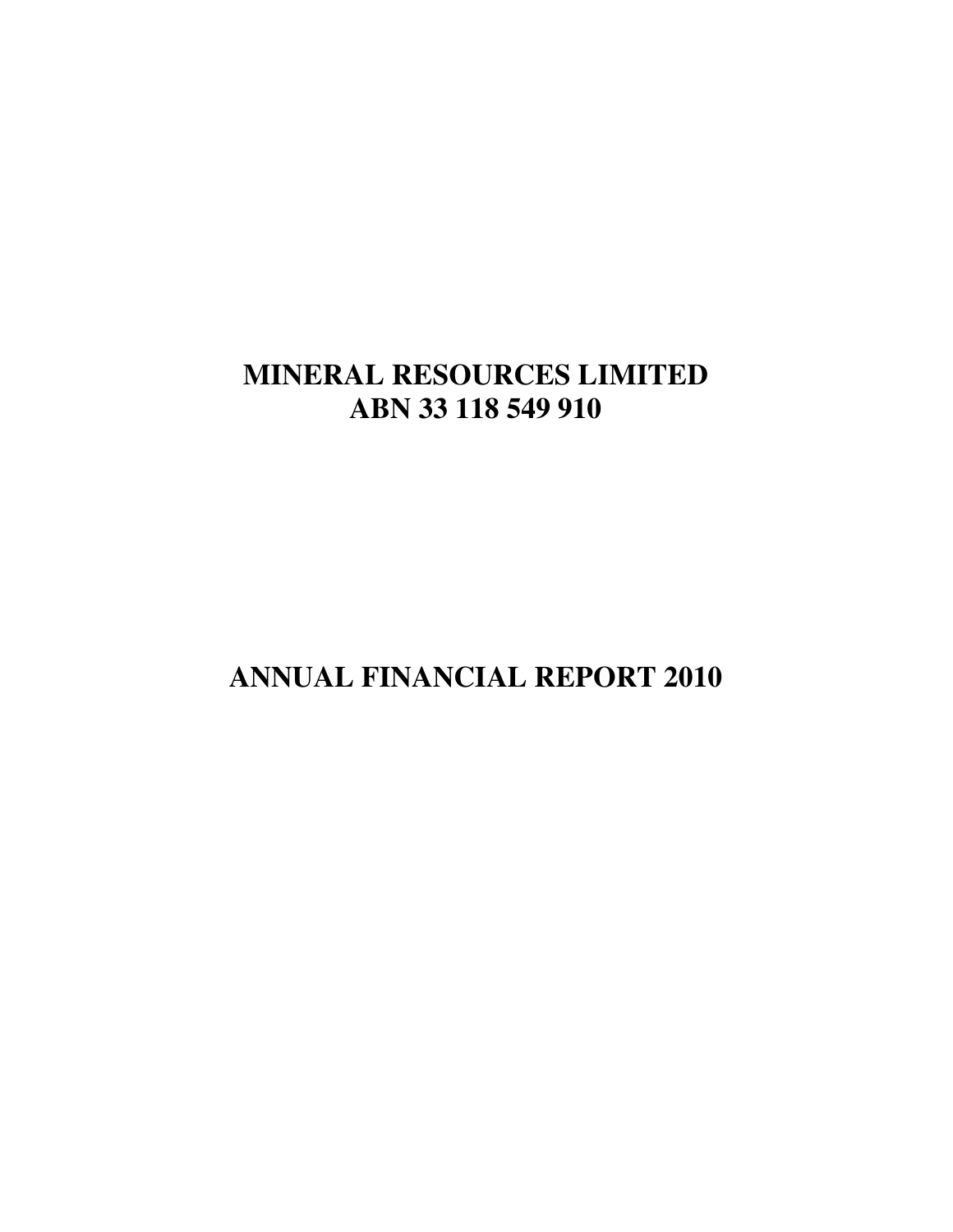#### **Directors Report**

## **for the year ended 30 June 2010**

## **Contents**

Directors' Report Directors' Declaration<br>
Remuneration Report Independent Auditor's Auditor's Independence Declaration<br>
Corporate Governance Statement<br>
ASX Information Corporate Governance Statement Financial Report

Independent Auditor's Report<br>Directory

## **Calendar**

Final dividend:<br>- Ex dividend date - Ex dividend date 15 September 2010<br>- Record date 22 September 2010 - Record date 22 September 2010<br>
- Payment date 2010 Annual General Meeting

18 November 2010<br>18 November 2010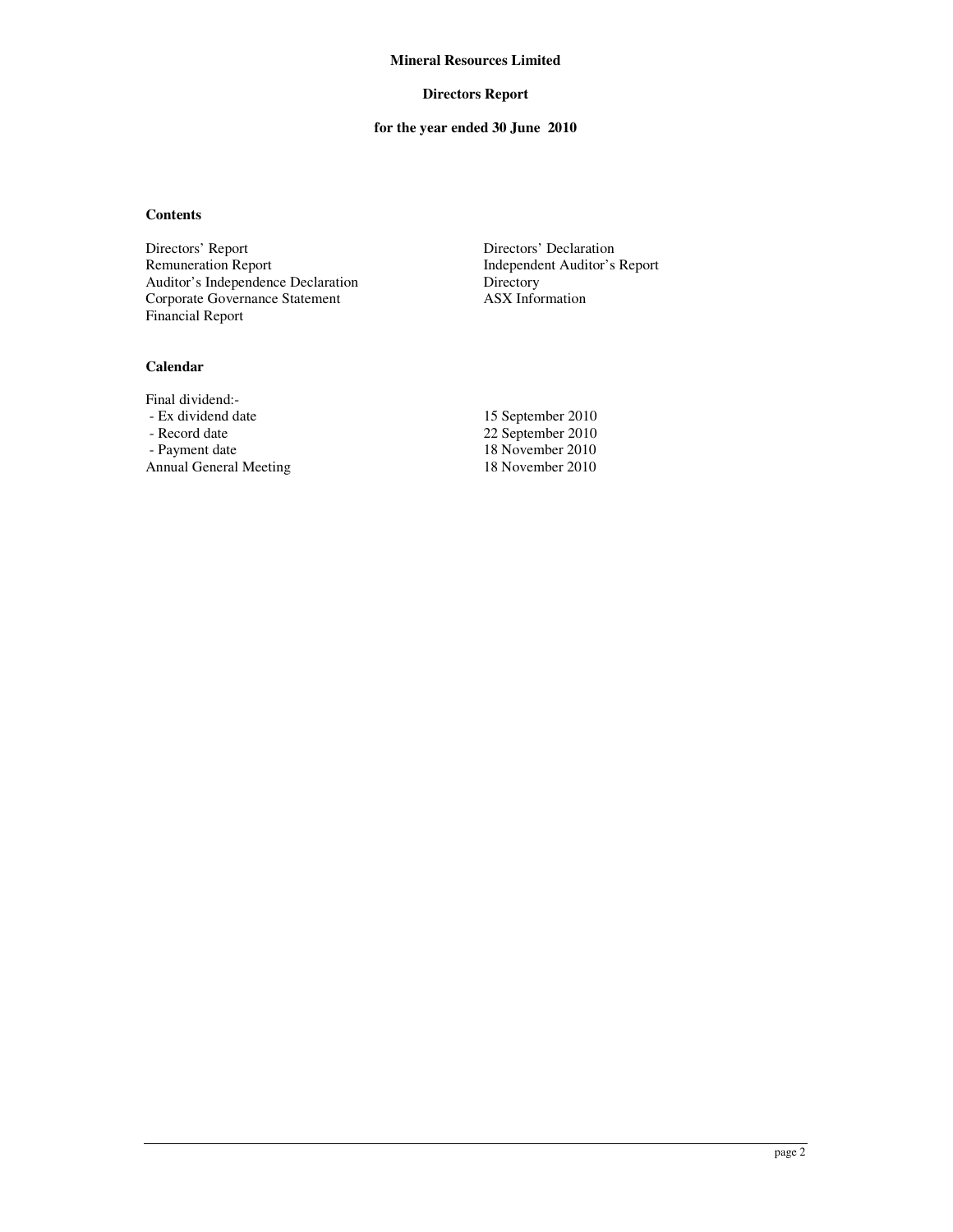#### **Directors Report**

#### **for the year ended 30 June 2010**

The directors present their report together with the financial statements of Mineral Resources Limited and of the consolidated entity, being the company and its subsidiaries for the period 1 July 2009 to 30 June 2010 and the independent audit thereon.

#### **Directors**

The directors of the company at any time during or since the end of the financial year are:

#### *Peter Wade*

Executive chairman and managing director Date of Appointment: 27 February 2006

Mr Peter Wade has over 39 years experience in engineering, construction, project management and mining and infrastructure services.

Peter started his career with the NSW Public Service managing the construction of significant infrastructure projects in NSW including the Port Kembla coal loader and the grain terminals at Newcastle and Wollongong. Mr Wade was also the Deputy Director for the Darling Harbour Redevelopment construction project.

Following his period of employment with the NSW Public Service, Peter joined the executive team of the Transfield Group. Throughout the 1980s and 1990s he was General Manager of Sabemo Pty Ltd, Transfield Construction Pty Ltd, Transfield Power Technologies and subsequently became Transfield Chief Operations Officer (Southern). During this period Peter was responsible for significant build, own, operate projects including the Melbourne City Link, the Airport Link, the Northside Storage Tunnel and the Collinsville and Smithfield Power Plants.

Peter became Managing Director of Crushing Services International Pty Ltd and PIHA Pty Ltd in 1999, and subsequently Process Minerals International Pty Ltd in 2002 (now the wholly owned subsidiary companies of Mineral Resources Limited) and he managed the companies through a sustained period of growth and development prior to the formation and listing of Mineral Resources Limited in 2006 at which time he was appoined Managing Director of the Group and subsequently in 2008 the Executive Chairman..

#### *Joe Ricciardo*

Independent non-executive director Appointed 26 June 2006

Joe Ricciardo has 32 years experience in feasibility studies, design, construction, maintenance and operation of mineral processing facilities and associated infrastructure.

In January 1986, he became the founding member and managing director of J R Engineering Services Pty Ltd until its acquisition by the Downer EDI/Roche Group in 2001. Joe continued to lead the company, Roche Mining (JR) Pty Ltd in the capacity of general manager and director up to April 2006.

During his 20 year stewardship of JR, the company consistently grew to become a successful and major engineering services provider to the resources and mineral processing industry. Joe's experience covers the commodities of gold, nickel, copper, lead, zinc, iron ore, coal, mineral sands, tantalum and talc for both major and junior mining companies.

Joe is currently the Managing Director of GR Engineering Services Pty Ltd, a company that he initiated in October 2006 and which is a highly recognised Perth based engineering design and construction contractor servicing the local and international mineral processing industry.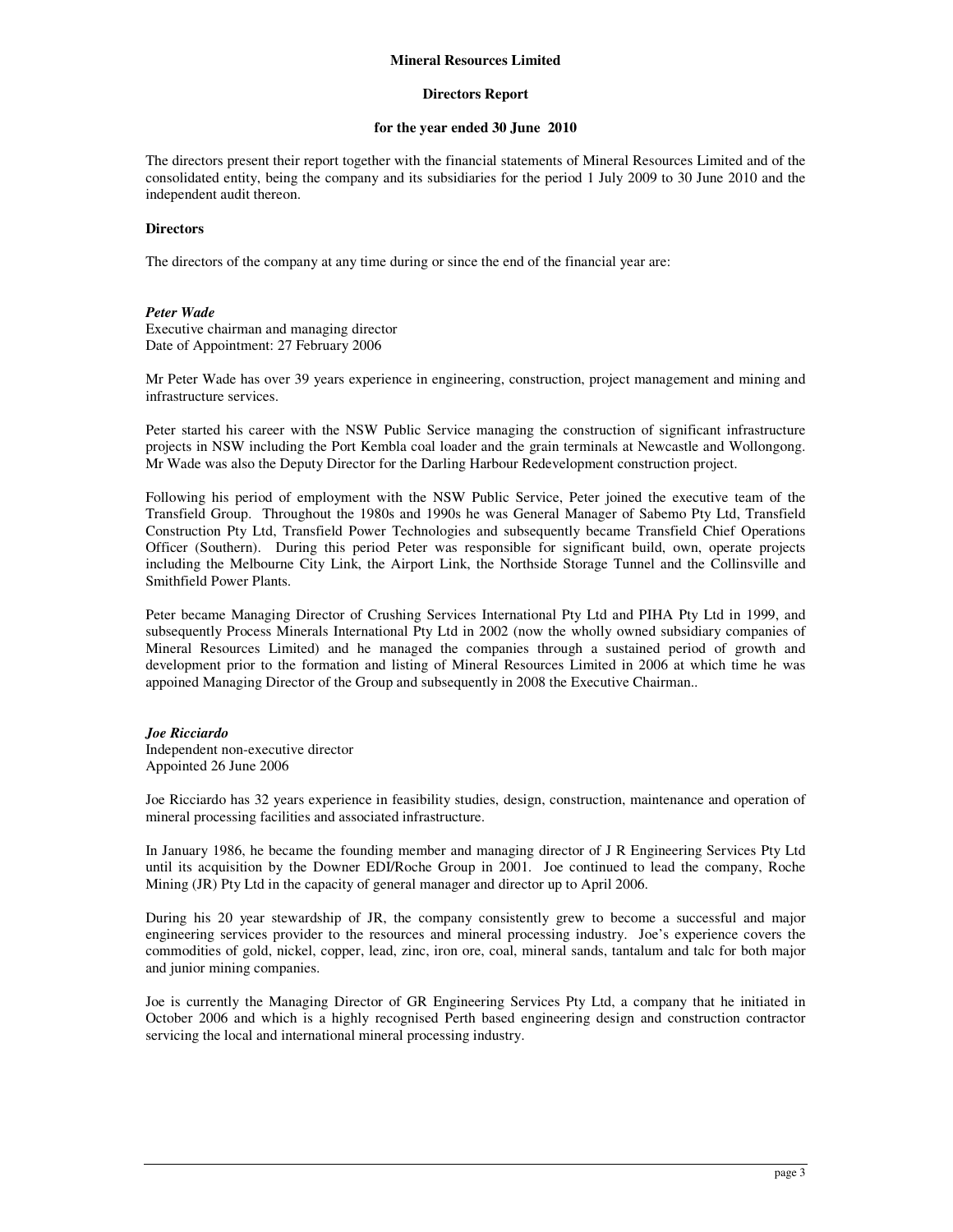#### **Directors Report**

#### **for the year ended 30 June 2010**

#### *Chris Ellison*  Executive director Appointed 27 February 2006

Mr Chris Ellison is the founding shareholder of each of the three original subsidiary companies of Mineral Resources Limited (Crushing Services International Pty Ltd, PIHA Pty Ltd and Process Minerals International Pty Ltd) and has over 30 years experience in the mining contracting, engineering and resource processing industries.

In 1979 Chris founded Karratha Rigging and was Managing Director until its acquisition by Walter Wright Industries in 1982. Chris was subsequently appointed as the General Manager, Walter Wright Industries for the Western Australia and Northern Territory regions.

In 1986 Chris founded Genco Ltd and following two years of considerable growth, Genco Ltd merged with the Monadelphous Group in 1988.

In September 1988 Receivers and Managers were appointed to the Monadelphous Group. At this time, Chris was appointed the Managing Director and under his careful management, the group successfully traded out of its financial difficulties and eventually relisted on the ASX in late 1989.

In 1992 Chris founded PIHA Pty Ltd in which the company focused on the provision of specialised pipe lining and general infrastructure to the resources sector. Over the next three years through his work with PIHA Pty Ltd, Chris identified a real opportunity within the mining industry to satisfy the need for specialised contract crushing services which led to the founding of Crushing Services International Pty Ltd. Subsequently, Chris and his business partners within PIHA and CSI founded the mineral processing arm of Mineral Resources Limited, Process Minerals International Pty Ltd.

#### *Mark Dutton*

Independent non-executive director Appointed 8 November 2007

Mark has 14 years experience acting as a non-executive director of a range of growth businesses across Europe, Asia and Australia. He started his career at Price Waterhouse in England in 1991 where he qualified as a chartered accountant, subsequently working in Moscow in their Corporate Finance division.

Mark has worked in the private equity industry since the mid 1990s. He started with BancBoston Capital in the UK before being appointed Managing Director Asia-Pacific.

In 2003, he joined Foundation Capital in Perth to manage their later-stage investment fund. He is presently a director of Banksia Capital a private equity manager focussed on Western Australia.

#### *Kelvin Flynn*

Independent non-executive director Appointed 22 March 2010

Kelvin has 20 years of corporate experience in leadership positions in Australia and Asia having held the position of Executive Director / Vice President with Goldman Sachs and Managing Director of Alvarez & Marsal in Asia. Kelvin is a qualified Chartered Accountant with experience in merchant banking and corporate advisory including private equity and special situations investments into the mining & resources sector. He has also worked in complex financial workouts, turnaround advisory and interim management.

Kelvin is the founder and managing director of merchant bank and advisory firm Sirona Capital, and is a director of privately held Talison Tantalum Pty Ltd, owner of the Wodgina mine and the world's largest primary deposit of tantalum.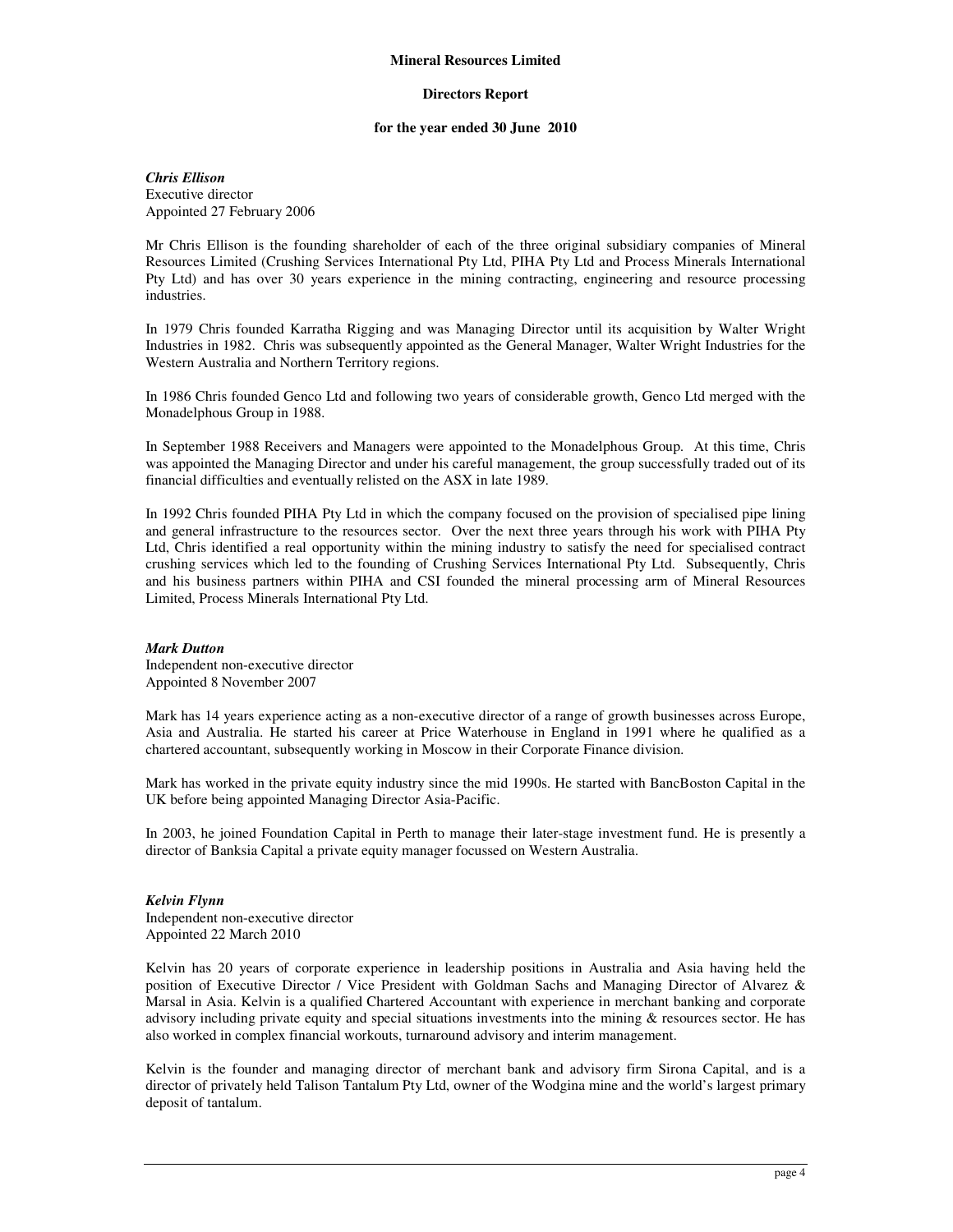#### **Directors Report**

#### **for the year ended 30 June 2010**

#### **Secretary**

#### *Bruce Goulds*

Appointed Company Secretary on 27 February 2006.

Bruce Goulds has over 26 years of finance and commercial experience in various listed and unlisted corporations. His experience includes senior corporate management positions in Australian and overseas companies in the mining services, engineering, mining equipment industries servicing the Australasian mining and mineral processing sector.

Bruce is a Fellow CPA, a Fellow of the Institute of Chartered Secretaries and a Member of the Australian Institute of Company Directors.

#### **Directors' meetings**

The number of directors' meetings (including meetings of committees of directors) and the number of meetings attended by each of the directors of the company during the financial year were:

| <b>Director</b> | Directors'<br><b>Meetings</b> |                 |        | Audit<br><b>Committee</b><br><b>Meetings</b> |
|-----------------|-------------------------------|-----------------|--------|----------------------------------------------|
|                 | Held                          | <b>Attended</b> | Held   | <b>Attended</b>                              |
| P Wade          | 12                            | 12              | 2      | 2                                            |
| J Ricciardo     | 12                            | 12              | 2      | $\overline{c}$                               |
| M Dutton        | 12                            | 12              | 2      | $\overline{c}$                               |
| C Ellison       | 12                            | 12              | $\ast$ | $\ast$                                       |
| K Flynn         | 3                             | 3               |        | 0                                            |

\* - Not a member of the relevant committee

Other committees are convened as required.

#### **Principal activities**

The principal activity of the consolidated entity is as an integrated supplier of goods and services to the resources sector.

#### **Operating and financial review**

Mineral Resources' business model has proved sustainable across the broader economic cycle having successfully navigated the broadest possible range of economic circumstances.

The consolidated entity recorded a profit after income tax of \$97.185 million for the year ended 30 June 2010 (up 119.4% on the previous year) with a normalised net profit after tax of \$62.529 million before the one off tax adjustment (up 26% on the previous year). By any standard these are outstanding results.

The consolidated entity is as an integrated supplier of goods and services to the resources sector and there has been no significant change in the nature of this activity during the period although the takeover of Polaris Metals NL and current takeover bid for Mesa Minerals Limited have impacted on the operating segment reporting and will provide significant benefits to the company operations in 2011 and beyond.

Strengthening commodity sales and prices in the second half of the year provided a positive result and Chinese commodities markets appear to have been factoring in to future growth a sustained demand for iron ore and steel making minerals. Export shipping prices have remained competitive and prices reflect the volume business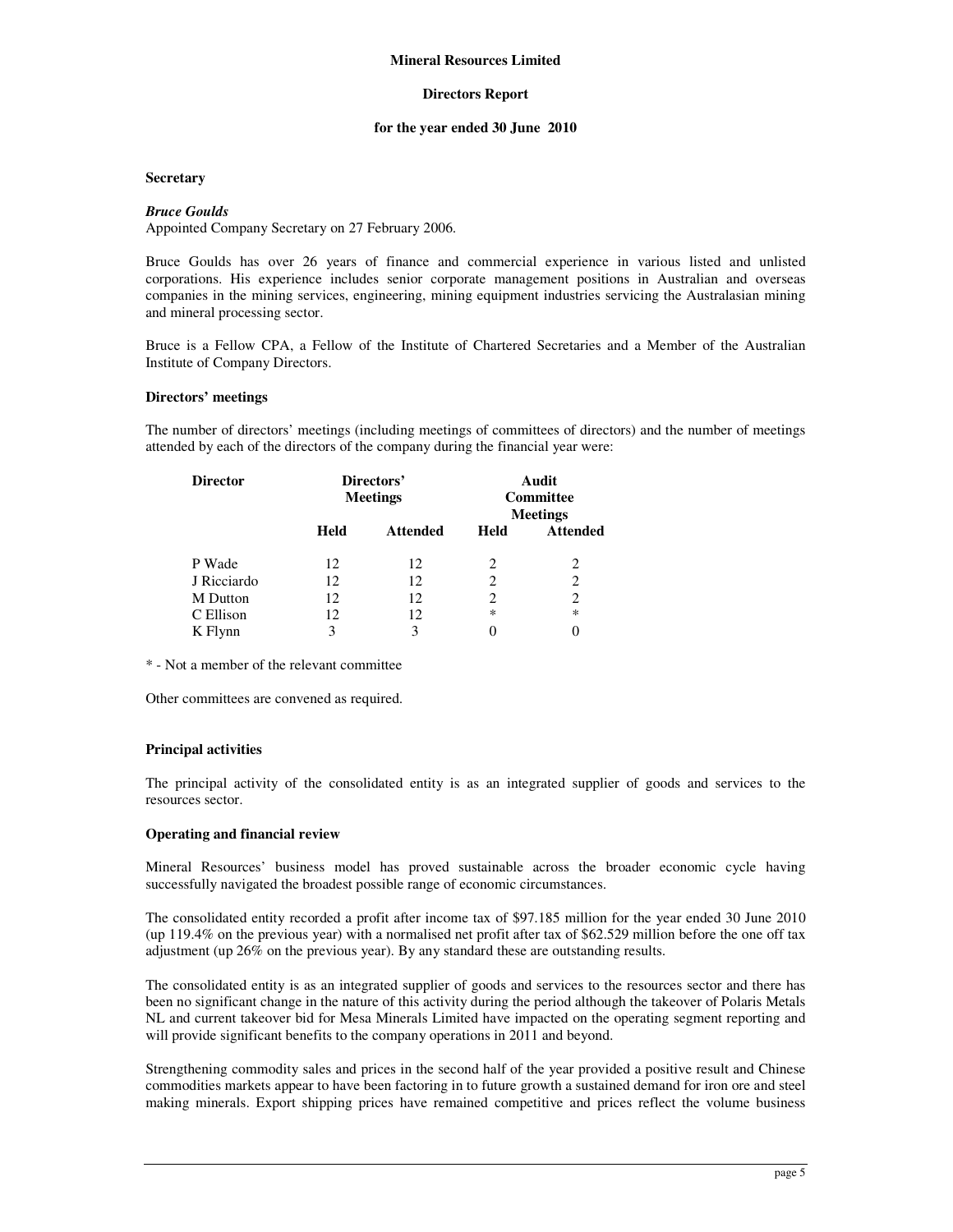#### **Directors Report**

#### **for the year ended 30 June 2010**

being developed by the company. The Australian dollar continues to be volatile on the back of world events but the impact on the company's overall result is minimal due to forward protection policies implemented during the year.

The consolidated entity has maintained its reputation as a contractor of choice with a world best practice safety performance, significant value adding to client's operations, and timely and efficient project completion. CSI was rewarded during the year with Rio Tinto's prestigious award as Overall Winner and winner of the award for Excellence in the provision of Construction and Maintenance Services in the Rio Tinto Iron Ore Supplier Recognition Program. This justly deserved recognition has established the company at the forefront of brand awareness in the mining services sector.

Work in hand remained at strong levels and all of the existing long term operations have continued to achieve our client's growing targets. Strong forward orders provide commercial support going forward and significant prospects exist to further grow the business with major infrastructure projects in resources and public utilities. For example, PIHA is currently executing major infrastructure support contracts and major resources industry development activities across the country as a result of its world class reputation in its field of underground services installation and pipelining operations to protect critical piping facilities against erosion and corrosion of the main carrier lines.

Mobilisation activities to support the additional contracting work opportunities and the development of further processing plants for improved production volumes continue to be undertaken with stringent quality and scheduled implementation programmes being achieved in all areas. In particular, the 19 mtpa crushing and processing plant for FMG at Christmas Creek is on target for its scheduled completion in early 2011. When operating, that will be the largest BOO contract crushing and processing plant in Australia.

Continued strength of MRL's business operations is a testament to the skill and support of the professional team involved in all aspects of the business. With the additional support of customers, suppliers and shareholders, the development plans have the prospect of expanding the company's business substantially and new development opportunities continue to be a key pillar in the overall corporate strategy.

On 16 July 2010, the company announced the next stage of development of the Mt Marion lithium project with its joint venture partner, Reed Resources Limited. This project has the prospect of substantially increasing world supply of spodumene (lithium oxide) for the production of lithium carbonate used in the production of lithium batteries and the operation is targeted for completion in early 2011.

On 5 August 2010, the Company announced its withdrawal from the Windimurra Vanadium Consortium having negotiated an exit package that provides a significant return to Mineral Resources' shareholders. This outcome will enable Mineral Resources to focus its resources on further development of its core business areas.

Corporately, the consolidated balance sheet has been further strengthened by the placement of 7.75 million shares in November 2009 to support the group's financial performance and aggressive growth strategy as well as providing the additional stock liquidity and turnover which propelled the company into the ASX 200 index. The shareholder base was further expanded by the issue of shares in consideration of the acquisition of Polaris Metals and Mesa Minerals. Operational cashflow improvements also assisted to finance the aggressive capital investment required to fund growth whilst continuing to improve the dividend return to shareholders.

During the year, the tax affairs of the Group were restructured to form a consolidated tax group, incorporating the newly acquired Polaris Metals. The reset of tax values from this provided for a significant overall up-lift in future tax benefits commencing in the current year. Also, tax losses previously unavailable to Polaris Metals were crystallised on entry into the consolidated group.

The off-market takeover bid for Mesa Minerals Limited is due to close on 27 August 2010. Mineral Resources have offered Mesa Minerals shareholders one Mineral Resources share for every 70.6 Mesa shares. At the time of releasing this report acceptances exceeded 62% of the issued capital of Mesa.

We believe that the outstanding achievements in 2009/10, with the expanded strategic and operational footprint of the operations and the broad based recognition and acceptance of the MRL business model, positions the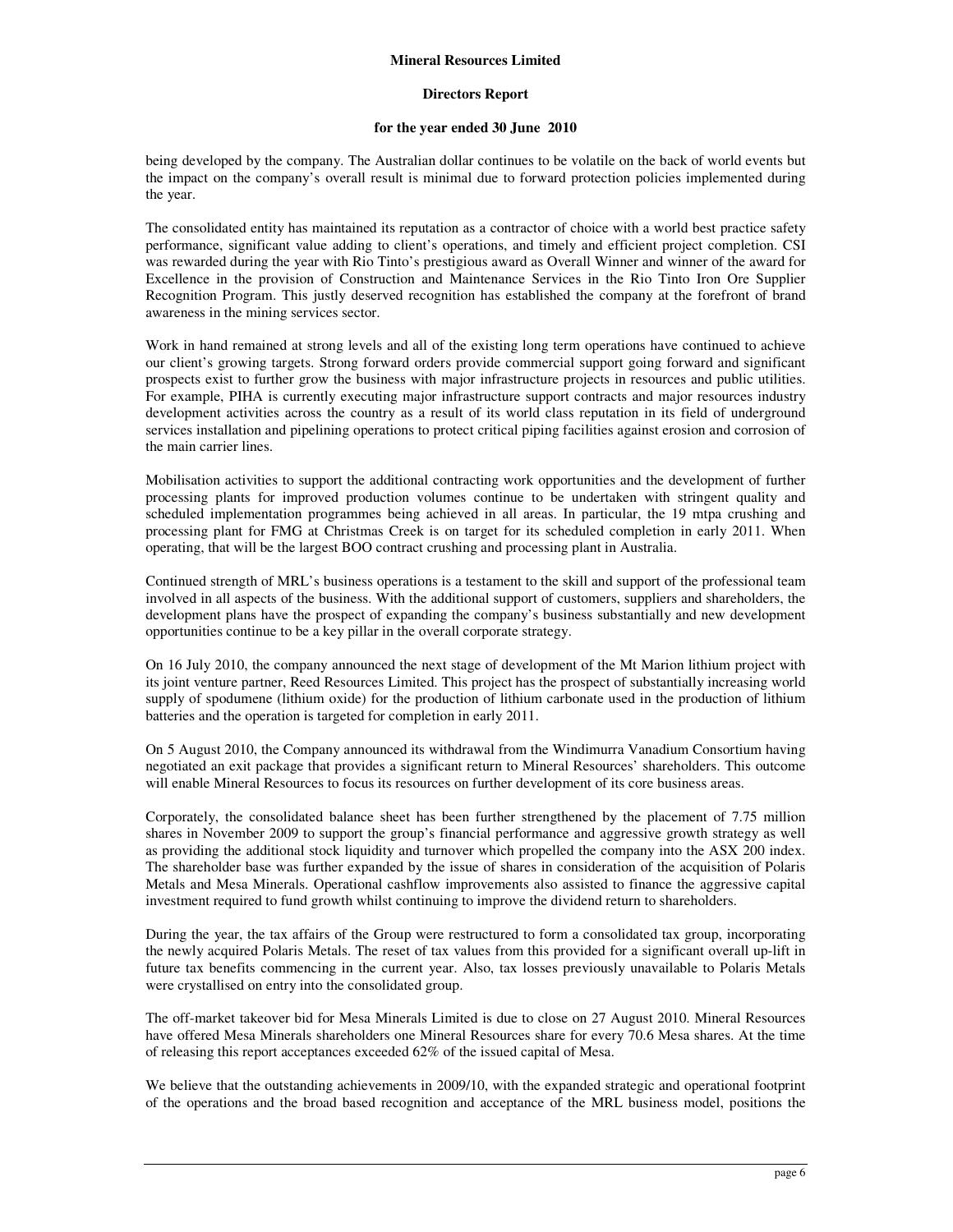#### **Directors Report**

#### **for the year ended 30 June 2010**

company well for strong organic growth into 2011 and beyond. The year has been notable in concluding what we consider to be significant and value enhancing acquisitions and the company will continue to selectively review mergers and acquisitions and strategic alliances that add to shareholder value.

#### **Significant changes in the state of affairs**

There were no significant changes in the state of affairs of the consolidated entity during the past financial year other than as disclosed in the financial statements.

#### **Dividends paid or recommended**

Dividends paid or declared for payment in the year are as follows:

- Final Ordinary Dividend for 2008/09 of 12.35 cents per share, franked at a tax rate of 30%, paid on 19 November 2009 amounting to \$15,561,344.
- Interim Ordinary Dividend for 2009/10 of 6.4 cents per share, franked at a tax rate of 30%, paid on 6 April 2010 amounting to \$9,983,881; and
- Final Ordinary Dividend for 2009/10 of 13.60 cents per share, franked at a tax rate of 30%, has been recommended by Directors amounting to \$22,692,112.

#### **Events subsequent to reporting date**

No matters or circumstances have arisen since the end of the financial year which significantly affects the operations of the consolidated entity other than disclosed in the Financial Report.

#### **Environmental issues**

The consolidated group's operations are subject to significant environmental regulation under the law of the Commonwealth and State. During the year the consolidated entity met all reporting requirements under relevant legislation. There were no incidents which required reporting.

#### **Likely developments**

Disclosure of information relating to the future developments in the operations of the consolidated entity which would not, in the opinion of the directors, be prejudicial to the consolidated entity's interests is contained in this Directors' Report.

#### **Non-audit services**

During the year, RSM Bird Cameron Partners, the Company's auditor, has performed certain other services in addition to their statutory duties. Details of the amounts paid to the auditors are disclosed in Note 27 of the financial statements.

The Board has considered the non-audit services provided during the year by the auditor and is satisfied that the provision of those non-audit services during the year by the auditor is compatible with and did not compromise, the auditor independence requirements of the Corporations Act 2001 for the following reasons:

- All non-audit services were subject to the corporate governance procedures adopted by the Company and have been reviewed by the Audit Committee to ensure they do not impact the integrity and objectivity of the auditor; and
- The non-audit services provided do not undermine the general principles relating to auditor independence as set out in APES 110: Code of Ethics for Professional Accountants, as they did not involve reviewing or auditing the auditor's own work, acting in a management or decision making capacity for the Company, acting as an advocate for the Company or jointly sharing risks and rewards.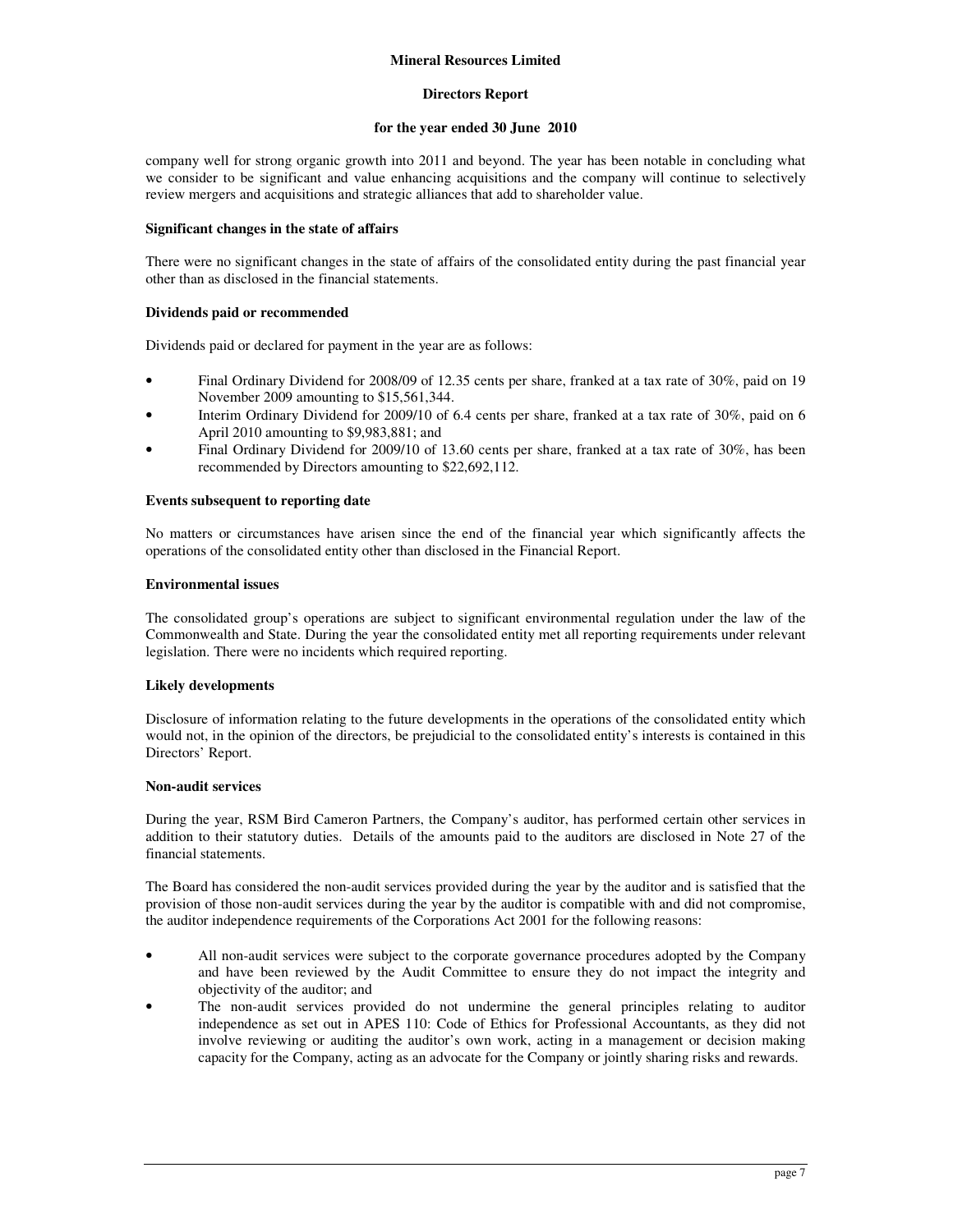#### **Directors Report**

#### **for the year ended 30 June 2010**

#### **Auditor's independence declaration**

The auditor's independence declaration as required under Section 307C of the Corporations Act 2001 has been included as part of the financial statements.

#### **Remuneration report**

This remuneration report details the policy for determining the remuneration of directors and executives and provides specific detail of their remuneration.

#### *Remuneration of non-executive directors*

The Board policy is to remunerate non-executive directors at market rates for comparable companies for time, commitment and responsibilities. The Remuneration Committee determines payments to the non-executive directors and reviews their remuneration annually, based on market practice, duties and accountability. Independent external advice is sought when required.

Shareholder approval must be obtained in relation to the overall limit set for directors' fees. The Remuneration Committee shall set individual Board fees within the limit approved by shareholders. Shareholders must also approve the framework for any equity based compensation schemes and if a recommendation is made for a director to participate in an equity scheme, that participation must be approved by the shareholders.

#### *Remuneration of executives*

The Company's remuneration policy for executive directors and key management personnel is designed to promote superior performance and long term commitment to the Company. Executives receive a base remuneration which is market related. Overall remuneration policies are subject to the discretion of the Board and can be changed to reflect competitive market and business conditions where it is in the interests of the Company and shareholders to do so. Executive remuneration and other terms of employment are reviewed annually by the Remuneration Committee having regard to performance, relevant comparative information and expert advice. The Committee's reward policy reflects its obligation to align executive's remuneration with shareholders' interests and to retain appropriately qualified executive talent for the benefit of the Company.

#### **Service agreements**

The company has service agreements with each executive that defines:

- The role and appointment date
- Executive duties
- Remuneration and benefits
- Leave entitlements
- Summary dismissal for misconduct and fraud
- Use of expenses
- Notice periods of between three and twelve months
- Confidential information
- Restraint on practices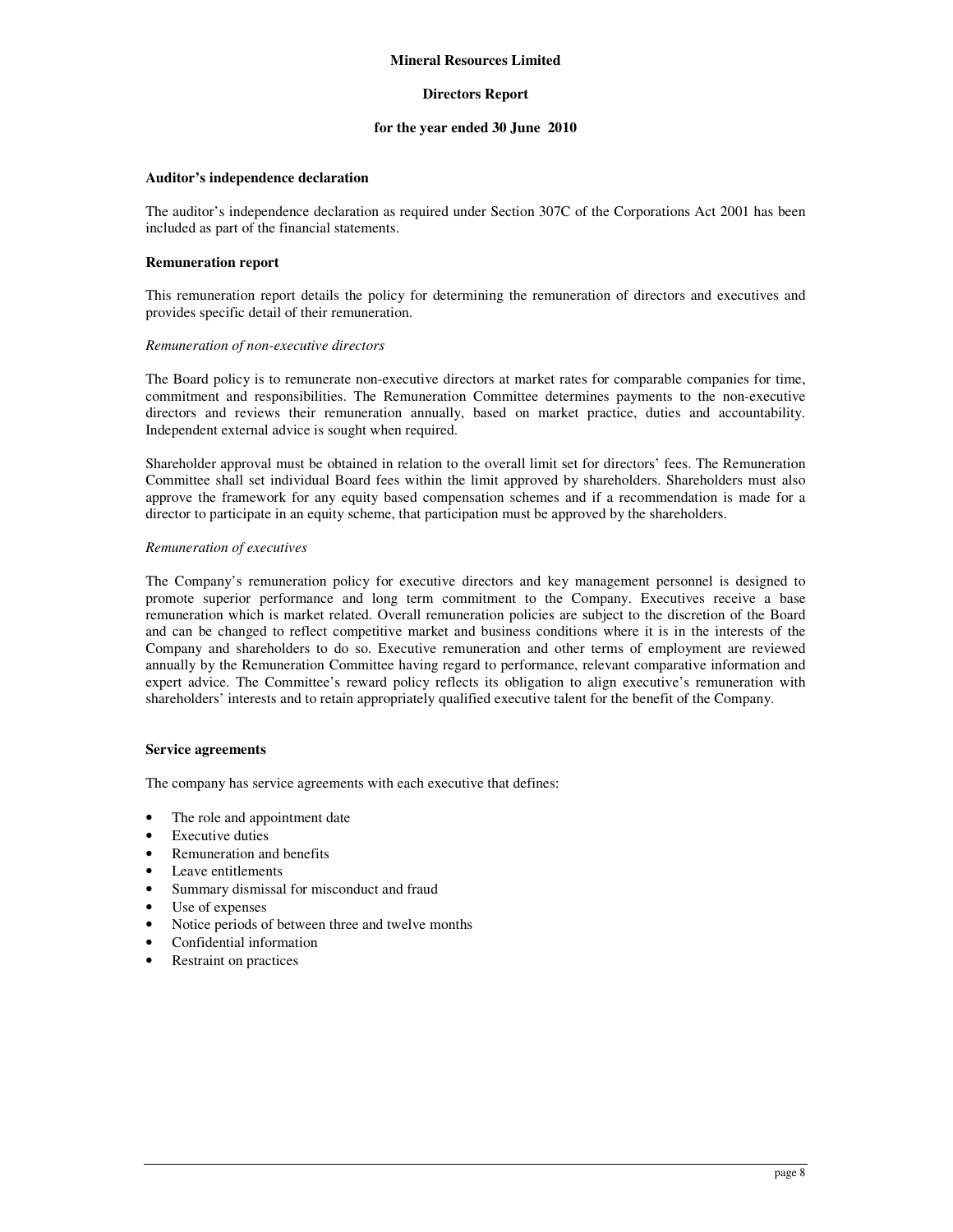## **Directors Report**

## **for the year ended 30 June 2010**

Details of the key conditions of service agreements for key management personnel are as follows:

|                                      | Commencement<br>Date | Notice Period |
|--------------------------------------|----------------------|---------------|
| <b>Directors</b>                     |                      |               |
| Non-executive Directors              |                      |               |
| J Ricciardo                          | 25 June 2006         | n/a           |
| <b>M</b> Dutton                      | 7 November 2007      | n/a           |
| K Flynn                              | 22 March 2010        | n/a           |
| <b>Executive Directors</b>           |                      |               |
| P Wade – Executive Chairman/Managing | 1 July 2006          | 6 months      |
| Director                             |                      |               |
| C Ellison – Director/Business        | 1 July 2006          | 6 months      |
| Development                          |                      |               |
| Executives                           |                      |               |
| S Wyatt - General Manager, CSI       | 1 July 2006          | 6 months      |
| B Gavranich - General Manager, PIHA  | 1 July 2006          | 6 months      |
| D Geraghty - Technical Director      | 1 July 2006          | 6 months      |
| B Goulds - Chief Financial Officer   | 1 July 2006          | 6 months      |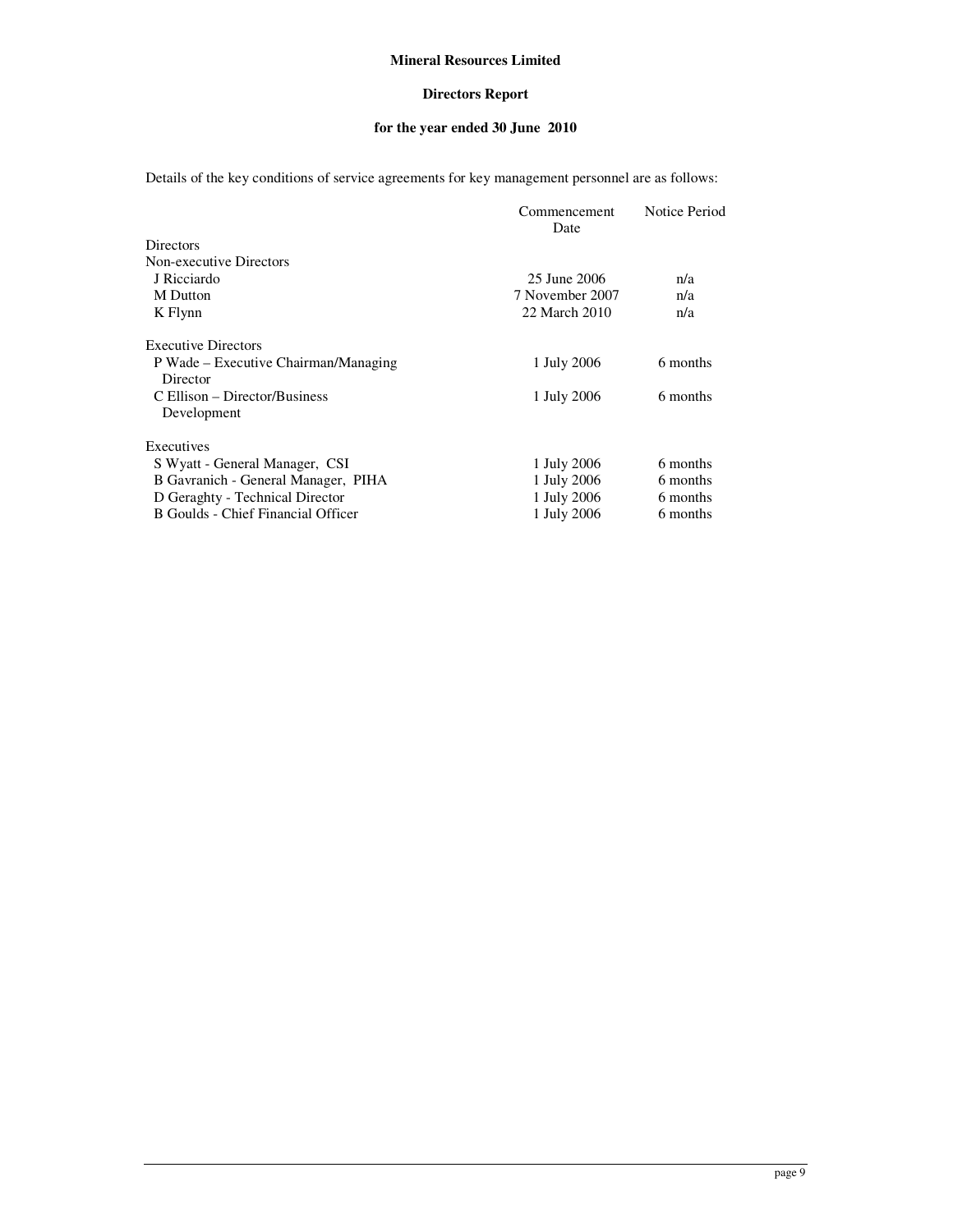## **Directors Report**

## **for the year ended 30 June 2010**

## **Details and amounts of remuneration**

| 2010                     | <b>Short-term Benefits</b>         |                      | Post<br><b>Employment</b><br><b>Benefits</b> | <b>Long-term Benefits</b>   |                | <b>Total</b> |  |
|--------------------------|------------------------------------|----------------------|----------------------------------------------|-----------------------------|----------------|--------------|--|
|                          | Cash, salary<br>and<br>commissions | Non-cash<br>benefits | Super-<br>annuation                          | <b>Share-based Payments</b> |                |              |  |
|                          |                                    |                      |                                              | <b>Equity</b>               | <b>Options</b> |              |  |
|                          | \$                                 | \$                   | \$                                           | \$                          | \$             | \$           |  |
| Directors                |                                    |                      |                                              |                             |                |              |  |
| P.Wade                   | 403,846                            | 52,855               | 50,000                                       |                             |                | 506,701      |  |
| J.Ricciardo              | 90,000                             |                      | 8,100                                        |                             |                | 98,100       |  |
| C.Ellison                | 353,846                            | 27,025               | 31,846                                       |                             |                | 412,717      |  |
| M.Dutton                 | 190,000                            |                      | 8,100                                        | 1,009,824                   |                | 1,207,924    |  |
| $K$ Flynn $*$            | 26,412                             |                      |                                              |                             |                | 26,412       |  |
| Total                    | 1,064,104                          | 79,880               | 98,046                                       | 1,009,824                   |                | 2,251,854    |  |
| Key management personnel |                                    |                      |                                              |                             |                |              |  |
| <b>B.Gavranich</b>       | 353,846                            | 30,665               | 31,846                                       |                             |                | 416,357      |  |
| S.Wyatt                  | 353,846                            | 39,757               | 25,000                                       |                             |                | 418,603      |  |
| D.Geraghty               | 250,058                            | 17,376               | 25,000                                       |                             | 173,600        | 466,034      |  |
| <b>B.Goulds</b>          | 189,288                            |                      | 49,997                                       | $\qquad \qquad -$           |                | 239,285      |  |
|                          | 1,147,038                          | 87,798               | 131,843                                      | $\blacksquare$              | 173,600        | 1,540,279    |  |
| Total                    | 2,211,142                          | 167,678              | 229,889                                      | 1,009,824                   | 173,600        | 3,792,133    |  |

\* appointed 22 March 2010

| 2009                     | <b>Short-term Benefits</b>         |                      | <b>Long-term Benefits</b><br>Post<br><b>Employment</b><br><b>Benefits</b> |                             | <b>Total</b>   |           |  |
|--------------------------|------------------------------------|----------------------|---------------------------------------------------------------------------|-----------------------------|----------------|-----------|--|
|                          | Cash, salary<br>and<br>commissions | Non-cash<br>benefits | Super-<br>annuation                                                       | <b>Share-based Payments</b> |                |           |  |
|                          |                                    |                      |                                                                           | <b>Equity</b>               | <b>Options</b> |           |  |
|                          | \$                                 | \$                   | \$                                                                        | \$                          | \$             | \$        |  |
| Directors                |                                    |                      |                                                                           |                             |                |           |  |
| P.Wade                   | 350,000                            | 52,456               | 100,000                                                                   |                             |                | 502,456   |  |
| J.Ricciardo              | 90,000                             |                      | 8,100                                                                     |                             | 98,454         | 196,554   |  |
| C.Ellison                | 350,000                            | 25,572               | 31,500                                                                    |                             |                | 407.072   |  |
| M.Dutton                 | 90,000                             |                      | 8,100                                                                     |                             |                | 98,100    |  |
|                          | 880,000                            | 78,028               | 147,700                                                                   |                             | 98,454         | 1,204,182 |  |
| Key management personnel |                                    |                      |                                                                           |                             |                |           |  |
| <b>B.Gavranich</b>       | 350,000                            | 20,694               | 31,500                                                                    |                             |                | 402,194   |  |
| S.Wyatt                  | 350,000                            | 38,607               | 31,500                                                                    |                             |                | 420,107   |  |
| D.Geraghty               | 220,524                            | 19,328               | 25,437                                                                    |                             | 335,600        | 600,889   |  |
| <b>B.Goulds</b>          | 204,661                            |                      | 22,500                                                                    |                             | 49,227         | 276,388   |  |
|                          | 1,125,185                          | 78,629               | 110,937                                                                   |                             | 384,827        | 1,699,578 |  |
| Total                    | 2,005,185                          | 156,657              | 258,637                                                                   |                             | 483,281        | 2,903,760 |  |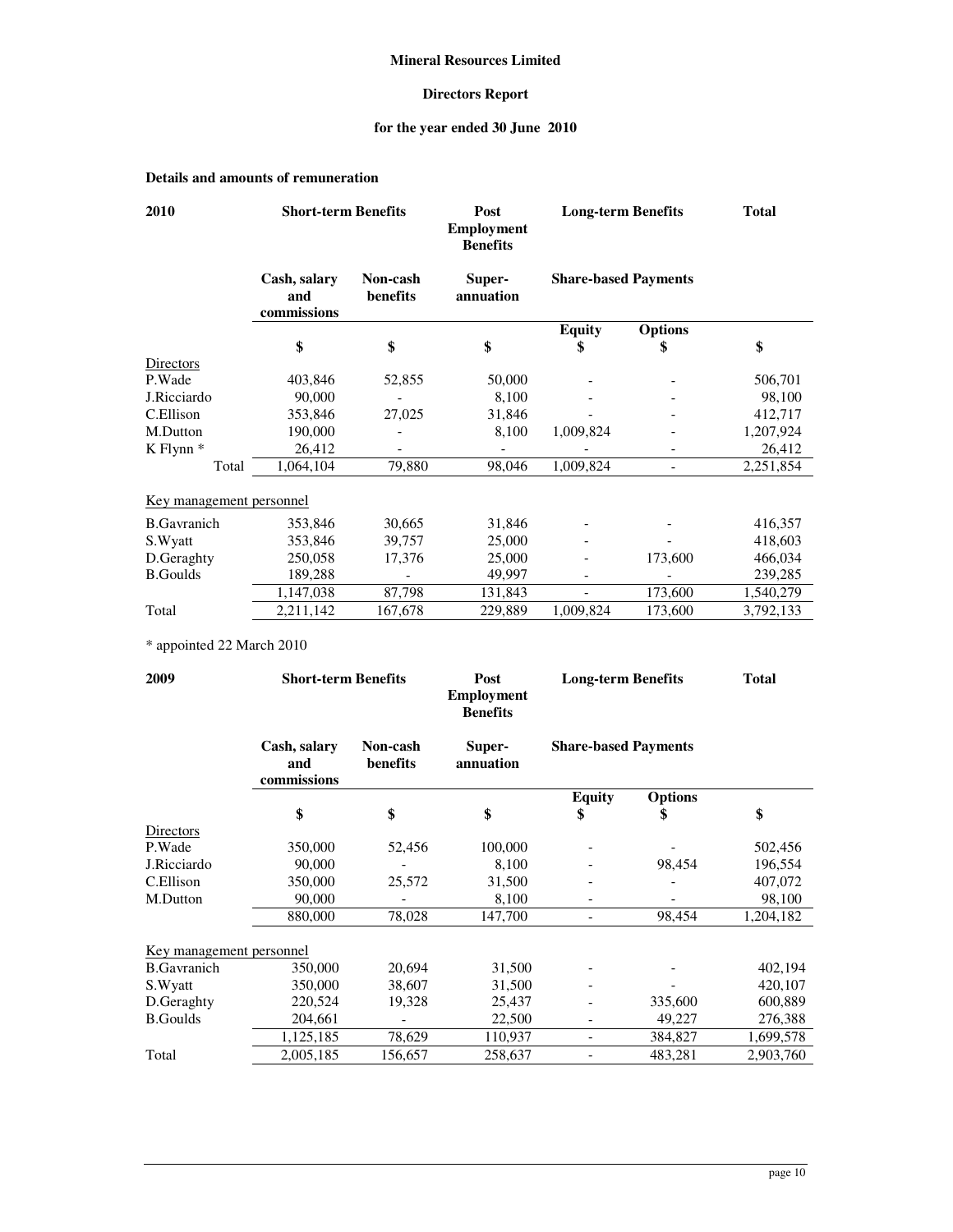### **Directors Report**

## **for the year ended 30 June 2010**

#### **Options granted as remuneration**

No options were granted to directors or key management personnel in the financial period ended 30 June 2010.

#### **Options**

At the date of this report, the unissued ordinary shares of the Company under option are as follows:

| Date of Expiry | <b>Exercise Price</b> | <b>Number under Option</b> |
|----------------|-----------------------|----------------------------|
| 15 Jan 2011    | \$1.80                | 436,900                    |
| 6 Aug 2011     | \$6.05                | 10,000,000                 |
| 31 Dec 2011    | \$3.00                | 50,000                     |
| 31 Dec 2011    | \$4.31                | 232,500                    |
| 31 Dec 2011    | \$6.31                | 382,500                    |
| 31 Dec 2011    | \$6.50                | 300,000                    |
| 15 Jan 2012    | \$1.90                | 700,000                    |
| 15 Jan 2013    | \$2.00                | 1,077,500                  |
| 15 Jan 2013    | \$3.93                | 30,000                     |
|                |                       | 13,209,400                 |

Option holders do not have any rights to participate in any issues of shares or other interests in the company or any other entity.

For details of options issued to directors and executives as remuneration, refer to the Remuneration Report.

During the year ended 30 June 2010, the following ordinary shares of the company were issued on the exercise of options granted. No amounts are unpaid on any of the shares.

| Date of Expiry | <b>Exercise Price</b> | <b>Number of Shares Issued</b> |
|----------------|-----------------------|--------------------------------|
| 28 Jul 2010    | \$0.90                | 500,000                        |
| 31 Dec 2010    | \$1.81                | 15,000                         |
| 15 Jan 2011    | \$1.80                | 384,990                        |
| 14 Jul 2011    | \$1.81                | 10,000                         |
| 28 Jul 2011    | \$0.90                | 750,000                        |
| 31 Dec 2011    | \$3.00                | 25,000                         |
| 31 Dec 2011    | \$4.31                | 330,000                        |
| 31 Dec 2011    | \$4.50                | 52,500                         |
| 31 Dec 2011    | \$5.31                | 5,000                          |
| 15 Jan 2012    | \$1.90                | 650,000                        |
| 28 Jul 2012    | \$0.90                | 750,000                        |
| 15 Jan 2013    | \$2.00                | 360,000                        |
| 15 Jan 2013    | \$3.93                | 30,000                         |
|                |                       | 3,862,490                      |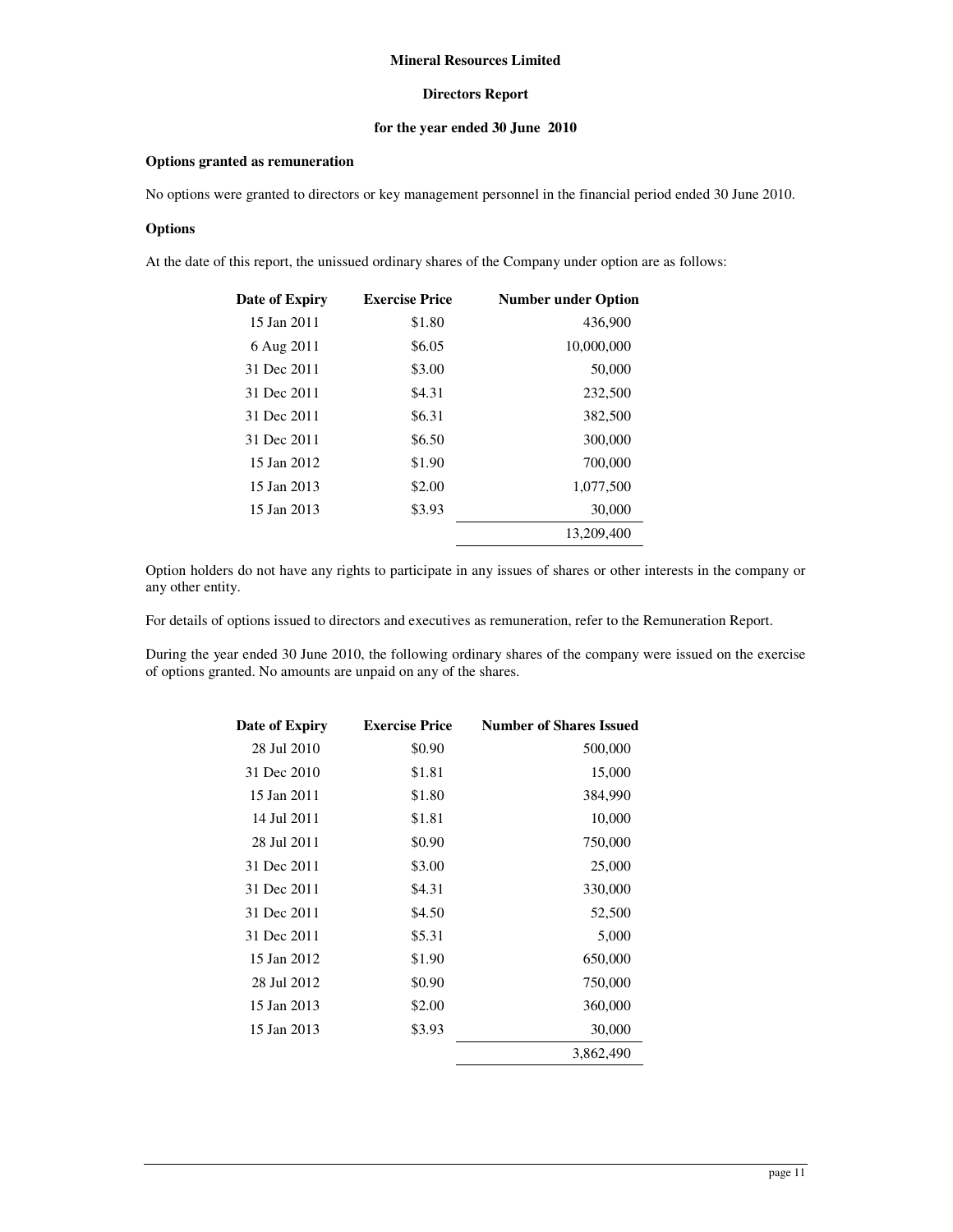#### **Directors Report**

### **for the year ended 30 June 2010**

Since the end of the financial year, the following ordinary shares of the company were issued on the exercise of options granted

| Date of Expiry | <b>Exercise Price</b> | <b>Number under Option</b> |
|----------------|-----------------------|----------------------------|
| 15 Jan 2012    | \$1.90                | 65,000                     |
| 15 Jan 2013    | \$2.00                | 37,500                     |
| 31 Dec 2011    | \$4.31                | 70,000                     |
| 31 Dec 2011    | \$4.50                | 100,000                    |
| 6 Aug 2010     | \$6.05                | 5,000,000                  |
|                |                       | 5.272.500                  |

No person entitled to exercise the option had or has any right by virtue of the option to participate in any share issue of any other body corporate.

#### **Directors' relevant interests**

No director has or has had any interest in a contract entered into during the year or any contract or proposed contract with the Company or any controlled entity or any related entity other than as disclosed in the notes to the financial statements.

The relevant interest of each director in the capital of the company at the date of this report is as follows:

| <b>Director</b> | <b>No of Ordinary</b><br><b>Shares</b><br>Number of<br>Ordinary shares | No of Options over<br><b>Ordinary Shares</b><br>Number of Options<br>over Ordinary Shares |
|-----------------|------------------------------------------------------------------------|-------------------------------------------------------------------------------------------|
| P Wade          | 4,416,162                                                              |                                                                                           |
| J Ricciardo     | 2,055,750                                                              |                                                                                           |
| M Dutton        | 500,000                                                                | -                                                                                         |
| C Ellison       | 36,062,814                                                             | -                                                                                         |
| K Flynn         |                                                                        | -                                                                                         |

#### **Indemnifying Officers or Auditor**

During or since the end of the financial year the Company has paid premiums to insure all directors and executives against liabilities for costs and expenses incurred by them in defending any legal proceedings arising out of their conduct while acting in the capacity of director or officer of the Company, other than conduct involving a wilful breach of duty in relation to the Company. Otherwise, the Company has not given an indemnity or entered into an agreement to indemnify, or paid or agreed to pay insurance premiums on behalf of directors, executives and auditors.

Neither the Company nor any related entity has indemnified or agreed to indemnify, paid or agreed to pay any insurance premium which would be prohibited under Section 199A or Section 199B of the Corporations Act 2001 during or since the financial period ended 30 June 2010.

#### **Proceedings on Behalf of Company**

No person has applied for leave of Court under section 237 of the Corporations Act 2001 to bring proceedings on behalf of the Company or intervene in any proceedings to which the company is a party for the purpose of taking responsibility on behalf of the Company for all or any part of those proceedings. The company was not a party to any such proceedings during the year.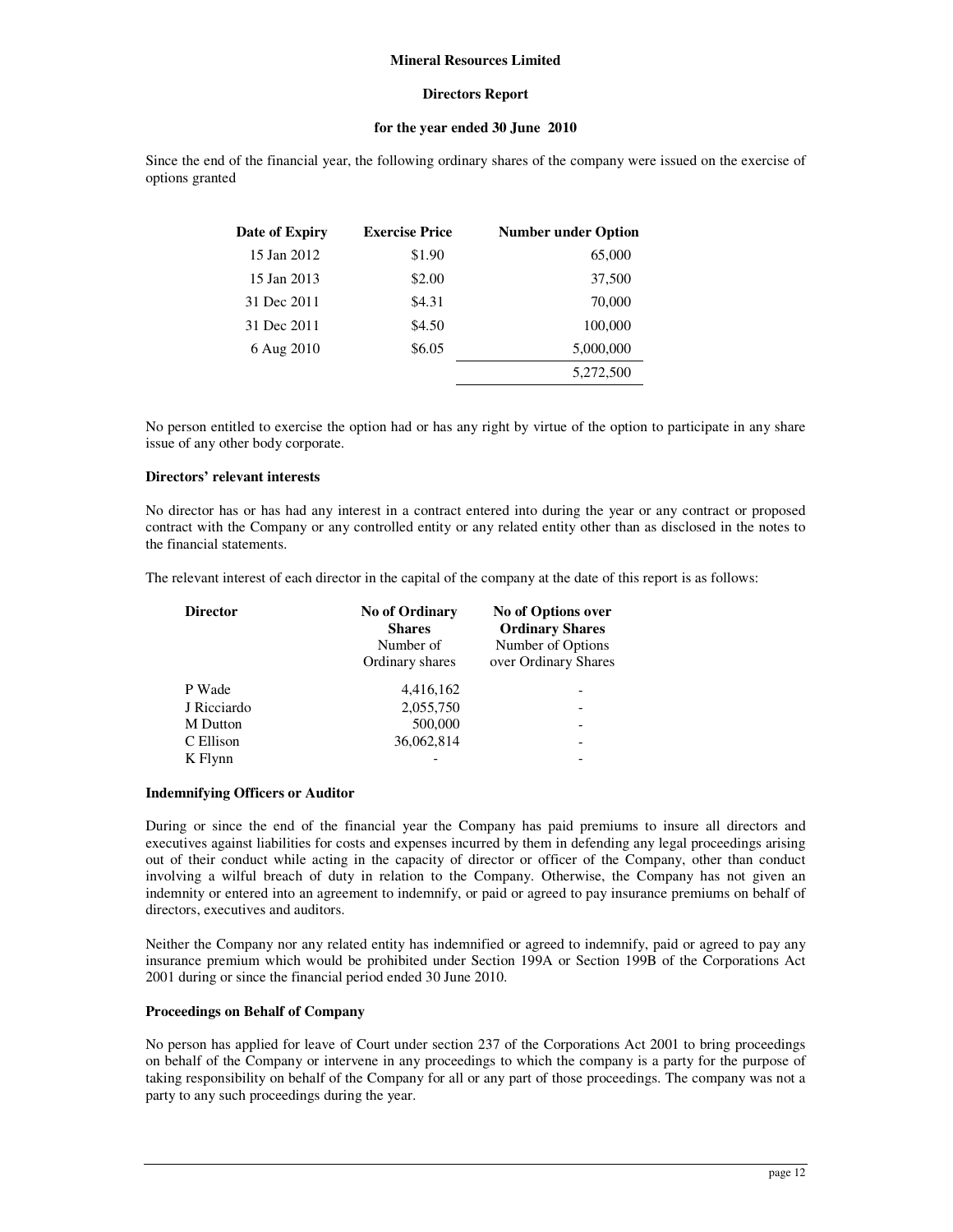## **Directors Report**

## **for the year ended 30 June 2010**

## **Rounding of Amounts**

The company is an entity to which ASIC Class Order 98/100 applies and, accordingly, amounts in the financial statements and directors' report have been rounded to the nearest thousand dollars.

Signed on behalf of the Board in accordance with a resolution of the directors.

Dede

PETER WADE Executive Chairman / Managing Director

Dated this 19th day of August 2010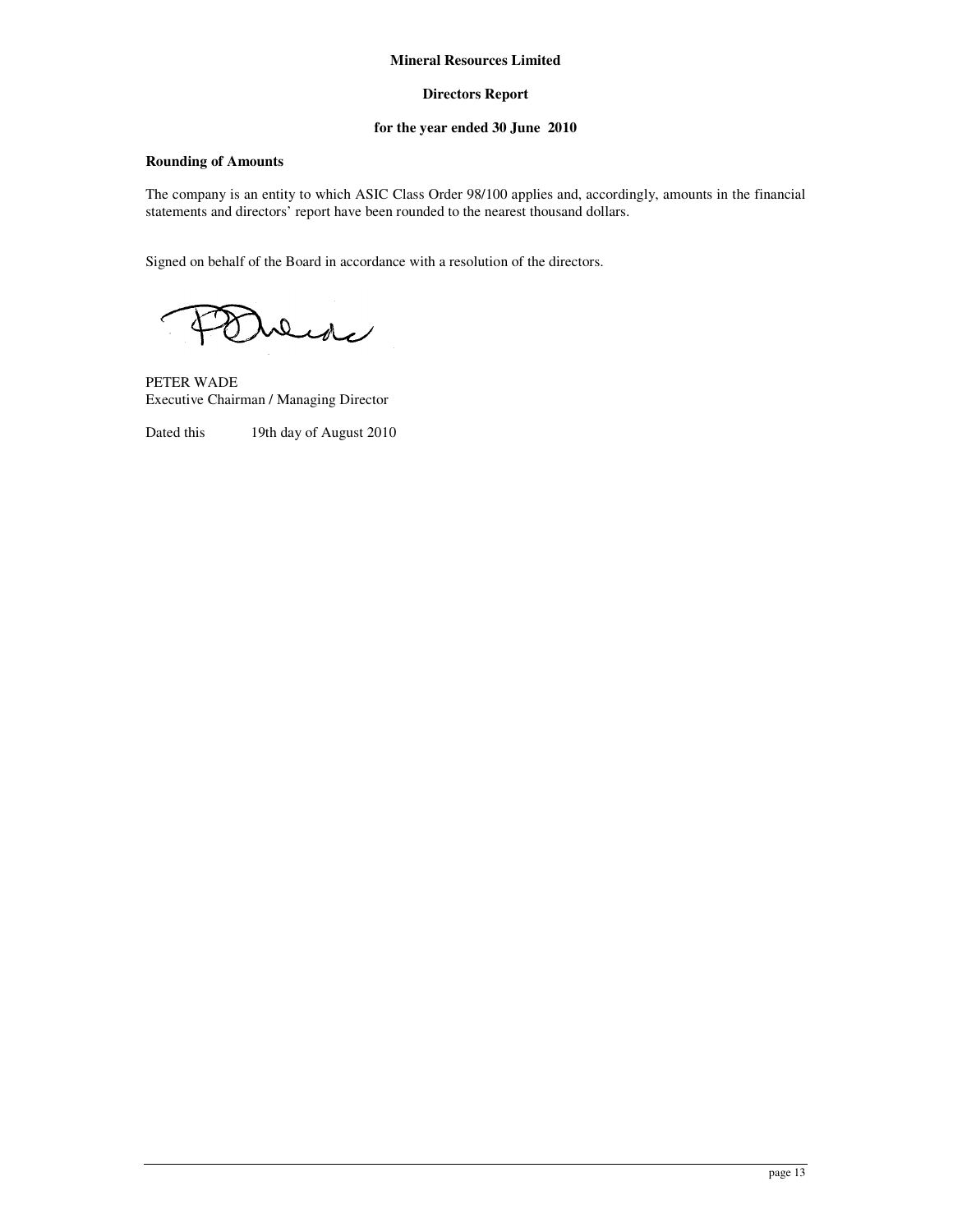

**RSM Bird Cameron Partners**  8 St Georges Terrace Perth WA 6000 GPO Box R1253 Perth WA 6844 **T** +61 8 9261 9100 **F** +61 8 9261 9101 www.rsmi.com.au

#### **AUDITOR'S INDEPENDENCE DECLARATION**

As lead auditor for the audit of the financial report of Mineral Resources Limited for the year ended 30 June 2010, I declare that, to the best of my knowledge and belief, there have been no contraventions of:

- (i) the auditor independence requirements of the Corporations Act 2001 in relation to the audit; and
- (ii) any applicable code of professional conduct in relation to the audit.

# Ran Gerd Cameron Partners

**RSM BIRD CAMERON PARTNERS**  Chartered Accountants

**J A KOMNINOS**  Partner

Peth, WA Dated: 19 August 2010

Liability limited by a scheme approved under Professional Standards Legislation

Major Offices in: Perth, Sydney, Melbourne, Adelaide and Canberra ABN 36 965 185 036

RSM Bird Cameron Partners is an independent member firm of RSM International, an affiliation of independent accounting and consulting firms. RSM International is the name given to a network of independent accounting and consulting firms each of which practices in its own right. RSM International does not exist in any jurisdiction as a separate legal entity.

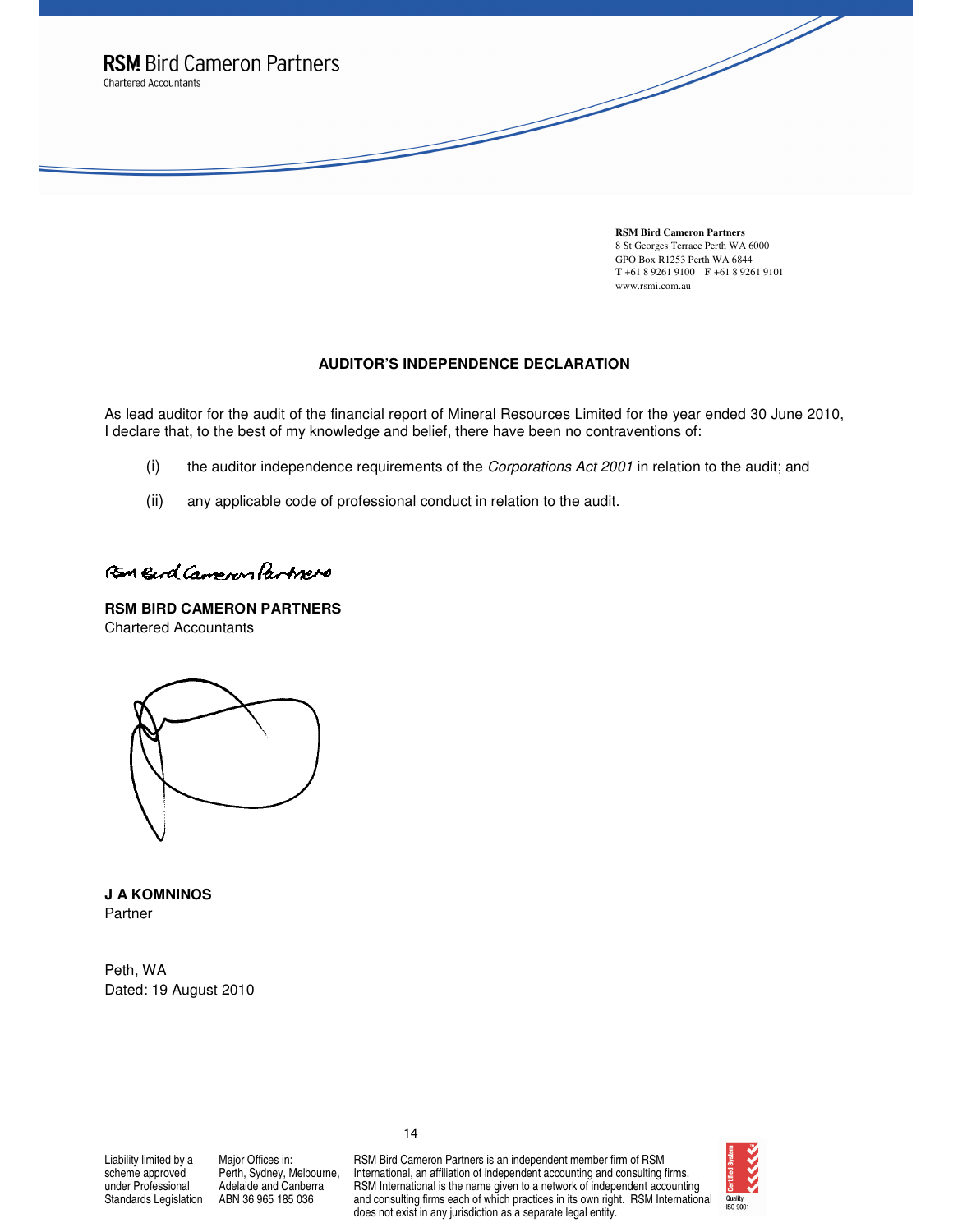#### **Corporate Governance Statement**

#### **for the year ended 30 June 2010**

This statement outlines the Company's main corporate governance practices which have been in place throughout the financial year.

The Board considers it essential that directors and staff of Mineral Resources Limited employ sound corporate governance practices in carrying out their duties and responsibilities. Accordingly, a code of conduct has been issued to detail the expected behaviour required to ensure the company acts with integrity and objectivity.

A number of committees, which operate in accordance with their respective charters, have been established to assist the board in carrying out its responsibilities.

The Company has posted its corporate governance practices to its website: www.mineralresources.com.au. The code of conduct, committee charters and various policies are available on this website.

The ASX Corporate Governance Council released the second edition of its "Principles of Good Corporate Governance and Best Practice Recommendations" ("Recommendations") in August 2007. The directors of Mineral Resources Limited support the thrust of the Recommendations and whilst the Recommendations are not prescriptive, the ASX Listing Rules require listed companies to identify those recommendations that have not been followed and the reasons for not following them.

Unless disclosed below, all Recommendations have been applied for the entire financial year ended 30 June 2010.

#### **Statement of Non-Compliance with Recommendations**

The Company uses alternative methods of good corporate governance to those included in the ASX Corporate Governance Council's "Principles of Good Corporate Governance and Best Practice Recommendations" second edition.

#### *Recommendation 2.2 The chair should be an independent director. Recommendation 2.3 The roles of chair and chief executive officer should not be exercised by the same individual.*

The Chairman of the Company, Peter Wade, also holds the position of Managing Director and is considered not to be independent. This board structure was created after due consideration to the strategy of the Company and the board considers Mr Wade the best person to lead the company from the combined position at this time.

#### **Board of directors**

The Board is accountable to shareholders for the performance of the Company. It oversees the activities and performance of management and provides an independent and objective view to the Company's performance.

The Board is comprised of three (3) non-executive directors and two (2) executive directors with a mix of skills and considerable experience in the resources and mining industry.

The details of the directors, their experience, qualifications, term of office, and independent status are set out in the Directors' Report.

The Recommendations state that to be considered independent, directors must be "independent of management and free from any business or other relationship that could materially interfere with (or could reasonably be perceived to materially interfere with) the exercise of their unfettered and independent judgement."

Messrs Ricciardo, Dutton and Flynn would satisfy all the tests of the Recommendations and are considered as being independent.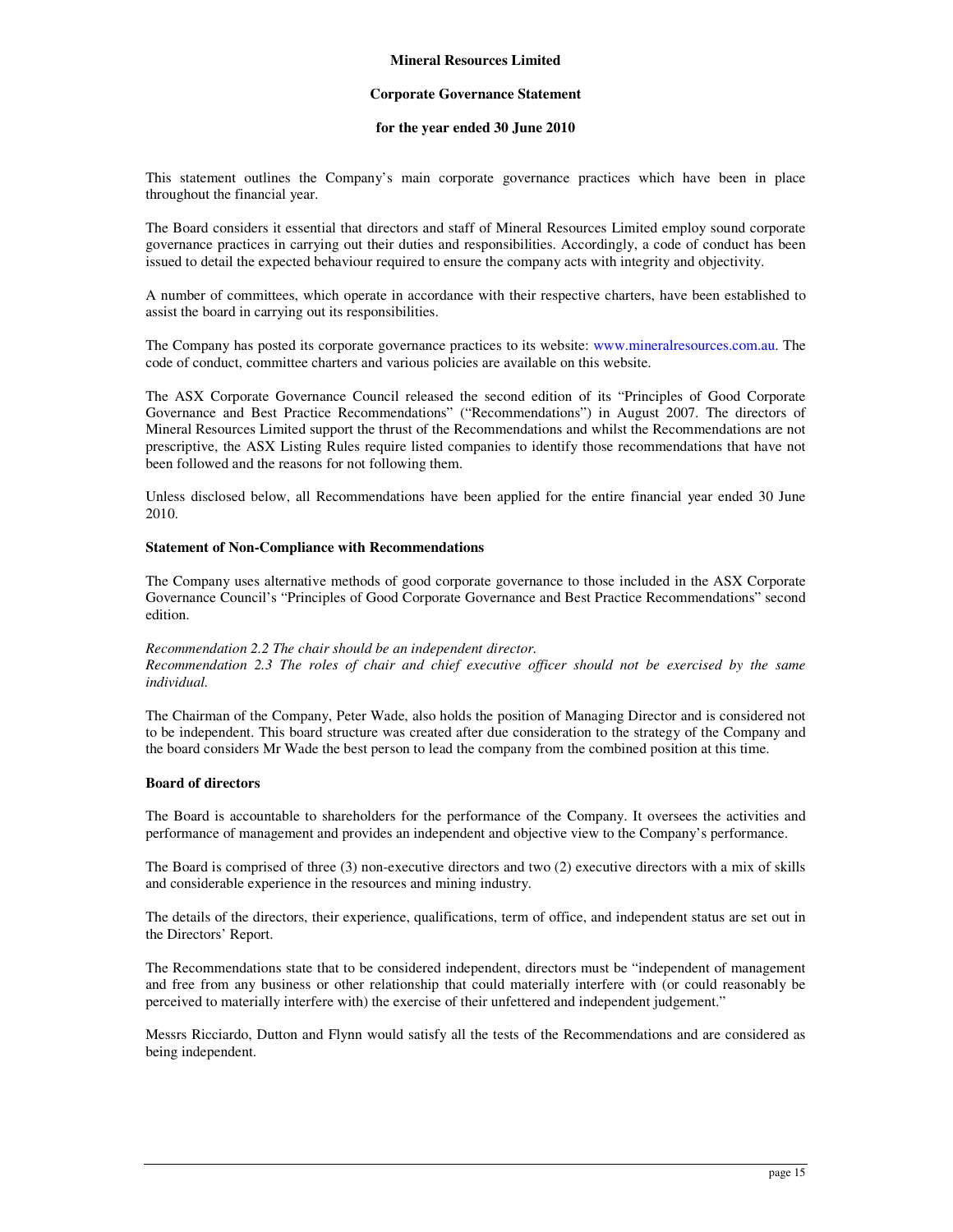#### **Corporate Governance Statement**

#### **for the year ended 30 June 2010**

In accordance with the Corporations Act 2001, any director who has an interest of any kind in relation to a matter dealt with at a board or committee meeting is required to advise the meeting and abstain from participation in the decision process.

All non-executive directors are subject to re-election at least every three years.

Independent professional advice may be sought by a director at the Company's expense with the prior approval of the chairman. A copy of advice received by the director is made available to the chairman to be dealt with at his discretion.

The Board meets regularly to review management reports on the operational and financial performance of Mineral Resources Limited.

#### **Board committees**

The Board has established committees to assist it in carrying out its responsibilities. The charters that identify the roles and responsibilities of the various committees have been approved by the board and are available on the Company's web site.

The Audit Committee, consisting three (3) non-executive directors and one (1) executive director, reviews the effectiveness of the risk management and other internal controls, the reliability of financial information and the effectiveness of the external audit function. To assist in this function the committee may invite the external auditor and senior executives to report to meetings. Any significant non-audit services to be provided by the external auditors must be approved in advance by the Audit Committee. The Audit Committee considers that the provision of those non-audit services provided to date by the external auditor would not affect the auditor's independence.

The Remuneration Committee, consisting of two (2) non-executive directors and one (1) executive director, advises the board on remuneration policies and practices generally, and makes specific recommendations to the board on remuneration packages and other terms of employment for senior executives and directors.

The Nomination Committee consists of two (2) non-executive directors and one (1) executive director. This committee reviews the composition of the board and makes recommendations on the appropriate skill mix, personal qualities, expertise and diversity.

#### **Share trading guidelines**

Directors and officers are encouraged to have a personal financial interest in Mineral Resources Limited by acquiring and holding shares on a long term basis.

The buying or selling of shares in Mineral Resources Limited is not permitted by any director or any officer of the company or their associates when that person is in possession of price sensitive information not available to the market in relation to those shares. Apart from that, the directors or their associates may buy or sell shares in Mineral Resources Limited at any time during the year other than for one (1) month prior to the date of lodgement of announcements regarding the results of the Company.

Directors, officers and their associates are required to inform the chairman of any intention to sell shares.

#### **Continuous disclosure and shareholder communication**

The secretary has been nominated as the person responsible for communications with the Australian Stock Exchange ("ASX"). This role includes responsibility for ensuring compliance with the continuous disclosure requirements in the ASX listing rules.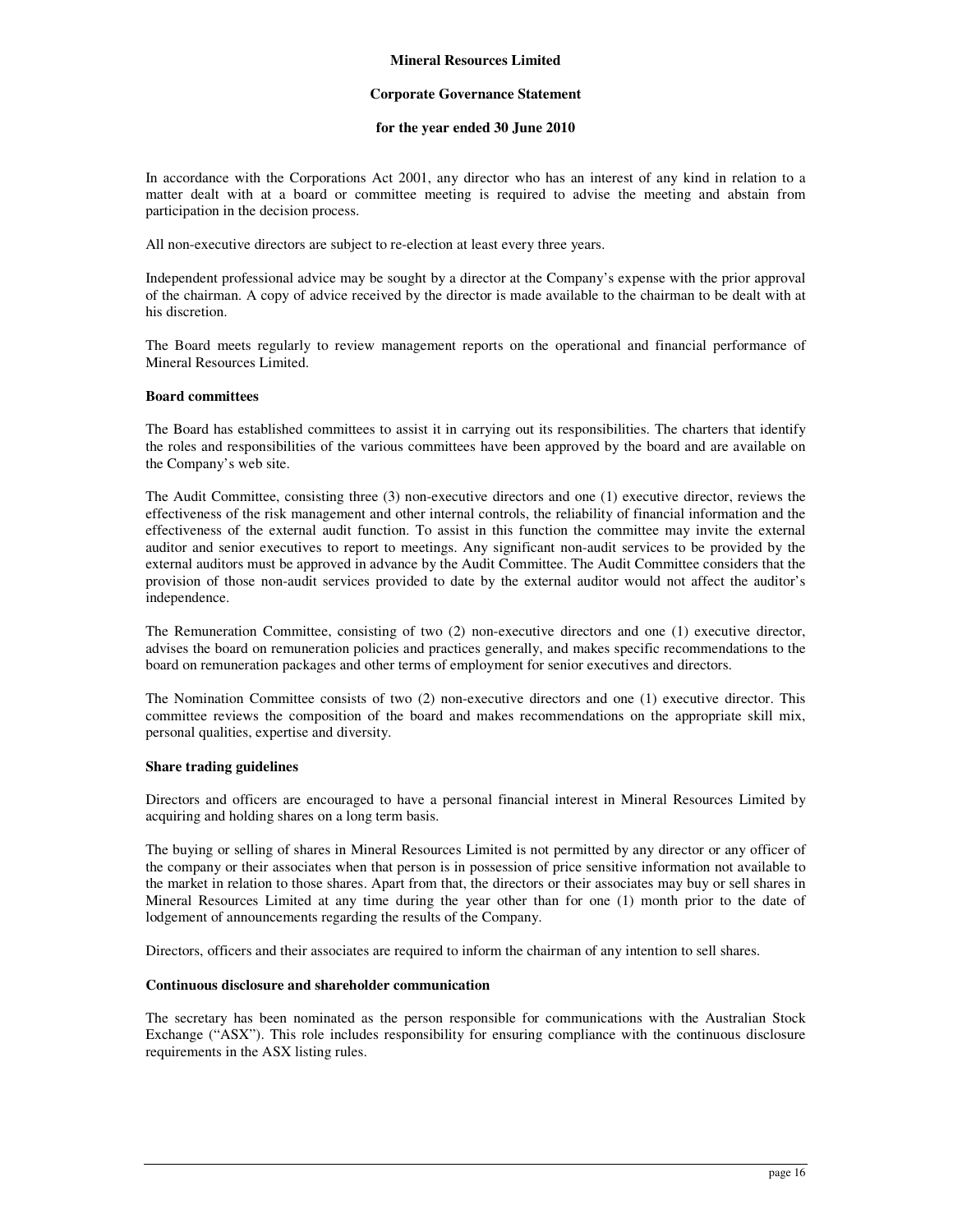#### **Corporate Governance Statement**

#### **for the year ended 30 June 2010**

The Company has established a website to enhance communication with its shareholders and potential investors. The website contains historical information, copies of all information disclosed to the ASX and a corporate governance section that includes details of the various committee charters and policies. Shareholders, who have advised the Company of their email addresses, are notified by email of all announcements to the ASX.

#### **Risk management**

The Managing Director and Chief Financial Officer report annually to the Audit Committee on the Company's risk management system.

The Board considers an internal audit function is not necessary due to the nature and size of the Company's operations. The external auditors report to the Audit Committee on risk management issues identified during the course of the audit.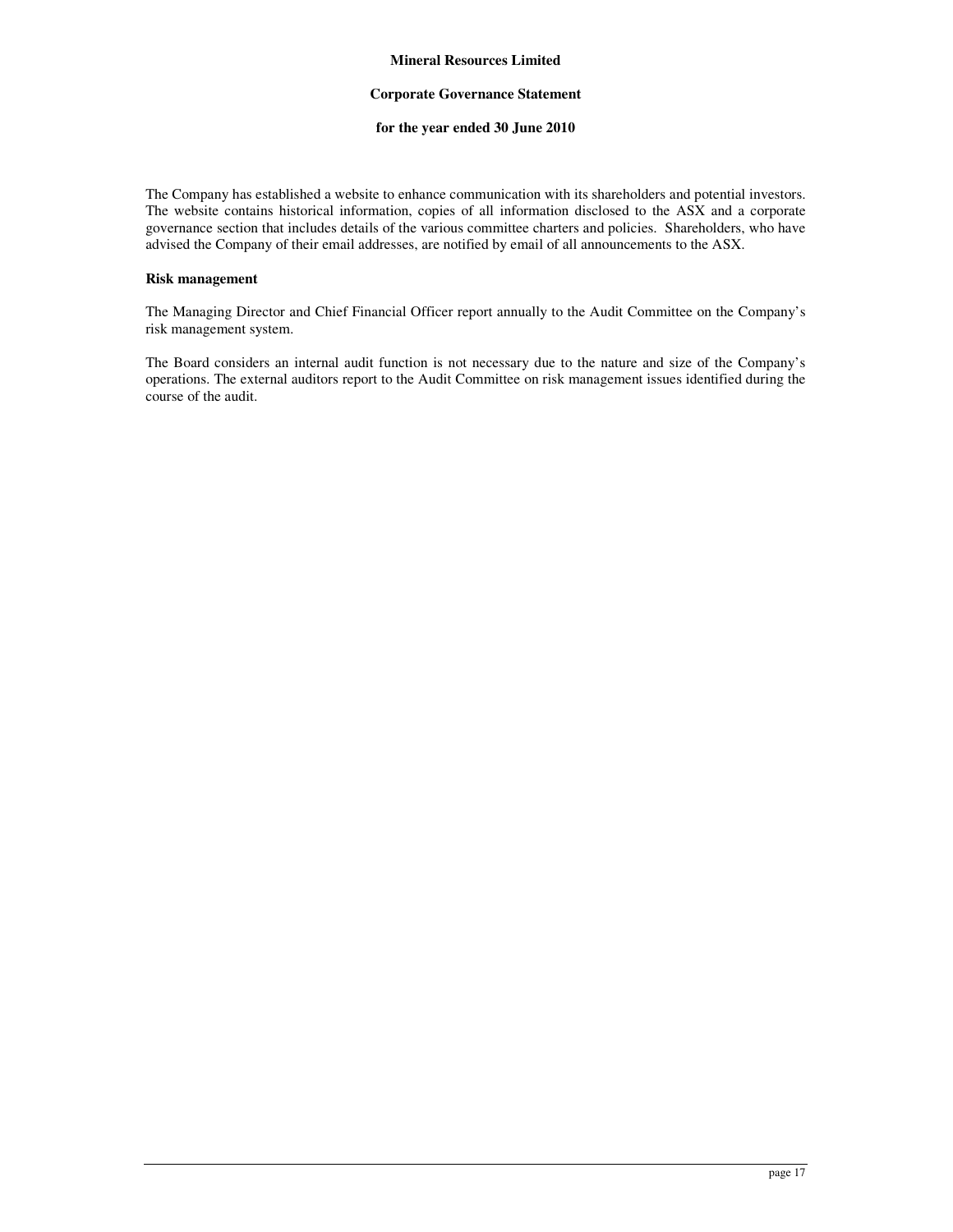## **Statement of comprehensive income**

## **for the year ended 30 June 2010**

|                                                | <b>Note</b> | Consolidated |           |  |
|------------------------------------------------|-------------|--------------|-----------|--|
|                                                |             | 2010         | 2009      |  |
|                                                |             | \$'000       | \$'000    |  |
| <b>Revenue from continuing operations</b>      | 3           | 312,643      | 257,439   |  |
| Other income                                   | 3           | 9,834        | 2,120     |  |
| Changes in closing stock                       |             | 4,403        | 3,049     |  |
| Depreciation and amortisation                  |             | (19,296)     | (18, 407) |  |
| Employee benefit expenses                      |             |              |           |  |
| . Share based payments                         |             | (2, 884)     | (2,728)   |  |
| . Other employee benefits                      |             | (48, 553)    | (42, 794) |  |
| Equipment costs                                |             | (18, 804)    | (23, 585) |  |
| Finance costs                                  |             | (5,113)      | (3,323)   |  |
| Impairment increment                           |             | 29           | (5,248)   |  |
| Raw materials and consumables                  |             | (58, 317)    | (33,005)  |  |
| Subcontractors                                 |             | (15, 165)    | (13,960)  |  |
| Transport and freight                          |             | (62, 547)    | (44, 577) |  |
| Other expenses                                 | 4           | (14, 571)    | (20, 801) |  |
| Profit before income tax expense               |             | 81,659       | 54,180    |  |
| Income tax revenue/(expense)                   | 5           | 15,526       | (9,872)   |  |
| Profit for the year                            |             | 97,185       | 44,308    |  |
| Other comprehensive income                     |             |              |           |  |
| Asset revaluation reserve                      |             | 930          | 1,008     |  |
| Other comprehensive income for the year        |             | 930          | 1,008     |  |
| Total comprehensive income for the year        |             | 98,115       | 45,316    |  |
| Profit/(loss) is attributable to:              |             |              |           |  |
| <b>Owners of Mineral Resources Limited</b>     |             | 97,327       | 44,308    |  |
| Non-controlling interest                       |             | (142)        |           |  |
|                                                |             | 97,185       | 44,308    |  |
| Total comprehensive income is attributable to: |             |              |           |  |
| Owners of Mineral Resources Limited            |             | 98,257       | 45,316    |  |
| Non-controlling interest                       |             | (142)        |           |  |
|                                                |             |              | 45,316    |  |
|                                                |             | 98,115       |           |  |
| Basic earnings per share (cents per share)     |             | 68.5         | 35.8      |  |
| Diluted earnings per share (cents per share)   |             | 66.9         | 35.1      |  |

The accompanying notes form an integral part of the statement of comprehensive income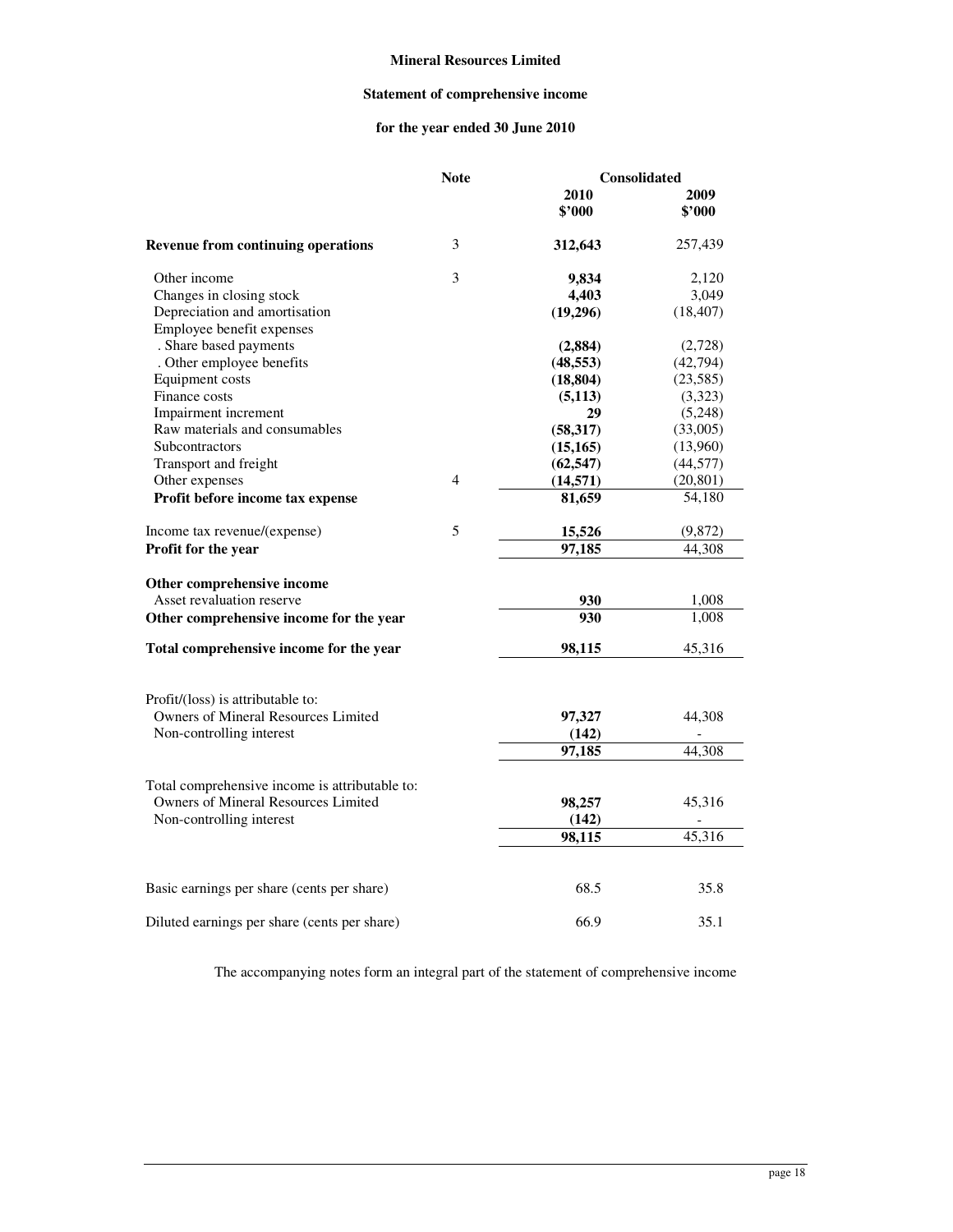## **Statement of changes in equity**

#### **for the year ended 30 June 2010**

|                                          | <b>Note</b> | Consolidated |         |  |
|------------------------------------------|-------------|--------------|---------|--|
|                                          |             | 2010         | 2009    |  |
|                                          |             | \$2000       | \$'000  |  |
| <b>ASSETS - Current</b>                  |             |              |         |  |
| Cash and cash equivalents                | 6           | 174,470      | 54,880  |  |
| Trade and other receivables              | 7           | 56,778       | 36,777  |  |
| Inventories                              | 8           | 30,379       | 16,320  |  |
| Financial assets                         |             |              | 188     |  |
| Other assets                             | 9           | 776          | 659     |  |
| <b>Total current assets</b>              |             | 262,403      | 108,824 |  |
| <b>ASSETS - Non current</b>              |             |              |         |  |
| Trade and other receivables              | $\tau$      | 10           | 7       |  |
| Exploration and evaluation               | 10          | 257,898      |         |  |
| Investments accounted using the equity   | 12          |              |         |  |
| method                                   |             | 189          | 189     |  |
| Financial assets                         | 11          | 4,350        | 2,405   |  |
| Plant and equipment                      | 13          |              |         |  |
|                                          | 14          | 214,739      | 157,033 |  |
| Intangible assets<br>Deferred tax assets | 15          | 42,497       | 10,235  |  |
|                                          |             | 62,730       | 10,127  |  |
| <b>Total non current assets</b>          |             | 582,413      | 179,996 |  |
| <b>Total assets</b>                      |             | 844,816      | 288,820 |  |
| <b>LIABILITIES - Current</b>             |             |              |         |  |
| Trade and other payables                 | 16          | 142,828      | 40,494  |  |
| Financial liability                      | 11          | 993          |         |  |
| Finance lease liabilities                | 17          | 12,644       | 9,829   |  |
| Secured loans                            | 17          | 14,100       |         |  |
| Income tax payable                       |             | 4,335        | 5,000   |  |
| Provisions                               | 18          | 5,684        | 4,439   |  |
| <b>Total current liabilities</b>         |             | 180,584      | 59,762  |  |
| <b>LIABILITIES - Non current</b>         |             |              |         |  |
| Trade and other payables                 | 16          | 15           | 13      |  |
| Finance lease liabilities                | 17          | 14,525       | 11,692  |  |
| Deferred tax liabilities                 | 15          | 108,028      | 14,890  |  |
| Secured loans                            | 17          | 45,000       | 45,000  |  |
| Provisions                               | 18          | 10,985       | 12,698  |  |
| Total non current liabilities            |             | 178,553      | 84,293  |  |
| <b>Total liabilities</b>                 |             | 359,137      | 144,055 |  |
|                                          |             |              |         |  |
| <b>Net assets</b>                        |             | 485,679      | 144,765 |  |
| <b>EQUITY</b>                            |             |              |         |  |
| Issued capital                           | 19          | 315,526      | 72,782  |  |
| Reserves                                 | 20          | 5,386        | 4,456   |  |
| Non-controlling interest                 |             | 25,458       |         |  |
| Retained earnings                        |             | 139,309      | 67,527  |  |
| <b>Total equity</b>                      |             | 485,679      | 144,765 |  |

The accompanying notes form an integral part of the statement of financial position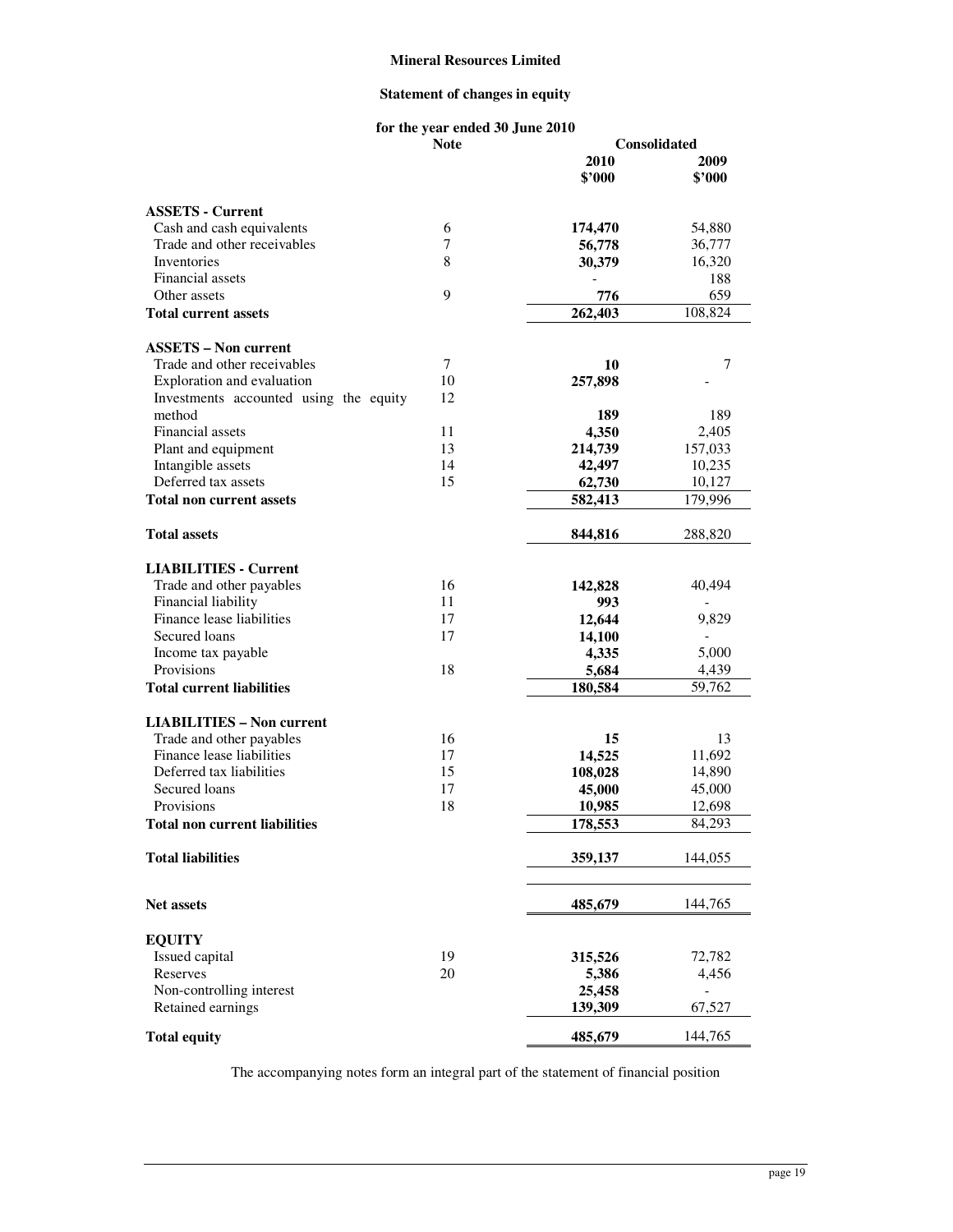## **Statement of changes in equity**

## **for the year ended 30 June 2010**

| Consolidated                                                              | Contributed<br><b>Equity</b> | <b>Reserves</b> | <b>Retained</b><br><b>Earnings</b> | <b>Total</b> | Non-<br>controll<br>ing  | <b>Total</b> |
|---------------------------------------------------------------------------|------------------------------|-----------------|------------------------------------|--------------|--------------------------|--------------|
| <b>Balance at 1 July 2008</b>                                             | 64,161                       | 3,448           | 48,413                             | 116,022      | interest                 | 116,022      |
| Total comprehensive income for<br>the year                                |                              | 1,008           | 44,308                             | 45,316       |                          | 45,316       |
| Transactions with owners in their<br>capacity as owners:                  |                              |                 |                                    |              |                          |              |
| Share issue from exercise of options<br>Share based consideration for     | 1,093                        |                 |                                    | 1,093        |                          | 1,093        |
| financial assets                                                          | 4,800                        |                 |                                    | 4,800        |                          | 4,800        |
| Share based payments                                                      | 2,728                        | ÷,              |                                    | 2,728        |                          | 2,728        |
| Dividends paid                                                            |                              | $\overline{a}$  | (25, 194)                          | (25, 194)    | $\overline{a}$           | (25, 194)    |
| <b>Balance at 30 June 2009</b>                                            | 72,782                       | 4,456           | 67,527                             | 144,765      | $\overline{\phantom{a}}$ | 144,765      |
|                                                                           |                              |                 |                                    |              |                          |              |
| <b>Balance at 1 July 2009</b>                                             | 72,782                       | 4,456           | 67,527                             | 144,765      |                          | 144,765      |
| Total comprehensive income for<br>the year                                |                              | 930             | 97,327                             | 98,257       | (142)                    | 98,115       |
| <b>Transactions with owners in their</b>                                  |                              |                 |                                    |              |                          |              |
| capacity as owners:                                                       |                              |                 |                                    |              |                          |              |
| Share issue from exercise of options<br>Net proceeds of share issues from | 6,368                        |                 |                                    | 6,368        |                          | 6,368        |
| share placement                                                           | 51,212                       |                 |                                    | 51,212       |                          | 51,212       |
| Share based payments                                                      | 2,885                        |                 |                                    | 2,885        |                          | 2,885        |
| Employee share trust take-up                                              | 3,131                        |                 |                                    | 3,131        |                          | 3,131        |
| Shares issued in part consideration<br>for acceptances of the off-market  |                              |                 |                                    |              |                          |              |
| takeover bid for Polaris Metals NL<br>Shares issued in part consideration | 144,711                      |                 |                                    | 144,711      |                          | 144,711      |
| for acceptances of the off market<br>takeover bid for Mesa Minerals       |                              |                 |                                    |              |                          |              |
| Limited<br>Non-controlling interest in                                    | 34,437                       |                 |                                    | 34,437       |                          | 34,437       |
| acquisition of subsidiary (Mesa<br>Mineral Limited)                       |                              |                 |                                    |              | 25,600                   | 25,600       |
| Dividends paid                                                            |                              |                 | (25, 545)                          | (25, 545)    |                          | (25, 545)    |
| <b>Balance at 30 June 2010</b>                                            | 315,526                      | 5,386           | 139,309                            | 460,221      | 25,458                   | 485,679      |

The accompanying notes form an integral part of the statement of changes in equity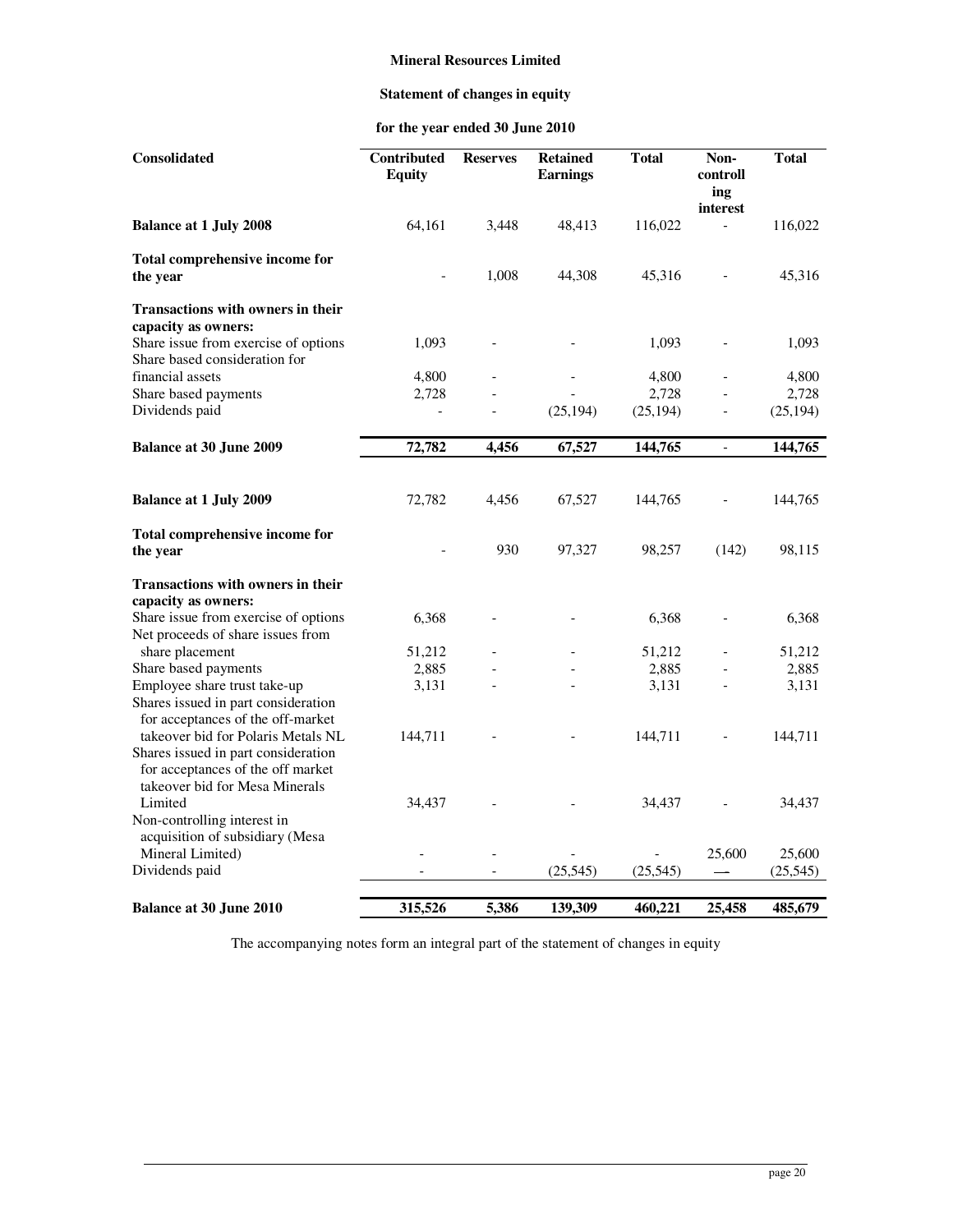## **Statement of cash flows**

## **for the year ended 30 June 2010**

|                                                                                         | <b>Note</b> | <b>Consolidated</b> |                |  |
|-----------------------------------------------------------------------------------------|-------------|---------------------|----------------|--|
|                                                                                         |             | 2010<br>\$2000      | 2009<br>\$2000 |  |
| Cash flows from operating activities                                                    |             |                     |                |  |
| Cash receipts from customers                                                            |             | 364,026             | 257,546        |  |
| Cash payments to suppliers and employees                                                |             | (193,295)           | (185, 694)     |  |
| Interest received                                                                       |             | 2,404               | 1,507          |  |
| Interest and other costs of finance paid                                                |             | (5, 113)            | (3,323)        |  |
| Income taxes paid                                                                       |             | (17, 033)           | (24, 108)      |  |
| Net cash flows from operating activities                                                | 21(b)       | 150,989             | 45,928         |  |
| <b>Cash flows from investing activities</b>                                             |             |                     |                |  |
| Payments for property, plant and equipment                                              |             | (66,005)            | (49,789)       |  |
| Proceeds from the sale of fixed assets                                                  |             | 17,431              | 1,632          |  |
| Payments for exploration and evaluation                                                 |             | (2,308)             |                |  |
| Payments for acquisition of subsidiary, net                                             |             |                     |                |  |
| of cash acquired                                                                        |             | (10, 343)           |                |  |
| Net cash flows from investing activities                                                |             | (61, 225)           | (48, 157)      |  |
| <b>Cash flows from financing activities</b>                                             |             |                     |                |  |
| Proceeds from share issue                                                               |             | 58,680              | 1,093          |  |
| Share issue costs                                                                       |             | (1,100)             |                |  |
| Proceeds from borrowings                                                                |             | 14,100              | 45,000         |  |
| Repayment of borrowings                                                                 |             | (16,309)            | (13, 367)      |  |
| Dividends paid                                                                          |             | (25, 545)           | (25, 194)      |  |
| Net cash flows from financing activities                                                |             | 29,826              | 7,532          |  |
| Net increase in cash and cash equivalents<br>Cash and cash equivalents at the beginning |             | 119,590             | 5,303          |  |
| of the financial period                                                                 |             | 54,880              | 49,577         |  |
| Cash and cash equivalents at the end of                                                 |             |                     |                |  |
| the financial period                                                                    | 21(a)       | 174,470             | 54,880         |  |

The accompanying notes form an integral part of the Statement of cash flows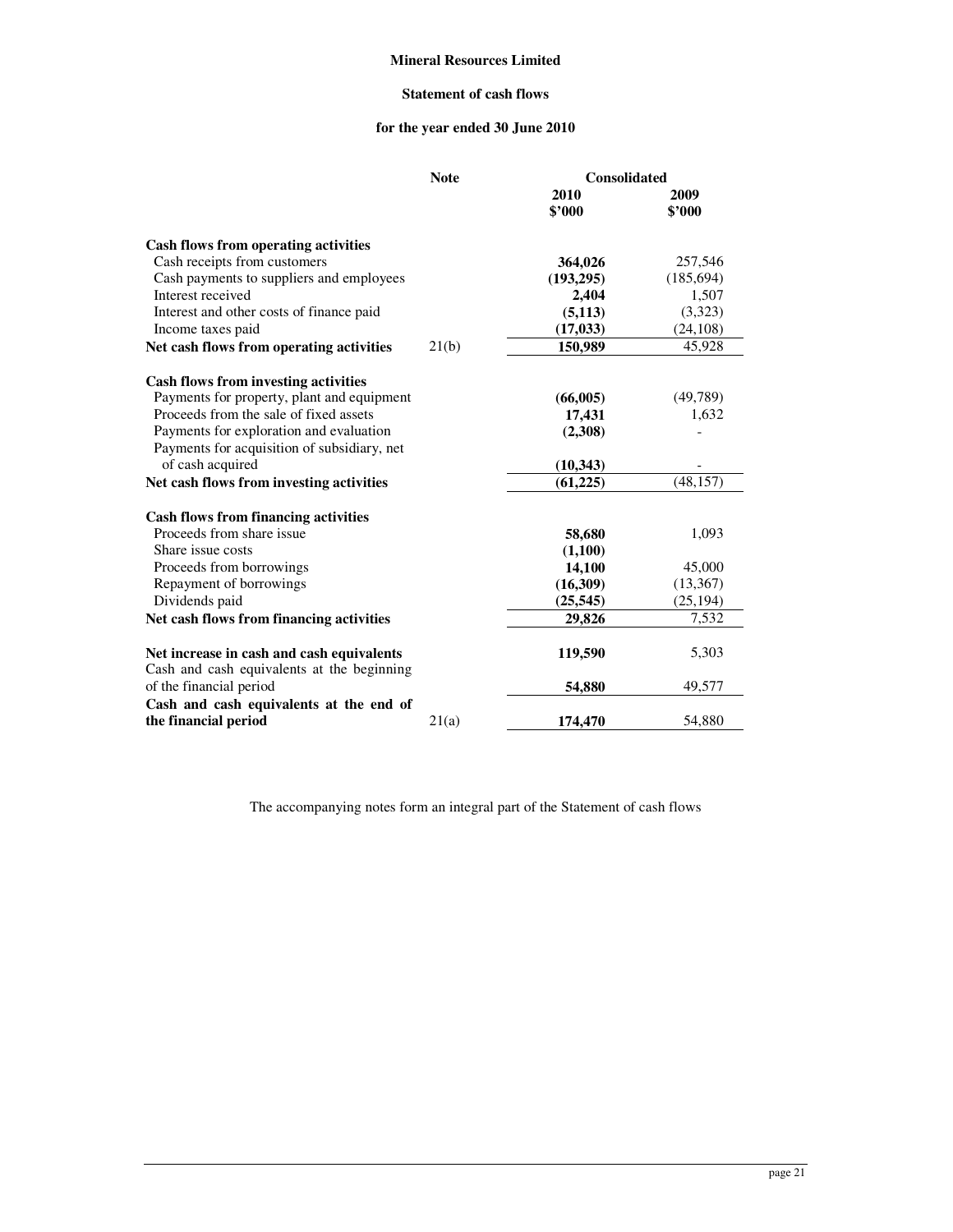#### **Notes to the financial statements**

#### **for the year ended 30 June 2010**

#### **Note 1: Significant accounting policies**

This financial report of Mineral Resources Limited ('the Company') for the year ended 30 June 2010 comprise of the company and its subsidiaries (collectively referred to as 'the consolidated entity')

The Company is a company limited by shares incorporated in Australia whose shares are publicly traded on the Australian Stock Exchange.

The financial report was authorised for issue in accordance with a resolution of directors dated 19 August 2010.

#### **(i) Basis of preparation**

The financial report is a general purpose financial report that has been prepared in accordance with Australian Accounting Standards, Australian Accounting Interpretations, other authoritative pronouncements of the Australian Accounting Standards Board and the Corporations Act 2001.

Australian Accounting Standards set out accounting policies that the AASB has concluded would result in a financial report containing relevant and reliable information about transactions, events and conditions to which they apply. Compliance with Australian Accounting Standards ensures that the financial statements and notes also comply with International Financial Reporting Standards. Material accounting policies adopted in the preparation of this financial report are presented below. They have been consistently applied unless otherwise stated.

The financial report has been prepared on an accruals basis and is based on historical costs, modified, where applicable, by the measurement at fair value of selected non-current assets, financial assets and financial liabilities.

The financial report is presented in Australian dollars and all values are rounded to the nearest thousand dollars (\$000s) unless otherwise stated.

#### **Adoption of new and revised accounting standards**

In the current year, the consolidated entity has adopted all of the new and revised Standards and Interpretations issued by the Australian Accounting Standards Board (the AASB) that are relevant to its operations and effective for the current annual reporting period. The adoption of these new and revised Standards and Interpretations has not resulted in a significant or material change to the consolidated entity's accounting policies, except as noted below.

*AASB 3 Business Combinations (revised 2008) and AASB 127 Consolidated and Separate Financial Statements (revised 2008)* 

AASB 3 (revised 2008) introduces significant changes in the accounting for business combinations occurring after 1 July 2009. Changes affect the valuation of non-controlling interests (previously "minority interests"), the accounting for transaction costs, the initial recognition and subsequent measurement of contingent consideration and business combinations achieved in stages. These changes will impact the amount of goodwill recognised, the reported results in the period when an acquisition occurs and future reported results.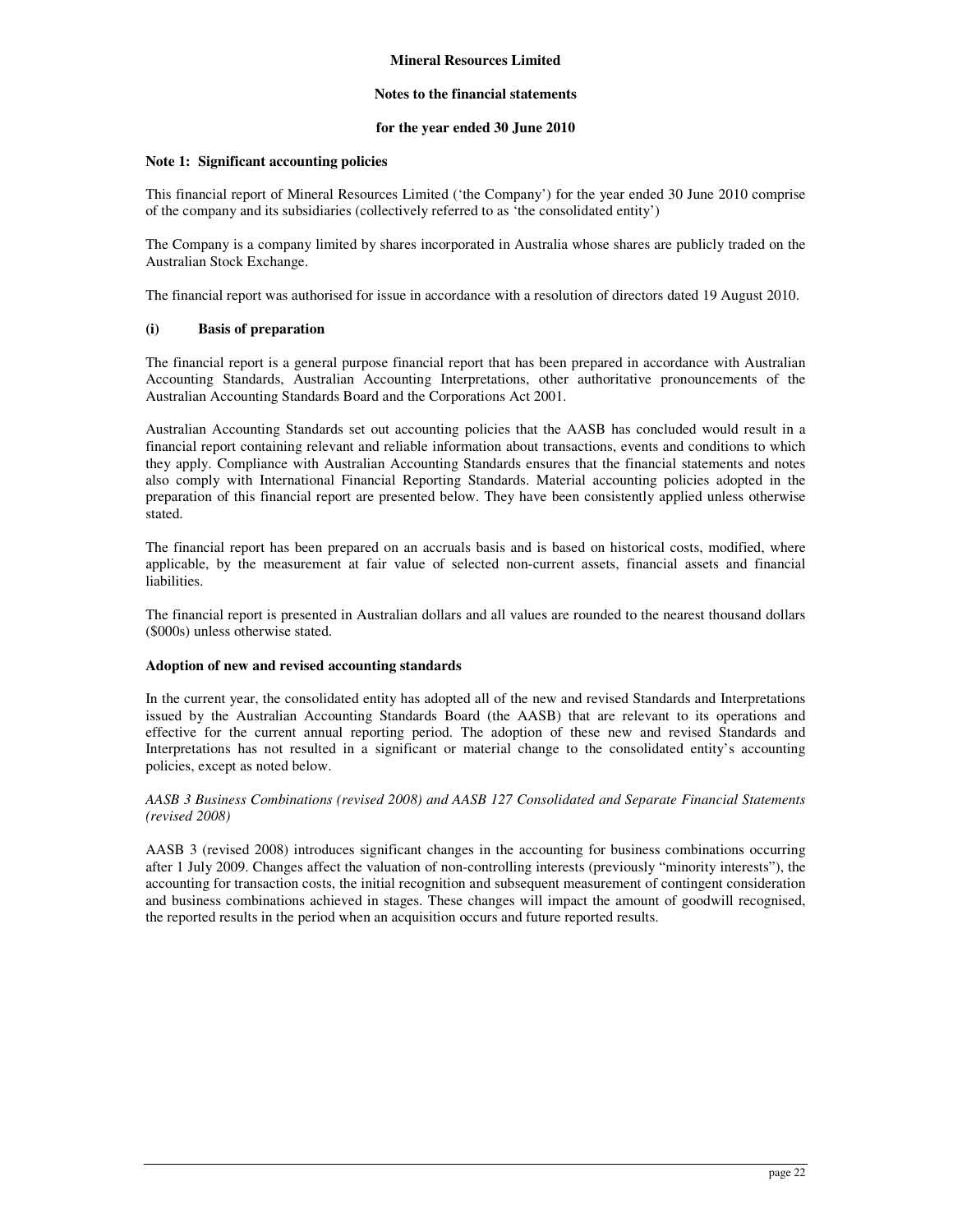#### **Notes to the financial statements**

#### **for the year ended 30 June 2010**

#### **Note 1: Significant accounting policies (Cont.)**

AASB 127 (revised 2008) requires that a change in the ownership interest of a subsidiary (without a change in control) is to be accounted for as a transaction with owners in their capacity as owners. Therefore such transactions will no longer give rise to goodwill, nor will they give rise to a gain or loss in the statement of comprehensive income. Furthermore the revised Standard changes the accounting for losses incurred by a partially owned subsidiary as well as the loss of control of a subsidiary. The changes in AASB 3 (revised 2008) and AASB 127 (revised 2008) will affect future acquisitions, changes in, and loss of control of, subsidiaries and transactions with non-controlling interests. The change in accounting policy was applied prospectively and had no material impact on earnings per share.

#### *AASB 8 Operating Segments*

AASB 8 replaced AASB 114 Segment Reporting upon its effective date. AASB 8 requires the entity to identify operating segments and disclose segment information on the basis of internal reports that are provided to, and reviewed by, the chief operating decision maker of the company to allocate resources and assess performance. In the case of the company the chief operating decision maker is the management committee.

As a result of the initial adoption of AASB 8, the company's reportable segments have not changed. Operating segments represent the basis on which the company reports its segment information to the management committee on a monthly basis.

Subsequent to the initial application of AASB 8, the company acquired Polaris Metals NL (note 34) which directly conducts mining activities. This operation has been identified as a second segment as the management committee assesses the performance of this operation separately from contract mining services. Segment reporting disclosures are shown in note 2.

#### *AASB 101 Presentation of Financial Statements*

The revised Standard separates owner and non-owner changes in equity. The statement of changes in equity includes only details of transactions with owners, with non-owner changes in equity presented in a reconciliation of each component of equity and included in the new statement of comprehensive income. The statement of comprehensive income presents all items of recognised income and expense, either in one single statement, or in two linked statements. The consolidated entity has elected to present one statement.

#### **(ii) Basis of consolidation**

The consolidated financial statements incorporate the assets, liabilities and results of entities controlled by Mineral Resources Limited at the end of the reporting period. A controlled entity is any entity over which Mineral Resources Limited has the power to govern the financial and operating policies so as to obtain benefits from the entity's activities. Control will generally exist when the parent owns, directly or indirectly through subsidiaries, more than half of the voting power of an entity. In assessing the power to govern, the existence and effect of holdings of actual and potential voting rights are also considered.

Where controlled entities have entered or left the Group during the year, the financial performance of those entities are included only for the period of the year that they were controlled. A list of controlled entities is contained in Note 24 to the financial statements.

In preparing the consolidated financial statements, all inter-group balances and transactions between entities in the consolidated group have been eliminated on consolidation. Accounting policies of subsidiaries have been changed where necessary to ensure consistency with those adopted by the parent entity.

Non-controlling interests, being the equity in a subsidiary not attributable, directly or indirectly, to a parent, are shown separately within the Equity section of the consolidated Statement of Financial Position and Statement of Comprehensive Income. The non-controlling interests in the net assets comprise their interests at the date of the original business combination and their share of changes in equity since that date.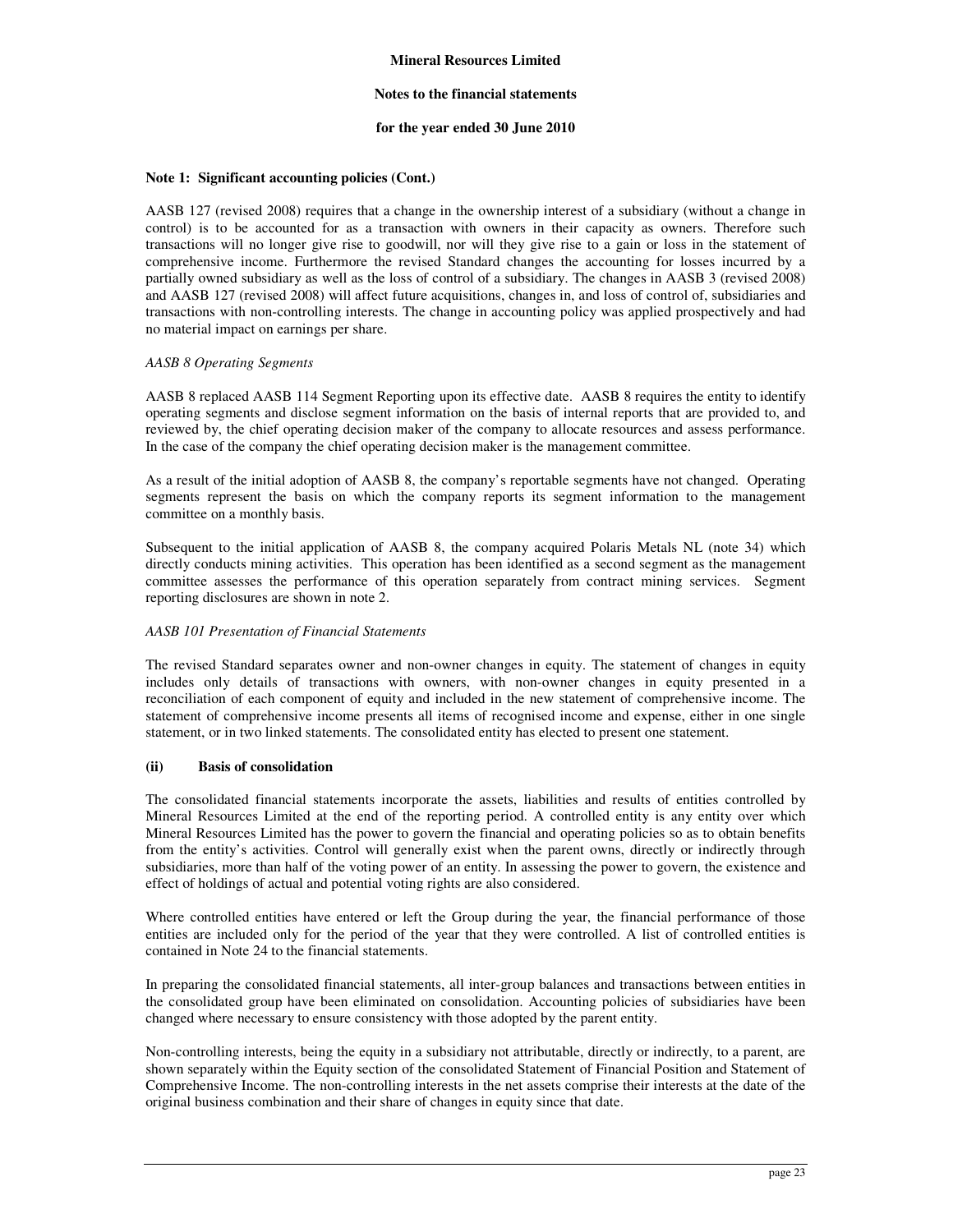#### **Notes to the financial statements**

#### **for the year ended 30 June 2010**

#### **Note 1: Significant accounting policies (Cont.)**

#### *Business combinations*

Business combinations occur where an acquirer obtains control over one or more businesses and results in the consolidation of its assets and liabilities.

A business combination is accounted for by applying the acquisition method, unless it is a combination involving entities or businesses under common control. The acquisition method requires that for each business combination one of the combining entities must be identified as the acquirer (ie parent entity). The business combination will be accounted for as at the acquisition date, which is the date that control over the acquiree is obtained by the parent entity. At this date, the parent shall recognise, in the consolidated accounts, and subject to certain limited exceptions, the fair value of the identifiable assets acquired and liabilities assumed. In addition, contingent liabilities of the acquiree will be recognised where a present obligation has been incurred and its fair value can be reliably measured.

The acquisition may result in the recognition of goodwill (refer to Note  $1(v)$ ) or a gain from a bargain purchase. The method adopted for the measurement of goodwill will impact on the measurement of any non-controlling interest to be recognised in the acquiree where less than 100% ownership interest is held in the acquiree.

The acquisition date fair value of the consideration transferred for a business combination plus the acquisition date fair value of any previously held equity interest shall form the cost of the investment in the separate financial statements. Consideration may comprise the sum of the assets transferred by the acquirer, liabilities incurred by the acquirer to the former owners of the acquiree and the equity interests issued by the acquirer.

Fair value uplifts in the value of pre-existing equity holdings are taken to the statement of comprehensive income. Where changes in the value of such equity holdings had previously been recognised in other comprehensive income, such amounts are recycled to profit or loss.

Included in the measurement of consideration transferred is any asset or liability resulting from a contingent consideration arrangement. Any obligation incurred relating to contingent consideration is classified as either a financial liability or equity instrument, depending upon the nature of the arrangement. Rights to refunds of consideration previously paid are recognised as a receivable. Subsequent to initial recognition, contingent consideration classified as equity is not remeasured and its subsequent settlement is accounted for within equity. Contingent consideration classified as an asset or a liability is remeasured each reporting period to fair value through the statement of comprehensive income unless the change in value can be identified as existing at acquisition date.

All transaction costs incurred in relation to the business combination are expensed to the statement of comprehensive income.

#### *Employee Share Trust*

The group has formed a trust to administer the group's employee share scheme. This trust is consolidated, as the substance of the relationship is that the trust is controlled by the group.

Shares held by the Mineral Resources Employee Share Trust are disclosed as treasury shares and deducted from contributed equity.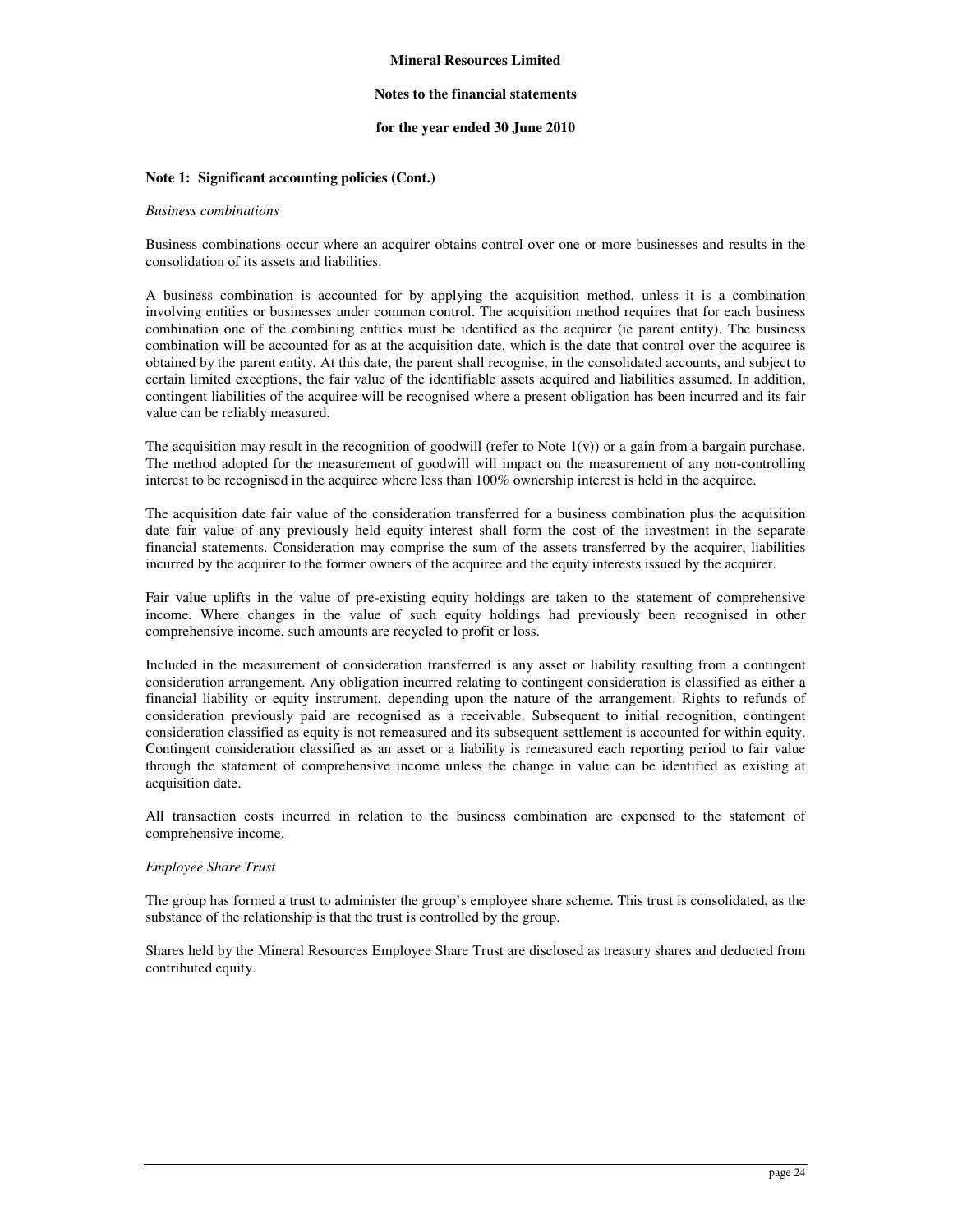#### **Notes to the financial statements**

#### **for the year ended 30 June 2010**

#### **Note 1: Significant accounting policies (Cont.)**

#### **(iii) Income tax**

The income tax expense (revenue) for the year comprises current income tax expense (income) and deferred tax expense (income).

Current income tax expense charged to the profit or loss is the tax payable on taxable income calculated using applicable income tax rates enacted, or substantially enacted, as at the end of the reporting period. Current tax liabilities (assets) are therefore measured at the amounts expected to be paid to (recovered from) the relevant taxation authority.

#### **(iii) Income tax (cont.)**

Deferred income tax expense reflects movements in deferred tax asset and deferred tax liability balances during the year as well unused tax losses.

Current and deferred income tax expense (income) is charged or credited directly to equity instead of the profit or loss when the tax relates to items that are credited or charged directly to equity.

Deferred tax assets and liabilities are calculated at the tax rates that are expected to apply to the period when the asset is realised or the liability is settled, based on tax rates enacted or substantively enacted at the end of the reporting period. Their measurement also reflects the manner in which management expects to recover or settle the carrying amount of the related asset or liability.

Deferred tax assets relating to temporary differences and unused tax losses are recognised only to the extent that it is probable that future taxable profit will be available against which the benefits of the deferred tax asset can be utilised.

Where temporary differences exist in relation to investments in subsidiaries, branches, associates, and joint ventures, deferred tax assets and liabilities are not recognised where the timing of the reversal of the temporary difference can be controlled and it is not probable that the reversal will occur in the foreseeable future.

Current tax assets and liabilities are offset where a legally enforceable right of set-off exists and it is intended that net settlement or simultaneous realisation and settlement of the respective asset and liability will occur. Deferred tax assets and liabilities are offset where a legally enforceable right of set-off exists, the deferred tax assets and liabilities relate to income taxes levied by the same taxation authority on either the same taxable entity or different taxable entities where it is intended that net settlement or simultaneous realisation and settlement of the respective asset and liability will occur in future periods in which significant amounts of deferred tax assets or liabilities are expected to be recovered or settled.

#### *Tax consolidation*

Mineral Resources Limited and its wholly-owned Australian subsidiaries have formed an income tax consolidated group under tax consolidation legislation. Each entity in the Group recognises its own current and deferred tax assets and liabilities. Such taxes are measured using the 'stand-alone taxpayer' approach to allocation. Current tax liabilities (assets) and deferred tax assets arising from unused tax losses and tax credits in the subsidiaries are immediately transferred to the head entity.

The Group notified the Australian Tax Office that it had formed an income tax consolidated group to apply from 1 March 2010. The tax consolidated group has drafted a tax funding arrangement whereby each company in the Group contributes to the income tax payable by the Group in proportion to their contribution to the Group's taxable income. Differences between the amounts of net tax assets and liabilities derecognised and the net amounts recognised pursuant to the funding arrangement are recognised as either a contribution by, or distribution to the head entity.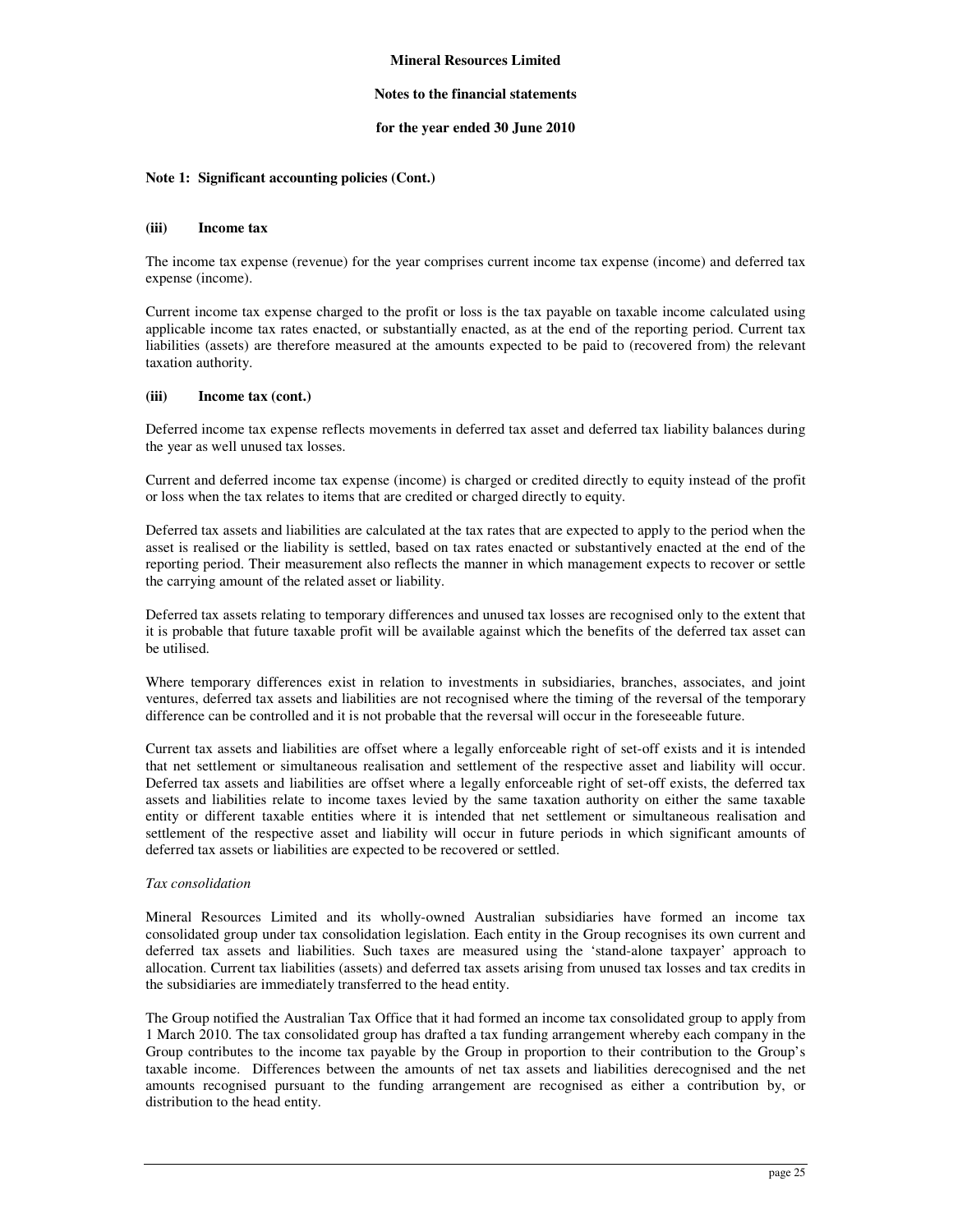#### **Notes to the financial statements**

#### **for the year ended 30 June 2010**

#### **Note 1: Significant accounting policies (Cont.)**

#### **(iv) Inventories**

Inventories are stated at the lower of cost and net realisable value. Net realisable value is the estimated selling price in the ordinary course of business, less the estimated costs of completion and selling expenses. Cost is assigned on a standard cost basis with the exception of contract specific requirements to use an average cost basis.

#### *Construction work in progress*

Construction work in progress is valued at cost, plus profit recognised to date less any provision for anticipated future losses. Cost includes both variable and fixed costs relating to specific contracts, and those costs that are attributable to the contract activity in general and that can be allocated on a reasonable basis.

Construction profits are recognised on the stage of completion basis and measured using the proportion of costs incurred to date as compared to expected actual costs. Where losses are anticipated they are provided for in full.

Construction revenue has been recognised on the basis of the terms of the contract adjusted for any variations or claims allowable under the contract.

#### **(v) Intangibles**

#### *Goodwill*

Goodwill and goodwill on consolidation are initially recorded at the amount by which the purchase price for a business or for an ownership interest in a controlled entity exceeds the fair value attributed to its net assets at date of acquisition. Goodwill on acquisitions of subsidiaries is included in intangible assets. Goodwill on acquisition of associates is included in investments in associates. Goodwill is tested annually for impairment and carried at cost less accumulated impairment losses. Gains and losses on the disposal of an entity include the carrying amount of goodwill relating to the entity sold.

#### *Patents*

Patents acquired as part of a business combination are recognised separately from goodwill. The patents are carried at their fair value at the date of acquisition less accumulated amortisation and impairment losses. Amortisation is calculated using the straight line method to allocate the cost of patents over their estimated useful lives.

#### *Port access rights*

Port access rights acquired as part of a business combination are recognised separately from goodwill. The rights are carried at their fair value at the date of acquisition less accumulated amortisation and impairment losses. Amortisation is calculated based on the timing of projected cash flows of the access rights over their estimated useful lives.

#### *Operating lease*

Operating leases acquired as part of a business combination are recognised separately from goodwill. The leases are carried at their fair value at the date of acquisition less accumulated amortisation and impairment losses. Amortisation is calculated based on the timing of projected cash flows of the access rights over their estimated useful lives.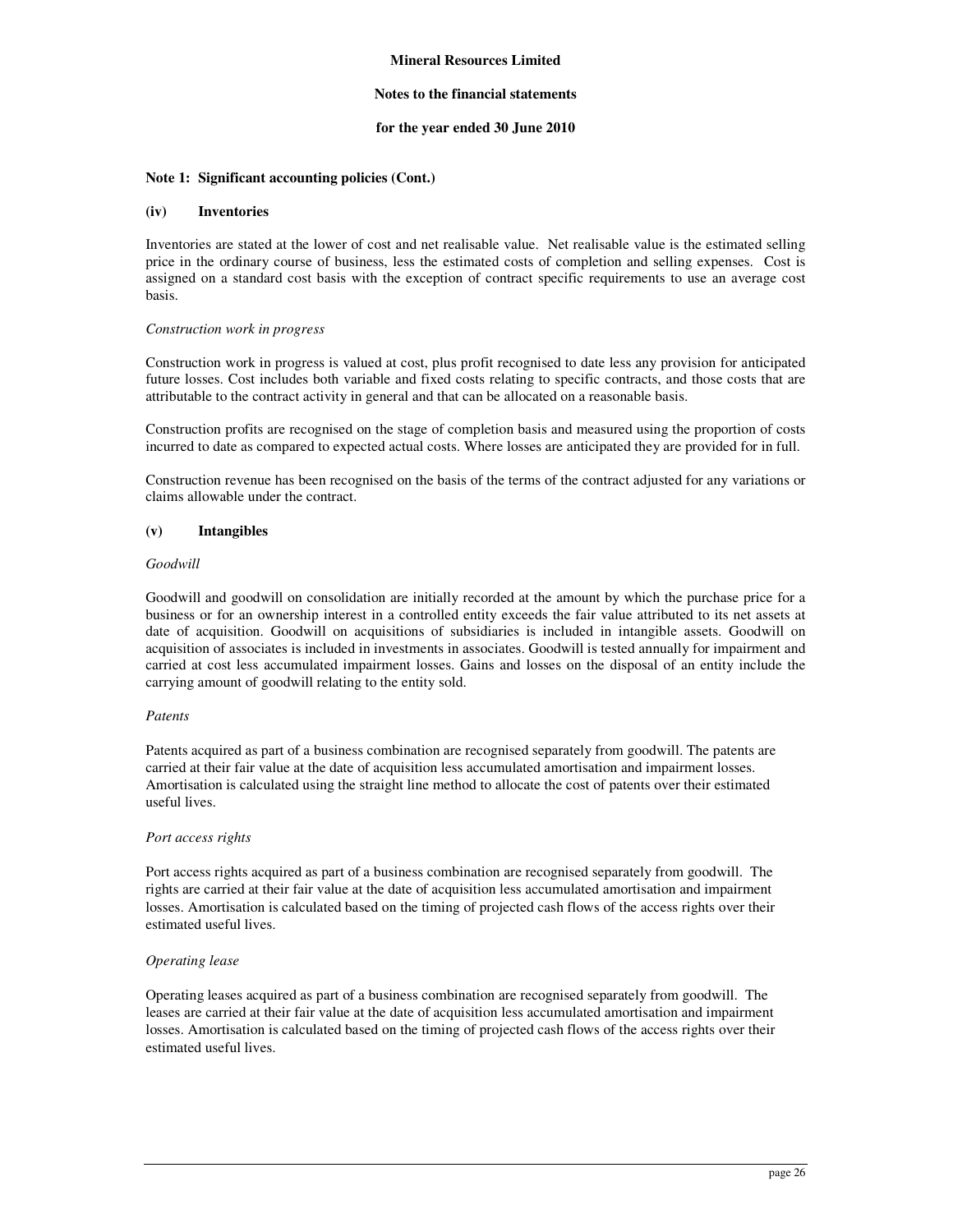#### **Notes to the financial statements**

#### **for the year ended 30 June 2010**

#### **Note 1: Significant accounting policies (Cont.)**

#### **(vi) Revenue recognition**

#### *Goods sold*

Revenue from sale of goods is recognised in the statement of comprehensive income when the significant risks and rewards of ownership have been transferred to the buyer.

Revenue from bulk products exported from Australia, ownership in the goods transfers to the buyer after a clean bill of lading has been issued for the shipment, the preliminary payment is received and in accordance with any other specific terms of the contract of sale.

#### *Services rendered*

Revenue from services rendered is recognised in the income statement in proportion to the stage of completion of the transaction at balance sheet date. The stage of completion is assessed by reference to work performed.

No revenue is recognised if there are significant uncertainties regarding recovery of the consideration due or if the costs incurred or to be incurred cannot be measured reliably.

#### *Construction contracts*

Contract revenue and expenses are generally recognised on an individual contract basis using percentage of completion method when the stage or contract completion can be reliably determined, costs to date can be clearly identified, and total contract revenue and costs to complete can be reliably estimated. Two or more contracts are treated as a single contract where the contracts are negotiated as a single package, are closely interrelated and are performed concurrently or in a continuous sequence.

Profit recognition for lump sum fixed price contracts does not commence until cost to completion can be reliably measured.

Stage of contract completion is generally measured by reference to physical completion. An assessment of total labour hours and other costs incurred to date as a percentage of estimated total costs for each contract is used if it is an appropriate proxy for physical completion. Task-lists, milestones, etc are also used to calculate or confirm the percentage of completion if appropriate.

Where the outcome of a contract cannot be reliably estimated, contract costs are expensed as incurred. Where it is probable that the costs will be recovered, revenue is recognised to the extent of costs incurred. An expected loss is recognised immediately as an expense.

#### *Interest revenue*

Interest revenue is recognised on a proportional basis taking into account the interest rates applicable to the financial assets.

#### *Dividends*

Revenue from distributions from controlled entities is recognised by the parent entity when they are declared by the controlled entities.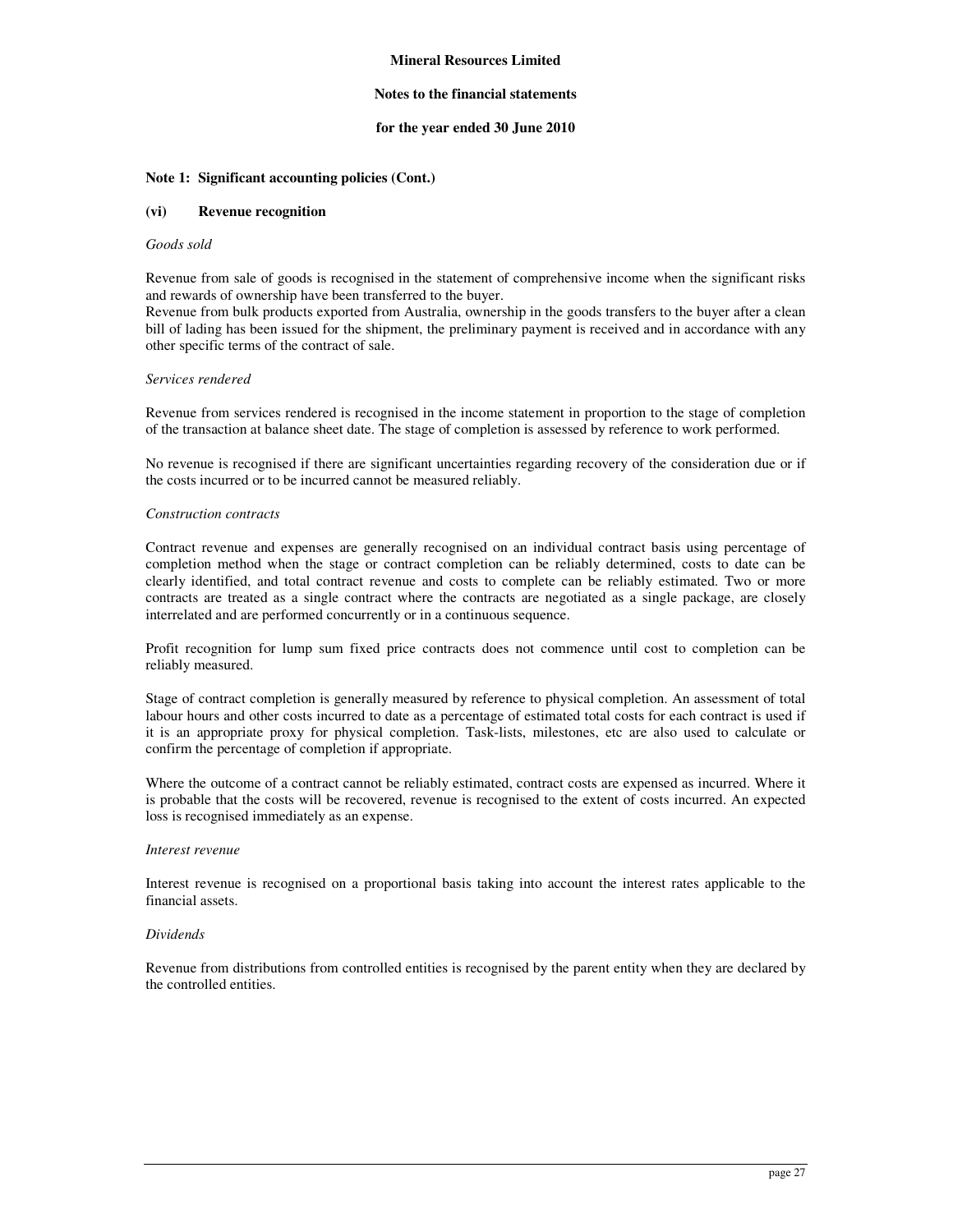#### **Notes to the financial statements**

#### **for the year ended 30 June 2010**

#### **Note 1: Significant accounting policies (Cont.)**

#### **(vii) Cash and cash equivalents**

Cash and cash equivalents comprise cash balances and call deposits with an original maturity of three months or less.

Bank overdrafts that are repayable on demand and form an integral part of the consolidated entity's cash management are included as a component of cash and cash equivalents for the purpose of the cash flow statement.

#### **(viii) Plant and equipment**

#### *Owned assets*

Items of plant and equipment are stated at cost less accumulated depreciation and impairment losses. The cost of self constructed assets includes the cost of materials, direct labour and an appropriate portion of production overheads. The cost of self constructed and acquired assets includes (i) the initial estimate at the time of installation and during the period of use, when relevant, of the costs of dismantling and removing the items and restoring the site on which they are located, and (ii) changes in the measurement of existing liabilities recognised for these costs resulting from changes in the timing or outflow of resources required to settle the obligation or from changes in the discount rate.

Where parts of an item of plant and equipment have different useful lives, they are accounted for as separate items of plant and equipment.

#### *Leased assets*

Leases in terms of which the consolidated entity assumes substantially all of the risks and rewards of ownership are classified as finance leases. Finance leases are stated at an amount equal to the lower of fair value and the present value of minimum lease payment at inception of the lease, less accumulated depreciation and impairment losses.

#### *Sale of non-current assets*

The net gain or loss on disposal is included in the income statement at the date control of the asset passes to the buyer, usually when an unconditional contract for sale is signed.

The gain or loss on disposal is calculated as the difference between the carrying amount of the asset at the time of disposal and the net proceeds on disposal (including incidental costs).

#### *Subsequent costs*

The consolidated entity recognises in the carrying amount of an item of plant and equipment the cost of replacing part of such an item when that cost is incurred if it is probable that the future economic benefits embodied within the item will flow to the consolidated entity and the cost of the item can be measured reliably. All other costs are recognised in the income statement as an expense as incurred.

#### *Revaluation*

Increases in the carrying amount arising on the revaluation of plant and equipment are credited to a revaluation reserve in equity. Decreases that offset previous increases of the same asset are charged against fair value reserves directly in equity; all other decreases are charged to the income statement.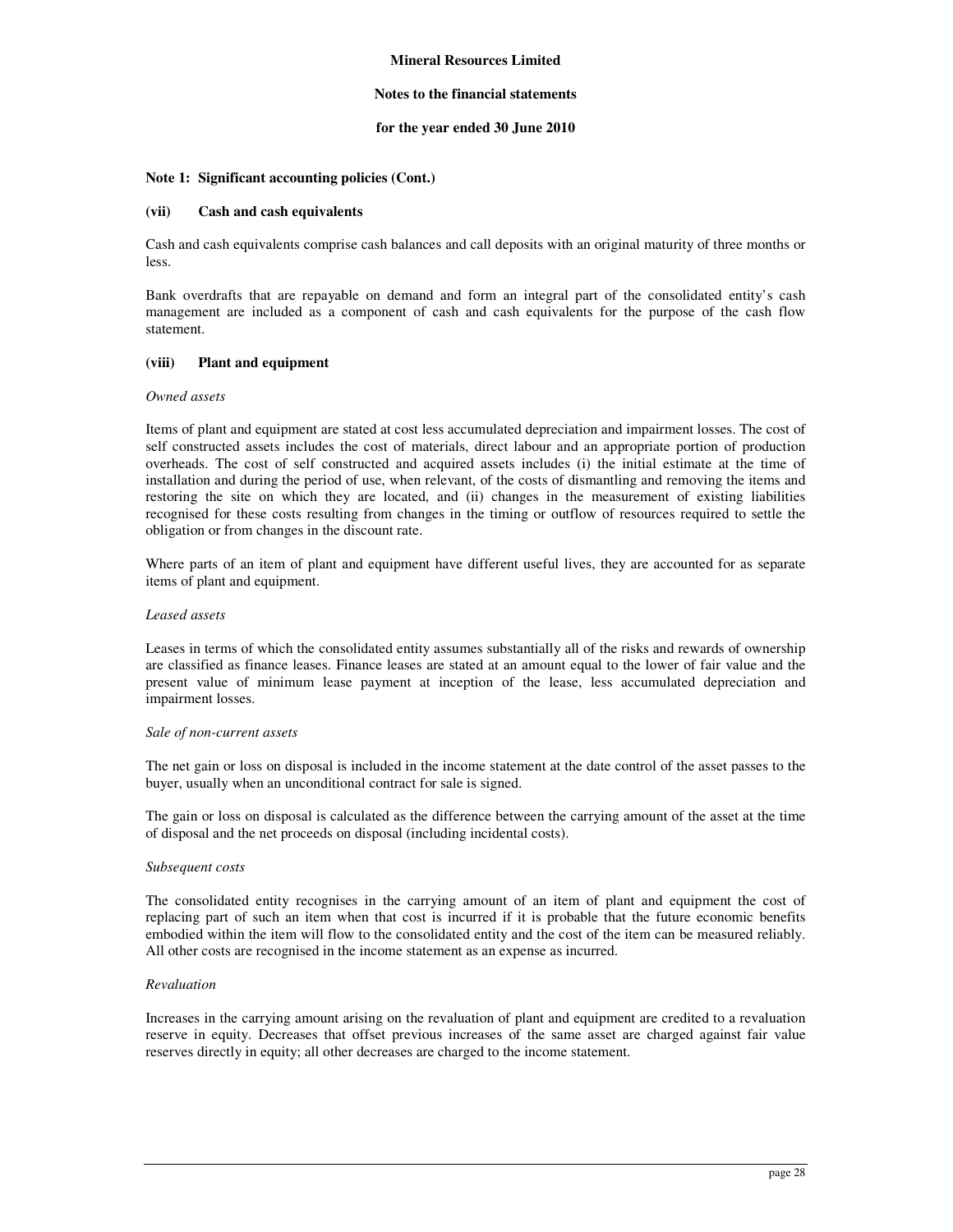#### **Notes to the financial statements**

#### **for the year ended 30 June 2010**

#### **Note 1: Significant accounting policies (Cont.)**

#### *Depreciation*

The depreciable amount of plant and equipment is depreciated over their useful lives on a straight line basis commencing from the time the asset is ready for use. Mobile crushing plant and certain associated plant and equipment are depreciated on the usage method of depreciation.

| Class               |                             | Life        |                                     |
|---------------------|-----------------------------|-------------|-------------------------------------|
| Beneficiation plant | Plant and equipment - other | Usage basis | 3-20 years or the term of the lease |
|                     | Tracked plant and equipment | Usage basis |                                     |

#### *Change in accounting policy*

At the commencement of the period, the company created an additional class of fixed plant and equipment, identified as beneficiation plants. The depreciation policy applicable to this class of asset is the units-ofproduction method as the economic benefit from the use of assets in this class will not occur evenly over time and instead the benefit is more closely associated with the production volume derived from usage of the asset.

#### **(ix) Exploration and evaluation expenditure**

Exploration and evaluation expenditure related to an area of interest are carried forward as an asset in the statement of financial position where the rights of tenure of an area are current and it is considered probable that the expenditure will be recouped through successful development and exploitation of the area of interest, or alternatively by its sale. Otherwise, exploration and evaluation expenditure is written off as incurred.

Capitalised expenditure includes expenditure directly related to exploration and evaluation activities in the relevant area of interest including the generation of mining information. General and administrative costs are allocated to an exploration or evaluation asset only to the extent that those costs can be related directly to operational activities in the relevant area of interest.

Capitalised exploration and evaluation expenditure is written off where the above conditions are no longer satisfied.

Identifiable exploration assets acquired are recognised as assets at their fair value, as determined by the requirements of AASB 3 Business Combinations. Exploration and evaluation expenditure incurred subsequent to the acquisition of an exploration asset in a business combination is accounted for in accordance with this policy.

All capitalised exploration and evaluation expenditure is assessed for impairment if facts and circumstances indicate that impairment may exist. Exploration and evaluation assets are also tested for impairment once commercial reserves are found, before the assets are transferred to development properties.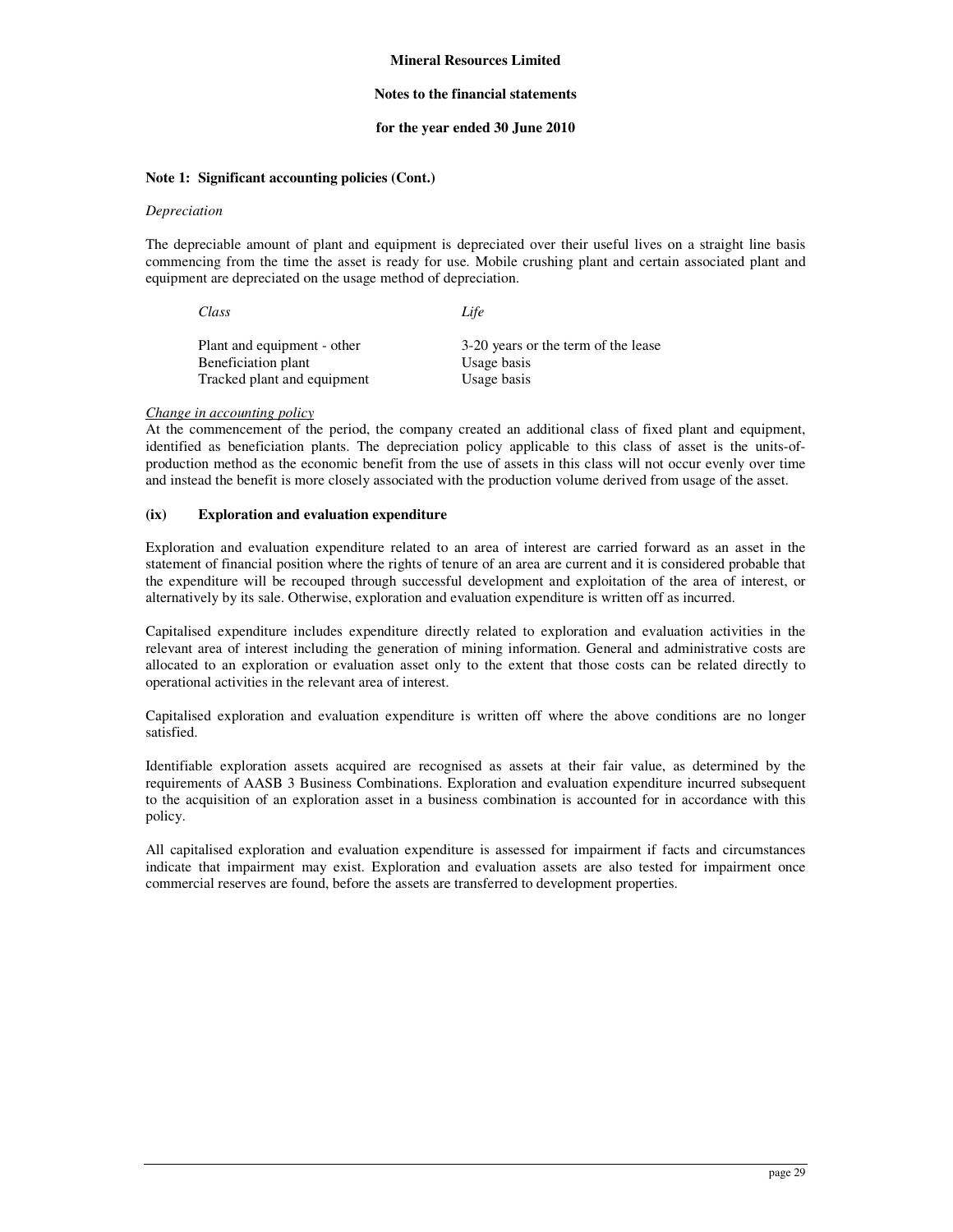#### **Notes to the financial statements**

#### **for the year ended 30 June 2010**

#### **Note 1: Significant accounting policies (Cont.)**

#### **(x) Development expenditure**

Development expenditure incurred by or on behalf of the consolidated entity is accumulated separately for each area of interest in which economically recoverable resources have been identified. Such expenditure comprises cost directly attributable to the construction of a mine and the related infrastructure.

Once a development decision has been taken, the carrying amount of the exploration and evaluation expenditure in respect of the area of interest is aggregated with the development expenditure and classified under noncurrent assets as development properties.

A development property is reclassified as a mining property at the end of the commissioning phase, when the mine is capable of operating in the manner intended by management.

No depreciation is recognised in respect of development properties.

Development properties are tested for impairment in accordance with the policy on impairment of assets.

#### **(xi) Mining properties**

When further development expenditure is incurred in respect of a mining property after the commencement of production, such expenditure is carried forward as part of the mining property when it is probable that additional future economic benefits associated with the expenditure will flow to the consolidated entity. Otherwise such expenditure is classified as a cost of production.

Depreciation is charged using the units-of-production method, with separate calculations being made for each area of interest. The units-of-production basis results in a depreciation charge proportional to the depletion of proved, probable and estimated reserves.

Mining properties are tested for impairment in accordance with the policy on impairment of assets.

#### **(xii) Impairment**

#### *Financial instruments*

At each reporting date, the consolidated entity assesses whether there is objective evidence that a financial instrument has been impaired. In the case of available-for-sale financial instruments, a prolonged decline in the value of the instrument is considered to determine whether an impairment has arisen. Impairment losses are recognised in the income statement.

#### *Other assets*

At each reporting date, the consolidated entity reviews the carrying values of its tangible and intangible assets to determine whether there is any indication that those assets have been impaired. If such an indication exists, the recoverable amount of the asset, being the higher of the asset's fair value less costs to sell and value in use, is compared to the asset's carrying value. Any excess of the asset's carrying value over its recoverable amount is expensed to the income statement.

Impairment testing is performed annually for goodwill and intangible assets with indefinite lives.

Where it is not possible to estimate the recoverable amount of an individual asset, the consolidated entity estimates the recoverable amount of the cash-generating unit to which the asset belongs.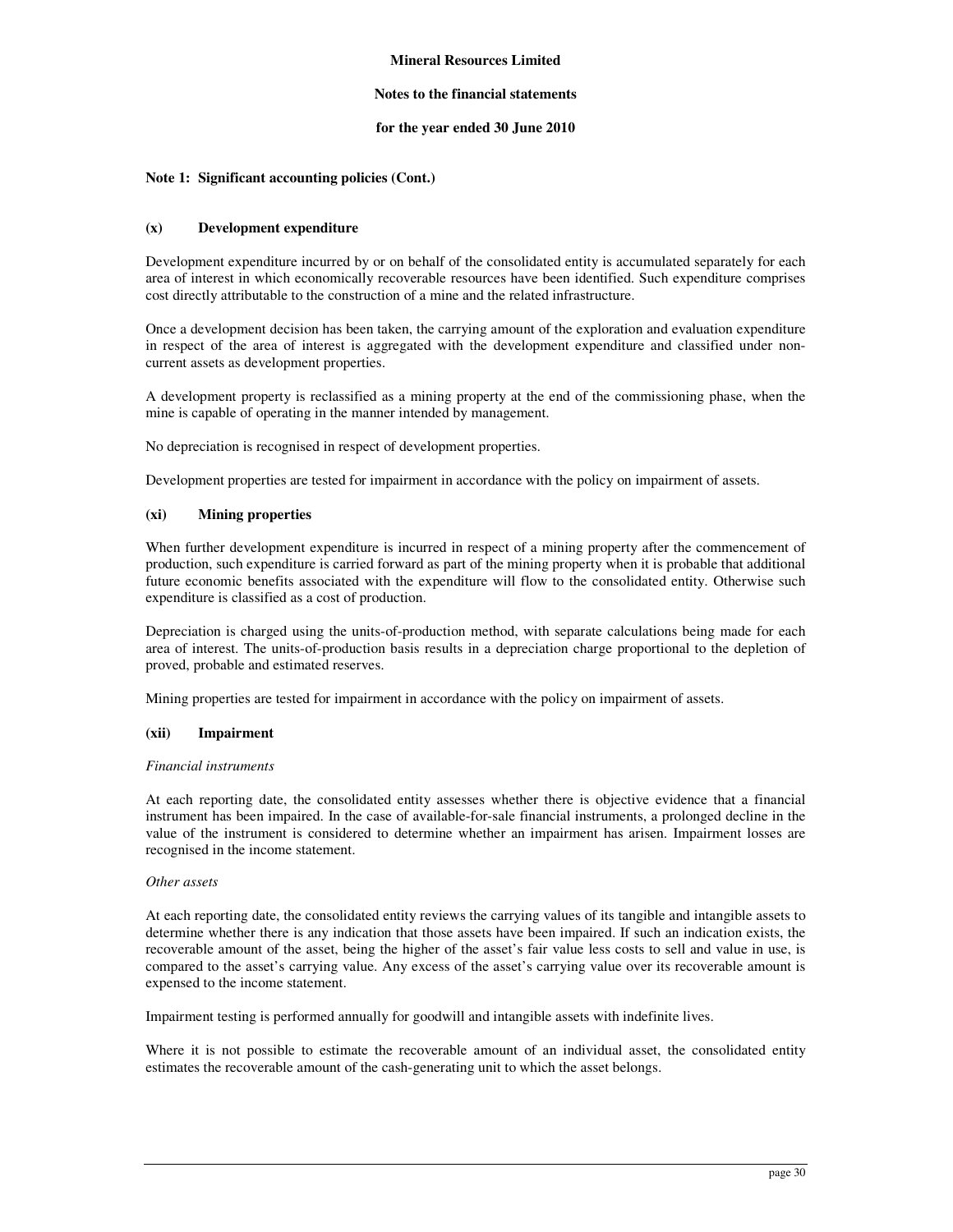#### **Notes to the financial statements**

#### **for the year ended 30 June 2010**

#### **Note 1: Significant accounting policies (Cont.)**

#### **(xiii) Investments**

Investments in controlled entities are carried at cost. Cost includes the purchase price of the entity as well as directly attributable costs associated with the acquisition. Directly attributable costs are capitalised only once there is written agreement to acquire the entity.

#### **(xiv) Interests in Joint Ventures**

The consolidated entity's share of the assets, liabilities, revenue and expenses of jointly controlled assets has been included in the appropriate line items of the consolidated financial statements. Details of the consolidated entity's interests are shown at Note 35.

The consolidated entity's interests in joint venture entities are brought to account using the interests in joint venture operation are brought to account using the proportionate consolidation method.

Where the consolidated entity contributes assets to the joint venture or if the consolidated entity purchases assets from the joint venture, only the portion of the gain or loss that is not attributable to the consolidated entity's share of the joint venture shall be recognised. The consolidated entity however will recognise the full amount of any loss when the contribution results in a reduction in the net realisable value of current assets or an impairment loss.

#### **(xv) Financial instruments**

#### *Recognition and initial measurement*

Financial instruments, incorporating financial assets and financial liabilities, are recognised when the consolidated entity becomes a party to the contractual provisions of the instrument. Trade date accounting is adopted for financial assets that are delivered within timeframes established by marketplace convention.

Financial instruments are initially measured at fair value plus transactions costs where the instrument is not classified as at fair value through profit or loss. Transaction costs related to instruments classified as at fair value through profit or loss are expensed to profit or loss immediately. Financial instruments are classified and measured as set out below.

#### *Derecognition*

Financial assets are derecognised where the contractual rights to receipt of cash flows expires or the asset is transferred to another party whereby the entity is no longer has any significant continuing involvement in the risks and benefits associated with the asset. Financial liabilities are derecognised where the related obligations are either discharged, cancelled or expire. The difference between the carrying value of the financial liability extinguished or transferred to another party and the fair value of consideration paid, including the transfer of non-cash assets or liabilities assumed, is recognised in profit or loss.

#### *Classification and subsequent measurement*

#### Financial assets at fair value through profit or loss

Financial assets are classified at fair value through profit or loss when they are held for trading for the purpose of short term profit taking, where they are derivatives not held for hedging purposes. Realised and unrealised gains and losses arising from changes in fair value are included in profit or loss in the period in which they arise.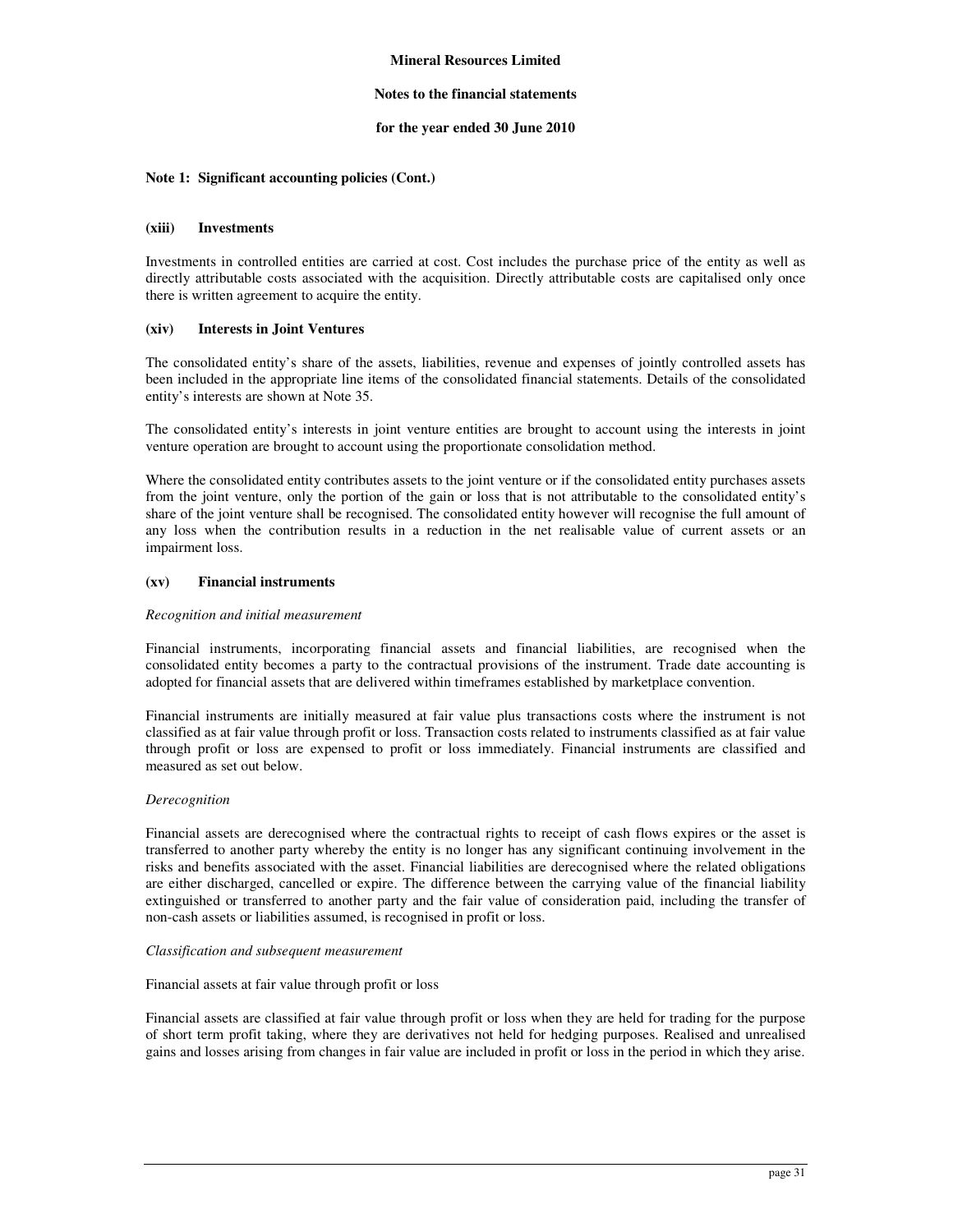#### **Notes to the financial statements**

#### **for the year ended 30 June 2010**

#### **Note 1: Significant accounting policies (Cont.)**

#### **(xv) Financial instruments (Cont.)**

#### Loans and receivables

Loans and receivables are non-derivative financial assets with fixed or determinable payments that are not quoted in an active market and are subsequently measured at amortised cost using the effective interest rate method.

#### Held-to-maturity investments

Held-to-maturity investments are non-derivative financial assets that have fixed maturities and fixed or determinable payments, and it is the consolidated entity's intention to hold these investments to maturity. They are subsequently measured at amortised cost using the effective interest rate method.

#### Available-for-sale financial assets

Available-for-sale financial assets are non-derivative financial assets that are either designated as such or that are not classified in any of the other categories. They comprise investments in the equity of other entities where there is neither a fixed maturity nor fixed or determinable payments.

#### Financial liabilities

Non-derivative financial liabilities (excluding financial guarantees) are subsequently measured at amortised cost using the effective interest rate method.

#### Derivative instruments

Derivative instruments are measured at fair value. Gains and losses arising from changes in fair value are taken to the income statement unless they are designated as hedges. Assessments are made by the consolidated entity both at hedge inception and on an ongoing basis, of whether the derivatives that are used in hedging transactions have been and will continue to be highly effective in offsetting changes in fair values or cash flows of hedged items.

#### Fair value hedge

Changes in the fair value of derivatives that are designated and qualify as fair value hedges are recorded in the income statement, together with any changes in the fair value of hedged assets or liabilities that are attributable to the hedged risk.

#### Cash flow hedge

The effective portion of changes in the fair value of derivatives that are designated and qualify as cash flow hedges is deferred to a hedge reserve in equity. The gain or loss relating to the ineffective portion is recognised immediately in the income statement. Amounts accumulated in the hedge reserve in equity are transferred to the income statement in the periods when the hedged item will affect profit or loss.

#### Fair value

Fair value is determined based on current bid prices for all quoted investments.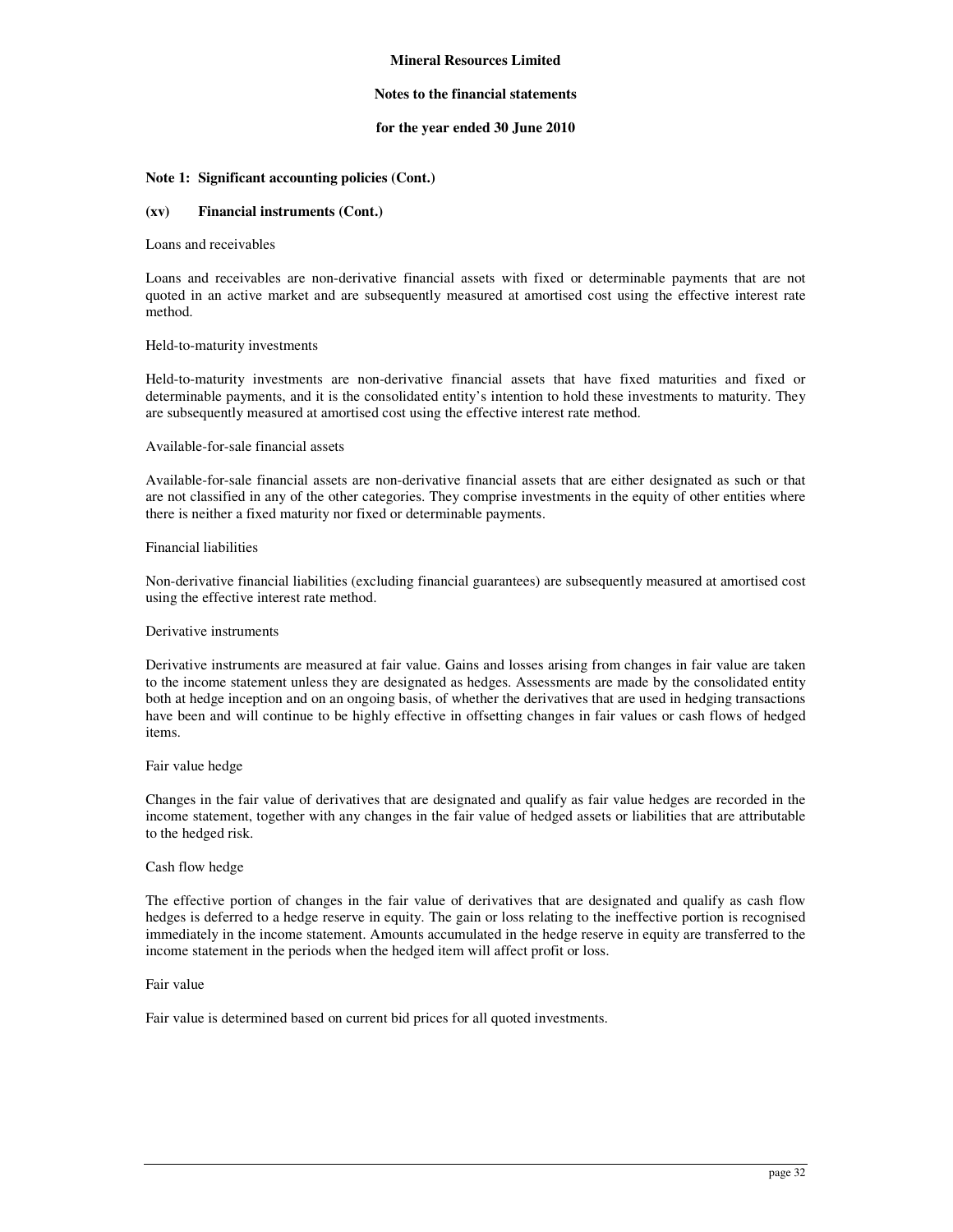#### **Notes to the financial statements**

#### **for the year ended 30 June 2010**

#### **Note 1: Significant accounting policies (Cont.)**

#### **(xv) Financial instruments (Cont.)**

#### Impairment

At each reporting date, the consolidated entity assesses whether there is objective evidence that a financial instrument has been impaired. In the case of available-for-sale financial instruments, a prolonged decline in the value of the instrument is considered to determine whether an impairment has arisen. Impairment losses are recognised in the income statement.

#### *Trade and other receivables*

Trade receivables and other receivables are stated at cost less impairment losses.

#### *Trade and other payables*

Liabilities are recognised for amounts to be paid in the future for goods or services received. Trade accounts payable are normally settled within 60 days.

#### *Interest bearing loans and borrowings*

Interest bearing borrowings are recognised initially at fair value less attributable transaction costs. Subsequent to initial recognition, interest bearing borrowings are stated at amortised cost with any difference between cost and redemption value being recognised in the income statement over the period of the borrowing on an effective interest basis.

#### *Finance costs*

Finance costs comprise interest payable on borrowings calculated using the effective interest rate method, foreign exchange gains or losses and gains or losses on hedging instruments that are recognised in the income statement. The interest expense component of finance lease payments is recognised in the income statement using the effective interest method.

#### *Foreign currency transactions and balances*

#### Functional and presentation currency

The functional currency of entity is measured using the currency of the primary economic environment in which it operates. The consolidated financial statements are presented in Australian dollars which is the consolidated entity's functional and presentation currency.

#### Transaction and balances

Foreign currency transactions are translated into functional currency using the exchange rates prevailing at the date of the transaction. Foreign currency monetary items are translated at the year-end exchange rate. Nonmonetary items measured at historical cost continue to be carried at the exchange rate at the date of the transaction. Non-monetary items measured at fair value are reported at the exchange rate at the date when fair values were determined. Exchange differences arising on the translation of monetary items are recognised in the income statement, except where deferred in equity as a qualifying cash flow or net investment hedge. Exchange differences arising on the translation of non-monetary items are recognised directly in equity to the extent that the gain or loss is directly recognised in equity, otherwise the exchange difference is recognised in the income statement.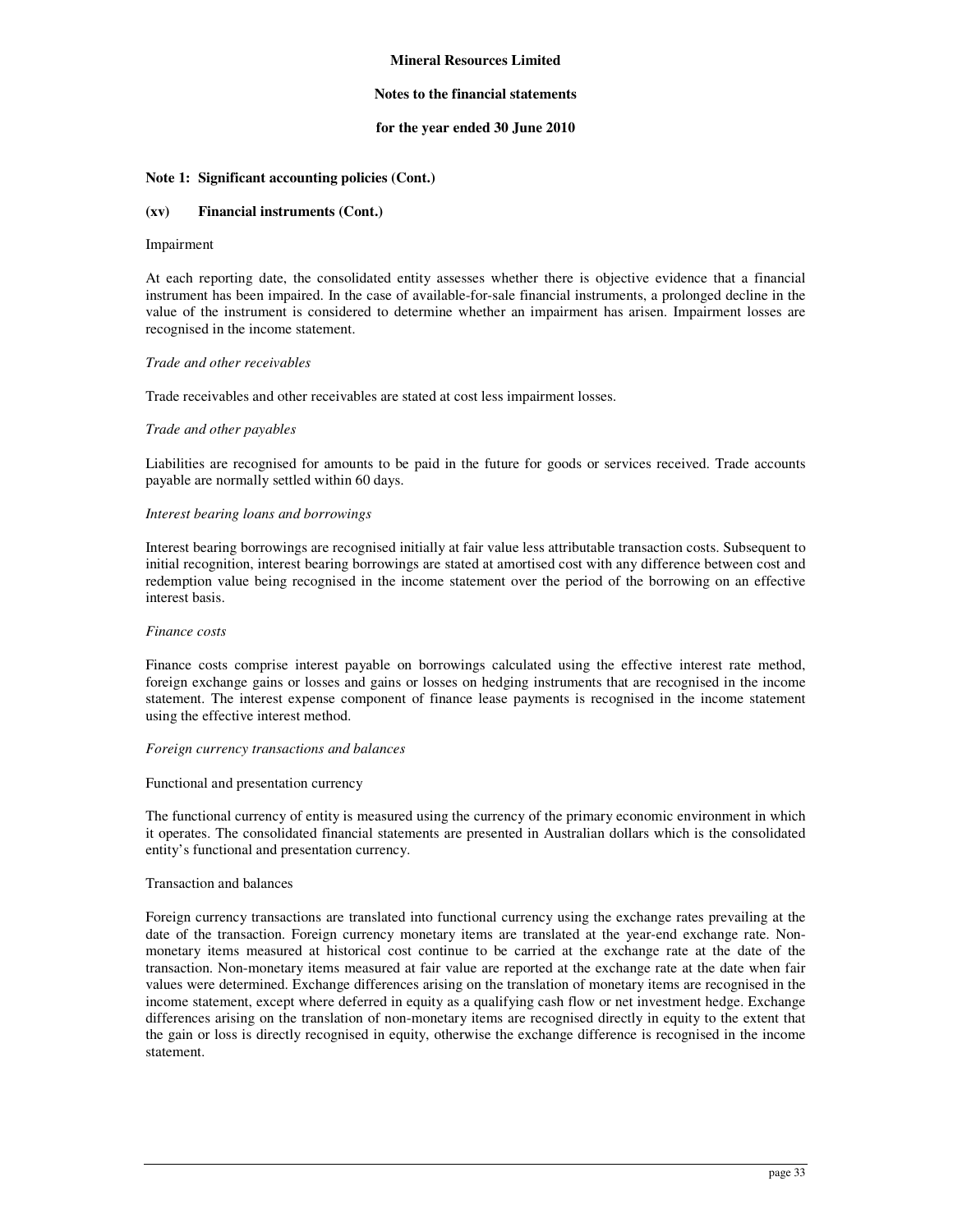### **Notes to the financial statements**

### **for the year ended 30 June 2010**

### **Note 1: Significant accounting policies (Cont.)**

#### **(xvi) Lease payments**

#### *Operating lease payments*

Payments made under operating leases are recognised in the income statement on a straight-line basis over the term of the lease. Lease incentives received are recognised in the income statement as an integral part of the total lease expense and spread over the lease term.

#### *Finance lease payments*

Minimum lease payments are apportioned between the finance charge and reduction of the outstanding liability. The finance charge is allocated to each period during the lease term so as to produce a constant periodic rate of interest on the remaining balance of the liability.

### **(xvii) Employee benefits**

Provision has been made in the financial statements for benefits accruing to employees in relation to annual leave, long service leave, workers' compensation and vested sick leave. No provision is made for non-vesting sick leave.

All on-costs, including payroll tax, workers' compensation premiums, superannuation and fringe benefits tax are included in the determination of provisions. Vested sick leave, and the current portion of annual leave, long service leave and workers' compensation provisions are measured at the amount of the expected payment to the employee.

The portions of annual leave, long service leave and workers' compensation provisions expected to be settled later than one year, are discounted using interest rates on national government guaranteed securities with terms to maturity that match, as closely as possible, the estimated future cash outflows.

Obligations for contributions to defined contribution pension plans are recognised as an expense in the income statement as incurred.

### **(xviii) Share based payments**

Certain employees may be entitled to participate in option ownership schemes. The fair value of options granted is recognised as an expense with a corresponding increase in equity. The fair value is measured at grant date and recognised over the vesting period being the period during which the employees become unconditionally entitled to the options. The fair value of options granted is measured using a recognised valuation model, taking into account the terms and conditions upon which the options were granted. The amount recognised in expense is adjusted to reflect the actual number of share options that vest except where forfeiture is only due to share prices not achieving the threshold for vesting.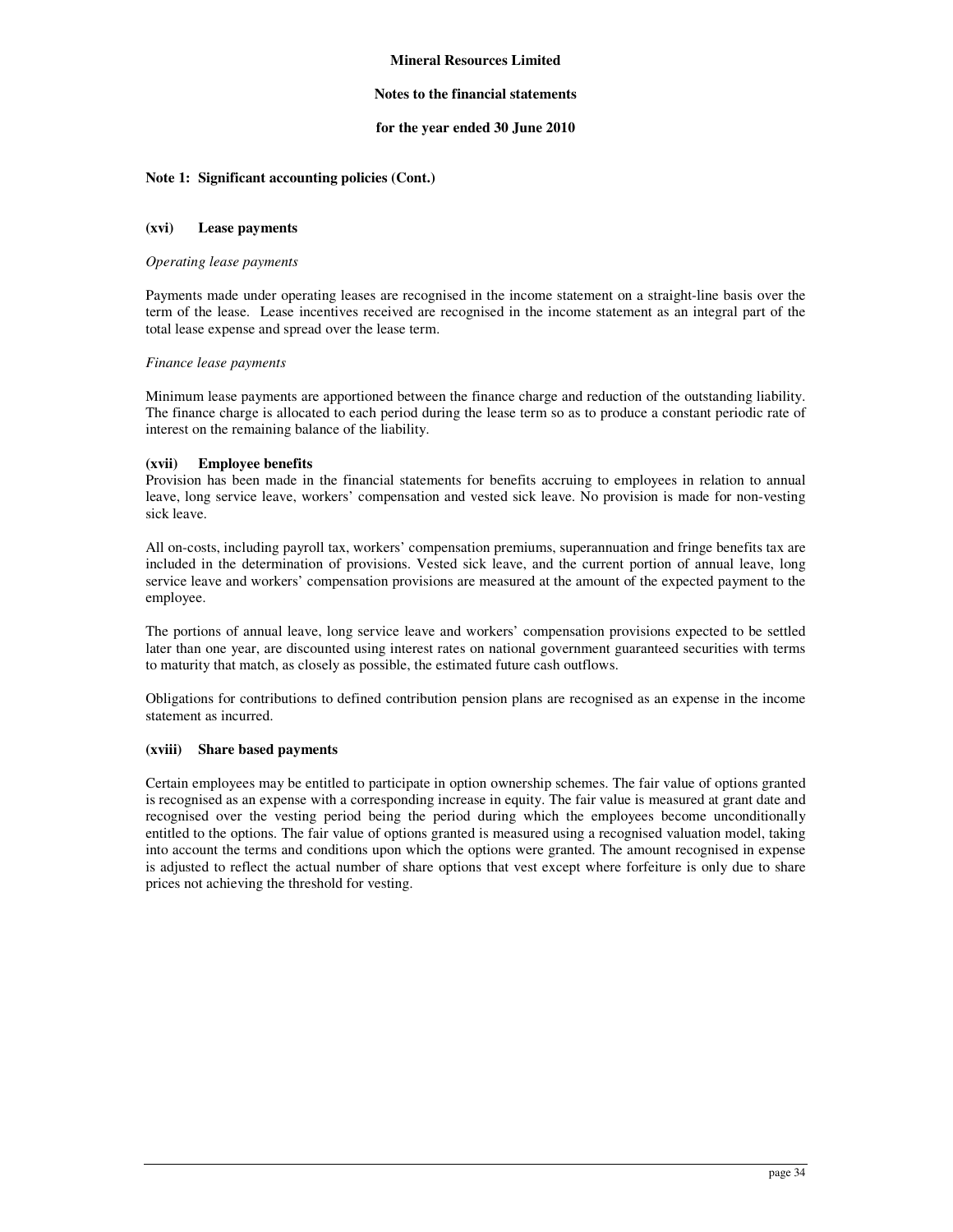### **Notes to the financial statements**

### **for the year ended 30 June 2010**

### **Note 1: Significant accounting policies (Cont.)**

#### **(xix) Provisions**

Provisions are recognised when the consolidated entity has a legal or constructive obligation, as a result of past events, for which it is probable that an outflow of economic benefits will result and that outflow can be reliably measured.

### *Warranties*

Provision is made in respect of the consolidated entity's estimated liability on all products and services under warranty at balance date. The provision is measured as the present value of future cash flows estimated to be required to settle the warranty obligation. The future cash flows have been estimated by reference to the consolidated entity's history of warranty claims.

### *Project closure*

At the completion of some projects the consolidated entity has a liability for redundancy and the cost of relocating crushing and other mobile plant. An assessment is undertaken on the probability that such expenses will be incurred in the normal business of contracting services and is provided for in the financial statements.

### *Rehabilitation*

In accordance with the consolidated entity's legal requirements, provision is made for the anticipated costs of future restoration and rehabilitation of areas from which natural resources have been extracted. The provision includes costs associated with dismantling of assets, reclamation, plant closure, waste site closure, monitoring, demolition and decontamination. The provision is based upon current costs and has been determined on a discounted basis with reference to current legal requirements and current technology.

Each period the impact of unwinding of the discount is recognised in the income statement as a financing cost. Any change in the restoration provision is recorded against the carrying value of the provision and the related asset, only to the extent that it is probable that future economic benefits associated with the restoration expenditure will flow to the entity, with the effect being recognised in the income statement on a prospective basis over the remaining life of the relevant operation. The restoration provision is separated into current (estimated costs arising within 12 months) and non-current components based on the expected timing of these cash flows.

#### *Onerous contracts*

A provision for onerous contracts is recognised when the expected benefits to be derived by the consolidated entity from a contract are lower than the unavoidable cost of meeting its obligations under the contract.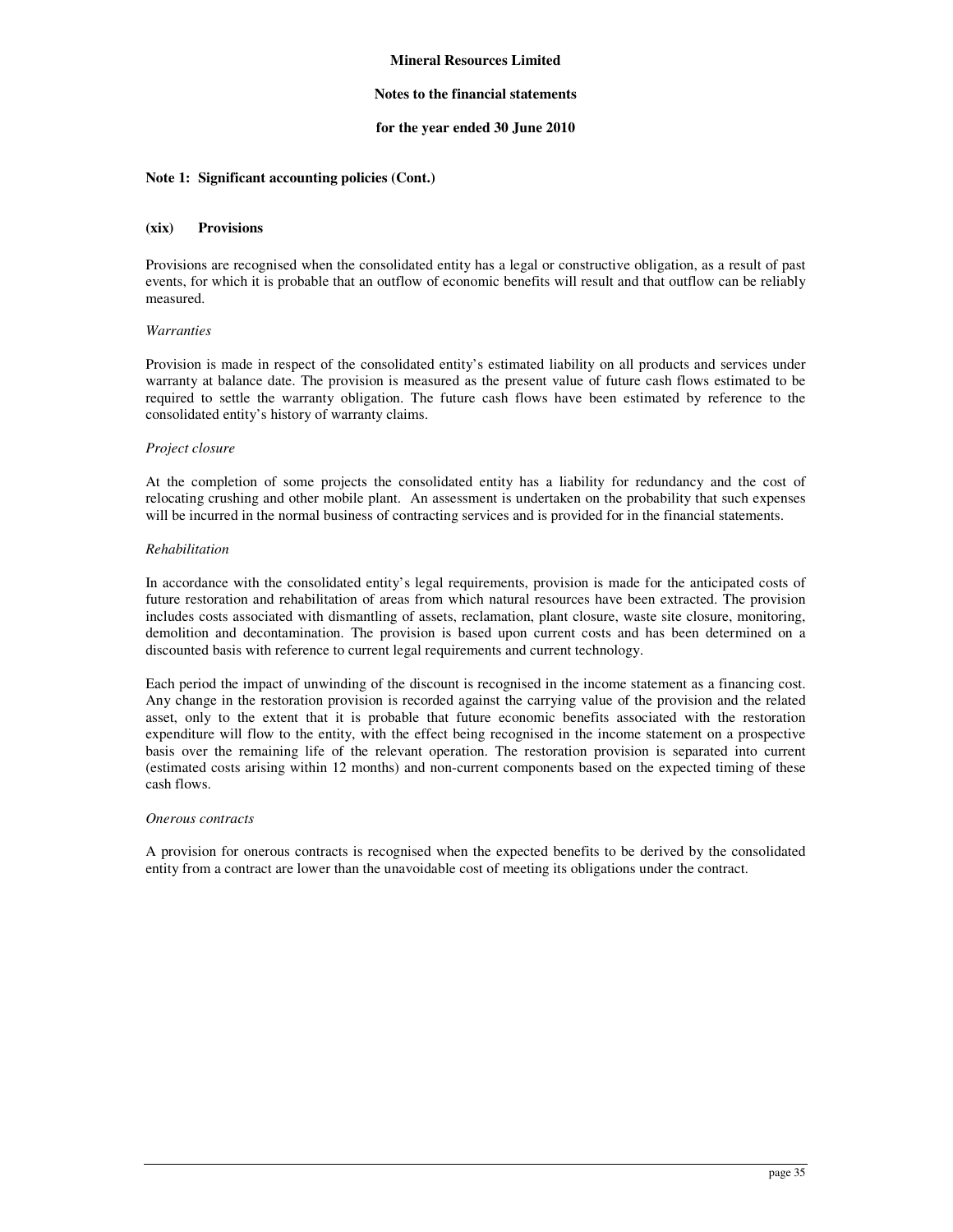### **Notes to the financial statements**

### **for the year ended 30 June 2010**

### **Note 1: Significant accounting policies (Cont.)**

### **(xx) Earnings per share**

#### *Basic earnings per share*

Basic earnings per share is determined by dividing net profit after income tax attributable to ordinary shareholders of the company, excluding any costs of servicing equity other than ordinary shares, by the weighted average number of ordinary shares outstanding during the financial year, adjusted for bonus elements in ordinary shares issued during the year.

### *Diluted earnings per share*

Diluted earnings per share adjusts the figures used in the determination of basic earnings per share to take into account the after income tax effect of interest and other financing costs associated with dilutive potential ordinary shares and the weighted average number of shares assumed to have been issued for no consideration in relation to dilutive potential ordinary shares.

### **(xxi) Australian goods and services tax**

Revenues, expenses and assets are recognised net of the amount of goods and services tax (GST), except where the amount of GST incurred is not recoverable from the taxation authority. In these circumstances, the GST is recognised as part of the cost of acquisition of the asset or as part of the expense.

Receivables and payables are stated with the amount of GST included.

The net amount of GST recoverable from, or payable to, the ATO is included as a current asset or liability in the balance sheet.

Cash flows are included in the cash flow statement on a gross basis. The GST components of cash flows arising from investing and financing activities which are recoverable from, or payable to, the ATO are classified as operating cash flows.

#### **(xxii) Share capital**

Dividends are recognised as a liability in the period on which they are declared.

Transaction costs of an equity transaction are accounted for as a deduction from equity, net of any related income tax benefit.

### **(xxiii) Comparatives**

Where required by Australian Accounting Standards, comparative information has been adjusted to conform with changes in presentation for the current financial year.

#### **(xxiv) Rounding of amounts**

The parent entity has applied the relief available to it under ASIC Class Order 98/100 and accordingly, amounts in the financial report and directors' report have been rounded off to the nearest \$1,000.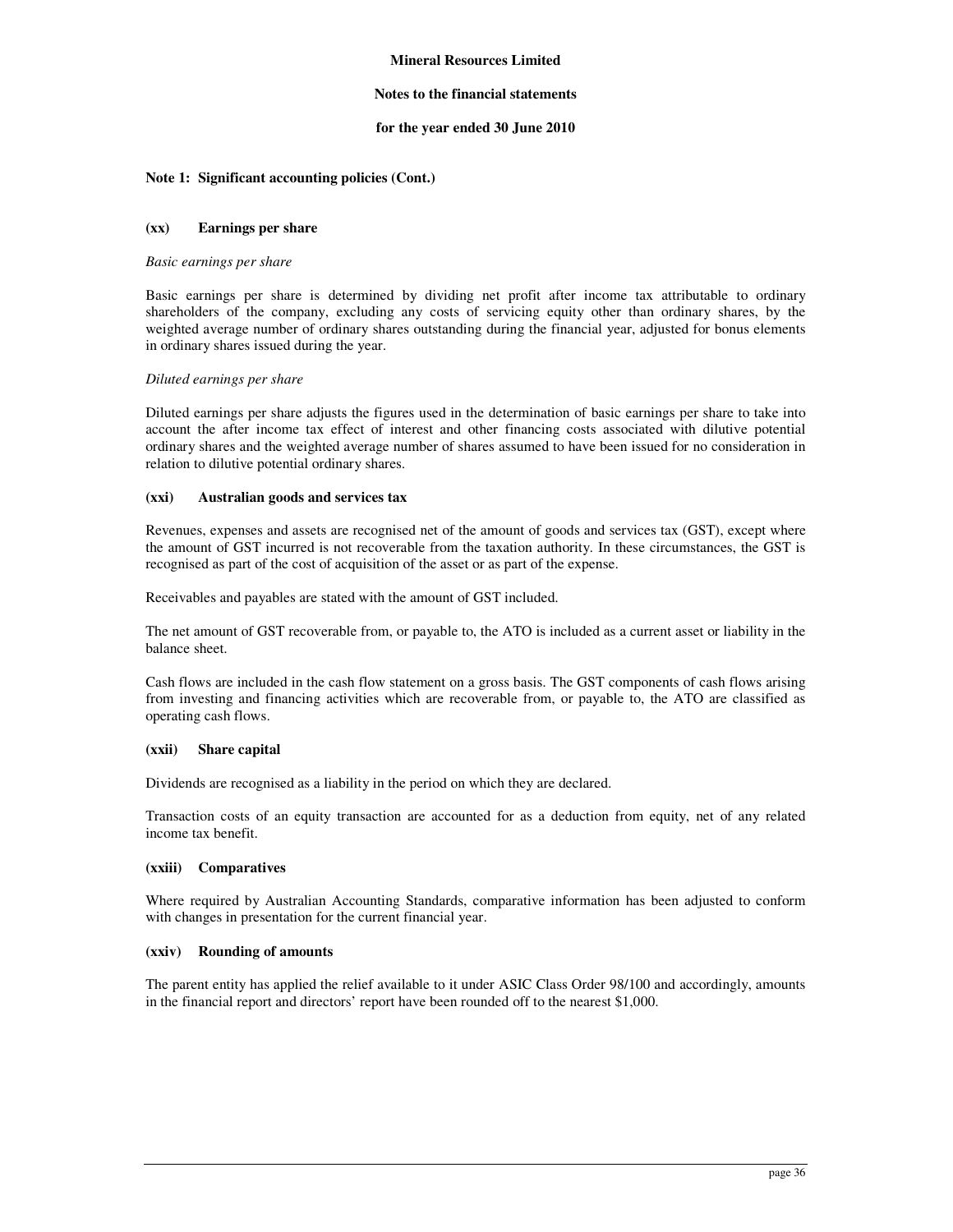### **Notes to the financial statements**

### **for the year ended 30 June 2010**

### **Note 1: Significant accounting policies (Cont.)**

#### **(xxv) Critical accounting estimates and judgements**

#### *Provisions*

Refer to note 1 (xv).

### *Impairment of goodwill and intangibles with indefinite useful lives*

The consolidated entity assesses goodwill and intangibles with indefinite useful lives for impairment at least annually. These calculations involve an estimation of the recoverable amount of the cash-generating units to which the goodwill and intangibles with indefinite useful lives are allocated.

### *Impairment of available for sale assets*

The consolidated entity assesses available for sale assets for impairment annually. The fair value of shares held in listed companies is usually assessed at the last price traded on ASX on the balance date. Note 10 discloses the fair value of available for sale assets and impairment adjustments as necessary.

### *Useful lives of plant and equipment*

The consolidated entity assesses the useful life of plant and equipment assets annually. The useful life is assessed with reference to the assets operational activity and commitments and adjustments made to reflect the duty expected of the plant and equipment. Adjustments to depreciation rates of plant and equipment where the expected useful life is deemed to have changed is reflected in the notes to this financial report.

The financial effect of this change in estimates on future financial years can not be disclosed as the future estimated life of the assets involved cannot be reliably estimated.

### *Impairment of capitalised exploration and evaluation expenditure*

The future recoverability of capitalised exploration and evaluation expenditure is dependent on a number of factors, including whether the consolidated entity decides to exploit the related lease itself or, if not, whether it successfully recovers the related exploration and evaluation asset through sale.

Factors which could impact the future recoverability include the level of proved, probable and inferred mineral resources, future technological changes which could impact the cost of mining, future legal changes (including changes to environmental restoration obligations) and changes to commodity prices.

To the extent that capitalised exploration and evaluation expenditure is determined not to be recoverable in the future, this will reduce profits and net assets in the period in which this determination is made.

In addition, exploration and evaluation expenditure is capitalised if activities in the area of interest have not yet reached a stage which permits a reasonable assessment of the existence or otherwise of economically recoverable reserves. To the extent that it is determined in the future that this capitalised expenditure should be written off, this will reduce profits and net assets in the period in which this determination is made.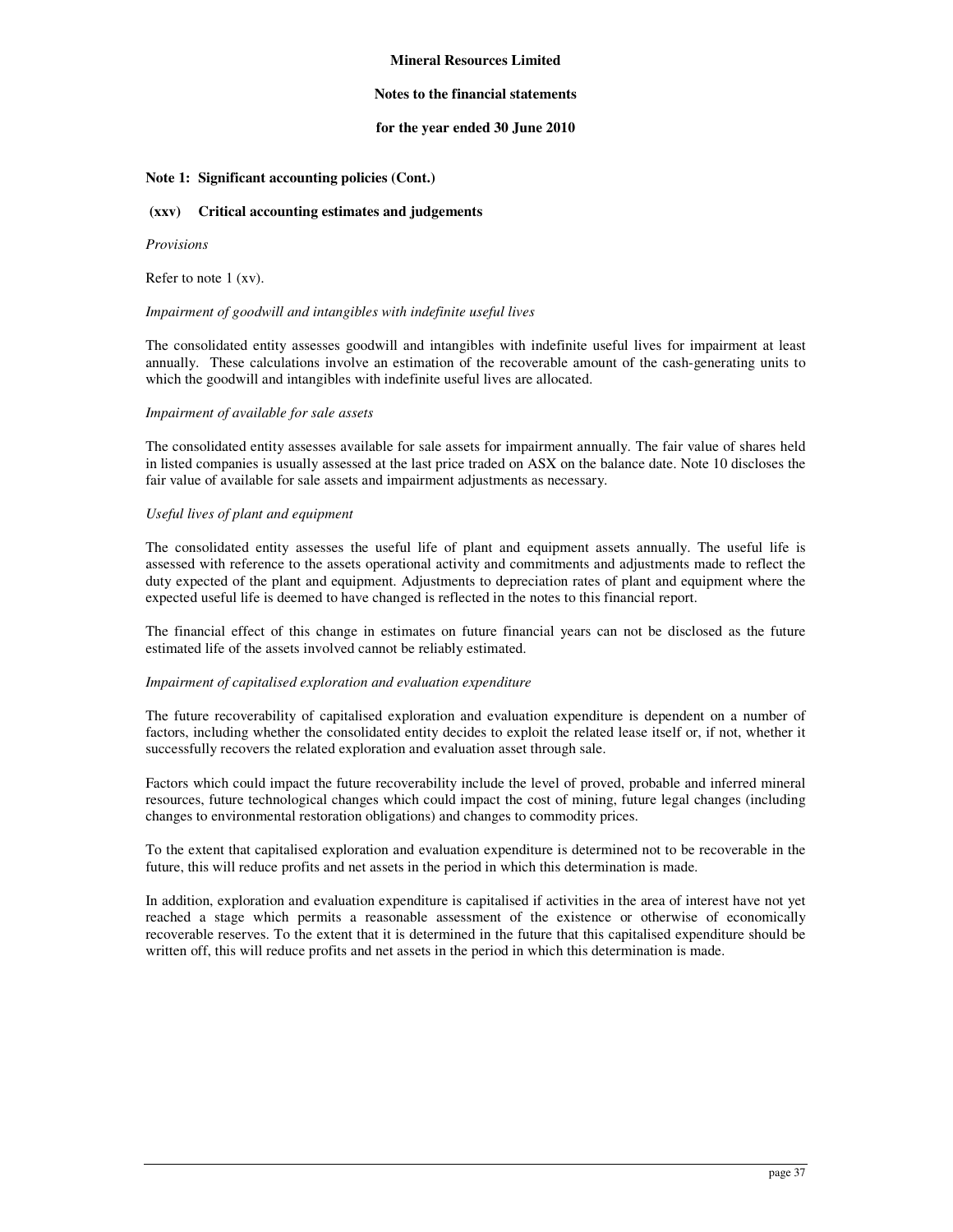### **Notes to the financial statements**

### **for the year ended 30 June 2010**

### **Note 1: Significant accounting policies (Cont.)**

### **(xxv) Critical accounting estimates and judgements (cont.)**

#### *Recoverability of potential deferred income tax assets*

The consolidated entity recognises deferred income tax assets in respect of tax losses to the extent that the future utilisation of these losses is considered probable. Assessing the future utilisation of these losses requires the consolidated entity to make significant estimates related to expectations of future taxable income. Estimates of future taxable income are based on forecast cash flows from operations and the application of existing tax laws. To the extent that future cash flows and taxable income differ significantly from estimates, this could result in significant changes to the deferred income tax assets recognised, which would in turn impact future financial results.

### *Share-based payment transactions*

The consolidated entity measures the cost of equity-settled transactions with employees by reference to the fair value of the equity instruments at the date at which they are granted and applying an estimated probability that they will vest. The accounting estimates and assumptions relating to share-based payments would have no impact on the carrying amounts of assets and liabilities within the next annual reporting period but may impact expenses and equity.

### **(xxvi) Correction of error and change in estimates**

During the year, the estimated economic benefits of certain fixed assets were reviewed in respect of assumptions underlying an impairment charge recorded in the previous accounting period. The financial effect of the change in underlying estimates was a reversal of an impairment charge and an increase in the carrying value of the asset of the entity by \$2.773 million before tax. Assuming the assets are held until the end of their useful lives, depreciation in the economic entity in future years will be increased by \$277,300 per year over 10 years.

The estimate of the margin of certain long term contract works is reviewed at the end of each accounting period during which the contract work is undertaken based on managements best estimates of the ultimate outcome of the contract. During the year it was identified that the resulting profit on these projects was considerably higher than had been anticipated at the commencement of the period. The additional margin recognised in the income statement of the current financial period as a result of a review of the prior period estimates was \$5.16 million after tax. The revision of this estimate does not have an impact of future accounting periods.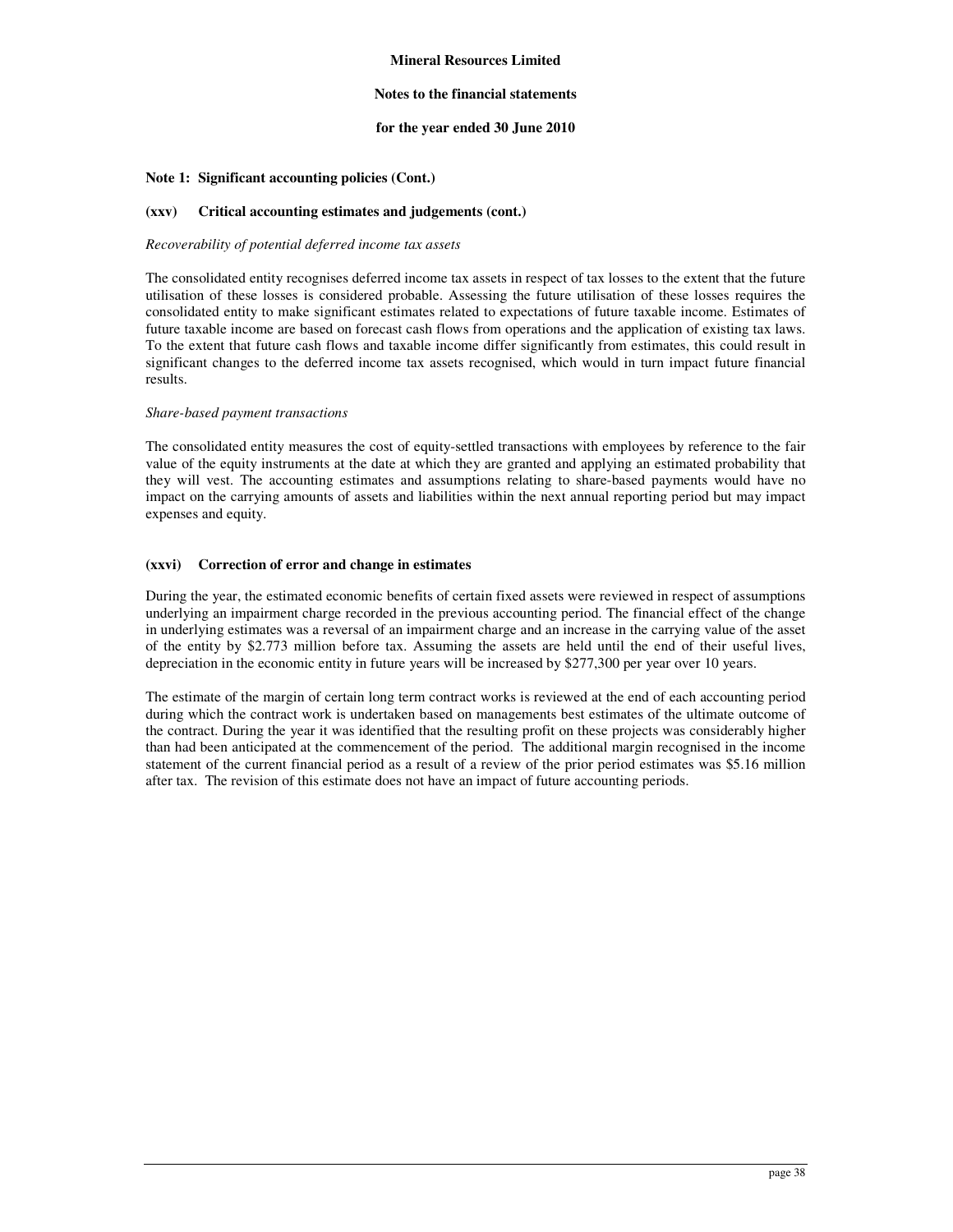### **Notes to the financial statements**

# **for the year ended 30 June 2010**

# **Note 1: Significant accounting policies (Cont.)**

### **(xxvii) New Accounting Standards issued but not yet effective**

The following Australian Accounting Standards have been issued or amended and are applicable to the consolidated entity but are not yet effective. They have not been adopted in preparation of the financial statements at reporting date. The Group does not anticipate early adoption of any of these reporting requirements and does not expect these requirements to have any material effect on the consolidated entity's financial statements.

| Reference           | Title                                                                                                                                                   | <b>Summary</b>                                                                                                                                                                                                                                                                                                                                                                                                                                                            | <b>Application</b><br>date<br>(financial<br>years<br>beginning) | <b>Expected Impact</b>                                                             |
|---------------------|---------------------------------------------------------------------------------------------------------------------------------------------------------|---------------------------------------------------------------------------------------------------------------------------------------------------------------------------------------------------------------------------------------------------------------------------------------------------------------------------------------------------------------------------------------------------------------------------------------------------------------------------|-----------------------------------------------------------------|------------------------------------------------------------------------------------|
| AASB 2009-8         | Amendments to<br><b>Australian Accounting</b><br>Standards - Group<br>Cash-settled Share-<br>based Payment<br>Transactions [AASB 2]                     | Amends AASB 2 Share-based Payment and<br>supersedes Interpretation 8 Scope of AASB 2 and<br>Interpretation 11 AASB 2 – Group and Treasury<br><b>Share Transactions.</b><br>The amendments clarify the accounting for group<br>cash-settled share-based payment transactions in<br>the separate or individual financial statements of<br>the entity receiving the goods or services when the<br>entity has no obligation to settle the share-based<br>payment transaction. | 1 January 2010                                                  | No Changes are<br>expected to<br>materiality affect<br>the Consolidated<br>Entity. |
| AASB <sub>9</sub>   | <b>Financial Instruments</b>                                                                                                                            | Replaces the requirements of AASB 139 for the<br>classification and measurement of financial assets.<br>This is the result of the first part of Phase 1 of the<br>IASB's project to replace IAS 39.                                                                                                                                                                                                                                                                       | 1 January 2013                                                  | No Changes are<br>expected to<br>materiality affect<br>the Consolidated<br>Entity. |
| AASB <sub>124</sub> | <b>Related Party</b><br><b>Disclosures</b>                                                                                                              | Revised standard. The definition of a related party<br>is simplified to clarify its intended meaning and<br>eliminate inconsistencies from the application of<br>the definition                                                                                                                                                                                                                                                                                           | 1 January 2011                                                  | Disclosure only                                                                    |
| 2009-12             | Amendments to<br><b>Australian Accounting</b><br><b>Standards</b>                                                                                       | Amends AASB 8 Operating Segments as a result<br>of the revised AASB 124. Amends AASB 5, 108,<br>110, 112, 119, 133, 137, 139, 1023 & 1031 and<br>Interpretations 2, 4, 16, 1039 & 1052 as a result of<br>the annual improvement project.                                                                                                                                                                                                                                  | 1 January 2011                                                  | No Changes are<br>expected to<br>materiality affect<br>the Consolidated<br>Entity. |
| 2010-1              | Amendments to<br><b>Australian Accounting</b><br>Standards - Limited<br>Exemption from<br>Comparative AASB<br>7Disclosures from First-<br>time Adopters | Amends AASB 1 First-time Adoption of<br>Australian Accounting Standards; and AASB 7<br>Financial Instruments: Disclosures. Principally<br>give effect to extending transitional provisions of<br>AASB 2009-2.                                                                                                                                                                                                                                                             | 1 July 2010                                                     | No Changes are<br>expected to<br>materiality affect<br>the Consolidated<br>Entity. |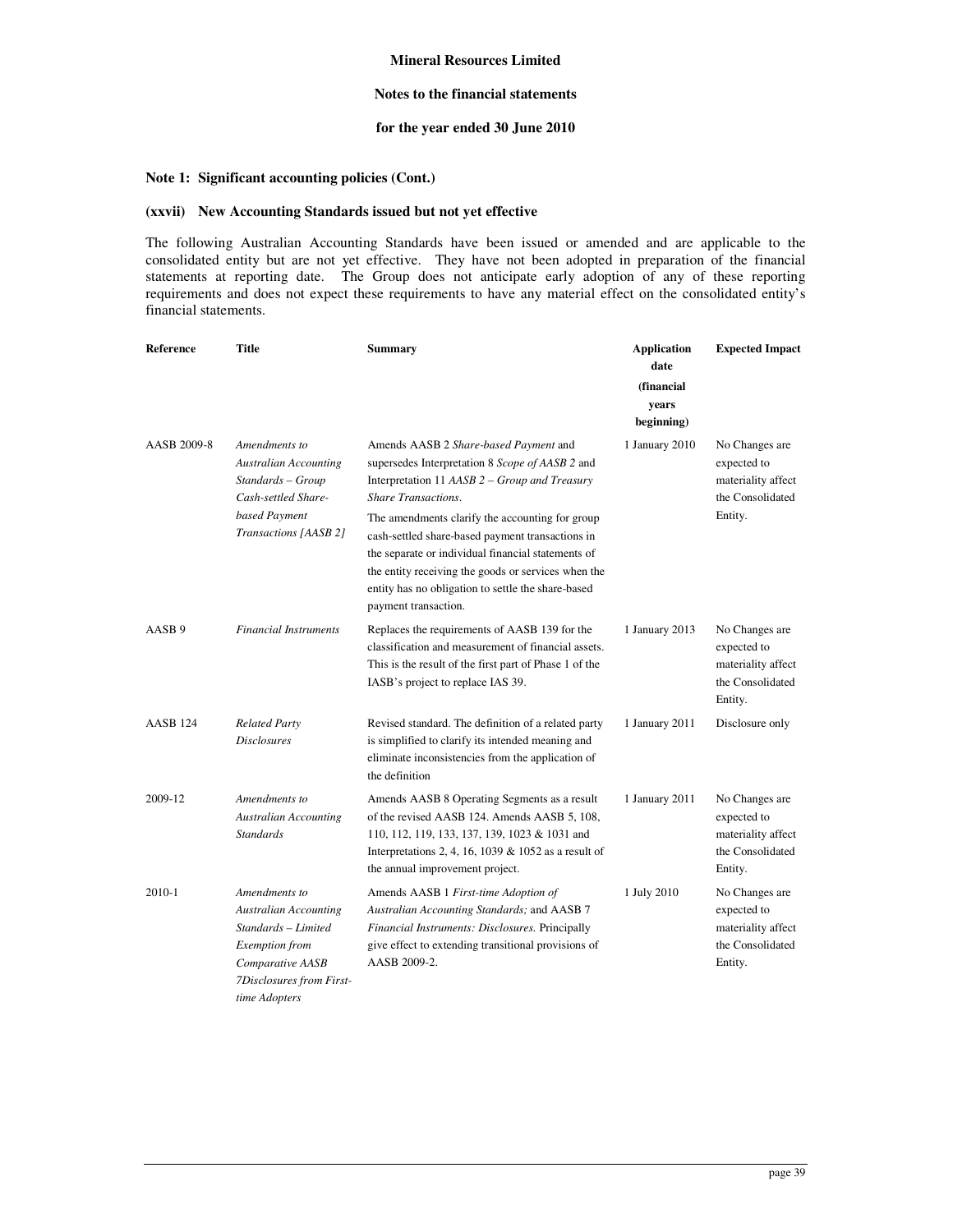### **Notes to the financial statements**

### **for the year ended 30 June 2010**

# **Note 2: Statement of operations by segments**

#### **Business segments**

Mineral Resources Limited has identified its operating segments based on internal management reports that are reviewed by the executive committee in assessing performance and in determining the allocation of resources.

The measurement of segment results is in line with the basis of information presented to management for internal management reporting purposes and the performance of each segment is measure based on underlying EBIT contribution.

The accounting policies applied for internal reporting purposes are consistent with those applied in the preparation of the financial statements.

|                                | Mining Services &<br><b>Processing</b> |                    | <b>Mining</b>      |                    | <b>Consolidated</b>     |                            |
|--------------------------------|----------------------------------------|--------------------|--------------------|--------------------|-------------------------|----------------------------|
|                                | <b>Jun-10</b><br>\$2000                | $Jun-09$<br>\$'000 | $Jun-10$<br>\$2000 | $Jun-09$<br>\$'000 | <b>Jun-10</b><br>\$2000 | $Jun-09$<br>$$^{\circ}000$ |
| <b>Segment Revenue</b>         |                                        |                    |                    |                    |                         |                            |
| External revenue               | 312,643                                | 257,439            |                    |                    | 312,643                 | 257,439                    |
| Revenue between segments       |                                        |                    |                    |                    |                         |                            |
| Interest income                | 2,237                                  | 1,510              | 167                |                    | 2,404                   | 1,510                      |
| Interest expense               | (5, 113)                               | (3,323)            |                    |                    | (5,113)                 | (3,323)                    |
| Depreciation & amortisation    | (19,252)                               | (18, 407)          | (44)               |                    | (19,296)                | (18, 407)                  |
| Reportable segment profit      |                                        |                    |                    |                    |                         |                            |
| before income tax              | 82,310                                 | 54,180             | (651)              |                    | 81,659                  | 54,180                     |
| Income tax expense             | (38,073)                               | (9,872)            | 53,599             |                    | 15,526                  | (9,872)                    |
|                                |                                        |                    |                    |                    |                         |                            |
| Profit for the year            | 44,237                                 | 44,308             | 52,948             |                    | 97,185                  | 44,308                     |
| Reportable segment assets      | 568,887                                | 289,767            | 275,929            |                    | 844,816                 | 289,767                    |
| <b>Exploration</b> assets      | 36,468                                 |                    | 221,430            |                    | 257,898                 |                            |
| Reportable segment liabilities | 300,360                                | 145,002            | 58,777             |                    | 359,137                 | 145,002                    |
| Segment capital expenditure    | 68,284                                 | 49,789             |                    |                    | 68,284                  | 49,789                     |

# **Other segment information**

#### **i. Segment revenue**

Revenues from external customers can be separated into the following categories; contract and operational revenue, the sale of goods and equipment and equipment rental. A breakdown of these revenues per class of product and service is detailed in Note 3.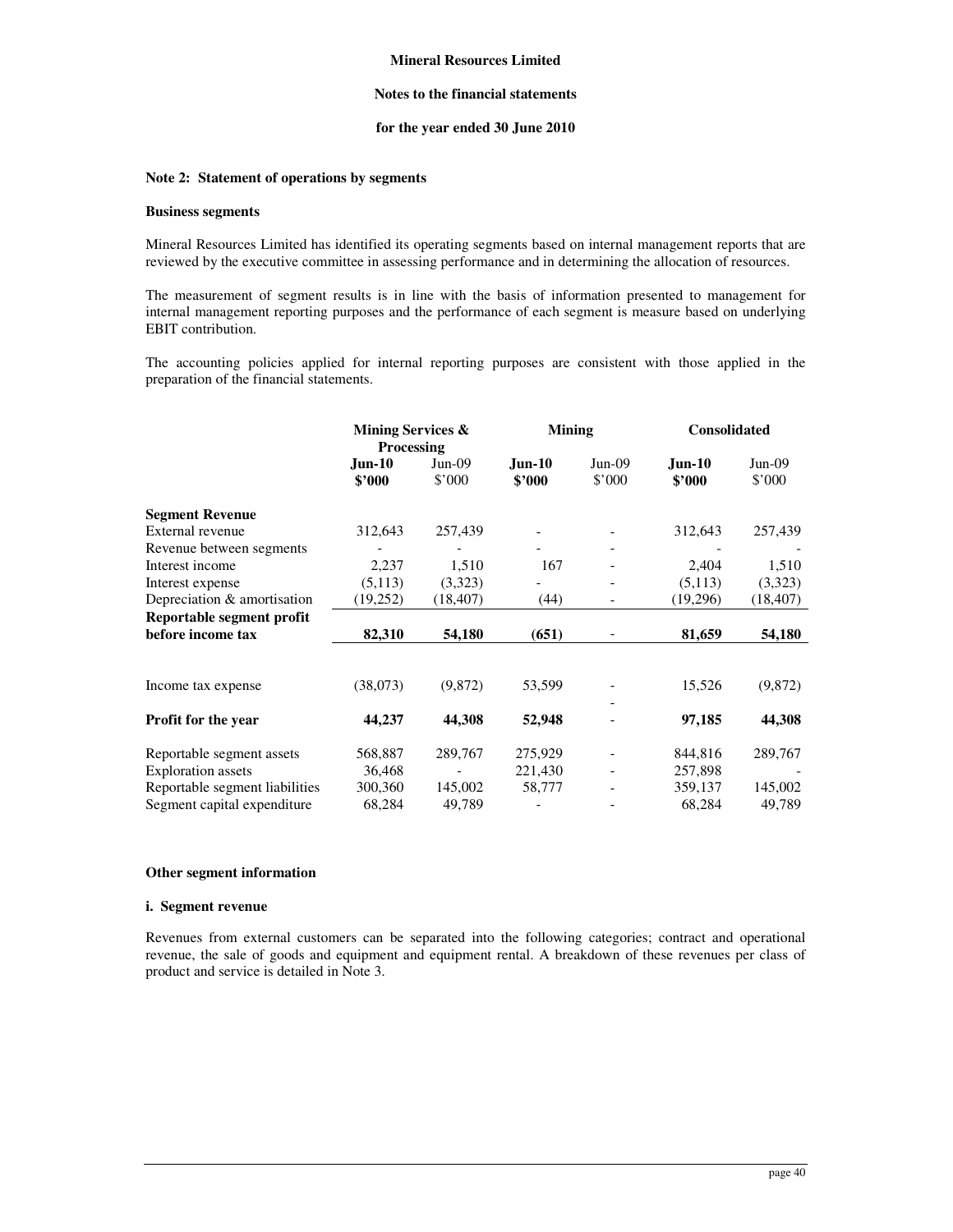## **Notes to the financial statements**

# **for the year ended 30 June 2010**

# **Note 2: Statement of operations by segments (Cont.)**

# **ii. Revenue by geographical region**

Revenue attributable to external customers is disclosed below, based on the location of the external customer:

|                      | 30 June 2010 | 30 June 2009 |  |
|----------------------|--------------|--------------|--|
|                      | \$000        | \$000        |  |
| Australia            | 235,346      | 192,700      |  |
| China                | 77.297       | 64,739       |  |
| <b>Total revenue</b> | 312,643      | 257,439      |  |

#### **iii. Assets by geographical region**

All assets used in the operations of the company are located in Australia.

# **iv. Major customers**

During the year ended 30 June 2010, revenue from services provided and mining product sold was comprised of the following clients and buyers who each on a proportionate basis equated to greater than 10% of total sales for the period.

| <b>Customer</b> |               | 2010    |
|-----------------|---------------|---------|
|                 |               | \$3000  |
| Customer#1      |               | 53,449  |
| Customer#2      |               | 49,397  |
| Customer #3     |               | 34,171  |
| Customer #4     |               | 28,091  |
| Other           |               | 147,535 |
|                 | Total revenue | 312,643 |
|                 |               |         |
| <b>Customer</b> |               | 2009    |
|                 |               | \$3000  |
| Customer#1      |               | 38,870  |
| Customer #2     |               | 36,880  |
| Customer#3      |               | 30,193  |
| Other           |               | 151,496 |
|                 | Total revenue | 257,439 |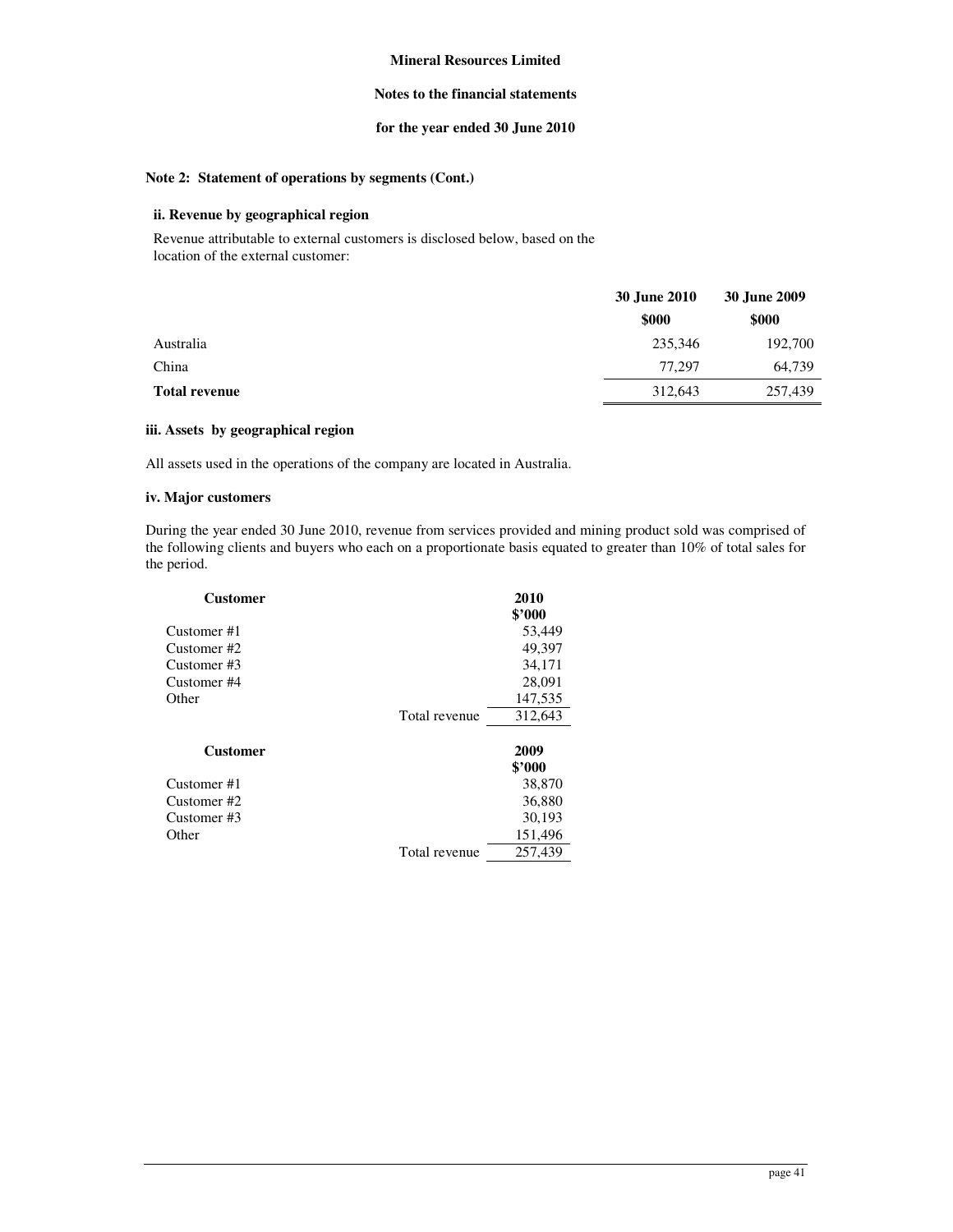### **Notes to the financial statements**

# **for the year ended 30 June 2010**

|                                    | <b>Consolidated</b> |         |
|------------------------------------|---------------------|---------|
|                                    | 2010                | 2009    |
|                                    | \$2000              | \$2000  |
| Note 3: Revenue                    |                     |         |
| Revenue from continuing operations |                     |         |
| Contract and operational revenue   | 155,324             | 133,924 |
| Sale of goods and equipment        | 153,555             | 117,305 |
| Equipment rental                   | 3,764               | 6,210   |
|                                    | 312,643             | 257,439 |
| Other income                       |                     |         |
| Interest income                    | 2,404               | 1,510   |
| Administration charges             | 654                 |         |
| Profit on sale of fixed assets     | 6,008               | 165     |
| Other                              | 768                 | 445     |
|                                    | 9.834               | 2,120   |

| <b>Consolidated</b> |        |  |
|---------------------|--------|--|
| 2010                | 2009   |  |
| \$'000              | \$2000 |  |

### **Note 4: Profit before income tax**

Profit before income tax includes the following specific expenses not disclosed separately on the face of the income statement and included within other expenses:

| Rental expenses relating to operating  |                          |        |
|----------------------------------------|--------------------------|--------|
| leases                                 | 2,335                    | 1,836  |
| Provision for impairment of receivable | $\overline{\phantom{a}}$ | 299    |
| Provision for rehabilitation           | $\overline{\phantom{a}}$ | 2.959  |
| Provision for project closure          |                          | 2,119  |
| Travel & accommodation                 | 3,772                    | 5,362  |
| Bank fees and charges                  | 1,204                    | 629    |
| Other                                  | 7.260                    | 7.597  |
|                                        | 14.571                   | 20.801 |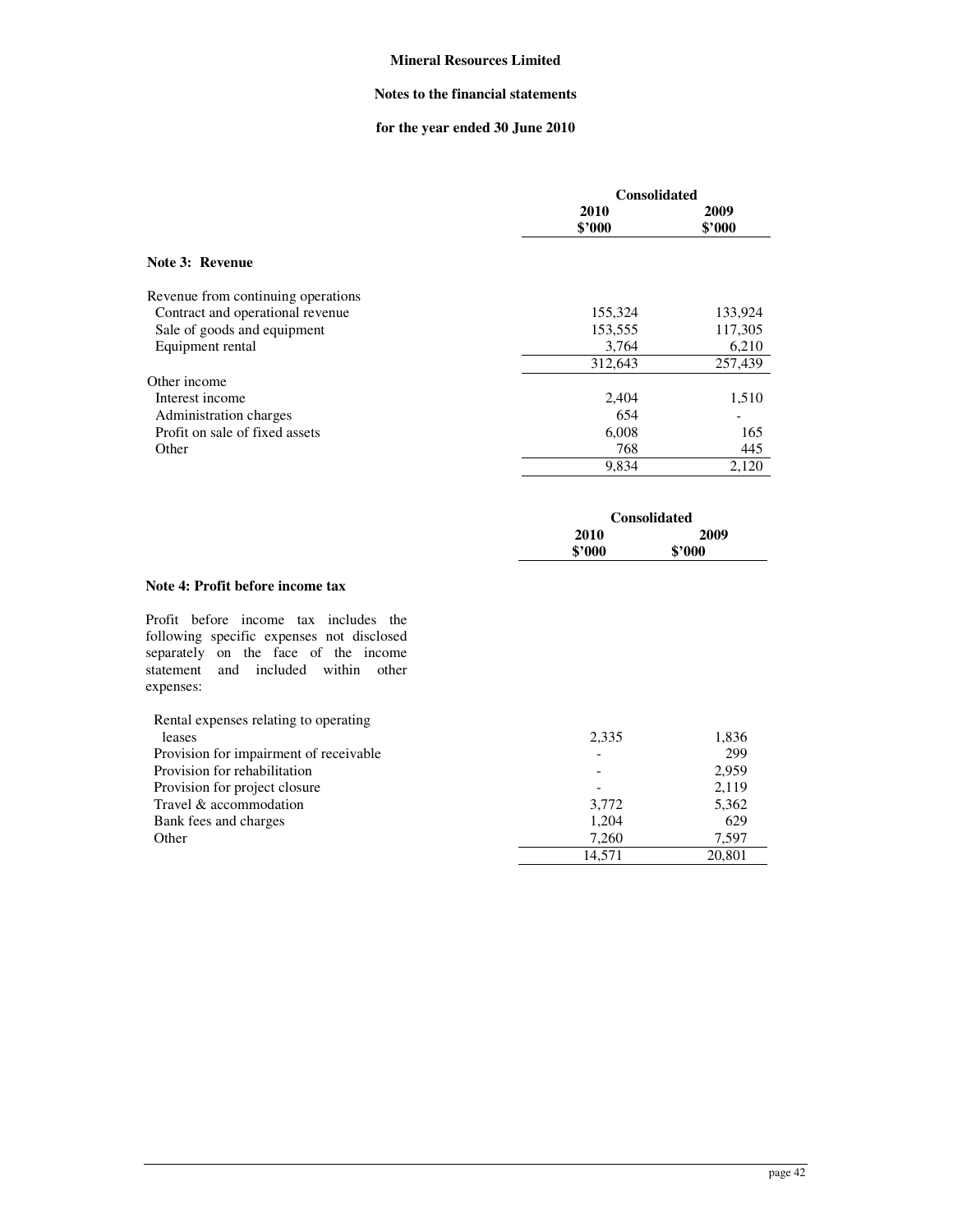## **Notes to the financial statements**

# **for the year ended 30 June 2010**

|                                                | <b>Consolidated</b> |                |
|------------------------------------------------|---------------------|----------------|
|                                                | 2010<br>\$'000      | 2009<br>\$2000 |
| Note 5: Income tax expense                     |                     |                |
| The components of tax expense comprise:        |                     |                |
| Current tax                                    | 15,283              | 13,043         |
| Deferred tax                                   | (31,249)            | (3,171)        |
| Over provision in respect of prior years       | 440                 |                |
|                                                | (15, 526)           | 9,872          |
| The prima facie income tax expense on pre-     |                     |                |
| tax accounting profit reconciles to the income |                     |                |
| tax expense in the financial statements as     |                     |                |
| follows:                                       |                     |                |
| Profit before income tax                       | 81,659              | 54,180         |
| Prima facie tax thereon at 30%                 | 24,498              | 16,254         |
| Other non allowable items                      | 2,123               | 2,935          |
| Research and development concessions           | (5,470)             | (3,623)        |
| Investment allowance                           | (1,365)             | (5,710)        |
| Tax consolidation recognition of temporary     |                     |                |
| differences                                    | (24, 580)           |                |
| Employee share trust                           | (1,196)             |                |
| Recognition of previously unrecognised         |                     |                |
| tax losses and temporary differences of        |                     |                |
| prior periods                                  | (10,076)            |                |
| Reconciliation of prior year items             | 540                 | 16             |
| Income tax expense/revenue attributable to     |                     |                |
| profit                                         | (15, 526)           | 9,872          |
| (a) Tax losses                                 |                     |                |
| Unused tax losses for which no deferred tax    |                     |                |
| asset has been recognised                      | 17,326              |                |
| Potential tax benefit at 30%                   | 5,198               | ÷,             |

All unused tax losses were incurred by Australian entities that are not part of the tax consolidated group.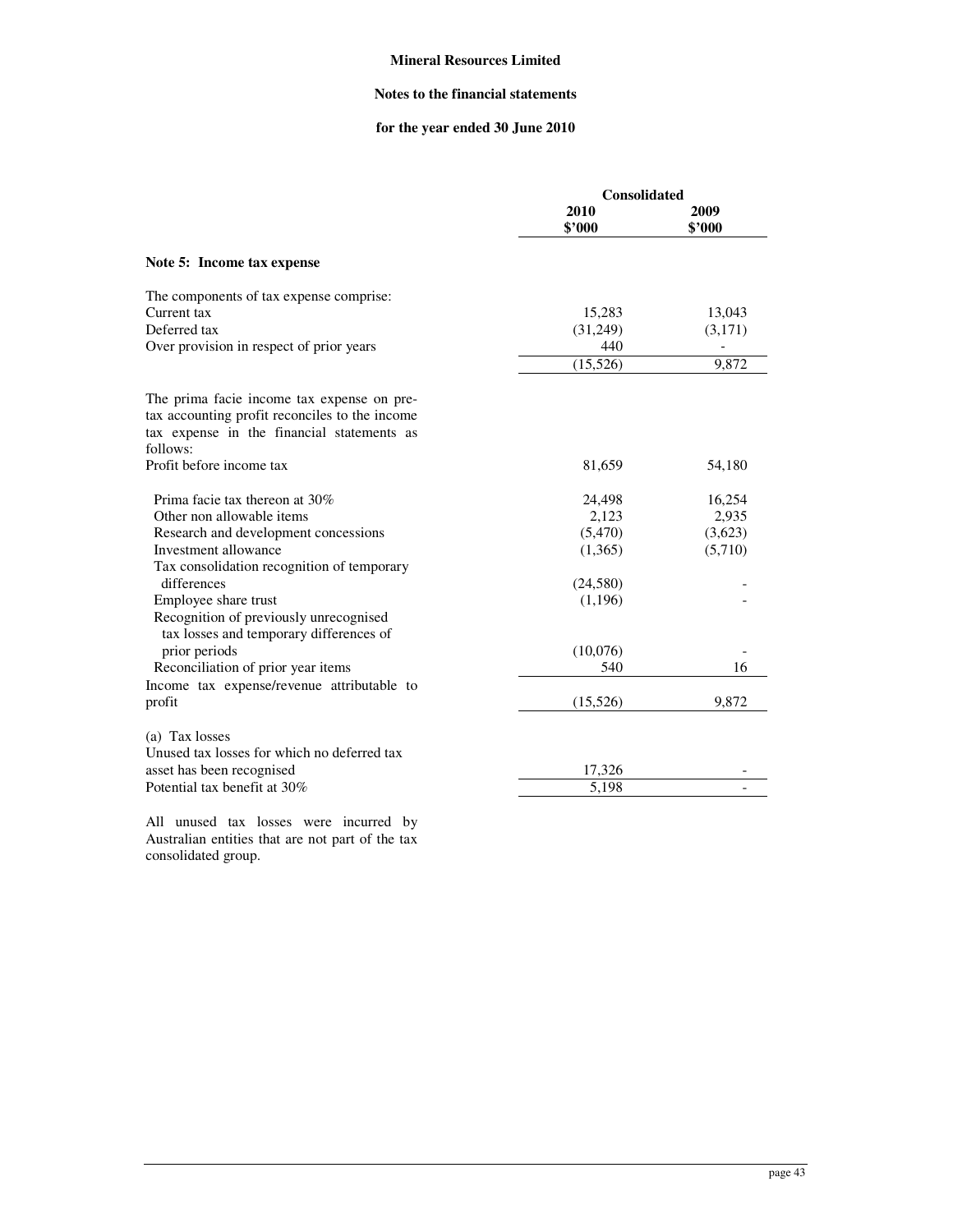#### **Notes to the financial statements**

### **for the year ended 30 June 2010**

|                                   | <b>Consolidated</b> |                |  |
|-----------------------------------|---------------------|----------------|--|
|                                   | 2010<br>\$'000      | 2009<br>\$2000 |  |
| Note 6: Cash and cash equivalents |                     |                |  |
| Cash at bank and on hand          | 57,598              | 20,212         |  |
| Deposits at call                  | 116,872             | 34,668         |  |
|                                   | 174,470             | 54,880         |  |
|                                   |                     |                |  |

Cash at bank and on hand is interest bearing at between 2.60% and 4.10%.

Deposits at call are interest bearing at between 1.60% and 5.50%.

The consolidated entity's exposure to interest rate risk is discussed in note 28.

|                                         | <b>Consolidated</b> |                |  |
|-----------------------------------------|---------------------|----------------|--|
|                                         | 2010<br>\$'000      | 2009<br>\$2000 |  |
| Note 7: Trade and other receivables     |                     |                |  |
| Current                                 |                     |                |  |
| Trade and other debtors                 | 57,616              | 37,763         |  |
| Add                                     |                     |                |  |
| Offset against provision for impairment | (912)               | (986)          |  |
|                                         | 56,778              | 36,777         |  |
| Non current                             |                     |                |  |
| Amounts receivable from associated      |                     |                |  |
| entities                                | 10                  |                |  |

The amounts receivable from wholly owned entities are unsecured and payable on demand.

In the opinion of directors the amounts receivable from associated entities is recoverable in full.

Movements in the provision for impairment of receivables are as follows:

| Opening balance                   | (986) | (687) |
|-----------------------------------|-------|-------|
| Provision reduced during the year |       | (299) |
| Closing balance                   | (912) | (986) |

#### *Impaired trade receivables*

As at 30 June 2010 current trade receivables of the consolidated entity with a nominal value of \$912,000 (2009: \$986,000) were impaired. The amount of the provision is \$912,000 (2009: \$986,000) with \$74,000 received against the provision during the year. The individually impaired receivables relate to customers, which are in unexpectedly difficult economic situations. It was assessed that a portion of the receivables is still expected to be recovered.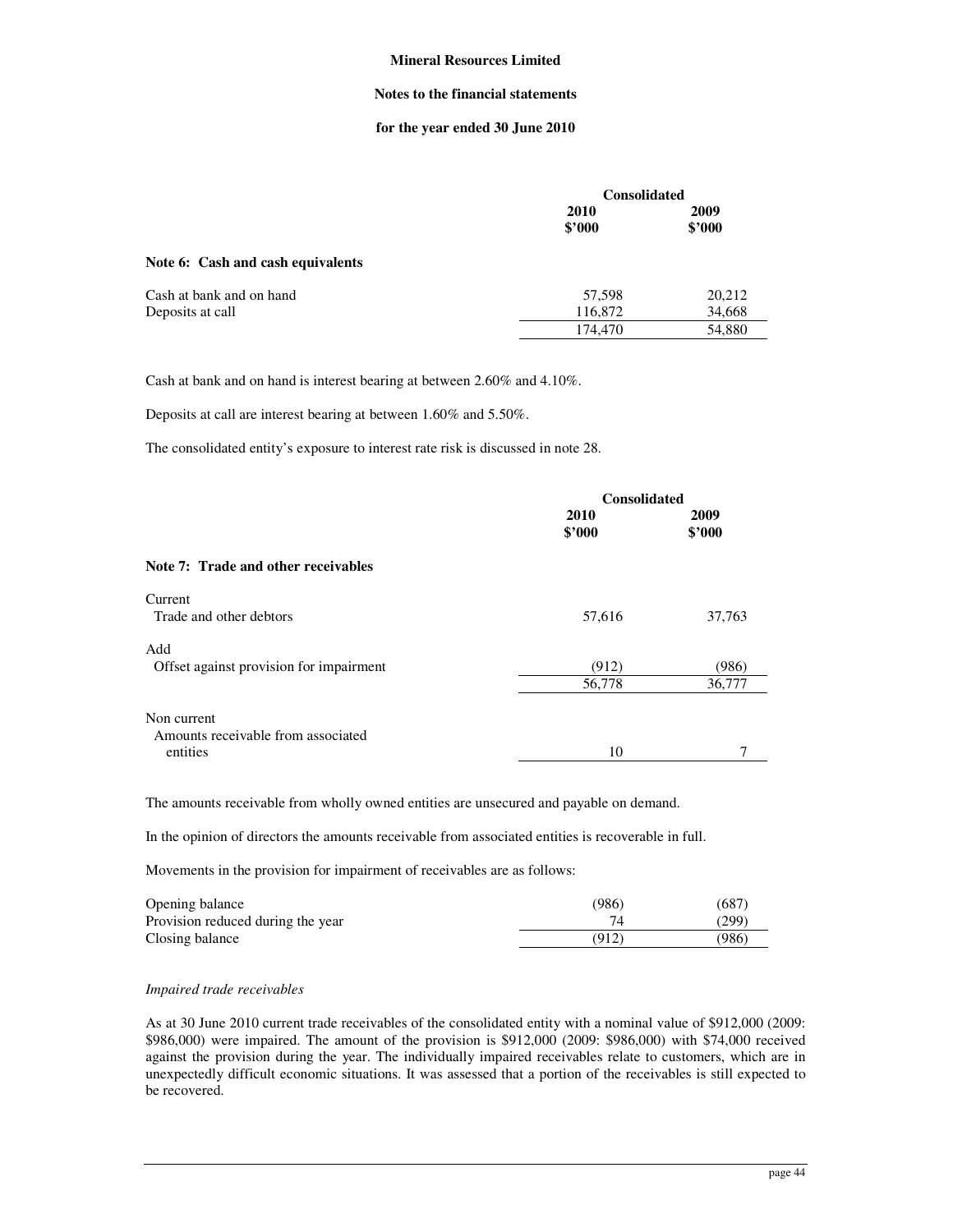## **Notes to the financial statements**

# **for the year ended 30 June 2010**

# **Note 7: Trade and other receivables (Cont.)**

### *Past due but not impaired*

As of 30 June 2010, trade receivables of \$18,389,000 (2009: \$1,146,000) were past due but not impaired. These relate to a number of independent customers for whom there is no recent history of default. The ageing analysis of these trade receivables is as follows:

|                            | 60 days | $90$ days $+$ | <b>Total past</b><br>due |  |
|----------------------------|---------|---------------|--------------------------|--|
|                            | \$2000  | \$2000        | \$2000                   |  |
| Past due trade receivables | 1.609   | 16,780        | 18,389                   |  |

#### *Foreign exchange and interest rate risk*

Information about the Group's and the parent entity's exposure to foreign currency risk and interest rate risk in relation to trade and other receivables is provided in note 28.

|                                                                                        | <b>Consolidated</b>       |                           |
|----------------------------------------------------------------------------------------|---------------------------|---------------------------|
|                                                                                        | 2010<br>\$2000            | 2009<br>\$2000            |
| <b>Note 8: Inventories</b>                                                             |                           |                           |
| Current<br>Raw materials and stores<br>Amounts due from customers under                | 19,695                    | 14,673                    |
| construction contracts                                                                 | 8,273                     |                           |
| Work in progress                                                                       | 2,411                     | 1,647                     |
|                                                                                        | 30,379                    | 16,320                    |
| Construction contracts<br>Contract costs incurred to date<br>Profit recognised to date | 73,247<br>3,625<br>76,872 | 34,108<br>7,210<br>41,318 |
| Less: progress billings received and<br>receivable                                     | (136, 847)                | (48, 774)                 |
| Net construction work in progress                                                      | (59, 975)                 | (7, 456)                  |
| Amounts due from customers<br>Amounts due to customers (note 16)                       | 8,273<br>(68, 248)        | (7, 456)                  |
|                                                                                        | (59, 975)                 | (7, 456)                  |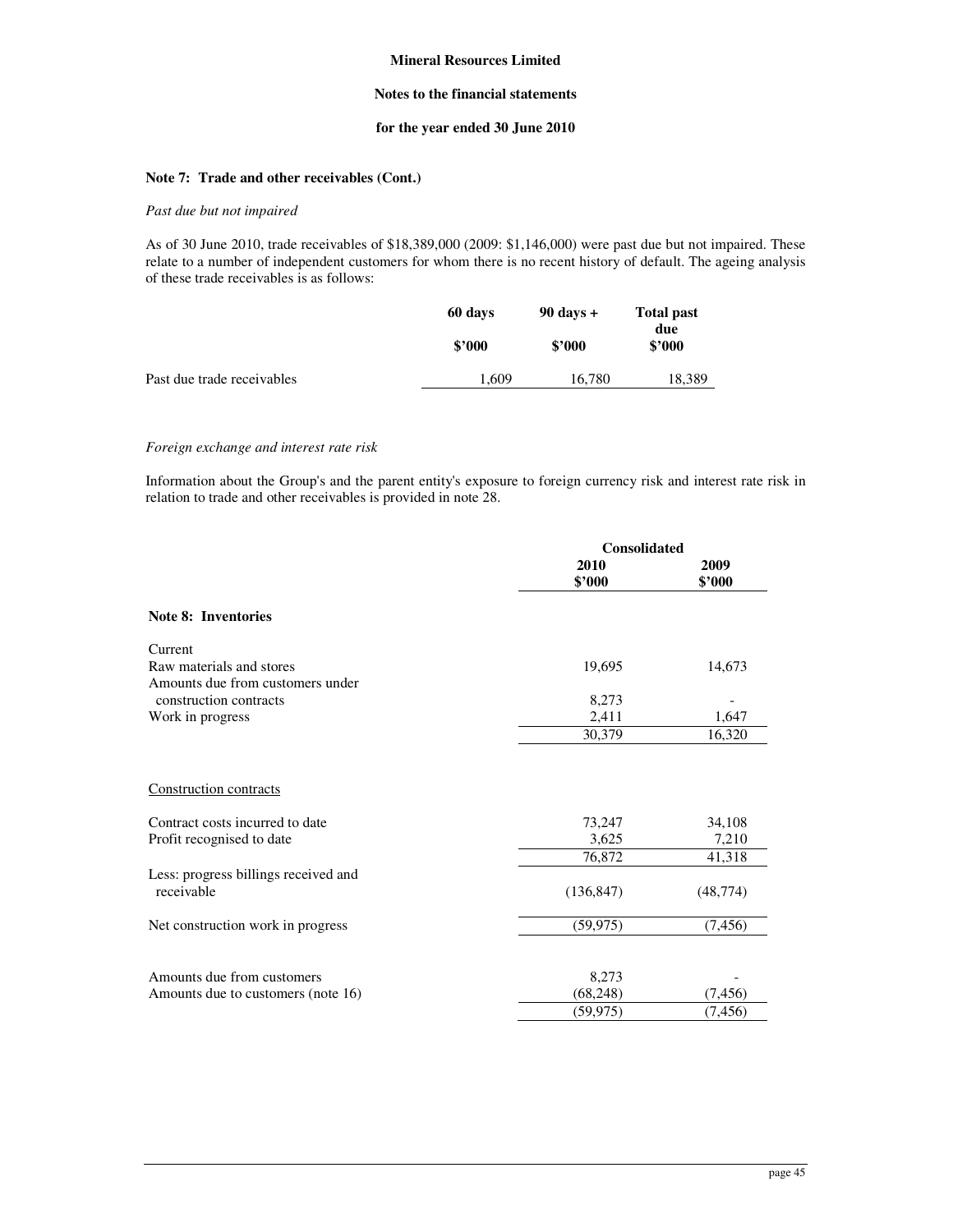### **Notes to the financial statements**

# **for the year ended 30 June 2010**

|                                                           | Consolidated                   |                |
|-----------------------------------------------------------|--------------------------------|----------------|
|                                                           | 2010<br>\$'000                 | 2009<br>\$'000 |
| Note 9: Other assets                                      |                                |                |
| Current<br>Prepayments and other                          | 776                            | 659            |
|                                                           | <b>Consolidated</b>            |                |
|                                                           | 2010<br>\$'000                 | 2009<br>\$'000 |
| <b>Note 10: Exploration and evaluation</b><br>expenditure |                                |                |
| Opening balance                                           |                                |                |
| Acquisition of Polaris Metals NL (Note 34)                | 219,826                        |                |
| Acquisition of Mesa Minerals Limited (Note 34)            | 36,468                         |                |
| <b>Additions</b><br>Disposals                             | 2,307<br>(463)                 |                |
| Write offs                                                | (240)                          |                |
|                                                           | 257,898                        |                |
|                                                           | Consolidated<br>2010<br>\$'000 | 2009<br>\$'000 |
| Note 11: Financial assets                                 |                                |                |
| Available-for-sale financial assets                       | 4,350                          | 2,405          |
| Held for trading financial asset                          |                                | 188            |
|                                                           | 4,350                          | 2,593          |
|                                                           |                                |                |
| Current portion<br>Non-current portion                    | 4,350                          | 188<br>2,405   |
|                                                           | 4,350                          | 2,593          |
|                                                           |                                |                |
| Available-for-sale financial assets comprise              |                                |                |
| Purchase consideration for financial asset                | 4,800                          | 4,800          |
| Less: impairment provision                                | (2,400)                        | (2,400)        |
|                                                           | 2,400                          | 2,400          |
| Shares in listed corporation at cost                      | 5,525                          | 3,580          |
| Less: impairment provision                                | (3,575)                        | (3,575)        |
| Shares in listed corporations at fair value               | 1,950                          | 5              |

Available-for-sale financial assets comprise investments in the ordinary issued capital of various entities. There are no fixed returns or fixed maturity date attached to these investments.

Total available-for-sale financial assets 4,350 2,405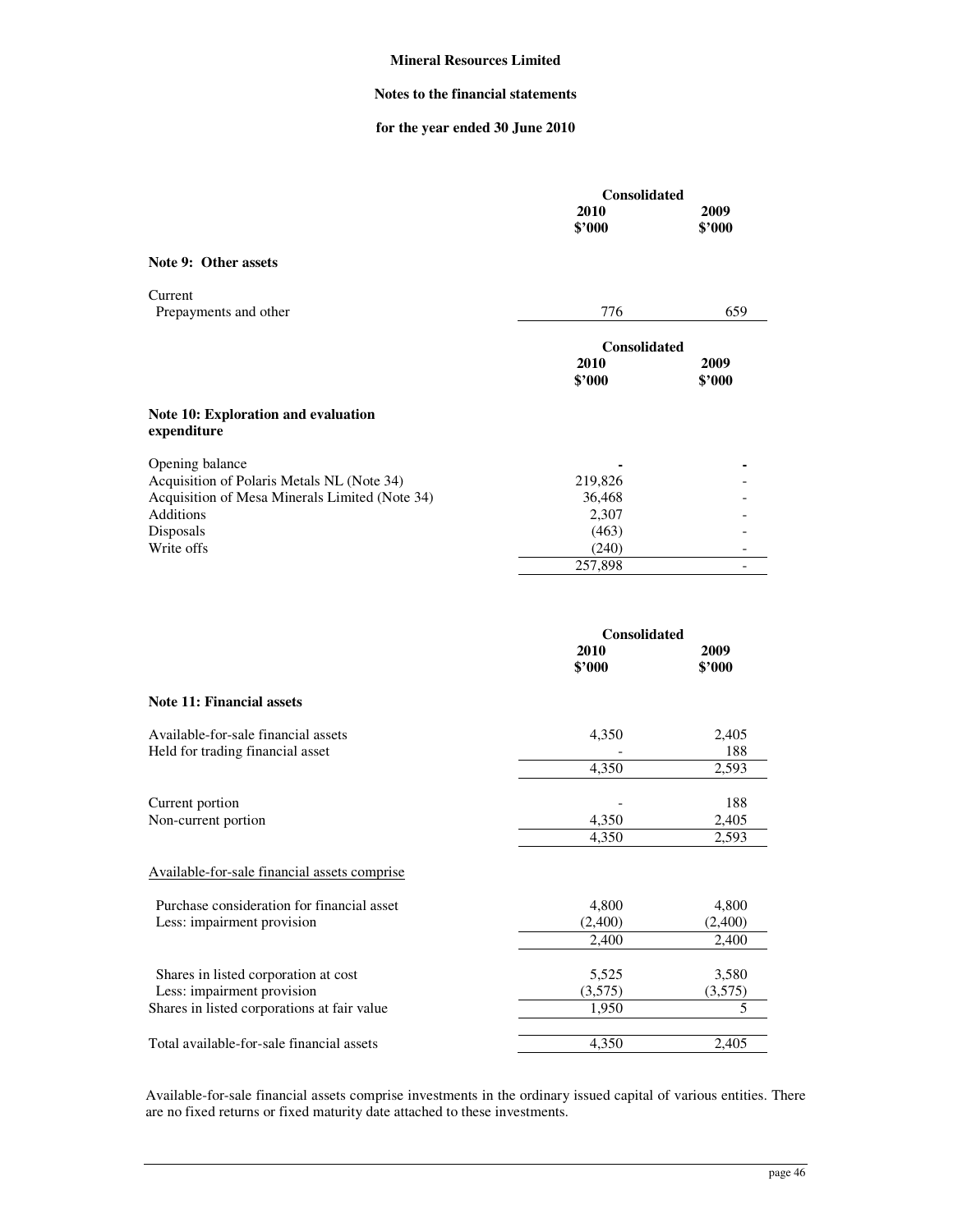### **Notes to the financial statements**

### **for the year ended 30 June 2010**

## **Note 11: Financial assets (Cont.)**

Fair value of shares in listed companies is determined by the closing price on the balance date.

The impairment provision consists of a reduction in fair value of shares in Australian listed companies which were suspended from trading on ASX in the prior year. No impairment adjustment was made in the current year (2009: \$2,550,000).

In 2009, the Company recognised an available for sale financial asset of \$4,800,000 representing the fair value of the acquisition consideration and supported by certain contractual arrangements relating to the development of manganese assets. The financial asset is stated at fair value based on computation of future cash flows attributable to the investment. In the current year, after testing for impairment the carrying value remains at \$2,400,000.

|                                                                                               | <b>Consolidated</b> |                |  |
|-----------------------------------------------------------------------------------------------|---------------------|----------------|--|
|                                                                                               | 2010<br>\$2000      | 2009<br>\$2000 |  |
| Held for trading financial liabilities comprise                                               |                     |                |  |
| Net gain/(loss) recognised as a result of the<br>fair valuation of foreign exchange contracts | (993)               | 188            |  |

The consolidated entity has entered into forward exchange contracts which are economic hedges but do not satisfy the requirements for hedge accounting. These contracts are accounted for as held for trading. Changes in the fair value of these contracts are recorded in the Income Statement.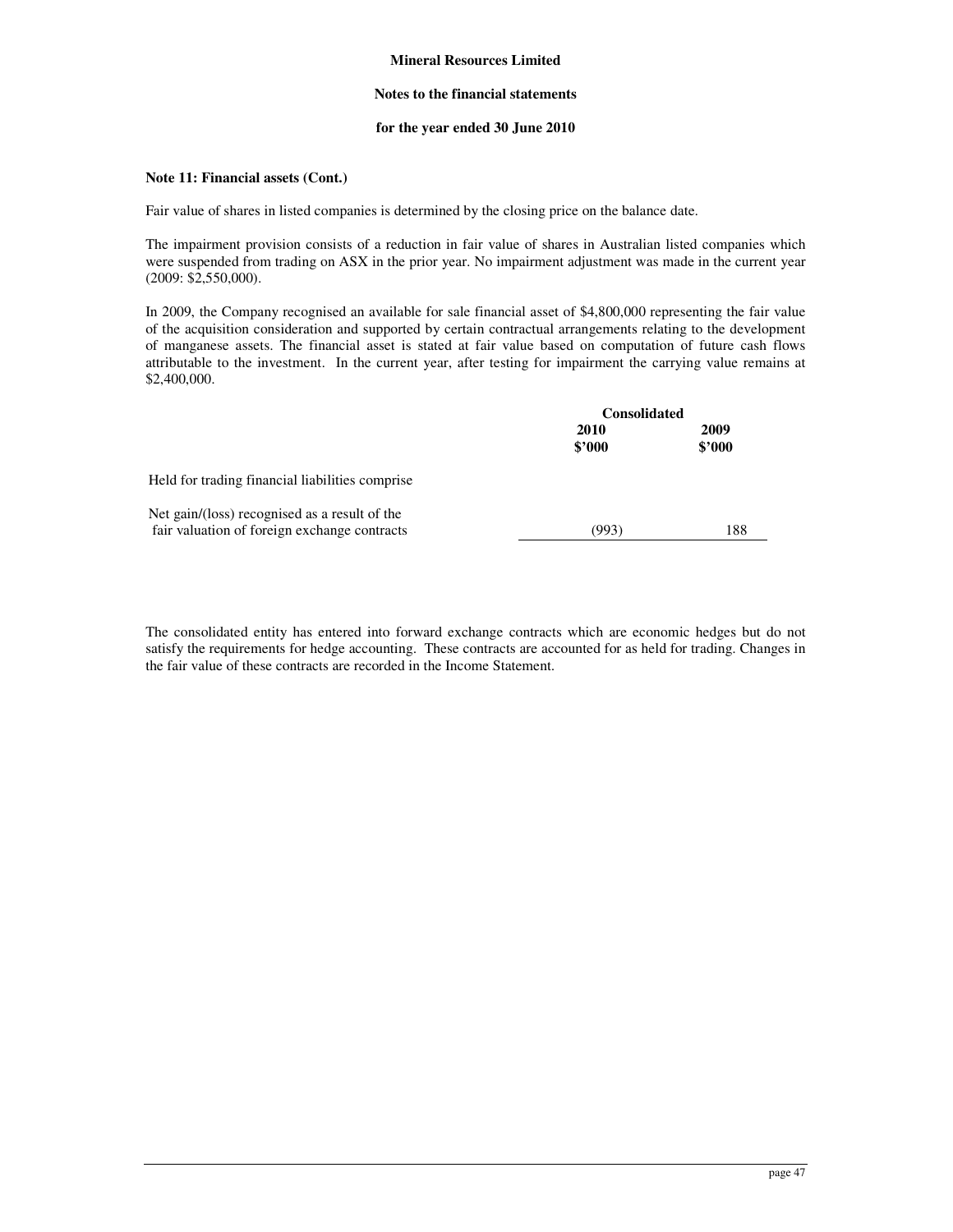## **Notes to the financial statements**

# **for the year ended 30 June 2010**

**Note 12: Investments accounted for using the equity method** 

# **Interests are held in the following unlisted associated companies**

| <b>Name</b>                                    | <b>Principal</b><br><b>Activities</b> | Country of<br>Incorpor-<br>ation | <b>Shares</b> | <b>Ownership Interest</b> |                                     |               | Carry amount of<br>investment |
|------------------------------------------------|---------------------------------------|----------------------------------|---------------|---------------------------|-------------------------------------|---------------|-------------------------------|
|                                                |                                       |                                  |               | 2010<br>$\%$              | 2009<br>$\mathcal{G}_{\mathcal{O}}$ | 2010<br>\$000 | 2009<br>\$000                 |
| Minprocess Group Inc.                          | Mineral<br>processing                 | Philippines                      | Ord           | 40                        | 40                                  | 66            | 66                            |
| Iron Processing Group Inc.                     | Mineral<br>processing                 | Philippines                      | Ord           | 40                        | 40                                  | 54            | 54                            |
| Process Minerals<br>International Pty Ltd Inc. | Mineral<br>processing                 | Philippines                      | Ord           | 40                        | 40                                  | 69            | 69                            |
|                                                |                                       |                                  |               |                           |                                     | 189           | 189                           |

|                                                             | <b>Consolidated</b> |                          |  |
|-------------------------------------------------------------|---------------------|--------------------------|--|
|                                                             | 2010                | 2009                     |  |
|                                                             | \$'000              | \$'000                   |  |
| Assets, Liabilities and Performance of<br><b>Associates</b> |                     |                          |  |
| Current assets                                              | 27                  | 21                       |  |
| Non-current assets                                          | 189                 | 116                      |  |
| Total assets                                                | 216                 | 137                      |  |
| <b>Current liabilities</b>                                  | (19)                | (22)                     |  |
| Non-current liabilities                                     | (733)               | (660)                    |  |
| Total liabilities                                           | (752)               | (682)                    |  |
| Net assets                                                  | (536)               | 545                      |  |
| Revenues                                                    | -                   | $\overline{\phantom{a}}$ |  |
| Profit after income tax of associates                       | (28)                | (89)                     |  |

Ownership interest in Minprocess Group Inc. Iron Processing Group Inc and Process Minerals International Pty Ltd Inc, at the company's balance date was 40% of ordinary shares. The reporting date of the associates is 30 June.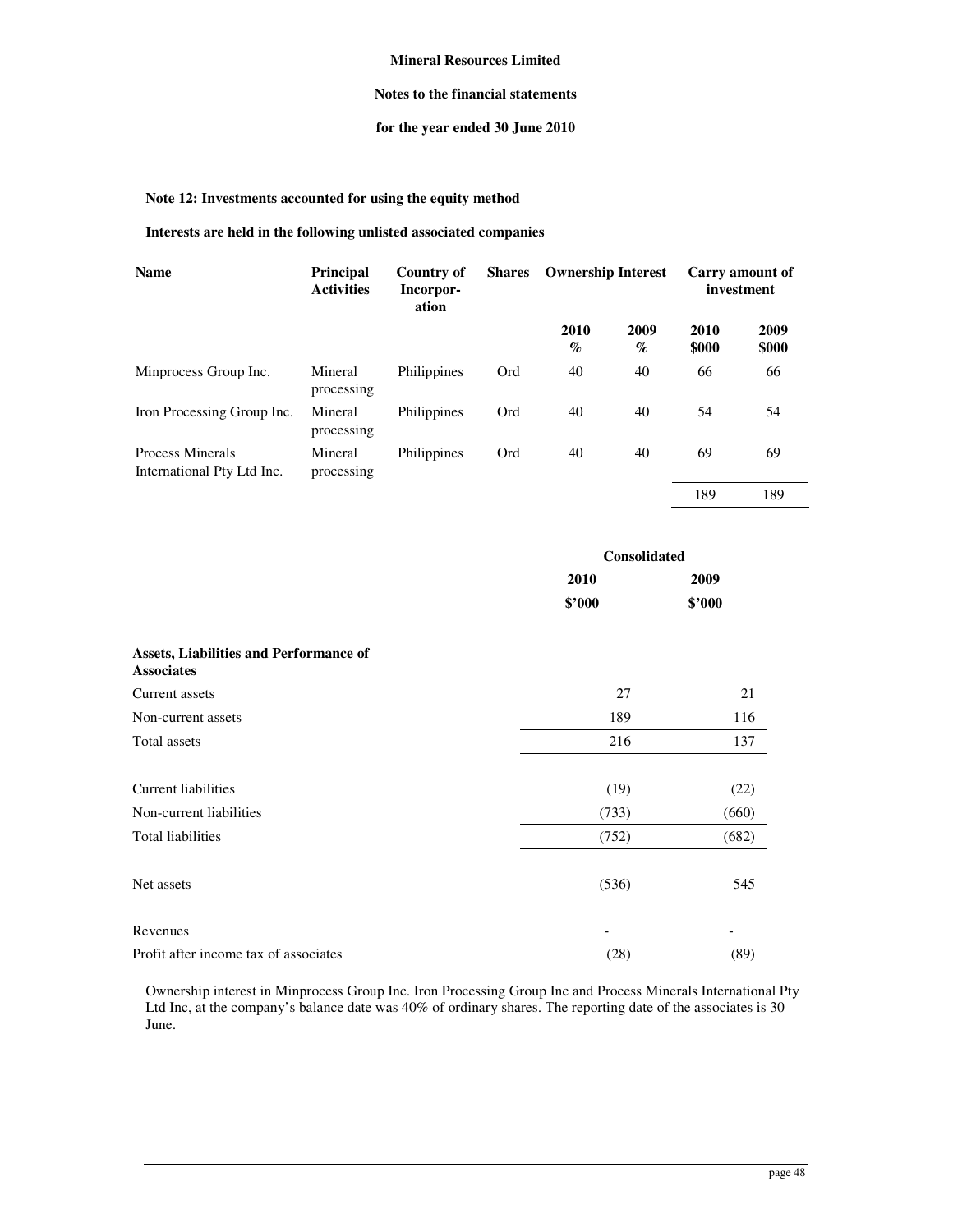### **Notes to the financial statements**

### **for the year ended 30 June 2010**

# **Note 13: Plant and equipment**

| Consolidated                    | Plant &<br>Equipment | <b>Beneficiation</b><br>Plant $(*)$ | <b>Tracked</b><br>Plant & | <b>Total</b> |
|---------------------------------|----------------------|-------------------------------------|---------------------------|--------------|
|                                 | \$2000               | \$'000                              | Equipment<br>\$'000       | \$'000       |
| At 1 July 2008                  |                      |                                     |                           |              |
| Cost or fair value              | 130,646              | 25,020                              | 4,801                     | 160,467      |
| <b>Accumulated Depreciation</b> | (38, 440)            |                                     | (1,674)                   | (40, 114)    |
| Net book amount                 | 92,206               | 25,020                              | 3,127                     | 120,353      |
| Year ended 30 June 2009         |                      |                                     |                           |              |
| Opening net book amount         | 92,206               | 25,020                              | 3,127                     | 120,353      |
| Addition                        | 24,574               | 31,980                              |                           | 56,554       |
| Disposals                       | (1, 467)             |                                     |                           | (1, 467)     |
| Depreciation charge             | (17, 818)            |                                     | (589)                     | (18, 407)    |
| Closing net book value          | 97,495               | 57,000                              | 2,538                     | 157,033      |
| At 1 July 2009                  |                      |                                     |                           |              |
| Cost or fair value              | 152,673              | 57,000                              | 4,801                     | 214,474      |
| <b>Accumulated Depreciation</b> | (55, 178)            |                                     | (2,263)                   | (57, 441)    |
| Net book amount                 | 97.495               | 57,000                              | 2,538                     | 157,033      |
| Year ended 30 June 2010         |                      |                                     |                           |              |
| Opening net book amount         | 97,495               | 57,000                              | 2,538                     | 157,033      |
| Addition                        | 88,425               |                                     |                           | 88,425       |
| Disposals                       | (11, 423)            |                                     |                           | (11, 423)    |
| Depreciation charge             | (19,296)             |                                     | $-(**)$                   | (19,296)     |
| Closing net book value          | 155,201              | 57,000                              | 2,538                     | 214,739      |
| At 30 June 2010                 |                      |                                     |                           |              |
| Cost or fair value              | 223,716              | 57,000                              | 4,801                     | 285,517      |
| <b>Accumulated Depreciation</b> | (68, 515)            |                                     | (2,263)                   | (70, 778)    |
| Net book amount                 | 155,201              | 57,000                              | 2,538                     | 214,739      |

Notes:

 (\*) As disclosed in Note 1 (viii) at the commencement of the year, the company created an additional class of fixed plant and equipment, identified as beneficiation plants. The depreciation policy applicable to this class of asset is the units-of-production method. No depreciation charge was recognised as beneficiation plant, were not in use during the year.

Subsequent to the balance date, an asset from beneficiation plants (mining services and processing segment) has been classified as held for sale, refer to Note 32 for further details, to be sold to Midwest Vanadium Pty Ltd under a contract for the company's exit from the Midwest Vanadium project. The sale is scheduled to be completed before 1 April 2011.

(\*\*) No depreciation charge recognised as tracked plant and equipment assets not in use during the year.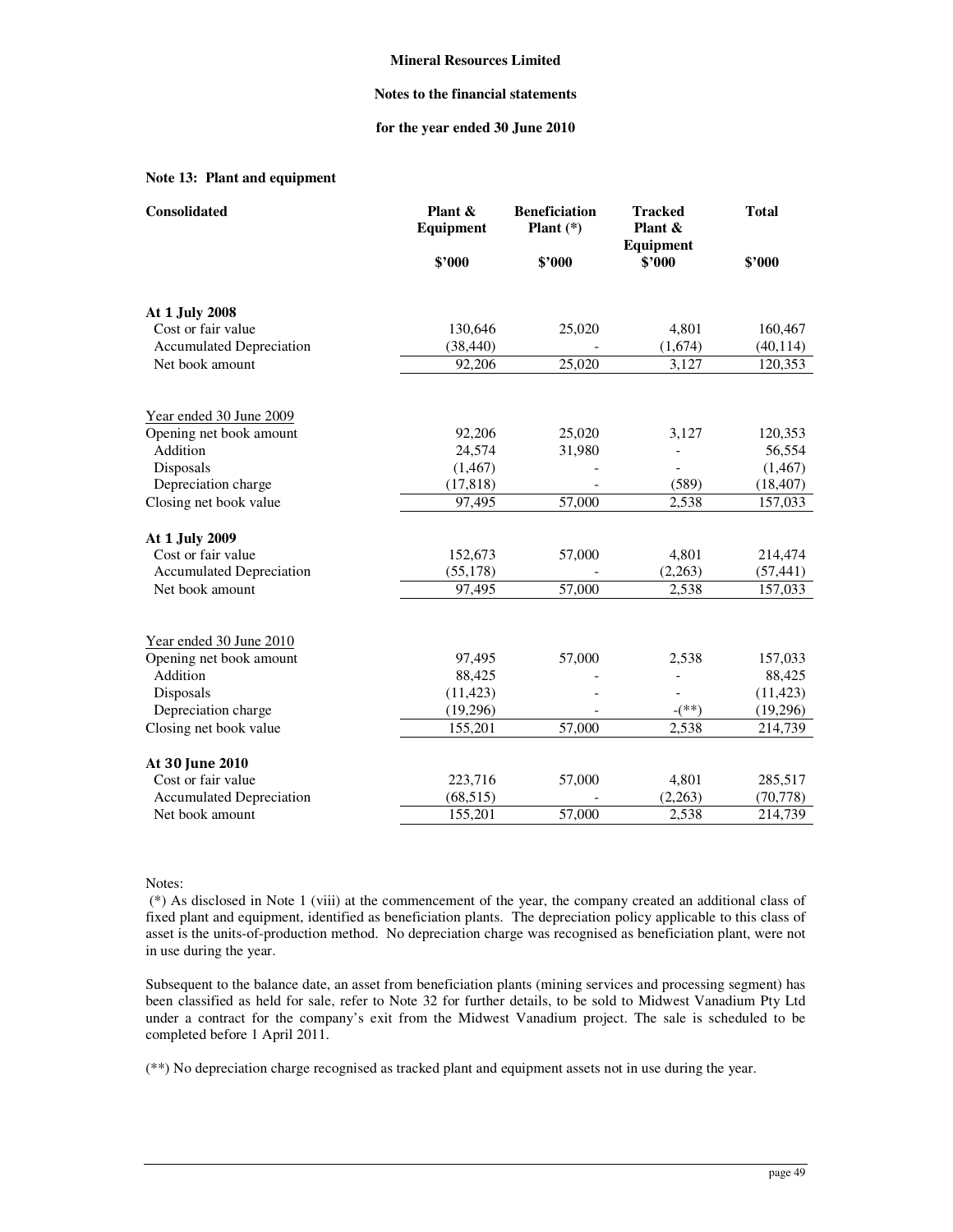## **Notes to the financial statements**

# **for the year ended 30 June 2010**

# **Note 13: Plant and equipment (Cont.)**

### *Assets in the course of construction*

The carrying amounts of the assets disclosed above includes \$31,050,580 (2009: \$13,622,135) recognised in relation to property, plant and equipment in the course of construction.

#### *Lease equipment*

|                          | 2010<br>\$2000 | 2009<br>\$2000 |
|--------------------------|----------------|----------------|
| Cost                     | 64.420         | 90,782         |
| Accumulated depreciation | (16, 884)      | (44, 254)      |
| Net book amount          | 47.536         | 46,528         |

Assets with lease payments expiring under hire purchase \$5,957,000 (2009: \$5,663,000).

### **Note 14: Intangible assets**

| Consolidated                               | Goodwill | <b>Patents</b> | <b>Port Access</b> | Operating<br>lease | <b>Total</b> |
|--------------------------------------------|----------|----------------|--------------------|--------------------|--------------|
|                                            | \$'000   | \$'000         | \$'000             | \$'000             | \$'000       |
| 2008                                       |          |                |                    |                    |              |
| Cost                                       | 10,235   |                |                    |                    | 10,235       |
| Accumulated amortisation and<br>impairment |          |                |                    |                    |              |
| Net book amount                            | 10,235   |                |                    |                    | 10,235       |
|                                            |          |                |                    |                    |              |
| Opening net book amount                    | 10,235   |                |                    |                    | 10,235       |
| Additions - acquisition of<br>subsidiary   |          |                |                    |                    |              |
| Amortisation charge                        |          |                |                    |                    |              |
| Closing balance                            | 10,235   |                |                    |                    | 10,235       |
|                                            |          |                |                    |                    |              |
| 2009                                       |          |                |                    |                    |              |
| Cost                                       | 10,235   | 10,921         | 14,303             | 7,038              | 42,497       |
| Accumulated amortisation and<br>impairment |          |                |                    |                    |              |
| Net book amount                            | 10,235   | 10,921         | 14,303             | 7,038              | 42,497       |
|                                            |          |                |                    |                    |              |
| Opening net book amount                    | 10,235   |                |                    |                    | 10,235       |
| Additions - acquisition of<br>subsidiary   |          | 10,921         | 14,303             | 7,038              | 32,262       |
| Amortisation charge                        |          |                |                    |                    |              |
| Closing balance                            | 10,235   | 10,921         | 14,303             | 7,038              | 42,497       |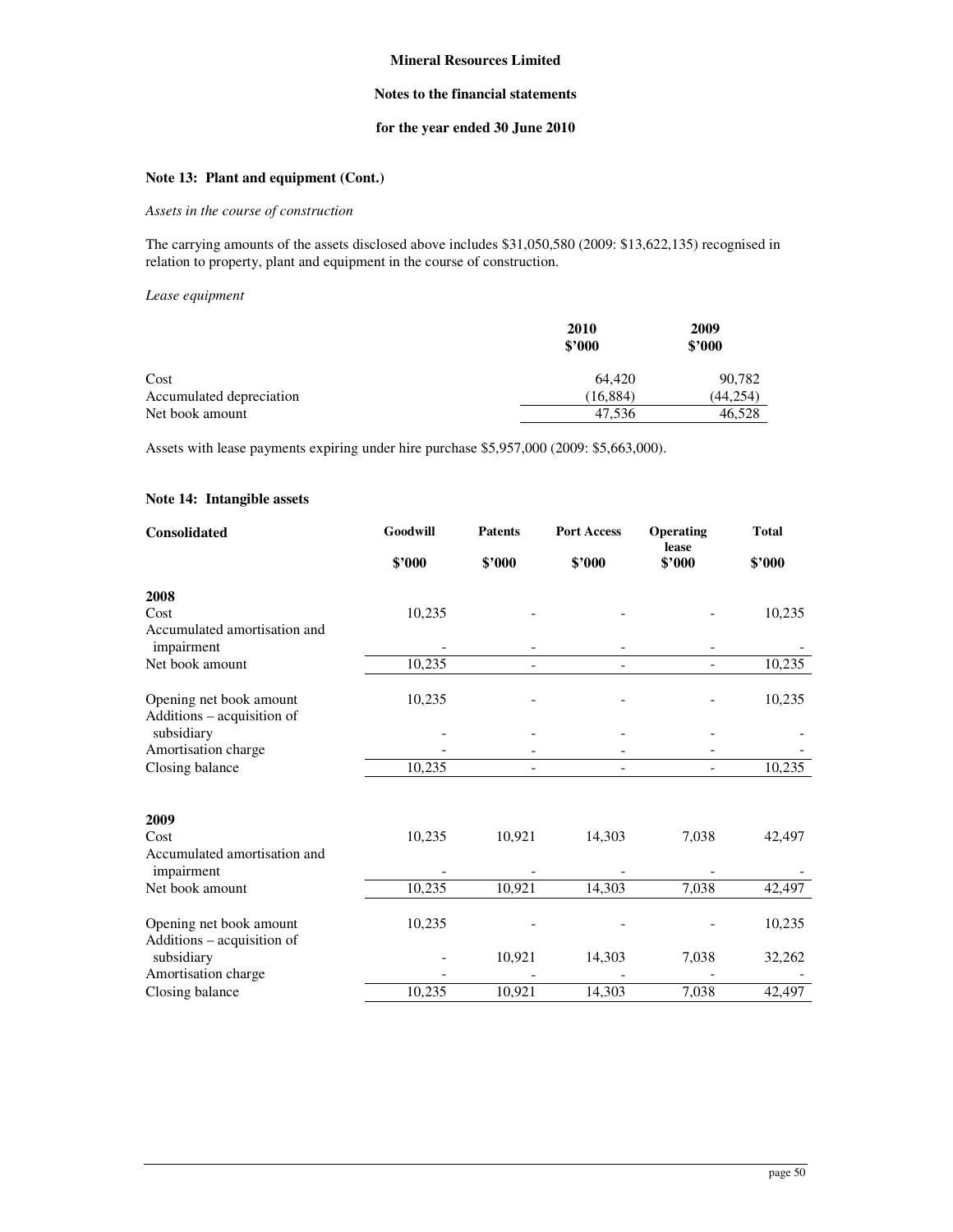### **Notes to the financial statements**

### **for the year ended 30 June 2010**

## **Note 14: Intangible assets (Cont.)**

### **Impairment tests for cash generating units containing goodwill**

The following cash generating units have significant carrying amounts of goodwill.

| PIHA Pty Ltd                           | 8.817  | 8.817  |
|----------------------------------------|--------|--------|
| Process Minerals International Pty Ltd | 1.418  | 1.418  |
|                                        | 10.235 | 10.235 |

The recoverable amount of the cash generating unit is based on value-in-use calculations. The calculations use cash flow projections based on the following year's budget and plan, extended over a period of five years. Cash flows into perpetuity are extrapolated using a growth factor relevant to the sector and business plan. A pre-tax discount rate is applied adjusted for the risk of the industry in which each unit operates.

Goodwill has an infinite life.

### *Impairment Disclosures*

The recoverable amount of each cash-generating unit above is determined based on value-in-use calculations. Value-in-use is calculated based on the present value of cash flow projections over a five-year period. The cash flows are discounted using the target weighted average cost of capital for the consolidated entity.

The following assumptions were used in the value-in-use calculations:

Discount rate – 11% (2009: 11%) Growth rate of cash flows – nil (2009: nil)

Management has based the value-in-use calculations on budgets for each cash generating unit. These budgets use historical weighted average growth rates to project revenue. Costs are calculated taking into account historical gross margins as well as estimated weighted average inflation rates over the period which is consistent with inflation rates applicable to the locations in which the segments operate. Discount rates are pre-tax and are adjusted to incorporate risks associated with a particular cash generating unit.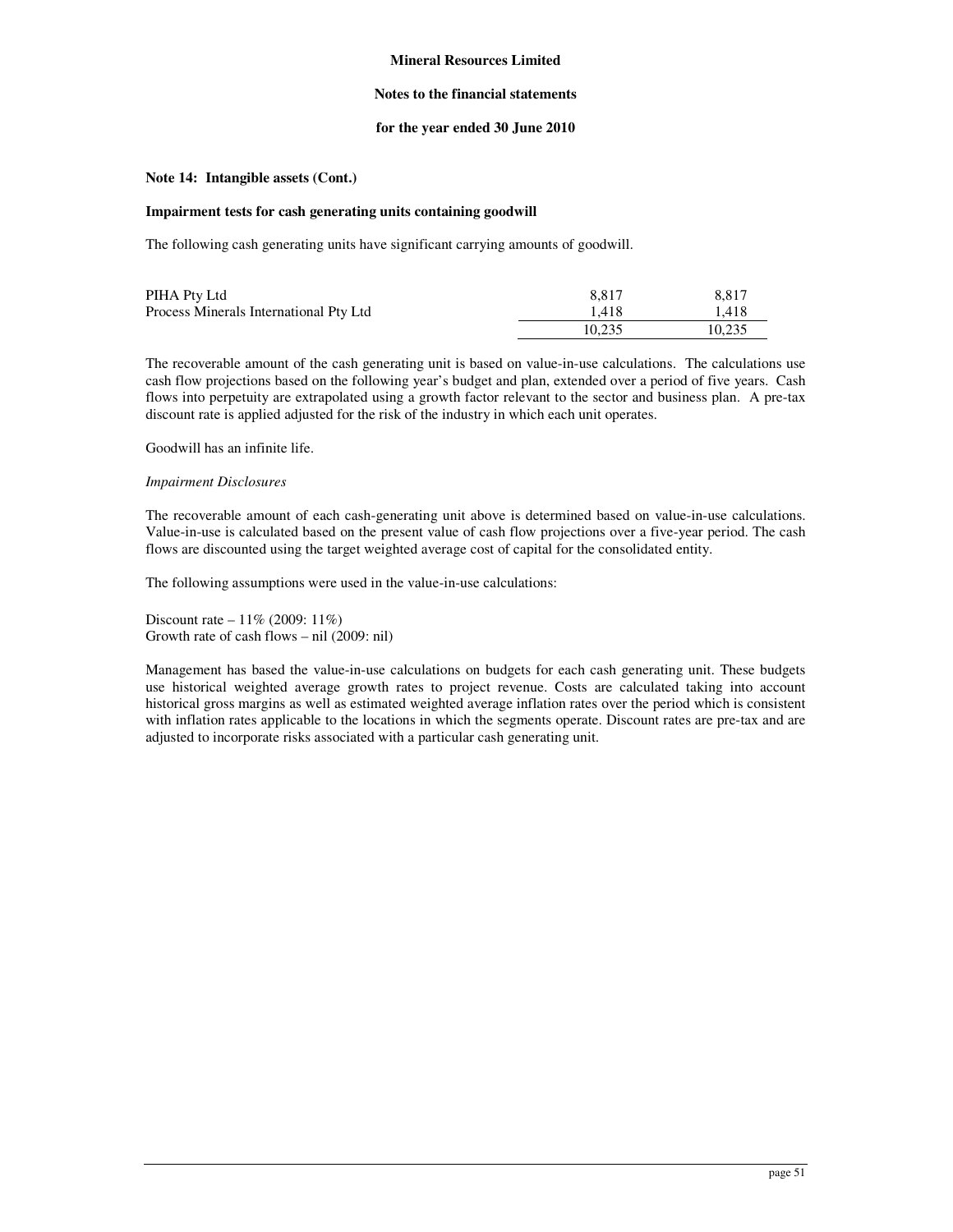# **Notes to the financial statements**

# **for the year ended 30 June 2010**

|                                              | Consolidated   |                              |  |
|----------------------------------------------|----------------|------------------------------|--|
|                                              | 2010<br>\$'000 | 2009<br>\$3000               |  |
| Note 15: Deferred tax assets and liabilities |                |                              |  |
| Deferred tax assets                          |                |                              |  |
| Opening balance                              | 10,127         | 4,442                        |  |
| Charged / (credited) to income statement     | 46,970         | 5,685                        |  |
| Charged / (credited) to equity               | 4,991          | ÷,                           |  |
| Acquisition of subsidiary                    | 642            | $\qquad \qquad \blacksquare$ |  |
|                                              | 62,730         | 10,127                       |  |
| Deferred tax assets represented by:          |                |                              |  |
| - doubtful debt provision                    | 3,293          | $\overline{a}$               |  |
| - investment impairment provision            | 1,072          | 4,732                        |  |
| - property, plant and equipment              | 1,898          |                              |  |
| - cost of fixed assets                       | $\Box$         |                              |  |
| - employee benefit provision                 | 1,398          | 1,146                        |  |
| - other provision                            | 3,603          | 3,995                        |  |
| - borrowing costs                            | 69             | $\blacksquare$               |  |
| - employee share trust                       | 4,328          |                              |  |
| - tax losses – revenues                      | 45,539         |                              |  |
| - unrealised foreign exchange gain           |                | 43                           |  |
| - other                                      | 1,530          | 211                          |  |
|                                              | 62,730         | 10,127                       |  |
| Deferred tax liabilities                     |                |                              |  |
| Opening balance                              | 14,890         | 13,384                       |  |
| Charged / (credited) to income statement     | 17,577         | 2,514                        |  |
| Charged / (credited) to equity               | (930)          | (1,008)                      |  |
| Acquisition of subsidiary                    | 76,490         |                              |  |
|                                              | 108,028        | 14,890                       |  |
| Deferred tax liabilities represented by:     |                |                              |  |
| - accrued income                             | 1,808          | 2,064                        |  |
| - prepayments                                | 87             |                              |  |
| - inventory                                  | 129            |                              |  |
| - unrealised foreign exchange gain           | 157            | 588                          |  |
| - property, plant and equipment              | 28,506         | 24,336                       |  |
| - investments                                | (28)           |                              |  |
| - exploration expenditure                    | 77,369         |                              |  |
| - other                                      |                | 70                           |  |
|                                              | 108,028        | 14,890                       |  |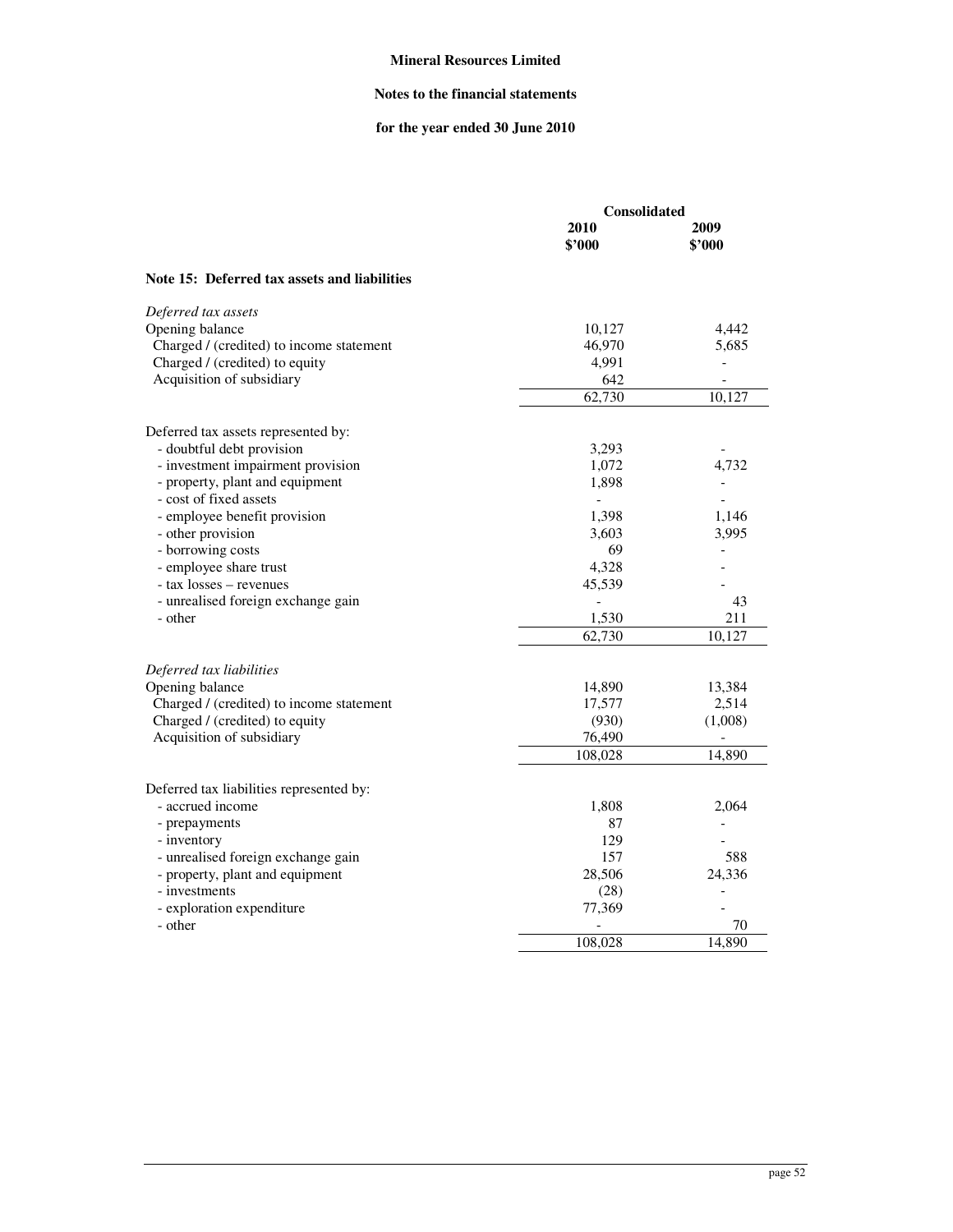## **Notes to the financial statements**

## **for the year ended 30 June 2010**

|                                                                | <b>Consolidated</b> |                |  |
|----------------------------------------------------------------|---------------------|----------------|--|
|                                                                | 2010<br>\$2000      | 2009<br>\$2000 |  |
| Note 16: Trade and other payables                              |                     |                |  |
| Current                                                        |                     |                |  |
| Unsecured liabilities                                          |                     |                |  |
| Trade creditors and accruals<br>Amounts due to customers under | 74,580              | 33,038         |  |
| construction contracts                                         | 68,248              | 7,456          |  |
|                                                                | 142,828             | 40,494         |  |
| Non current                                                    |                     |                |  |
| Unsecured liabilities                                          |                     |                |  |
| - trade creditors and accruals                                 | 15                  | 13             |  |

The amounts payable to wholly owned entities are unsecured, interest free and payable on demand.

|                                                                                                    | <b>Consolidated</b>               |                            |  |
|----------------------------------------------------------------------------------------------------|-----------------------------------|----------------------------|--|
|                                                                                                    | 2010<br>\$2000                    | 2009<br>\$'000             |  |
| Note 17: Borrowings                                                                                |                                   |                            |  |
| Current<br>Secured liabilities<br>- bank loan<br>- finance lease liabilities<br>- held for trading | 14,100<br>12,644<br>993<br>27,737 | 9,829<br>9,829             |  |
| Non current<br>Secured liabilities<br>- bank loans<br>- finance lease liabilities                  | 45,000<br>14,525<br>59,525        | 45,000<br>11,692<br>56,692 |  |

### **Details of the security held is as follows:**

Bank facilities are secured by:

- Registered mortgage debentures over the whole of the assets and undertakings of each of the parent entity and its controlled entities;
- Negative pledges with respect to financial covenants; and
- Interlocking guarantees.

Finance lease liabilities are secured over individual assets financed in the normal operation of a finance lease agreement, in the first instance and then by the bank security described above.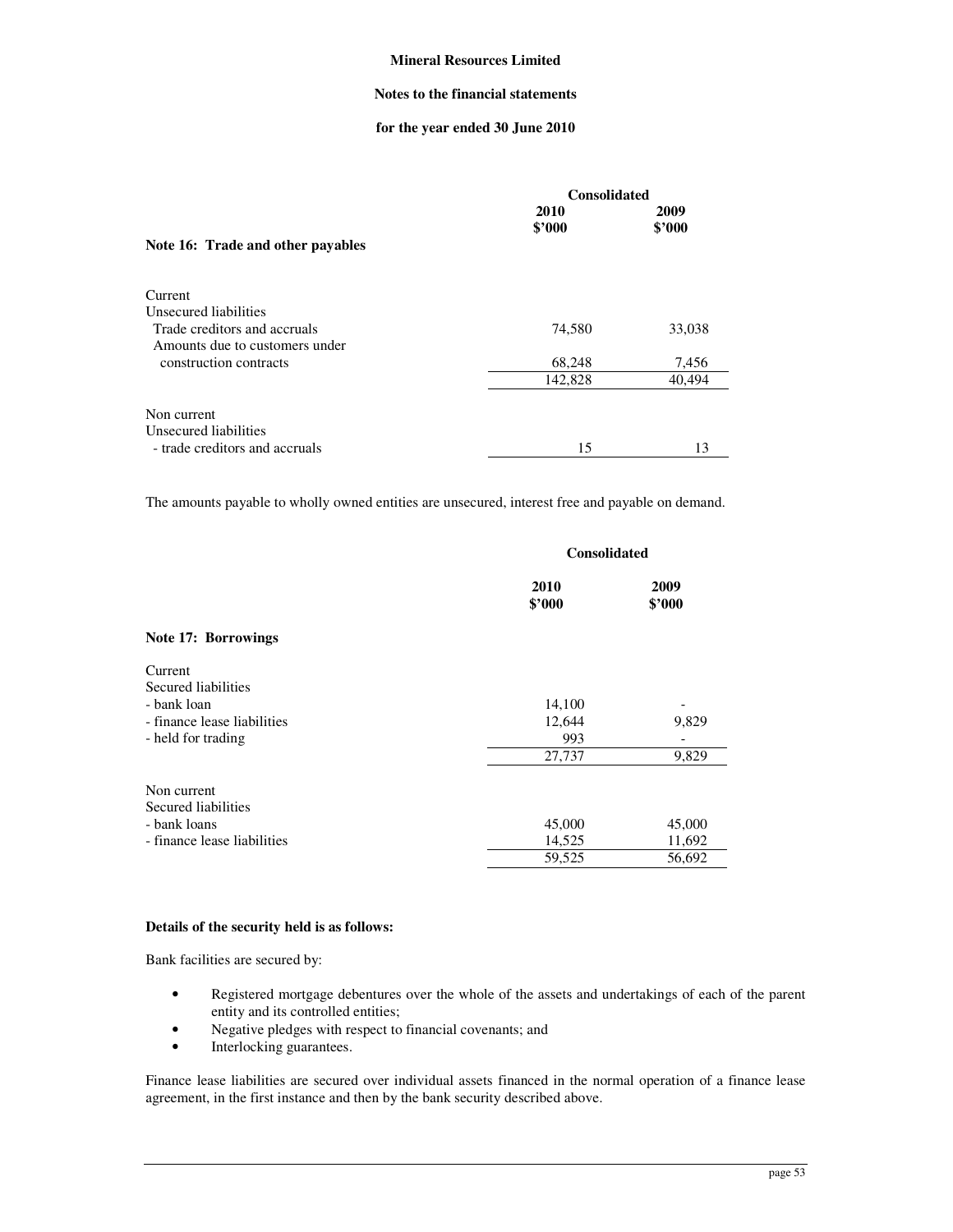### **Notes to the financial statements**

### **for the year ended 30 June 2010**

### **Note 17: Borrowings (Cont.)**

Bank loans are in the form of a floating rate bill facility to be converted into an equipment loan. The floating rate bill rolls periodically and the company has the right to have it converted into an equipment loan at each rollover up until 28 February 2015.

### *Finance facilities*

### (a) The consolidated entity has access to the following lines of credit:

|                           | <b>Consolidated</b> |                |
|---------------------------|---------------------|----------------|
|                           | 2010<br>\$2000      | 2009<br>\$2000 |
| Bank overdraft            |                     |                |
| Limit                     | 3,600               | 3,600          |
| Amount utilised           |                     |                |
| Unused facility           | 3,600               | 3,600          |
| Finance lease liabilities |                     |                |
| Limit                     | 127,000             | 58,886         |
| Amount utilised           | (27, 170)           | (20, 771)      |
| Unused facility           | 99,830              | 38,115         |
| <b>Bank loans</b>         |                     |                |
| Limit                     | 64,100              | 50,000         |
| Amount utilised           | (59,100)            | (45,000)       |
| Unused facility           | 5,000               | 5,000          |
|                           |                     |                |

### **Facility use, expiry and interest rates:**

### *Bank overdraft*

This facility is an overdraft offset facility that can be drawn to a maximum of \$3,600,000. The facility is renewable on an annual basis and is due for renewal on 31 December 2010. Interest is charged on this account at the National Australia Bank Indicator Rate plus a margin of 0.75%. At the balance date this rate was 10.08% per annum. This rate can vary.

### *Finance lease facilities*

Finance lease contracts are utilised to finance the acquisition of plant and equipment. The consolidated group has a combination of a revolving limit and separately approved finance lease contracts. The contracts are negotiated on current interest rates and terms depend on the particular equipment purchased and the contract expires on completion of the payment schedule. Average interest rates and the unexpired terms of the contracts are disclosed in note 28.

### *Bank loan*

The consolidated entity has a special purpose loan facility to fund the construction of plant.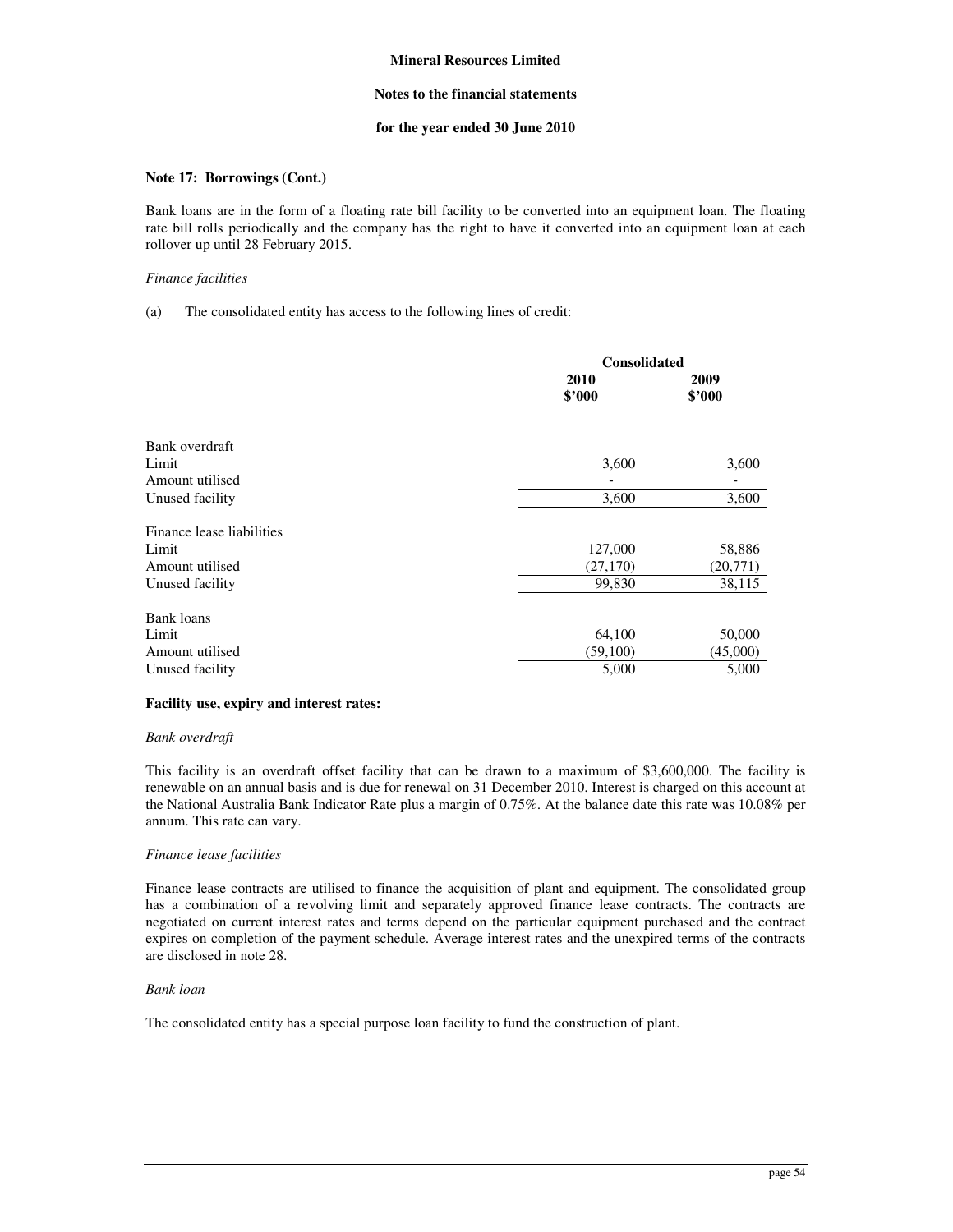# **Notes to the financial statements**

# **for the year ended 30 June 2010**

# **Note 18: Provisions**

| <b>Consolidated</b>   | <b>Employee</b><br><b>Entitlements</b> | Warranty | Project<br><b>Closure</b> | <b>Site</b><br><b>Rehabilitation</b> | <b>Total</b> |
|-----------------------|----------------------------------------|----------|---------------------------|--------------------------------------|--------------|
|                       | \$'000                                 | \$2000   | \$'000                    | \$2000                               | \$2000       |
| 2008                  |                                        |          |                           |                                      |              |
| Opening balance       | 3,791                                  |          | 4,058                     | 3,500                                | 11,349       |
| Additional provisions | 4,134                                  | 620      | 3,186                     | 3,647                                | 11,587       |
| Amounts used          | (4,106)                                |          | (916)                     | (777)                                | (5,799)      |
| Closing balance       | 3,819                                  | 620      | 6,328                     | 6,370                                | 17,137       |
| Current               | 3,819                                  | 620      |                           |                                      | 4,439        |
| Non-current           |                                        |          | 6,328                     | 6,370                                | 12,698       |
|                       | 3,819                                  | 620      | 6,328                     | 6,370                                | 17,137       |
| 2009                  |                                        |          |                           |                                      |              |
| Opening balance       | 3,819                                  | 620      | 6,328                     | 6,370                                | 17,137       |
| Additional provisions | 4,881                                  | 375      |                           |                                      | 5,256        |
| Amounts used          | (3,968)                                | (43)     | (1,713)                   | $\qquad \qquad \blacksquare$         | (5, 724)     |
| Closing balance       | 4,732                                  | 952      | 4,615                     | 6,370                                | 16,669       |
| Current               | 4,732                                  | 952      |                           |                                      | 5,684        |
| Non-current           |                                        |          | 4,615                     | 6,370                                | 10,985       |
|                       | 4,732                                  | 952      | 4,615                     | 6,370                                | 16,669       |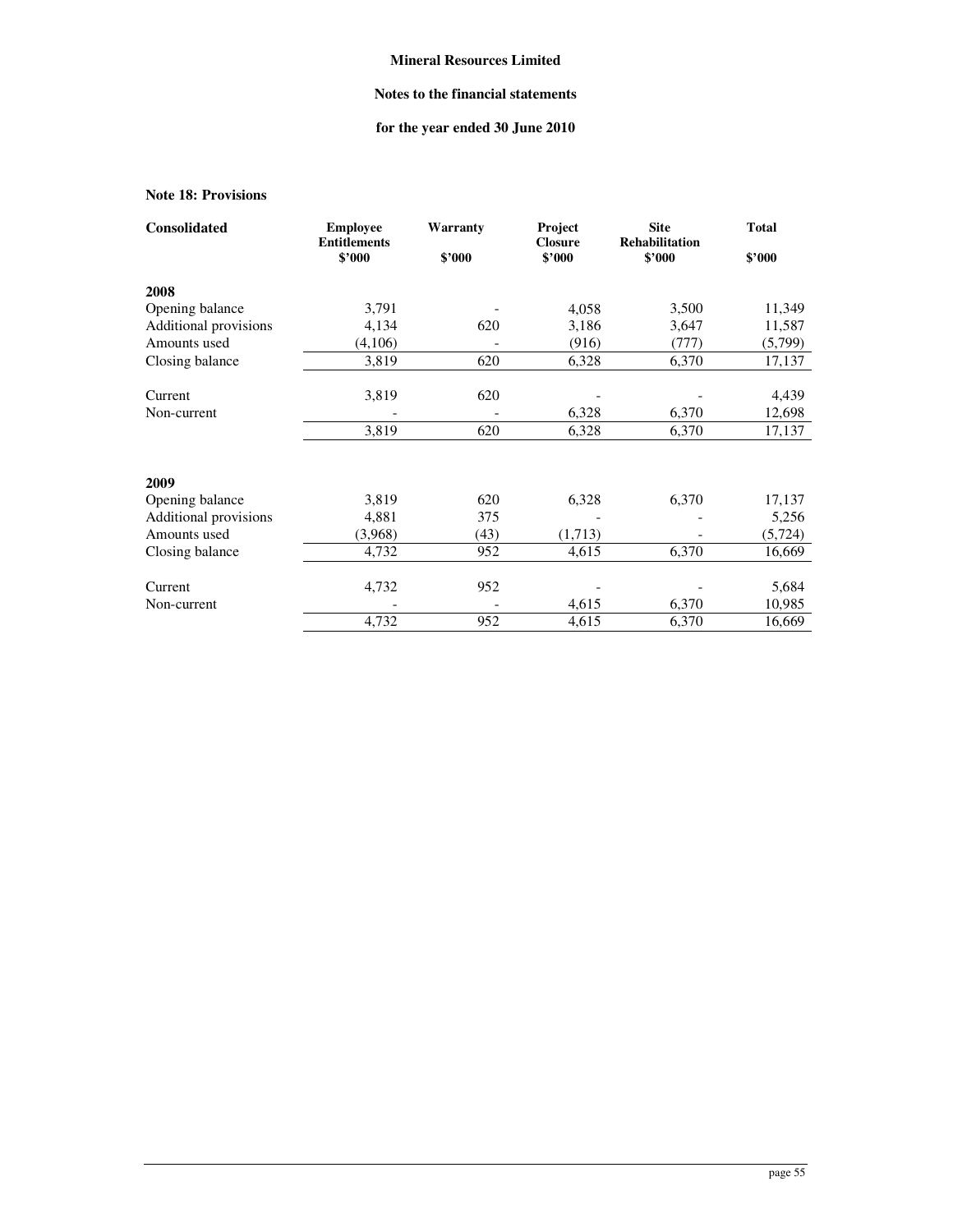### **Notes to the financial statements**

### **for the year ended 30 June 2010**

### **Note 19: Share Capital**

#### (a) Issued and paid up capital

Issued and paid up capital of the company is 161,283,695 ordinary shares (2009: 124,182,776) at 30 June.

Holders of ordinary shares are entitled to receive dividends as declared from time to time and are entitled to one vote per share at shareholders' meetings.

## (b) Movements in share capital

|                                             | 2010<br><b>Number</b> | 2009<br><b>Number</b> | 2010<br>\$3000 | 2009<br>\$'000 |
|---------------------------------------------|-----------------------|-----------------------|----------------|----------------|
| Opening balance                             | 124, 182, 776         | 122,882,776           | 72,782         | 64,161         |
| Shares issued and                           |                       |                       |                |                |
| purchased by director                       | 500,000               | 500,000               |                |                |
| Shares issued for cash<br>under on market   |                       |                       |                |                |
| placements                                  | 7,750,000             |                       | 52,312         |                |
| Share options exercised by                  |                       |                       |                |                |
| directors                                   | 1,500,000             | 400,000               | 1,350          | 360            |
| Employee share options                      |                       |                       |                |                |
| exercised                                   | 2,362,490             | 400,000               | 5,018          | 733            |
| Shares issued for<br>acquisition of Polaris |                       |                       |                |                |
| Metals NL                                   | 19,991,482            |                       | 144,711        |                |
| Shares issued for<br>acquisition of Mesa    |                       |                       |                |                |
| Minerals Limited                            | 4,996,947             |                       | 34,437         |                |
| Issue of unlisted share<br>options          |                       |                       |                | 4,800          |
| Share-based payments                        |                       |                       | 2,885          | 2,728          |
| Employee share trust                        |                       |                       | 3,131          |                |
| Share issue costs                           |                       |                       | (1,100)        |                |
| Closing balance                             | 161,283,695           | 124, 182, 776         | 315,526        | 72,782         |
|                                             |                       |                       |                |                |

#### (c) Options

For information relating to the Mineral Resources Limited employee share option plan, including details of options issued, exercised and lapsed during the financial year and the options outstanding at year end, refer to note 26 Share based payments.

For information relating to share options issued to key management personnel during the financial year, refer to note 26 Share based payments.

#### (d) Capital management

The consolidated entity manages its capital to ensure that entities in the group will be able to continue as a going concern while maximising the return to stakeholders through the optimisation of the debt and equity balance.

The capital structure of the consolidated entity consists of debt, which includes the borrowings disclosed in note 16, cash and cash equivalents and equity attributable to equity holders of the parent, comprising issued share capital, reserves and retained earnings. Management and the Board balances the capital structure through payment of dividends, issue of new shares, repayment of existing debt and the acquisition of new debt.

The consolidated entity's overall capital management strategy remains unchanged from 2009.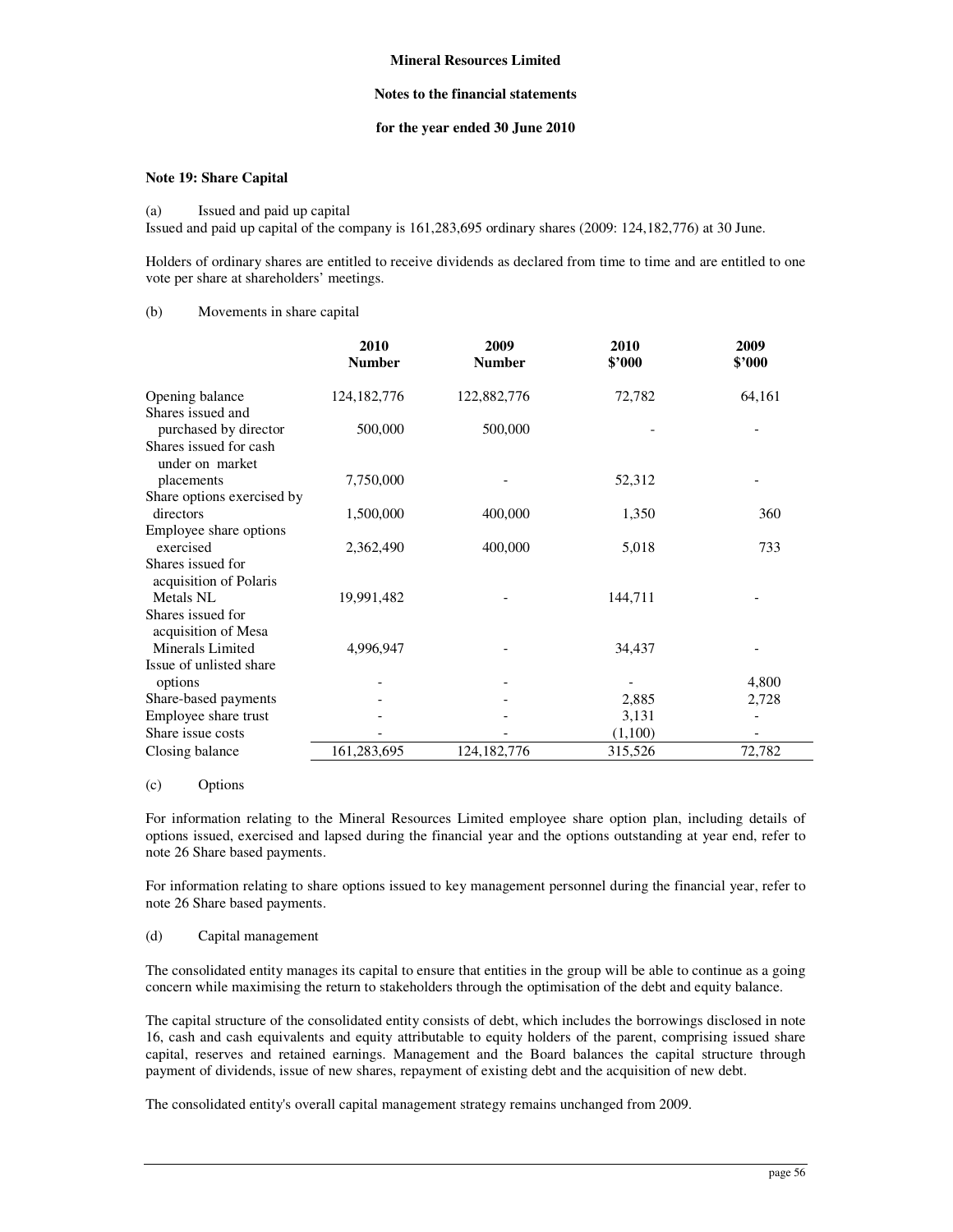## **Notes to the financial statements**

# **for the year ended 30 June 2010**

### **Note 20: Reserves**

### *Asset Revaluation Reserve*

The asset revaluation reserve records the revaluations of plant and equipment.

Movement in the asset revaluation reserve:

|                 |                | <b>Consolidated</b> |  |  |
|-----------------|----------------|---------------------|--|--|
|                 | 2010<br>\$'000 | 2009<br>\$2000      |  |  |
| Opening balance | 4,456          | 3,448               |  |  |
| Deferred tax    | 930            | 1,008               |  |  |
| Closing balance | 5,386          | 4,456               |  |  |

|                                                                          | <b>Consolidated</b> |                |
|--------------------------------------------------------------------------|---------------------|----------------|
|                                                                          | 2010<br>\$3000      | 2009<br>\$2000 |
| Note 21: Cash flow information                                           |                     |                |
| (a) Reconciliation of cash<br>Cash at bank and on hand<br>Bank overdraft | 174,470             | 54,880         |
|                                                                          | 174,470             | 54,880         |
| (b) Cash flows from operations                                           |                     |                |
| Profit after tax                                                         | 97,185              | 44,308         |
| Non-cash flows in profit                                                 |                     |                |
| Depreciation                                                             | 19,296              | 18,407         |
| Share based payments expense                                             | 2,884               | 2,727          |
| Exploration written off                                                  | 704                 |                |
| Net gain on disposal of plant and                                        |                     |                |
| equipment                                                                | (6,008)             | (165)          |
| Impairment of available for sale financial                               |                     |                |
| assets                                                                   | 1,172               | 4,950          |
| Changes in assets and liabilities:                                       |                     |                |
| Trade receivables                                                        | (18,090)            | (15, 867)      |
| Inventories                                                              | (14,059)            | (2,067)        |
| Other current assets                                                     | 51                  | (143)          |
| Financial assets                                                         | 188                 | 417            |
| Trade payables and accruals                                              | 99,700              | 1,487          |
| Provisions                                                               | (468)               | 6,114          |
| <b>Financial liabilities</b>                                             | 993                 |                |
| Current taxes payables                                                   | (665)               | (11,068)       |
| Deferred taxes assets                                                    | (49, 471)           | (5,685)        |
| Deferred taxes liabilities                                               | 17,577              | 2,513          |
| Cash flows from operations                                               | 150,989             | 45,928         |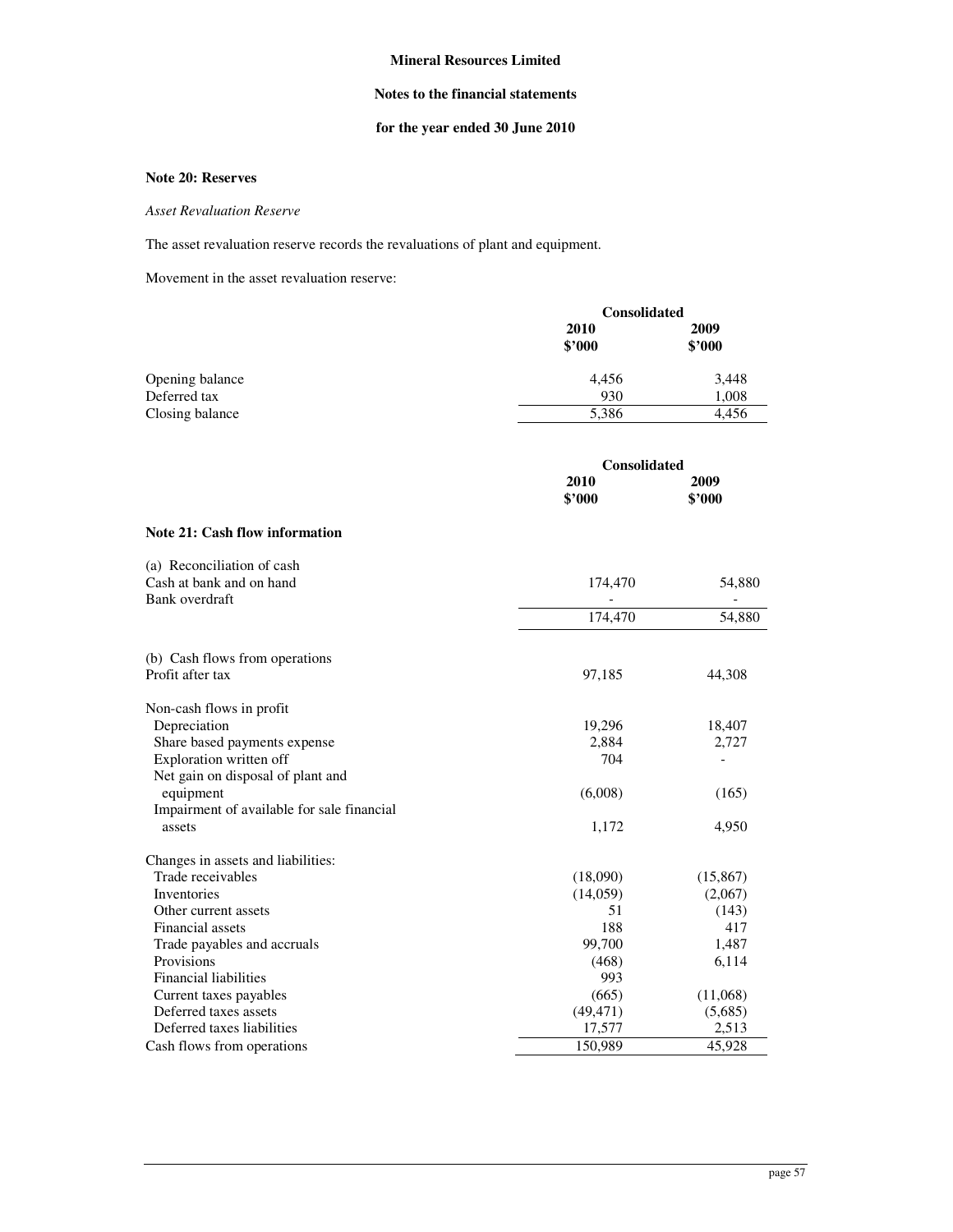## **Notes to the financial statements**

# **for the year ended 30 June 2010**

# **Note 21: Cash flow information (Cont.)**

For the purposes of the cash flow statement, cash includes cash on hand and in banks and deposits at call, net of overdrafts and investments in money market instruments with less than 90 days to maturity.

During the year, the consolidated group acquired plant and equipment with an aggregate value of \$21,957,000 (2009: \$6,763,000) by means of finance leases.

### **Note 22: Operating and finance leases**

The operating leases have been entered into as a means of acquiring access to property. Rental payments are generally fixed.

|                                                                                        | Consolidated   |                |
|----------------------------------------------------------------------------------------|----------------|----------------|
|                                                                                        | 2010<br>\$'000 | 2009<br>\$3000 |
| Non cancellable operating leases contracted<br>for but not capitalised:                |                |                |
| Payable:<br>- not later than one year<br>- later than one year but not later than five | 1,744          | 1,251          |
| years<br>- later than five years                                                       | 1,426          | 2,906          |
|                                                                                        | 3,170          | 4,157          |
| Finance lease liabilities<br>Payable:                                                  |                |                |
| - not later than one year<br>- later than one year but not later than five             | 14,184         | 10,708         |
| years<br>- later than five years                                                       | 15,804         | 12,098         |
| Minimum finance lease payments                                                         | 29,988         | 22,806         |
| Less future finance charges                                                            | (2,819)        | (1,285)        |
| Total finance lease liabilities                                                        | 27,169         | 21,521         |
| Reconciled to:                                                                         |                |                |
| - Current liabilities                                                                  | 12,644         | 9,829          |
| - Non current liabilities                                                              | 14,525         | 11,692         |
|                                                                                        | 27,169         | 21,521         |

|                                                    | <b>Consolidated</b> |                |
|----------------------------------------------------|---------------------|----------------|
|                                                    | 2010<br>\$2000      | 2009<br>\$2000 |
| Note 23: Capital commitments                       |                     |                |
| Capital expenditure commitments<br>contracted for: |                     |                |
| Plant and equipment purchases within<br>one year   | 43,194              | 41,562         |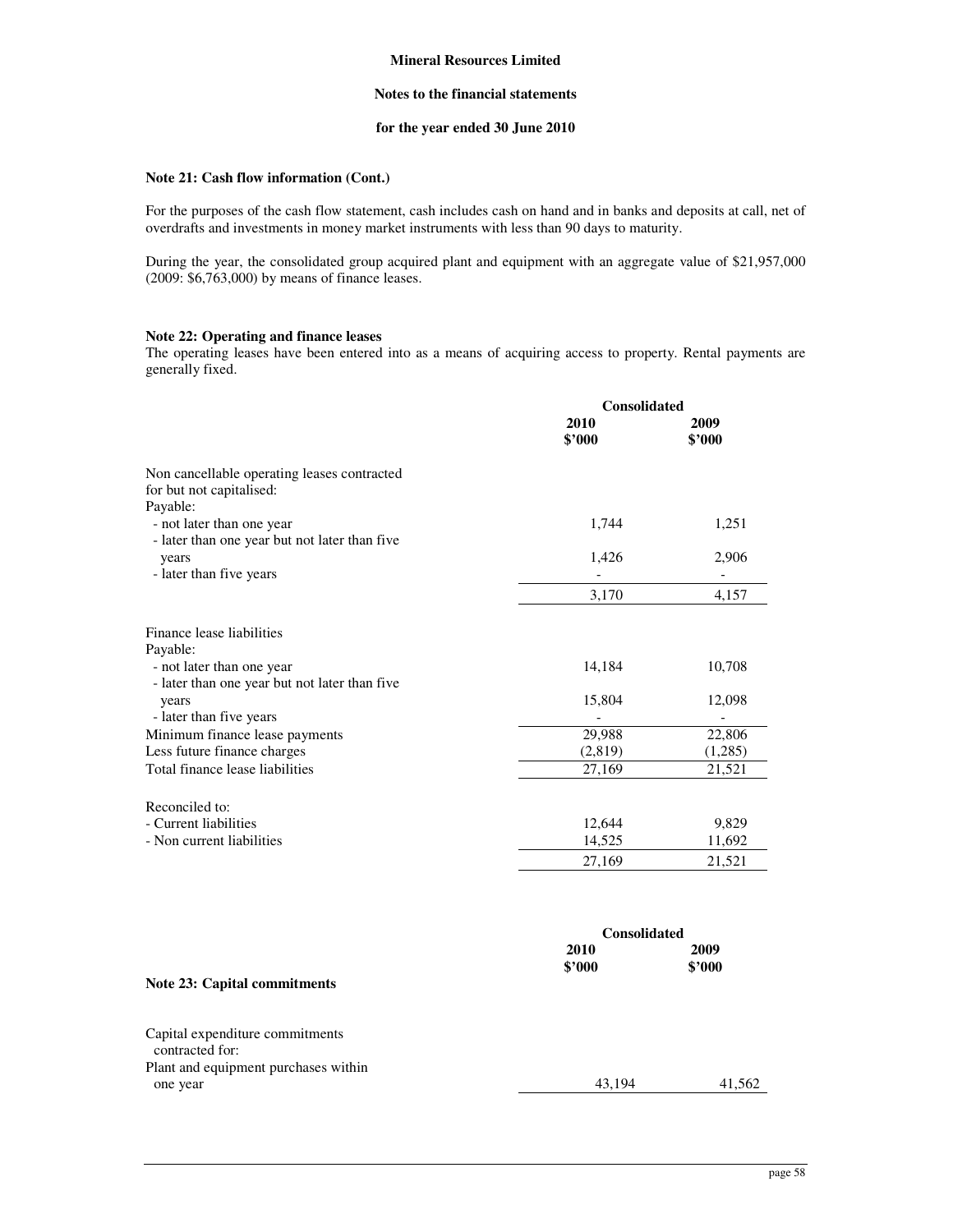### **Notes to the financial statements**

### **for the year ended 30 June 2010**

### **Note 24: Controlled entities**

#### (a) Controlled entities

The financial statements include the following controlled entities. The financial years of all controlled entities are the same as that of the Parent entity.

|                                                          | Country of<br><b>Incorporation</b> | <b>Class</b>             | <b>Equity Holding</b> |                         |
|----------------------------------------------------------|------------------------------------|--------------------------|-----------------------|-------------------------|
|                                                          | and Operation                      |                          | 2010<br>$\%$          | 2009<br>$\mathcal{O}_0$ |
| Parent entity:                                           |                                    |                          |                       |                         |
| Mineral Resources Limited                                | Australia                          |                          |                       |                         |
| Controlled entities:                                     |                                    |                          |                       |                         |
| Crushing Services International Pty Ltd                  | Australia                          | Large Proprietary        | $100\%$               | $100\%$                 |
| Eclipse Minerals Pty Ltd                                 | Australia                          | <b>Small Proprietary</b> | $100\%$               |                         |
| HiTec Energy Pty Ltd                                     | Australia                          | <b>Small Proprietary</b> | 57.4%                 |                         |
| Mesa Minerals Limited                                    | Australia                          | Public Listed            | 57.4%                 |                         |
| PIHA Pty Ltd                                             | Australia                          | Large Proprietary        | $100\%$               | 100%                    |
| Polaris Metals Pty Ltd (previously Polaris<br>Metals NL) | Australia                          | <b>Small Proprietary</b> | 100%                  |                         |
| Process Minerals International Pty Ltd                   | Australia                          | Large Proprietary        | $100\%$               | 100%                    |

### (b) Deed of cross guarantee

The parent entity has not entered into a deed of cross guarantee whereby the parent entity will provide that all parties to the deed will guarantee to each creditor payment in full of any debt of each company participating in the deed on winding up of that company.

#### **Note 25: Key management personnel disclosures**

The following were key management personnel of the consolidated entity at any time during the reporting period and unless otherwise indicated were key management personnel for the entire period:

Non executive directors:

- Mr J Ricciardo
- Mr M Dutton
- Mr K Flynn

Executive directors:

- Mr P Wade (Chairman, Chief Executive Officer and Managing Director)
- Mr C Ellison (Director, Business Development)

Executives:

- Mr B Gavranich (General Manager, PIHA)
- Mr S Wyatt (General Manager, CSI)
- Mr D Geraghty (General Manager, PMI)
- Mr B Goulds (Chief Financial Officer)

### **Remuneration of key management personnel**

Details of the nature and amount of each major element of annual compensation of each director and of each of the key management personnel of the company and consolidated entity as set out in the Directors' Report.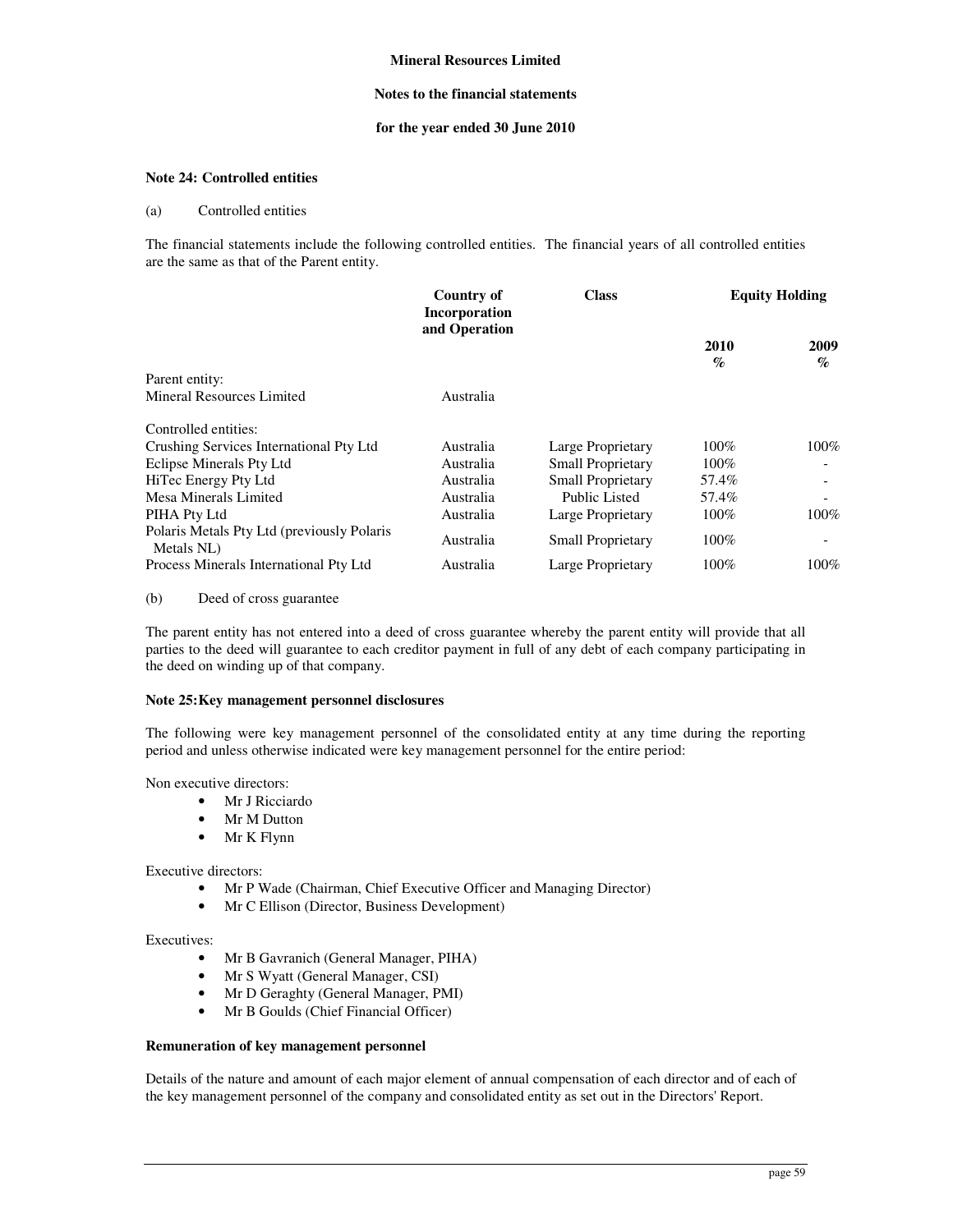### **Notes to the financial statements**

### **for the year ended 30 June 2010**

# **Note 25: Key management personnel disclosures (Cont.)**

#### **Loans to key management personnel and their related parties**

A loan was made to a director (Mark Dutton) for the purpose of acquiring 500,000 shares in the company. Details of the loan are disclosed in Note 26.

### **Equity instruments**

No equity instruments were granted to directors or key management personnel during the year.

### **Exercise of options granted as remuneration**

There were no amounts unpaid on the shares issued as a result of the exercise of options.

### **Key personnel option holdings**

|                 | Opening   | Granted                  | Exercised | Closing                  | Vested  | Unvested                 |
|-----------------|-----------|--------------------------|-----------|--------------------------|---------|--------------------------|
|                 | Balance   |                          |           | Balance                  |         |                          |
| J Ricciardo     | 1.500.000 | $\overline{\phantom{a}}$ | 1.500.000 | -                        | -       | -                        |
| D Geraghty      | 600,000   | $\overline{\phantom{0}}$ | -         | 600,000                  | 600,000 | $\overline{\phantom{0}}$ |
| <b>B</b> Goulds | 500,000   | $\overline{\phantom{0}}$ | 500,000   | $\overline{\phantom{0}}$ | -       | -                        |

### **Equity holdings and transactions**

The movement during the current year in the number of ordinary shares of Mineral Resources Limited held directly or indirectly by each key management person, including their related parties is as follows:

|                    | <b>Opening Balance</b> | Options<br>Exercised     | Purchase on<br>open market | Sales on open<br>market | Closing<br>Balance |
|--------------------|------------------------|--------------------------|----------------------------|-------------------------|--------------------|
| P Wade             | 6,116,162              |                          |                            | (1,700,000)             | 4,416,162          |
| J Ricciardo        | 555,750                | 1,500,000                |                            |                         | 2,055,750          |
| C Ellison          | 43,804,065             |                          |                            | (8,000,000)             | 35,804,065         |
| M Dutton           |                        |                          | 500,000                    |                         | 500,000            |
| S Wyatt            | 13,757,344             |                          |                            | (2,000,000)             | 11,757,344         |
| <b>B</b> Gavranich | 11,132,768             | $\overline{\phantom{0}}$ |                            | (1,528,173)             | 9,604,595          |
| D Geraghty         | 1,267,487              |                          |                            |                         | 1,267,487          |
| <b>B</b> Goulds    | 250,000                | 500,000                  |                            | (250,000)               | 500,000            |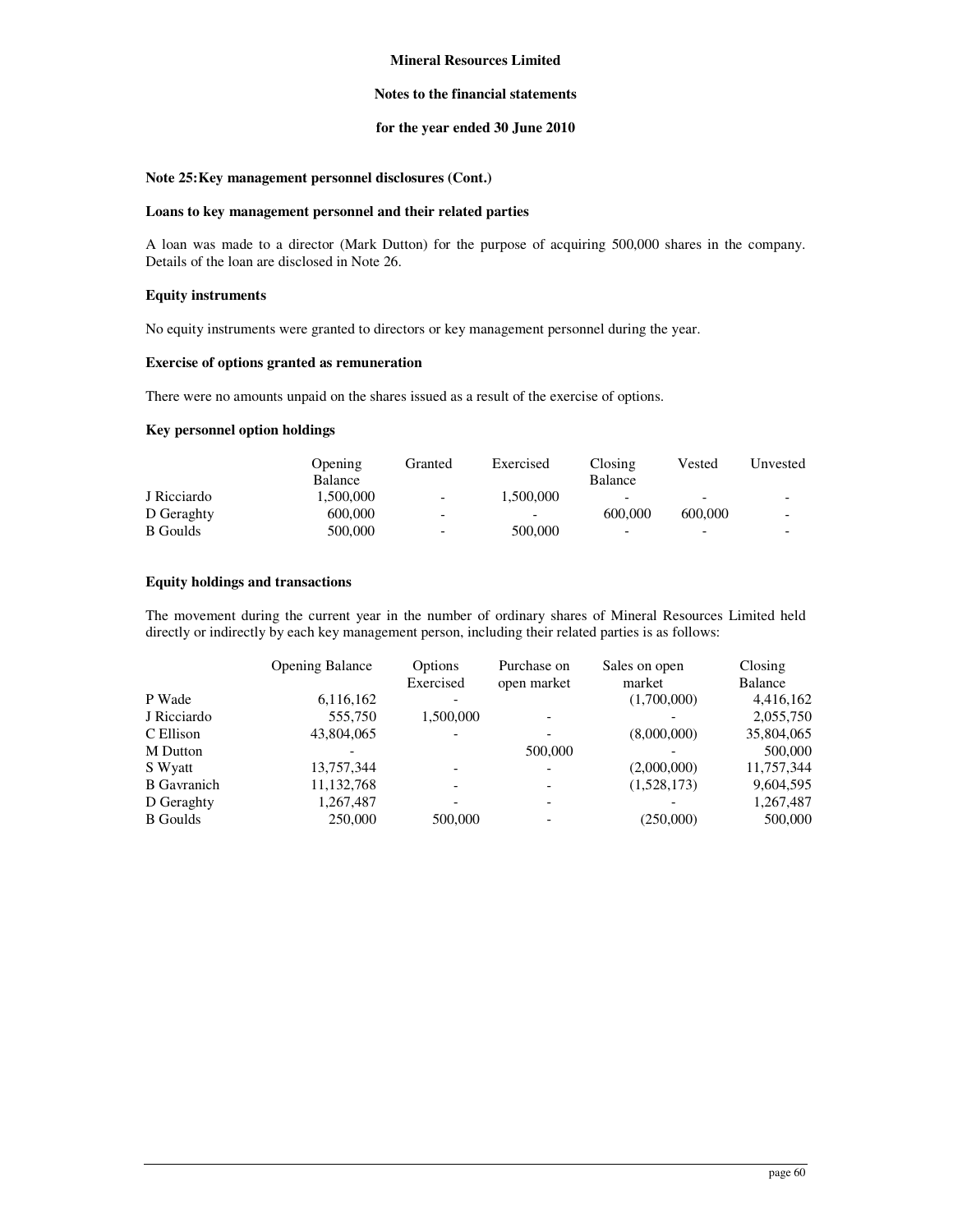### **Notes to the financial statements**

### **for the year ended 30 June 2010**

#### **Note 26: Share based payments**

The following share based payment arrangements existed at 30 June 2010.

### **David Geraghty's and other employee options**

As part of David Geraghty's engagement as Technical Director of Process Minerals, he will be allocated up to 600,000 Options exercisable at an average price of \$1.90 and an expiry date of 3 years after the date of issue. The securities will be issued in 3 equal tranches on 15 January 2008, 15 January 2009 and 15 January 2010, unless he ceases to be an employee of the consolidated group during that period of time in which case he is not entitled to the securities which have not already been issued.

Senior staff members have been granted up to 4,875,000 share options as part of their remuneration package. Options are exercisable at an average price of \$2.03 and an expiry date of 3 years after the date of issue. The securities will be issued in tranches between 15 January 2008 and 1 September 2012, unless the staff member ceases to be an employee of the consolidated group during that period of time in which case they are not entitled to the securities which have not already been issued.

### **Mark Dutton's Share Loan**

On 14 December 2009, the Company provided Mark Dutton (a director), with an interest free loan of \$3,345,000 to purchase 500,000 fully paid ordinary shares in the Company based on the Volume Weighted Average Price per share for the 5 trading days prior to issue of the shares (\$6.69). The shares were issued under the MRL Senior Employee Share Purchase Plan and Loan Scheme. Provision of the loan and Mark's participation in the Senior Employee Share Purchase Plan and Loan Scheme, was approved by shareholders at the annual general meeting on 19 November 2009.

The Loan is for a fixed term of three years from the date of issue of the shares. Mark may choose to repay the loan in the following ways:

- pay the Company the balance owing at the end of the three year term, or
- hand back the shares to the Company in full satisfaction of the balance owing at the end of the three year term,

unless a Termination Event occurs, in which case the loan will be repayable in accordance with the Termination Event, or if Mark sells some or all of the shares prior to the end of the term he is required to pay the Company that part of the loan attributable to the shares sold within 21 days of the sale.

#### *Termination Events*

- Should Mr Dutton resign as a director of the Company, the balance owing is payable in full within 3 months of termination or he may hand back any shares he holds in full satisfaction of the balance;
- Should the board of the Company terminate Mr Dutton's contract of service for misconduct or breach of his director's duties, the balance owing is payable in full within 3 months of the termination date or he may hand back any shares he holds in full satisfaction of the balance owing;
- Should the shareholders of the Company vote to remove Mr Dutton from the office of director of the Company or his contract of service is terminated by some other means not relating to any misconduct or breach or your director's duties, the balance owing is payable at the expiration of the three year term of the loan or within 12 months of his termination date whichever date is the earlier or he may hand back any shares he holds in full satisfaction of the balance owing.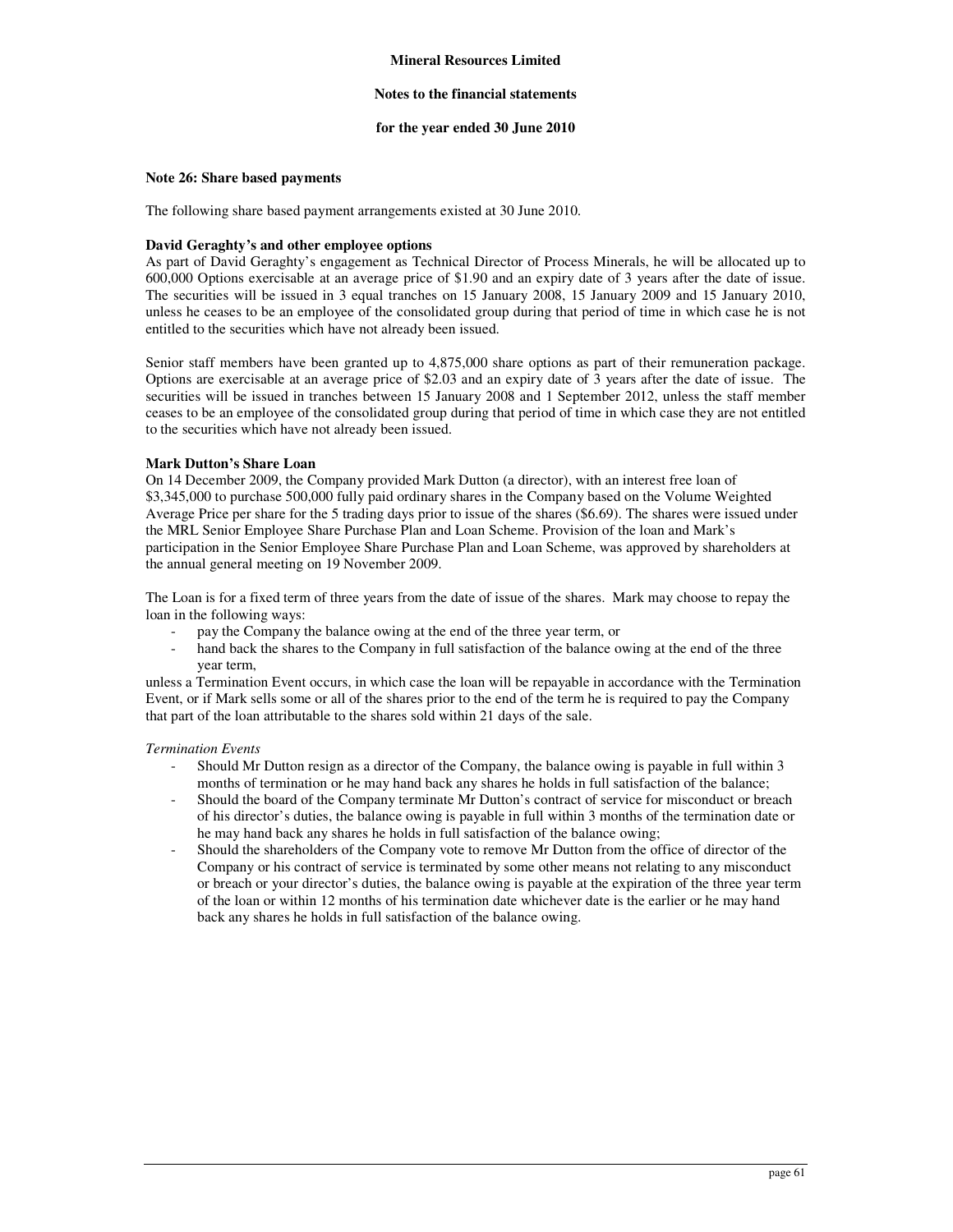### **Notes to the financial statements**

### **for the year ended 30 June 2010**

### **Note 26: Share based payments (Cont.)**

In addition, Mr Dutton will receive the following Fixed Payments associated with the share purchase arrangement:

- \$100,000 on signing the loan documents,
- \$100,000 on the first anniversary of the shareholder approval,
- \$100,000 on the second anniversary of the shareholder approval, and
- \$150,000 on the third anniversary of the shareholder approval,

on the following conditions:

- At the relevant payment times above has not have resigned as a director of the Company or has given notice of his resignation nor will he have been removed from office and he will have served as a director for at least 10 of the 12 months prior to the payment time,
- In the event the Loan is repaid he will receive the balance of Fixed Payments within 21 days of the loan being repaid in full,
- In the event he chooses to hand back the the company's shares in full satisfaction of the loan, no further fixed payments will be made.
- The Company will pay any fringe benefits tax payable in respect of the Loan.
- The Company may release an appropriate number of Shares from any mortgage that it has taken in respect of the Shares, having regard to any reduction in the balance of the loan or any increase in the value of the Shares.

During the period no shares have been sold and no repayments made in respect of the loan.

# **Options**

-

| Options on issue at balance date         | Number of<br><b>Options</b> | <b>Weighted Average</b><br><b>Exercise Price</b><br>\$ |
|------------------------------------------|-----------------------------|--------------------------------------------------------|
| Outstanding at the beginning of the year | 5,771,890                   | 1.5860                                                 |
| Granted                                  | 300,000                     | 4.0800                                                 |
| Forfeited                                |                             |                                                        |
| Exercised                                | (3,424,990)                 | 1.3300                                                 |
| Expired                                  |                             |                                                        |
| Outstanding at year-end                  | 2,646,900                   | 1.9550                                                 |
|                                          |                             |                                                        |
| Exercisable at year-end                  | 2,346,900                   | 1.9550                                                 |

300,000 options were granted during the year to employees.

The fair value of the options granted during the year was calculated by using a Black-Scholes option pricing model applying the following inputs:

- options are granted for no consideration and vest based on achievement of employment criteria set out in the option agreement;
- average exercise price: \$4.08;
- grant date: 16 April 2009;
- expiry date: 1 September 2013 to 1 September 2015;
- share price at grant date: \$2.74;
- expected price volatility of the company's shares: 81.95%; and
- risk free rate: 3%

Volatility is based on the actual movements in the Company's share price for the six months prior to the option grant date.

The life of the options is based on an estimate of exercise patterns, which may not eventuate in the future.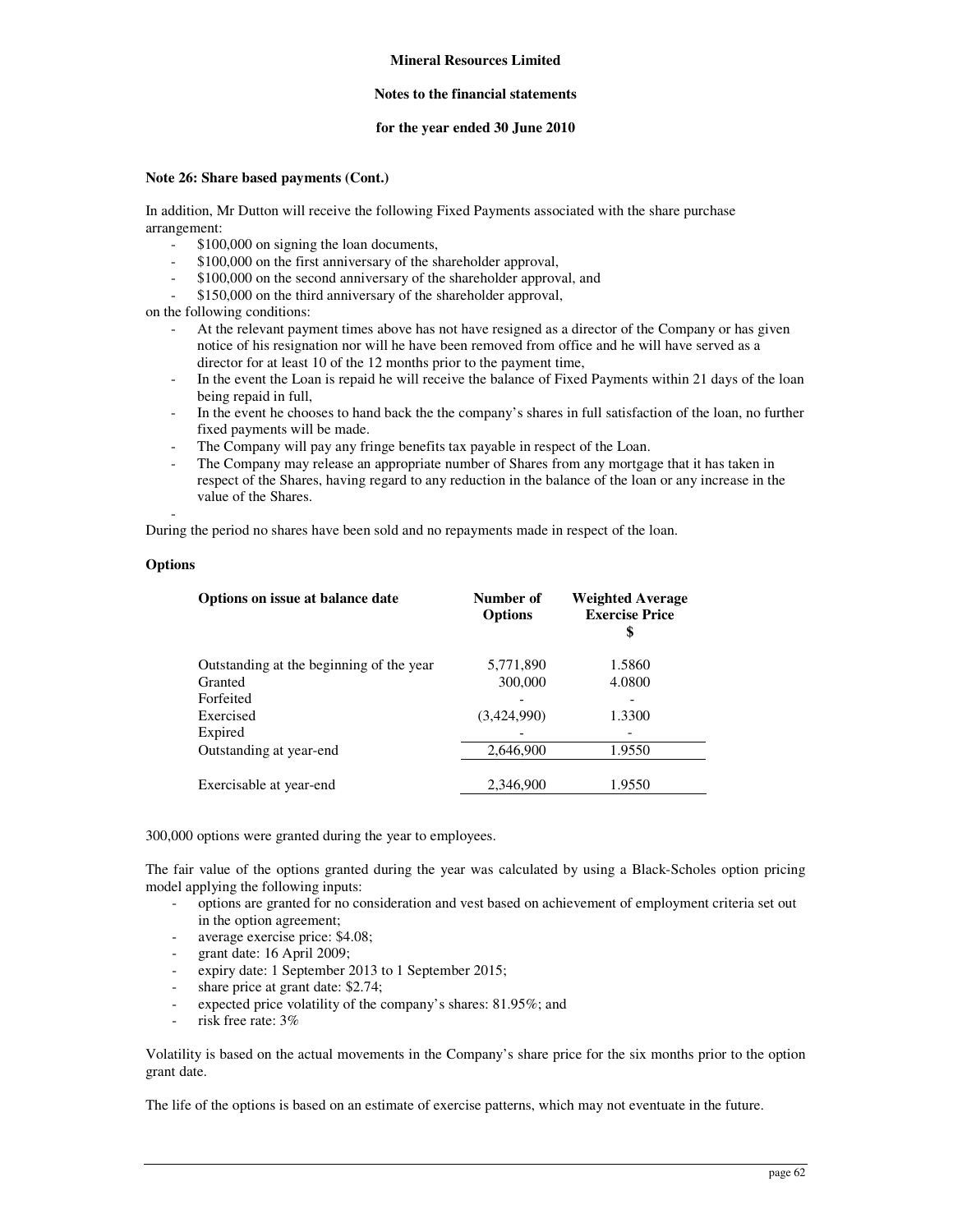### **Notes to the financial statements**

### **for the year ended 30 June 2010**

### **Note 26: Share based payments (cont)**

#### **Shares**

500,000 shares were issued during the year to Mark Dutton (a director) under the MRL Senior Employee Share Purchase Plan and Loan Scheme.

The fair value of the shares issued was calculated by using a Black-Scholes option pricing model applying the following inputs:

- number of shares acquired: 500,000;
- shares purchased subject to the plan are based on the Volume Weighted Average Price per share for the 5 trading days prior to issue of the shares (\$6.69);
- relevant period of the loan to purchase shares: 3 years;
- acquisition date: 14 December 2009;
- expected price volatility of the company's shares: 38.2%;
- risk free rate: 3.75%; and
- fair value recognised as remuneration during the year: \$1,009,824.

Volatility is based on the actual movements in the Company's share price for the six months prior to the share purchase date.

Amount of company loan outstanding at reporting date: \$3,345,000. The loan has not been recognised as the Company only has recourse to the value of the shares.

### **Share based payment expense**

Total expenses arising from share-based payment transactions recognised during the period as part of employee benefit expense were as follows:

|                                           | <b>Consolidated</b> |           |  |
|-------------------------------------------|---------------------|-----------|--|
|                                           | 2010                | 2009      |  |
|                                           | \$                  | \$        |  |
| Options issued under employee option plan | 1.874.575           | 2,727,000 |  |
| Shares issued under employee share scheme | 1.009.824           |           |  |
|                                           | 2,884,399           | 2,727,000 |  |

### **Note 27: Auditor's remuneration**

Remuneration of the auditors of the parent entity:

|                                            | <b>Consolidated</b> |         |  |
|--------------------------------------------|---------------------|---------|--|
|                                            | 2010                | 2009    |  |
| Auditing or reviewing the financial report | 227,500             | 215,000 |  |
| <b>Taxation services</b>                   | 139.694             | 47,070  |  |
|                                            | 367,194             | 262,070 |  |

### **Note 28: Financial instruments**

#### *Financial risk management policies*

The consolidated entity's financial instruments consist mainly of deposits with banks, short-term investments, accounts receivable and payable, loans to and from subsidiaries, leases, and derivatives.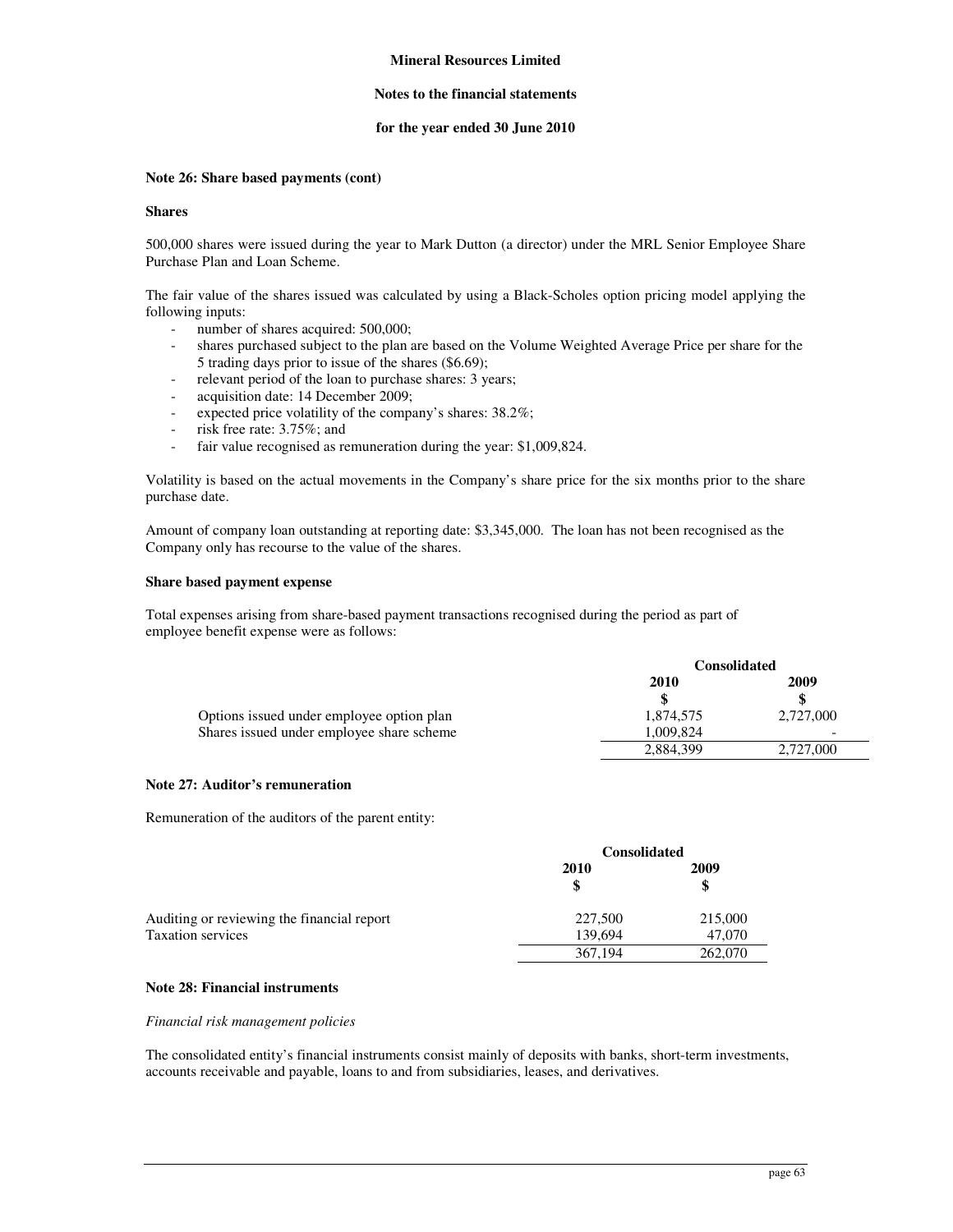### **Notes to the financial statements**

#### **for the year ended 30 June 2010**

The main purpose of non-derivative financial instruments is to raise finance for group operations. Derivatives are used by the consolidated group for hedging purposes. Such instruments consist of forward exchange contracts. The consolidated entity does not speculate in the trading of derivative instruments.

#### *Treasury risk management*

The Chief Financial Officer manages financial risk exposure and treasury management strategies in the context of the most recent economic conditions and forecasts. The overall risk management strategy seeks to assist the consolidated group in meeting its financial targets, whilst minimising potential adverse effects on financial performance. The Board reviews treasury risk strategies on a regular basis.

### *Financial risk exposures and management*

The main risks the group is exposed to through its financial instruments are interest rate risk, foreign currency risk, liquidity risk, and credit risk.

### *Liquidity risk*

The company manages liquidity risk by monitoring forecast cash flows and ensuring that adequate unutilised borrowing facilities are maintained.

At 30 June 2010, the Group had unutilised standby credit facilities totalling \$108,430,000 (2009: \$46,715,000).

The table below analyses the Group's financial liabilities into relevant maturity groupings based on the remaining period from the balance sheet date to the contractual maturity date. As the amounts disclosed in the table are the contractual undiscounted cash flows, these balances will not necessarily agree with the amounts disclosed in the balance sheet.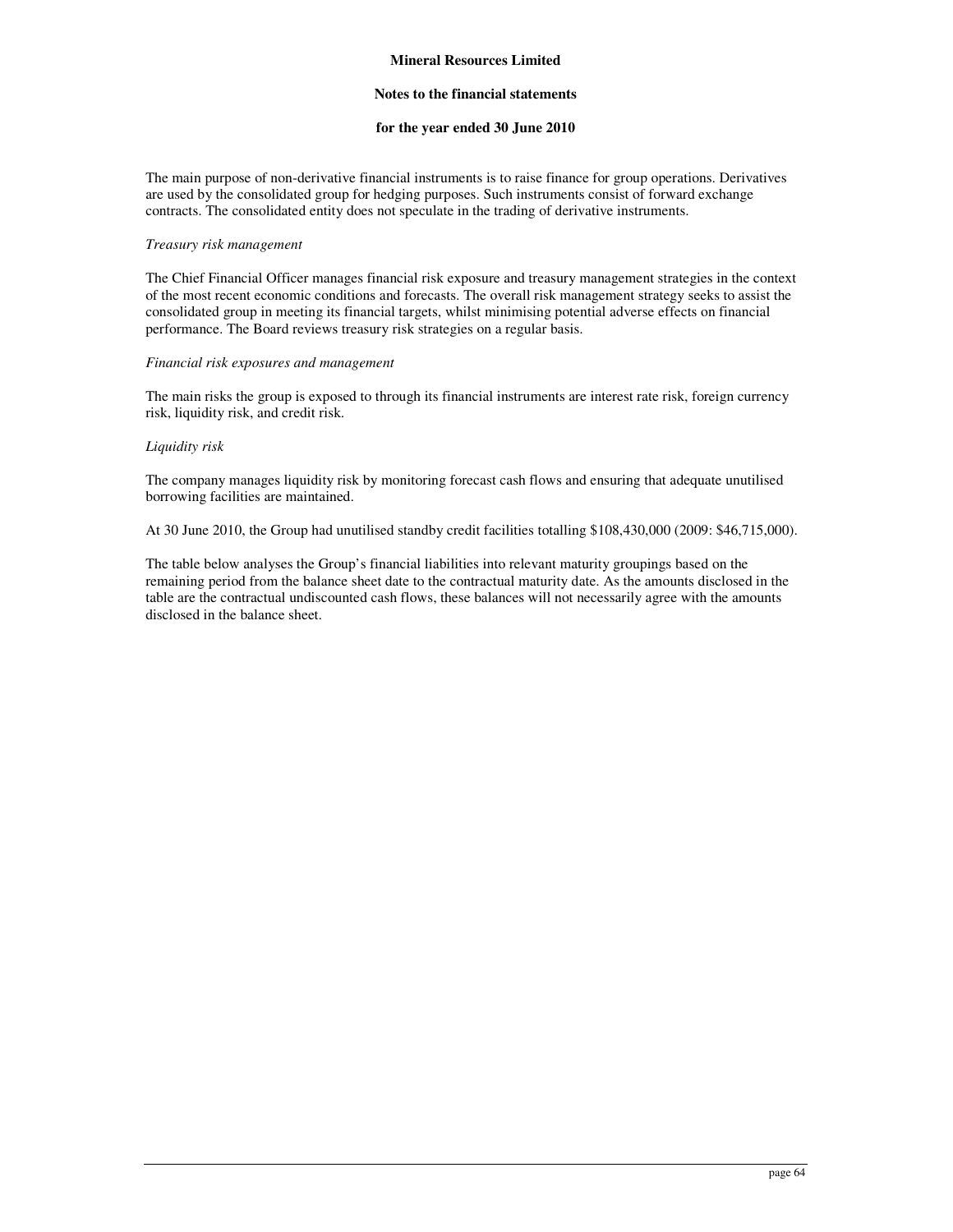### **Notes to the financial statements**

### **for the year ended 30 June 2010**

|                                 | <b>30 June 2010</b>                       |                                    |                                      |                                     |                        |                                           | 30 June 2009                       |                                      |                              |                 |
|---------------------------------|-------------------------------------------|------------------------------------|--------------------------------------|-------------------------------------|------------------------|-------------------------------------------|------------------------------------|--------------------------------------|------------------------------|-----------------|
|                                 | <b>Less</b><br>than 6<br>months<br>$000*$ | 6 to 12<br><b>Months</b><br>$000*$ | $1$ to $5$<br><b>Years</b><br>$000*$ | Over<br>5<br><b>Years</b><br>$000*$ | <b>Total</b><br>$000*$ | <b>Less</b><br>than 6<br>months<br>$000*$ | 6 to 12<br><b>Months</b><br>$000*$ | $1$ to $5$<br><b>Years</b><br>$000*$ | Over<br>5<br>Years<br>$000*$ | Total<br>$000*$ |
| Trade and<br>other<br>payables  | 142,828                                   | $\overline{\phantom{0}}$           | -                                    | $\overline{\phantom{a}}$            | 142,828                | 40.494                                    | $\overline{\phantom{a}}$           | $\overline{\phantom{a}}$             | -                            | 40,494          |
| Finance<br>lease<br>liabilities | 7,092                                     | 7.092                              | 15,804                               | $\overline{\phantom{a}}$            | 29,998                 | 5,354                                     | 5,354                              | 12,098                               | -                            | 22,806          |
| Secured<br>loans                |                                           | 14,100                             | $\overline{\phantom{0}}$             | 45,000                              | 59,100                 | -                                         |                                    | 45,000                               | $\overline{\phantom{a}}$     | 45,000          |

### **Note 28: Financial instruments (Cont.)**

### *Credit risk exposures*

Credit exposure represents the extent of credit related losses to which the consolidated entity may be subject on amounts to be received from financial assets. The consolidated entity, while exposed to credit related losses in the event of non-performance by counterparties to financial instruments, does not expect that any counterparties will fail to meet their obligations.

The consolidated entity's exposures to on-balance sheet credit risk are as indicated by the carrying amounts of its financial assets. The consolidated entity does not have a significant exposure to any individual counterparty.

#### *Foreign currency risk*

The consolidated entity is exposed to fluctuations in foreign currencies arising from the sale of goods in currencies other than the group's measurement currency.

The consolidated entity enters into forward exchange contracts to buy and sell specified amounts of foreign currencies in the future at stipulated exchange rates. The objective in entering the forward exchange contracts is to protect the consolidated entity against unfavourable exchange rate movements for both the contracted and anticipated future sales undertaken in foreign currencies.

At balance date, the details of outstanding forward exchange contracts are:

Sell United States Dollars Settlement

| <b>Buy Australian Dollars</b> |                | <b>Exchange Rate</b> |        |
|-------------------------------|----------------|----------------------|--------|
| 2010<br>\$2000                | 2009<br>\$2000 | 2010                 | 2009   |
|                               | 4.457          |                      | 0.7852 |
|                               | 1.276          |                      | 0.7836 |
| 8.079                         |                | 0.8664               |        |
| 11.573                        |                | 0.8641               |        |
| 4.602                         |                | 0.8691               |        |
| 6.087                         |                | 0.8214               |        |
| 10.254                        |                | 0.8777               |        |
| 8,863                         |                | 0.9026               |        |
|                               |                |                      |        |

Contracts above relate to the August 2010 to October 2010 period (2009: July 2009).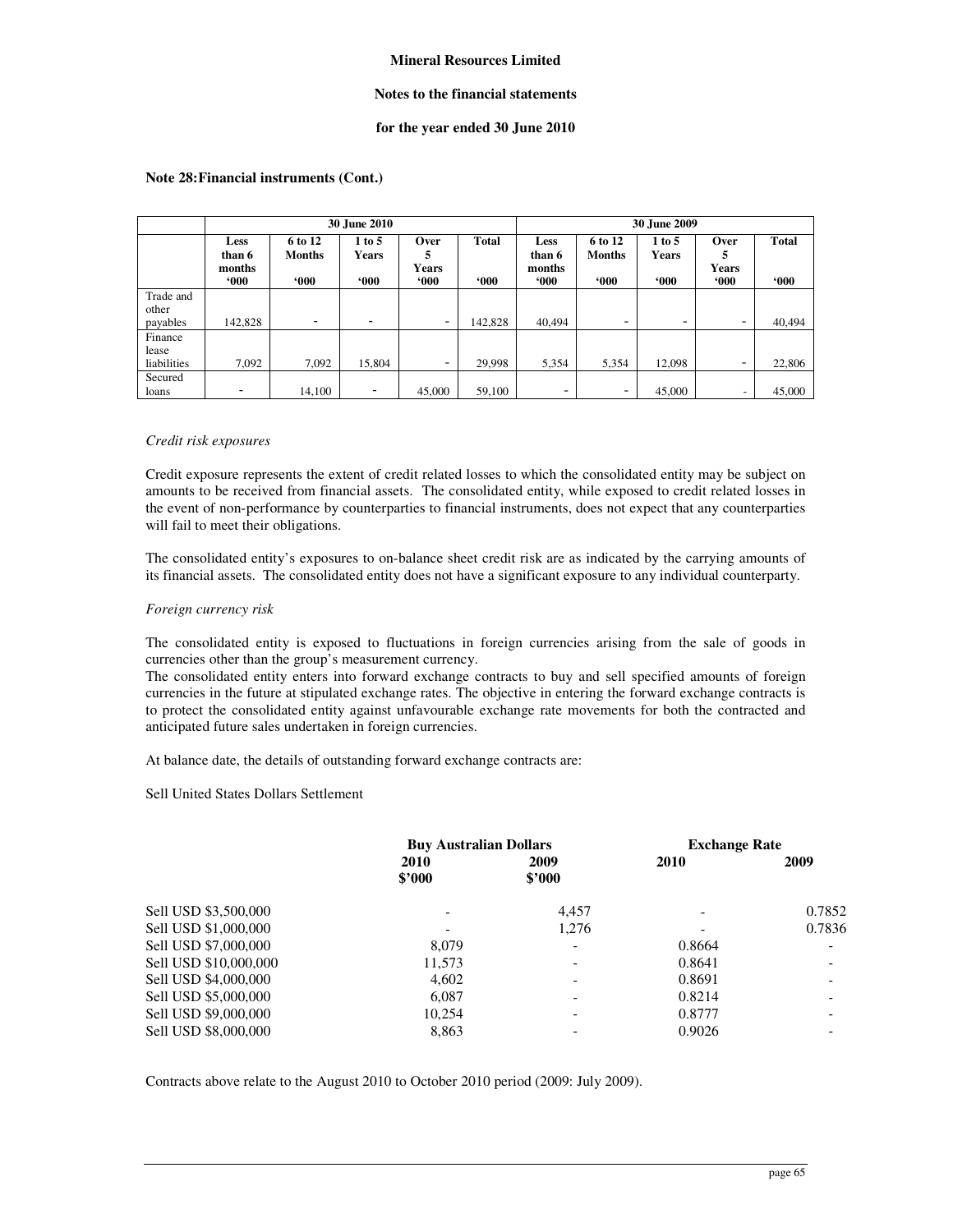## **Notes to the financial statements**

# **for the year ended 30 June 2010**

# **Note 28: Financial instruments (Cont.)**

## *Interest rate risk*

Interest rate risk is managed fixed rate debt. It is the policy of the group to keep all debt on fixed interest rates unless funding plants constructions that are drawn down using flexible rate equipment loans that are converted to fixed rate instruments on completion of the project.

The consolidated entity is exposed to interest rate risk as follows:

| <b>Consolidated</b><br>2010                   | <b>Effective</b><br><b>Interest</b><br>Rate | Total   | <b>Floating</b><br><b>Interest</b><br>Rate | 1 year or<br><b>less</b> | Over 1<br>vear to 5<br>vears |
|-----------------------------------------------|---------------------------------------------|---------|--------------------------------------------|--------------------------|------------------------------|
| Cash and cash equivalents                     | $4.55\%$                                    | 174.470 | 174,470                                    |                          |                              |
| Interest bearing liabilities – current*       | $6.02\%$                                    | 26,744  | $\overline{\phantom{a}}$                   | 26,744                   |                              |
| Interest bearing liabilities $-$ non current* | 5.24%                                       | 59.525  | $\overline{\phantom{a}}$                   | $\overline{\phantom{0}}$ | 59.525                       |

| <b>Consolidated</b><br>2009                 | <b>Effective</b><br><b>Interest</b><br>Rate | Total  | <b>Floating</b><br>Interest<br>Rate | 1 year or<br><b>less</b> | Over 1<br>vear to 5<br>vears |
|---------------------------------------------|---------------------------------------------|--------|-------------------------------------|--------------------------|------------------------------|
| Cash and cash equivalents                   | $3.00\%$                                    | 54.880 | 54.880                              |                          |                              |
| Interest bearing liabilities – current*     | 7.48%                                       | 9.828  | $\overline{\phantom{a}}$            | 9.828                    |                              |
| Interest bearing liabilities – non current* | 4.43%                                       | 56.692 |                                     | $\overline{\phantom{a}}$ | 56.692                       |

\* These assets / liabilities bear interest at a fixed rate

### *Fair Values*

| 2010                                       | <b>Consolidated</b> |               |  |
|--------------------------------------------|---------------------|---------------|--|
|                                            | Carrying<br>amount  | Fair<br>value |  |
|                                            | \$2000              | \$2000        |  |
| Trade and other receivables                | 56,788              | 56,788        |  |
| Cash and cash equivalents                  | 174,470             | 174,470       |  |
| Interest bearing liabilities - current     | 26,744              | 26,744        |  |
| Interest bearing liabilities – non current | 59.525              | 59.525        |  |
| Trade and other payables                   | 142,828             | 142,828       |  |

| 2009                                       | <b>Consolidated</b>          |                         |  |
|--------------------------------------------|------------------------------|-------------------------|--|
|                                            | Carrying<br>amount<br>\$2000 | Fair<br>value<br>\$2000 |  |
| Trade and other receivables                | 36,784                       | 36,784                  |  |
| Cash and cash equivalents                  | 54,880                       | 54,880                  |  |
| Interest bearing liabilities - current     | 9.829                        | 9.829                   |  |
| Interest bearing liabilities – non current | 56,692                       | 56,692                  |  |
| Trade and other payables                   | 40,507                       | 40,507                  |  |
|                                            |                              |                         |  |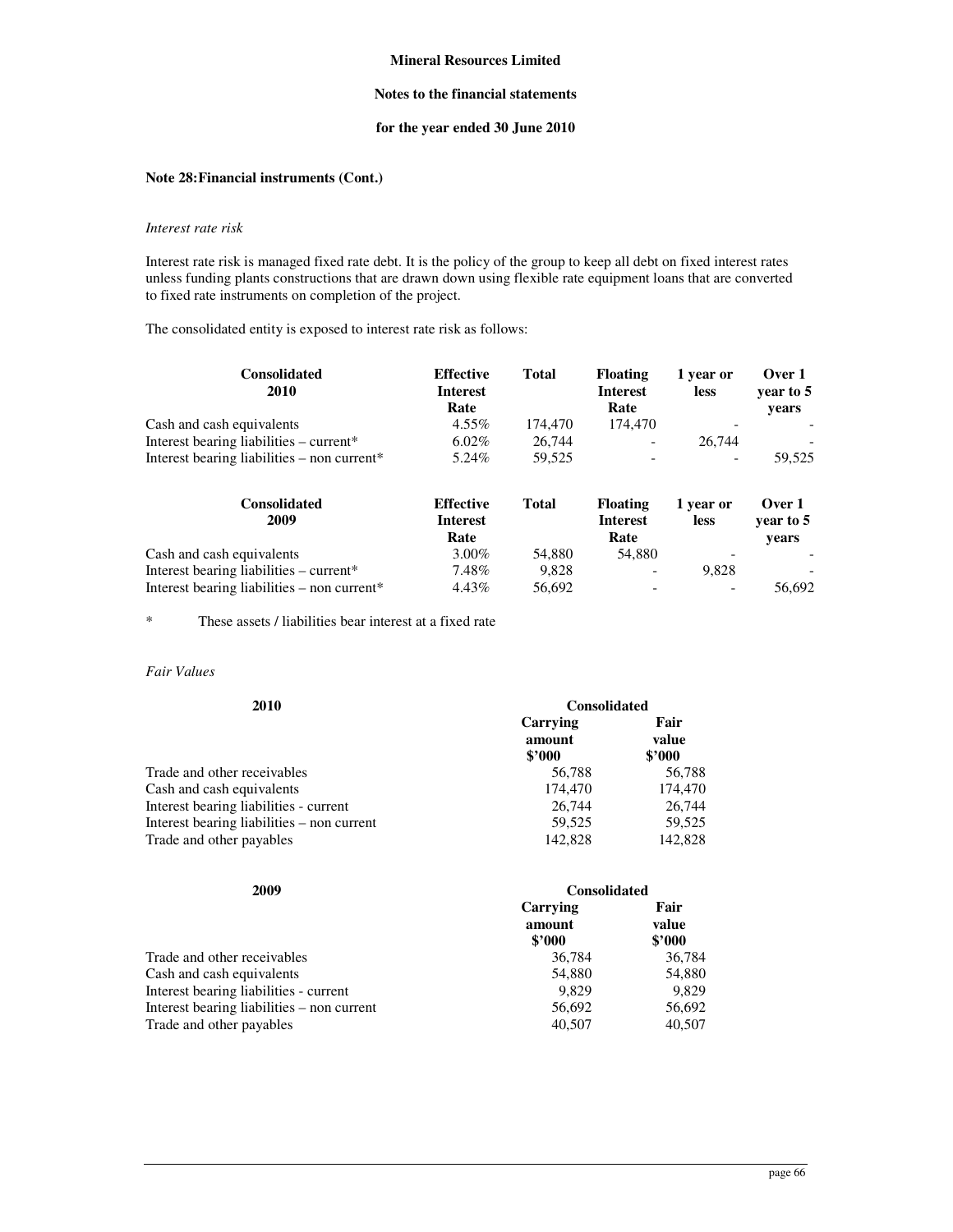### **Notes to the financial statements**

### **for the year ended 30 June 2010**

### **Note 28: Financial instruments (Cont.)**

#### *Estimation of fair values*

The following summarises the major methods and assumptions used in estimating the fair values of financial instruments reflected in the table.

#### *(i) Interest bearing liabilities*

The fair value is estimated as the present value of future cash flows, discounted at market interest rates for homogeneous lease agreements. The estimated fair values reflect change in interest rates.

### *(ii) Trade and other receivables / payables*

All trade and other receivables and payables are current and therefore carrying amount equals fair value.

#### *Sensitivity*

### *Interest rate risk*

The consolidated entity has considered the sensitivity relating to its exposure to interest rate risk at balance date. This analysis considers the effect on current year results and equity which could result in a change in this risk. The management processes employed to control these factors involve entering into fixed interest rate borrowings and the potential impact on the profit and equity would not be a material amount.

#### *Foreign currency risk*

The consolidated entity has considered the sensitivity relating to its exposure to foreign currency risk at balance date. This sensitivity analysis considers the effect on current year results and equity which could result in a change in the USD / AUD rate. Management employed the use of forward exchange contracts to control this risk.

The table below summarises the impact of  $+ / -5\%$  strengthening / weakening of the AUD against the USD on the consolidated entities post tax profit for the year and equity. The analysis is based on a 5% strengthening / weakening of the AUD against the USD at balance date with all other factors remaining equal. The impact of the analysis on 2010 results is considered to be immaterial and has not been disclosed.

|                | Post tax profit<br>2010<br>\$2000s | Equity<br>2010<br>\$2000s |  |
|----------------|------------------------------------|---------------------------|--|
| $AUD/USD + 5%$ | (614)                              | (614)                     |  |
| $AUD/USD - 5%$ | 614                                | 614                       |  |

#### *Price risk*

The consolidated entity has considered the sensitivity relating to its exposure to changes in the market price of shares held in listed companies and does not consider the amount material enough to disclose.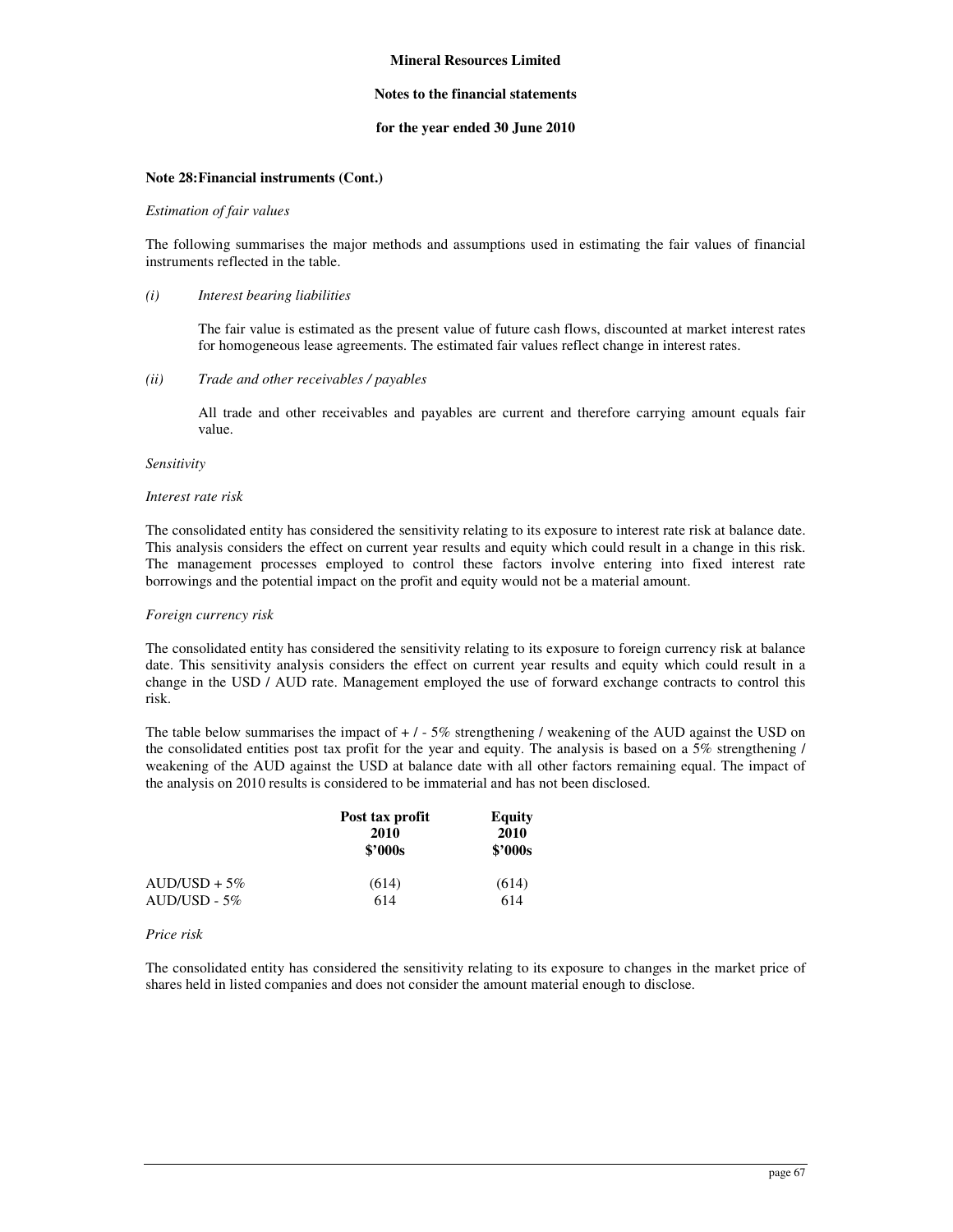# **Notes to the financial statements**

# **for the year ended 30 June 2010**

|                                                                                                                                                                                                              | <b>Consolidated</b> |                |
|--------------------------------------------------------------------------------------------------------------------------------------------------------------------------------------------------------------|---------------------|----------------|
|                                                                                                                                                                                                              | 2010<br>\$3000      | 2009<br>\$'000 |
| Note 29: Dividends paid or recommended                                                                                                                                                                       |                     |                |
| Dividends Paid<br>Final ordinary dividend for 2008/09 of 12.35<br>cents per share franked at a tax rate of 30%<br>paid on 19 November 2009                                                                   | 15,561              | 16,507         |
| Interim ordinary dividend for 2009/10 of 6.4<br>cents per share franked at a tax rate of 30%<br>paid on 6 April 2009                                                                                         | 9,984               | 8,687          |
|                                                                                                                                                                                                              | 25,545              | 25,194         |
| Dividends Proposed<br>Proposed final ordinary dividend for 2009/10<br>of 13.60 cents per share franked at a tax rate of<br>30% and to be paid on 18 November 2010                                            | 22,692              | 15,337         |
| <b>Franking Credits</b><br>Franking credits available for subsequent<br>financial years based on a tax rate of 30%<br>Balance of franking account at year end<br>adjusted for franking credits arising from: | 20,387              | 14.333         |
| - payment for income tax                                                                                                                                                                                     | 21,987              | 14,333         |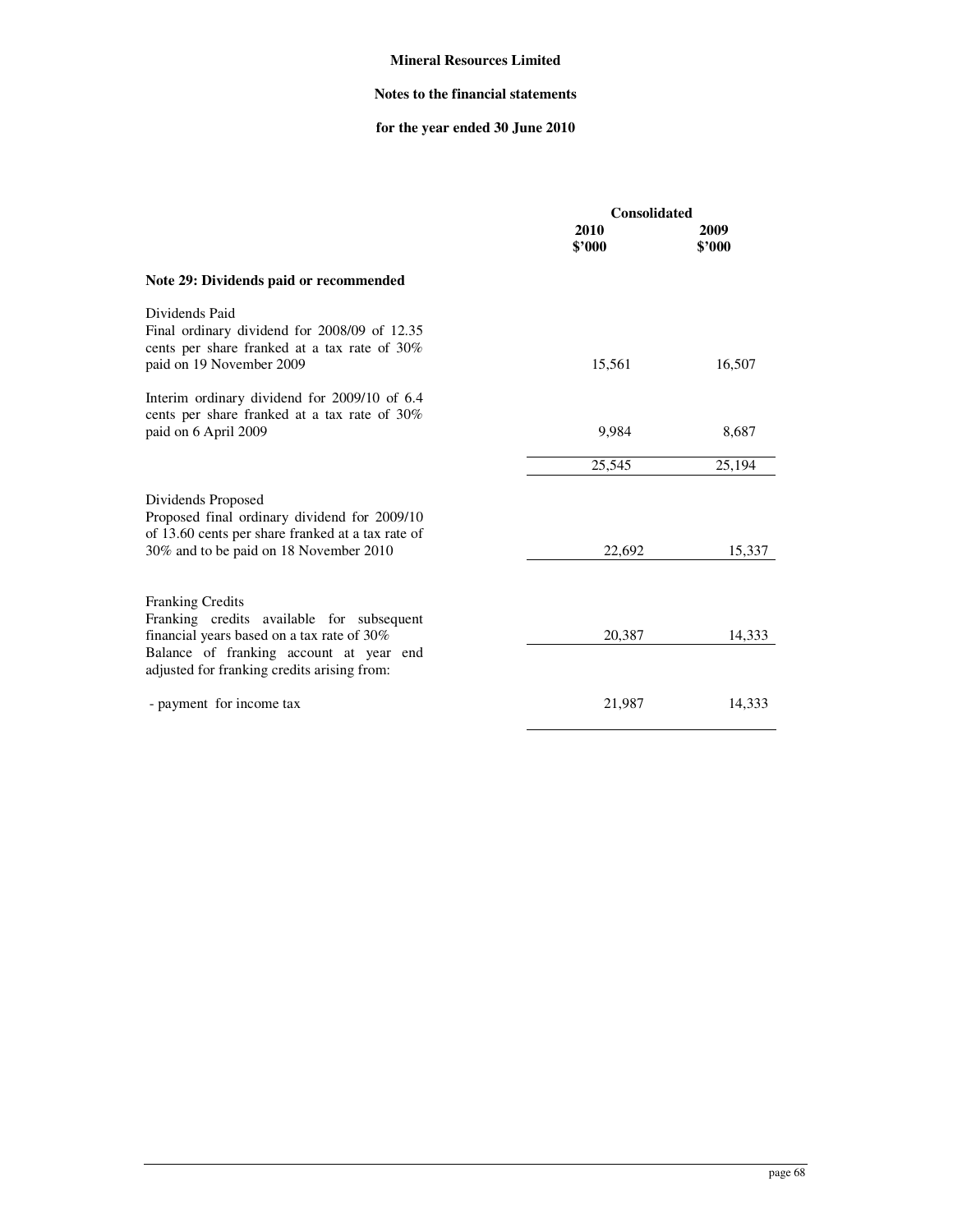# **Notes to the financial statements**

# **for the year ended 30 June 2010**

# **Note 30: Earnings per share**

|                                                                                                                                      | <b>Consolidated</b> |                |  |
|--------------------------------------------------------------------------------------------------------------------------------------|---------------------|----------------|--|
|                                                                                                                                      | 2010<br>\$2000      | 2009<br>\$'000 |  |
| The following reflects the income and share<br>data used in the calculations of basic and<br>dilutes earnings per share:             |                     |                |  |
| Net profit attributable to ordinary shareholders<br>of the parent entity used in calculating basic<br>and diluted earnings per share | 97,185              | 44,308         |  |
|                                                                                                                                      | <b>Number</b>       | <b>Number</b>  |  |
| Weighted average number of ordinary shares<br>used in calculating basic earnings per share                                           | 141,982,976         | 123,797,502    |  |
| Adjusted weighted average number of ordinary<br>shares used in calculating diluted earnings per<br>share                             | 145, 315, 054       | 126, 136, 832  |  |
|                                                                                                                                      | 68.5                | 35.8           |  |
| Basic earnings per share (cents per share)                                                                                           |                     |                |  |
| Diluted earnings per share (cents per share)                                                                                         | 66.9                | 35.1           |  |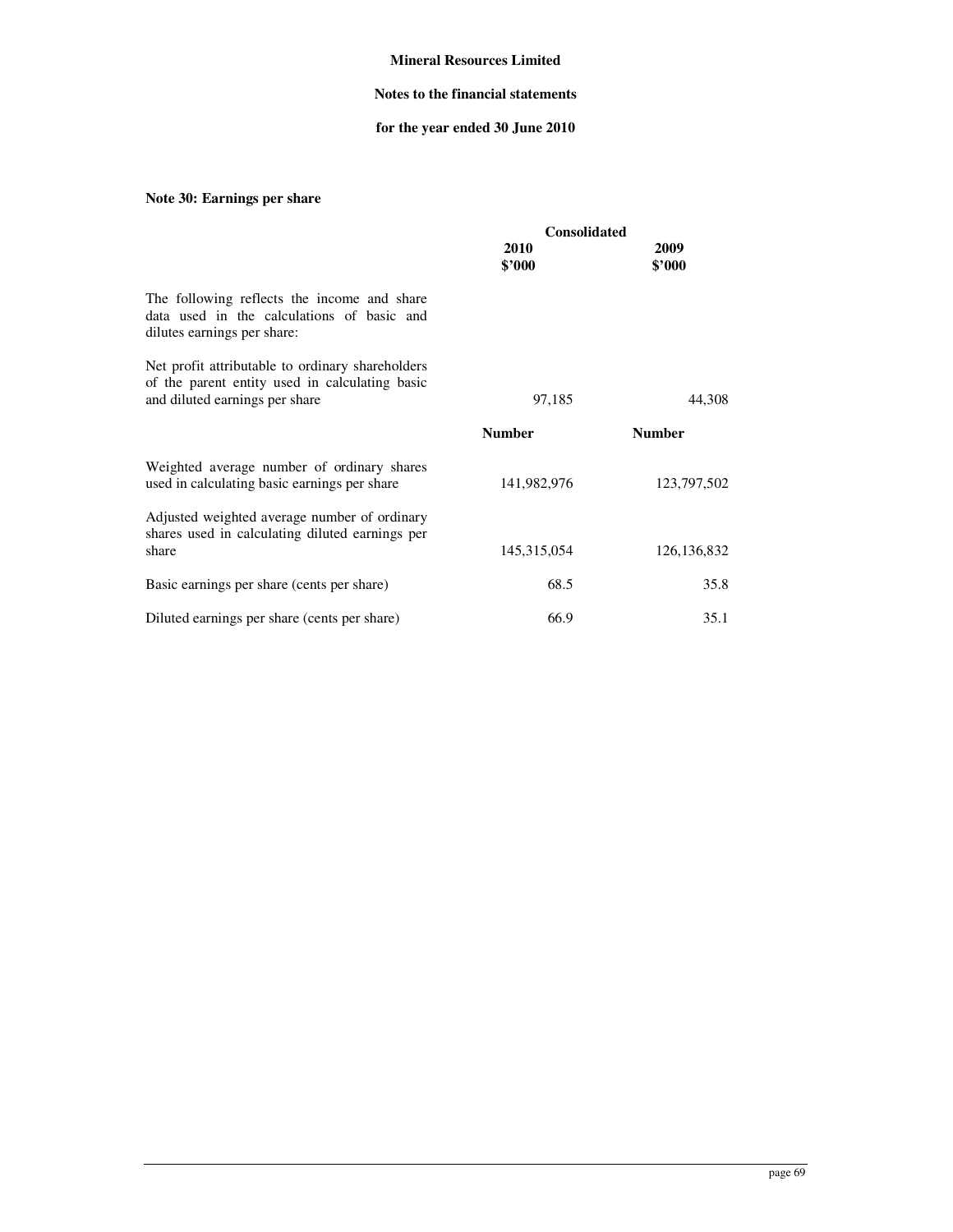### **Notes to the financial statements**

#### **for the year ended 30 June 2010**

#### **Note 31: Related party transactions and balances**

#### *Related party transactions*

**2009** 

Transactions between group entities are on normal commercial terms and conditions no more favourable than those available to other parties unless otherwise stated. All services provided by group entities are at arms length transactions. Transactions for the period between group entities relate to the provision of goods and services, including shared resources, in relation to the ongoing business activities of the company.

| 2010                                                     |                |                |                 |                      |
|----------------------------------------------------------|----------------|----------------|-----------------|----------------------|
|                                                          | <b>Balance</b> | <b>Balance</b> | Sales to group  | Purchases            |
|                                                          | receivable by  | payable by     | companies       | from group           |
|                                                          | \$'000s        | \$'000s        | $$^{\circ}000s$ | companies<br>\$'000s |
| Mineral Resources Ltd                                    | 9.996          | 351            | 4,871           | 795                  |
| PIHA Pty Ltd                                             | 1,556          | 3,085          | 1,095           | 911                  |
| Crushing Services International Pty Ltd                  | 7.903          | 6,055          | 4,870           | 794                  |
| Process Minerals International Pty Ltd                   | 442            | 18.980         | 214             | 4,823                |
| Polaris Metals Pty Ltd (previously<br>Polaris Metals NL) | 8.573          |                |                 |                      |
| Eclipse Minerals Pty Ltd                                 |                |                |                 |                      |
| Mesa Minerals Limited                                    |                |                |                 |                      |
| HiTec Energy Pty Ltd                                     |                |                |                 |                      |

| -----                                   |                 |                 |                 |            |
|-----------------------------------------|-----------------|-----------------|-----------------|------------|
|                                         | Balance         | Balance         | Sales to group  | Purchases  |
|                                         | receivable by   | payable by      | companies       | from group |
|                                         |                 |                 |                 | companies  |
|                                         | $$^{\circ}000s$ | $$^{\circ}000s$ | $$^{\circ}000s$ | \$'000s    |
| Mineral Resources Ltd                   | 127             | 57,165          | 1.004           |            |
| PIHA Pty Ltd                            | 7.207           | 4.897           | 2.311           | 755        |
| Crushing Services International Pty Ltd | 70.170          | 7.117           | 2,617           | 1,993      |
| Process Minerals International Pty Ltd  | 19,278          | 27,603          | 127             | 3,311      |

Transactions between related and associated parties are on normal commercial terms and conditions no more favourable than those available to other parties unless otherwise stated. All services provided by related and associated parties are at arms length transactions.

Properties from which the company's operations are performed are rented from parties related to Chris Ellison and Peter Wade. The rent paid during the year was \$1,709,000 (2008: \$1,590,000).

Certain engineering services were provided by GR Engineering Services Pty Ltd, a company related to Joe Ricciardo. Services were provided on an arms length basis to the value of \$943,029.

Certain crushing and engineering services were provided by Talison Pty Ltd, a company related to Kelvin Flynn. Services were provided on an arms length basis to the value of \$1,943,873 by Mineral Resources for those services provided.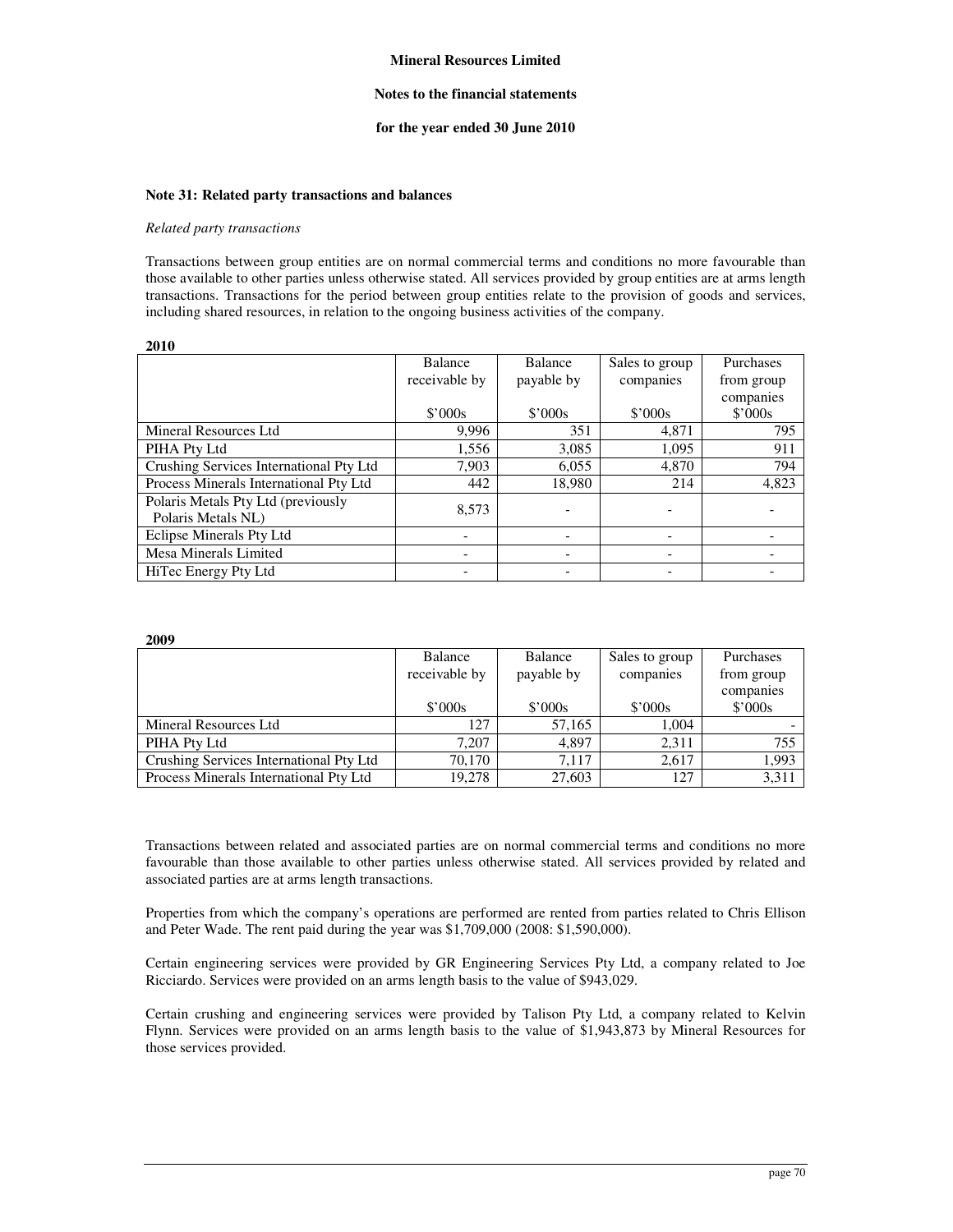### **Notes to the financial statements**

### **for the year ended 30 June 2010**

### **Note 31: Related party transactions and balances (Cont.)**

*Related party balances* 

|                                            | <b>Associated Director</b> | <b>Balance at</b><br><b>30 June 2010</b><br>\$2000 | <b>Balance at</b><br><b>30 June 2009</b><br>\$2000 |
|--------------------------------------------|----------------------------|----------------------------------------------------|----------------------------------------------------|
| Receivable by the consolidated entity      |                            |                                                    |                                                    |
| <b>Wellard Properties Pty Ltd</b>          | P Wade, C Ellison          | 8                                                  | $\overline{4}$                                     |
| Crushing Services International Unit Trust | P Wade, C Ellison          |                                                    |                                                    |
| Sandini Pty Ltd                            | C Ellison                  | $\overline{c}$                                     | 2                                                  |
| Payable by the consolidated entity         |                            |                                                    |                                                    |
| Sandini Pty Ltd                            | C Ellison                  | 15                                                 | 13                                                 |

### **Note 32: Events after the balance sheet date**

On the 5 August 2010 as announced to the ASX, Hancock Manganese Pty Ltd exercised 5,000,000 unlisted share options with an exercise price of \$6.05. Hancock Manganese Pty Ltd's remaining holding is 10,000,000 unlisted share options exercisable at \$6.05 and expiring on 6 August 2011.

On the 5 August 2010 as announced to the ASX, Mineral Resources Limited agreed to vary the original agreement between Atlantic Ltd and the Receivers of Midwest Vanadium Pty Ltd in respect of the acquisition of the Windimurra vanadium project. Under the revised agreement (which is subject to the approval of the existing lenders and full documentation of the transaction):

- Mineral Resources Limited will sell its 27.5% shareholding in the project to Atlantic;
- Mineral Resources Limited will be paid all outstanding debts;
- Mineral Resources Limited will sell its BOOT plant to Midwest Vanadium Pty Ltd before 1 April 2011.

No other matters or circumstances have arisen since the end of the financial year which significantly affect the operations of the consolidated entity.

# **Note 33: Contingent liabilities**

The consolidated entity has provided guarantees to third parties in relation to the performance of contracts and against warranty obligations for a defects liability period after completion of the work. Defects liability period are usually from 12 to 18 months duration. Bank guarantees are issued as security for these obligations.

|                          | <b>Consolidated</b> |                |
|--------------------------|---------------------|----------------|
|                          | 2010<br>\$2000      | 2009<br>\$2000 |
| Bank guarantees facility | 5,849               | 5,320          |
| Amount utilised          | (3.916)             | (3.364)        |
| Unused guarantee limit   | 1.933               | 1.956          |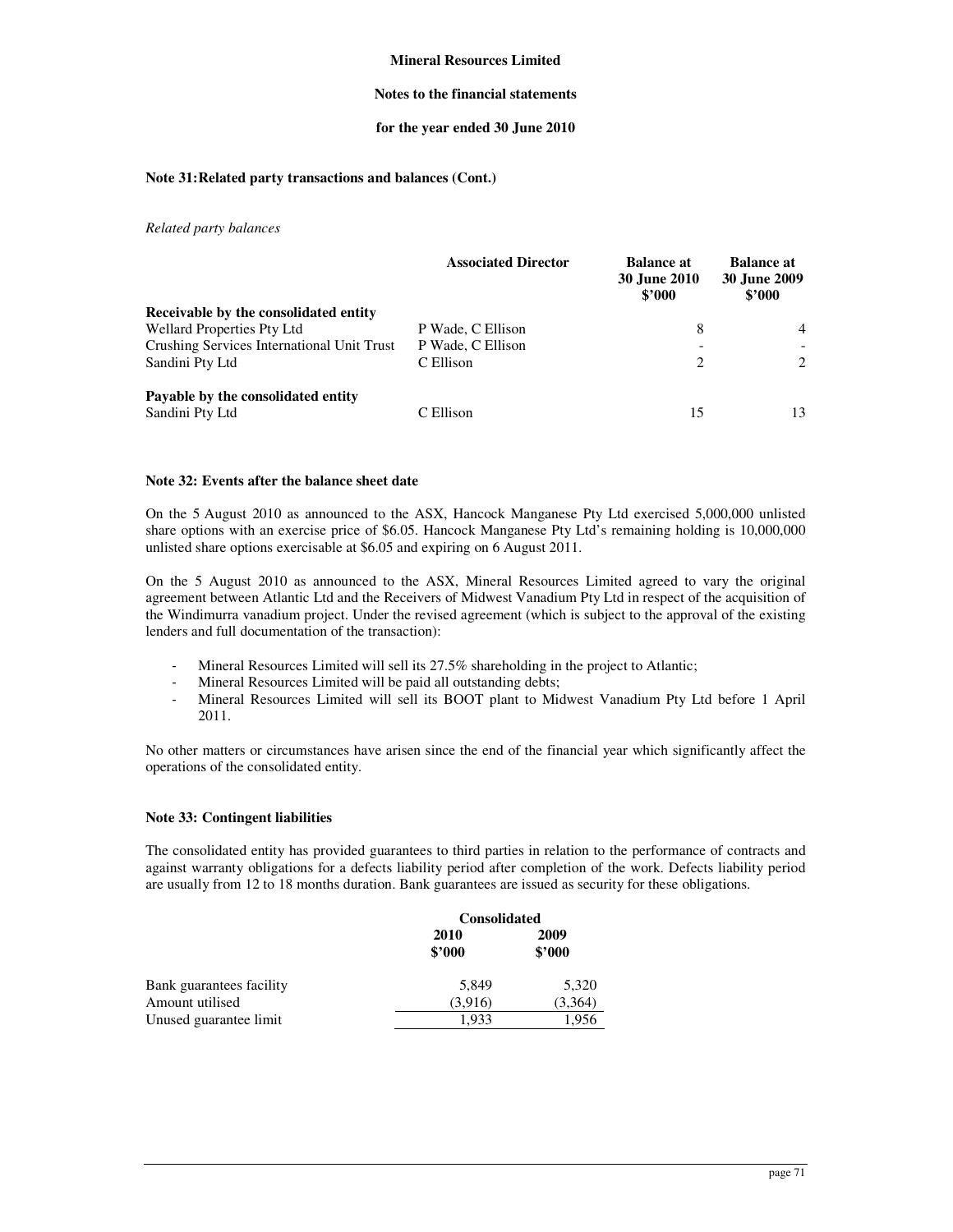### **Notes to the financial statements**

### **for the year ended 30 June 2010**

### **Note 34: Business Combinations**

the company was involved in two business combinations, acquiring Polaris Metals NL (100%) and Mesa Minerals Limited (57.4%) in the year ending June 2010.

# **Polaris Metals NL**

On 20 August 2009 Mineral Resources Limited announced its intention to make an off-market takeover bid to acquire all of the issued shares and unlisted share options in Polaris Metals NL. Mineral Resources Bidder's Statement was lodged with the ASIC and served on Polaris on 17 September 2009. Under the terms of the Bidder's Statement, Mineral Resources offered:

- one Mineral Resources Share for every 12.5 Polaris Shares held by Polaris Shareholders; and
- one comparable Mineral Resources Option for every 12.5 Polaris Options held by Polaris Option holders.

The offer was subsequently improved over the course of the bid period and the offer was declared final based on consideration of:

- one Mineral Resources Limited share for every 10 Polaris Shares plus 10.1 cents for every one Polaris share held by Polaris Shareholders; and
- one comparable Mineral Resources Limited unlisted option for every 10 Polaris Options held by Polaris Option holders.

On 14 December 2009, Mineral Resources acquired control over Polaris Metals NL by acquiring an interest in more than 50.1% Polaris' issued shares.

On 25 January 2010 Mineral Resources Limited announced its takeover offer closed after acquiring an interest of 97.94% in Polaris shares and the remaining Polaris shares were compulsory acquired in accordance with the Corporations Act 2001.

Details of purchase consideration and net assets acquired are as follows:

|                                           | \$2000  |
|-------------------------------------------|---------|
| Purchase consideration as at 30 June 2010 |         |
| Cash paid                                 | 20.191  |
| Mineral Resources shares issued           | 139.940 |
| Fair value of option offer consideration  | 4.771   |
| Total purchase consideration              | 164,902 |

The assets and liabilities arising from the acquisition are as follows:

|                                       | <b>Fair value</b> |
|---------------------------------------|-------------------|
|                                       | \$2000            |
| Cash and cash equivalents             | 7.094             |
| Trade and other receivables           | 498               |
| Financial assets – available for sale | 3,115             |
| Other assets                          | 134               |
| Property, plant and equipment         | 392               |
| Exploration and evaluation assets     | 219,826           |
| Trade and other payables              | (606)             |
| Deferred tax liabilities              | (65, 551)         |
| Net identifiable assets acquired      | 164.902           |

The acquisition of Polaris Metals NL occurred on 14 December 2009. In accordance with AASB 3 Business Combinations, the initial accounting determined above is provisional. The provisional accounting for this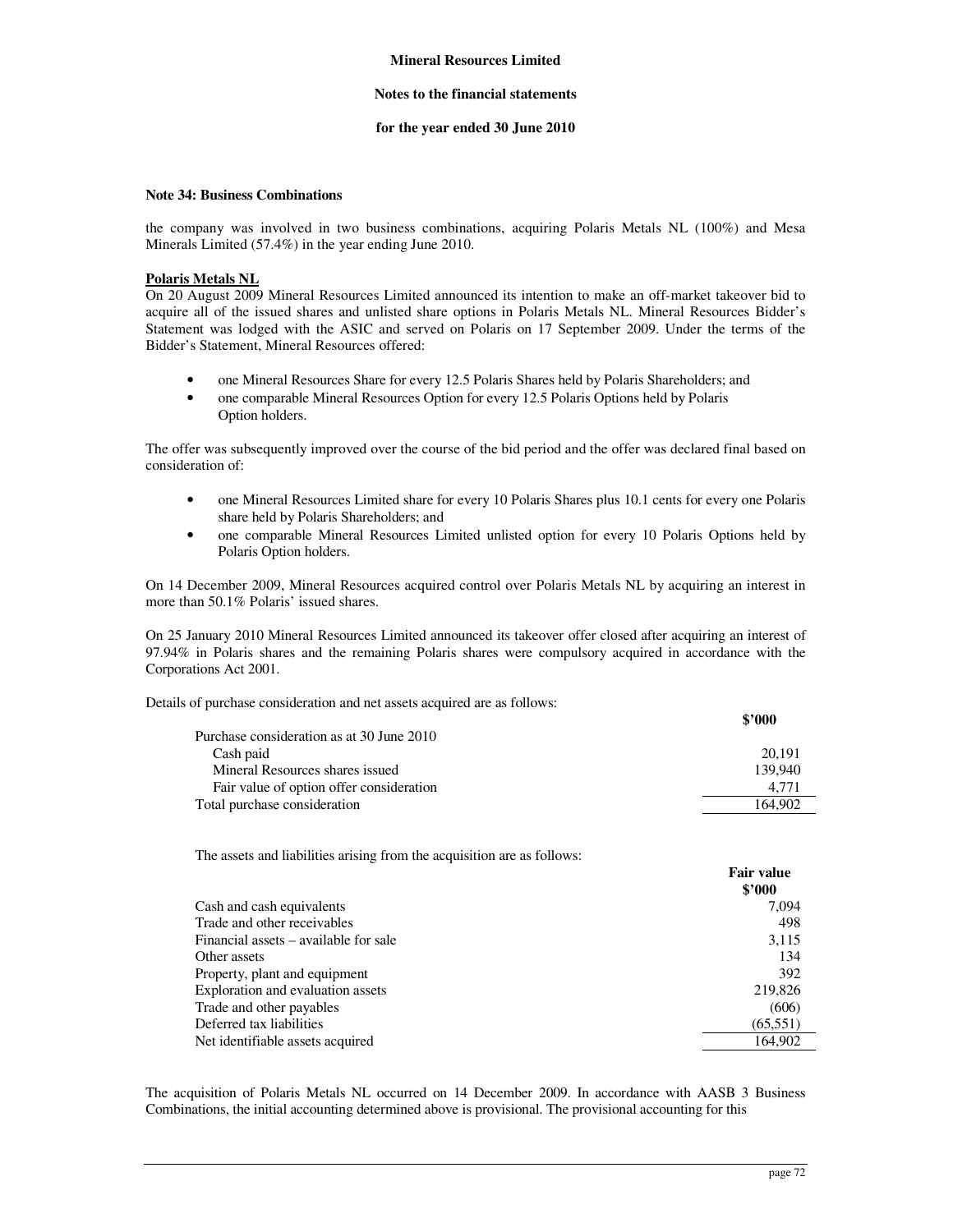### **Notes to the financial statements**

# **for the year ended 30 June 2010**

# **Note 34 Business Combinations (Cont.)**

acquisition may be adjusted in the next reporting period in the event that the finalisation of fair value procedures produces fair values which are different to those provisionally determined.

There is no goodwill attributed to the acquisition.

#### *Acquisition related costs*

Acquisition related costs of \$0.7 million are included in other expenses in the statement of comprehensive income.

### *Equity instruments issued*

Mineral Resources Limited issued 19,991,482 ordinary shares in Mineral Resources Limited in part consideration for acceptances of the share offer. The fair value of ordinary shares issued has been determined with reference to the price quoted on the Australian Stock Exchange at the date of acquisition.

Mineral Resources Limited issued 1,572,500 unlisted options over ordinary shares of Mineral Resources Limited. The fair value of options issued has been determined using a Black-Scholes option pricing model that takes into account the exercise price, the term of the option, the impact of dilution, the share price at issue date and expected price volatility of the underlying share, and the risk free interest rate for the term of the option.

### *Acquired receivables*

The fair value of acquired trade receivables is \$0.498 million. The gross contractual amount for trade receivables due is \$0.498 million, all of which expected to be collectible.

| Purchase consideration – cash outflow                       | \$2000  |
|-------------------------------------------------------------|---------|
| Outflow of cash of acquire subsidiary, net of cash acquired |         |
| Cash consideration                                          | 20.191  |
| Less: Balances acquired                                     |         |
| Cash                                                        | (7.094) |
| Outflow of cash – investing activities                      | 13.097  |
|                                                             |         |

# **Mesa Minerals Limited**

On 22 March 2010, Mineral Resources Limited announced its intention to make an off-market takeover bid to acquire all of the issued shares Mesa Minerals Limited. Mineral Resources Bidder's Statement was lodged with the ASIC and served on Mesa on 6 April 2010. Under the terms of the Bidder's Statement, Mineral Resources Limited offered one Mineral Resources Limited share for every 70.6 Mesa shares held by Mesa shareholders.

On 2 June 2010 Mineral Resources Limited acquired control over Mesa Minerals Limited by acquiring an interest in more than 50.1% of Mesa's issued shares.

On 30 June 2010 Mineral Resources had acquired an interest in 57.4% of Mesa shares

Details of purchase consideration and net assets acquired are as follows: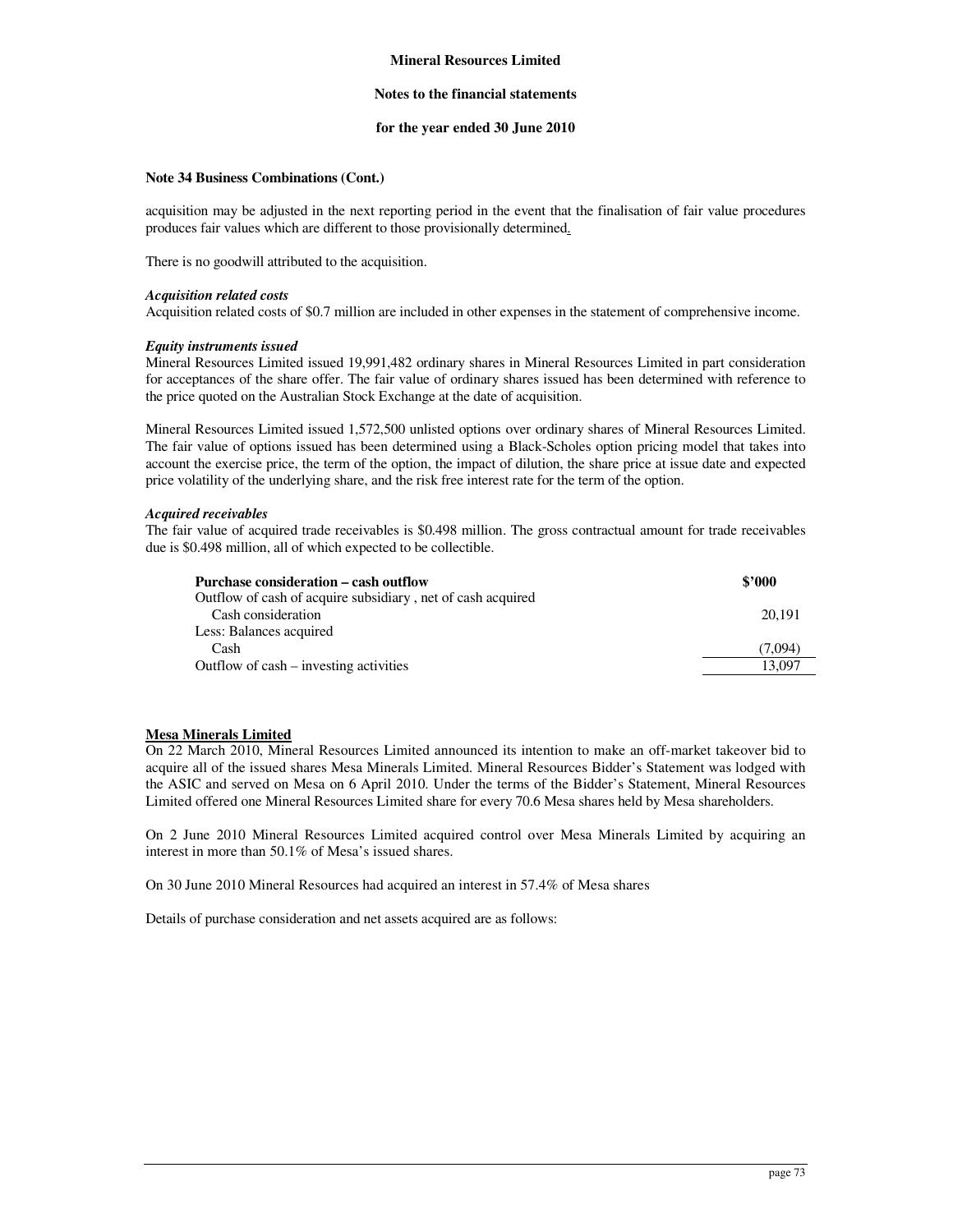## **Notes to the financial statements**

### **for the year ended 30 June 2010**

# **Note 34 Business Combinations (Cont.)**

| Purchase consideration as at 30 June 2010 |        |
|-------------------------------------------|--------|
| Mineral Resources shares issued           | 34.437 |
| Total purchase consideration              | 34.437 |

The assets and liabilities arising from the acquisition are as follows:

|                                        | <b>Fair Value</b><br>\$3000 | <b>Tax Liability</b><br>\$'000 | <b>Net Fair Value</b><br>\$3000 |
|----------------------------------------|-----------------------------|--------------------------------|---------------------------------|
| Cash                                   | 2,754                       |                                | 2,754                           |
| Trade and other receivables            | 1,416                       |                                | 1,416                           |
| Financial assets – available for sale  |                             |                                |                                 |
| Property, plant and equipment          | 71                          |                                | 71                              |
| Other current assets                   | 34                          |                                | 34                              |
| Exploration and evaluation assets      | 36,468                      | (10,940)                       | 25,528                          |
| Intangible assets – Patents            | 10,921                      |                                | 10,921                          |
| Intangible assets – Port access rights | 14,303                      |                                | 14,303                          |
| Intangible assets – Operating lease    | 7,038                       |                                | 7,038                           |
| Trade and other payables               | (2,030)                     |                                | (2,030)                         |
| Deferred tax liabilities               | (10, 940)                   | 10,940                         |                                 |
| Net identifiable assets acquired       | 60,036                      |                                | 60,036                          |
| Less: Non-controlling interest         | (25,599)                    |                                | (25,599)                        |
| Net identifiable assets acquired       | 34,437                      |                                | 34,437                          |
|                                        |                             |                                |                                 |

The acquisition of Mesa Minerals Limited occurred on 2 June 2010. In accordance with AASB 3 Business Combinations, the initial accounting determined above is provisional. The provisional accounting for this acquisition may be adjusted in the next reporting period in the event that the finalisation of fair value procedures produces fair values which are different to those provisionally determined.

There is no goodwill attributed to the acquisition.

# *Acquisition related costs*

Acquisition related costs of \$0.2 million are included in other expenses in the statement of comprehensive income.

# *Equity instruments issued*

Mineral Resources Limited has issued 4,996,947 ordinary shares in Mineral Resources Limited during the year in part consideration for acceptances of the share offer. The fair value of ordinary shares issued has been determined with reference to the price quoted on the Australian Stock Exchange at the date of acquisition.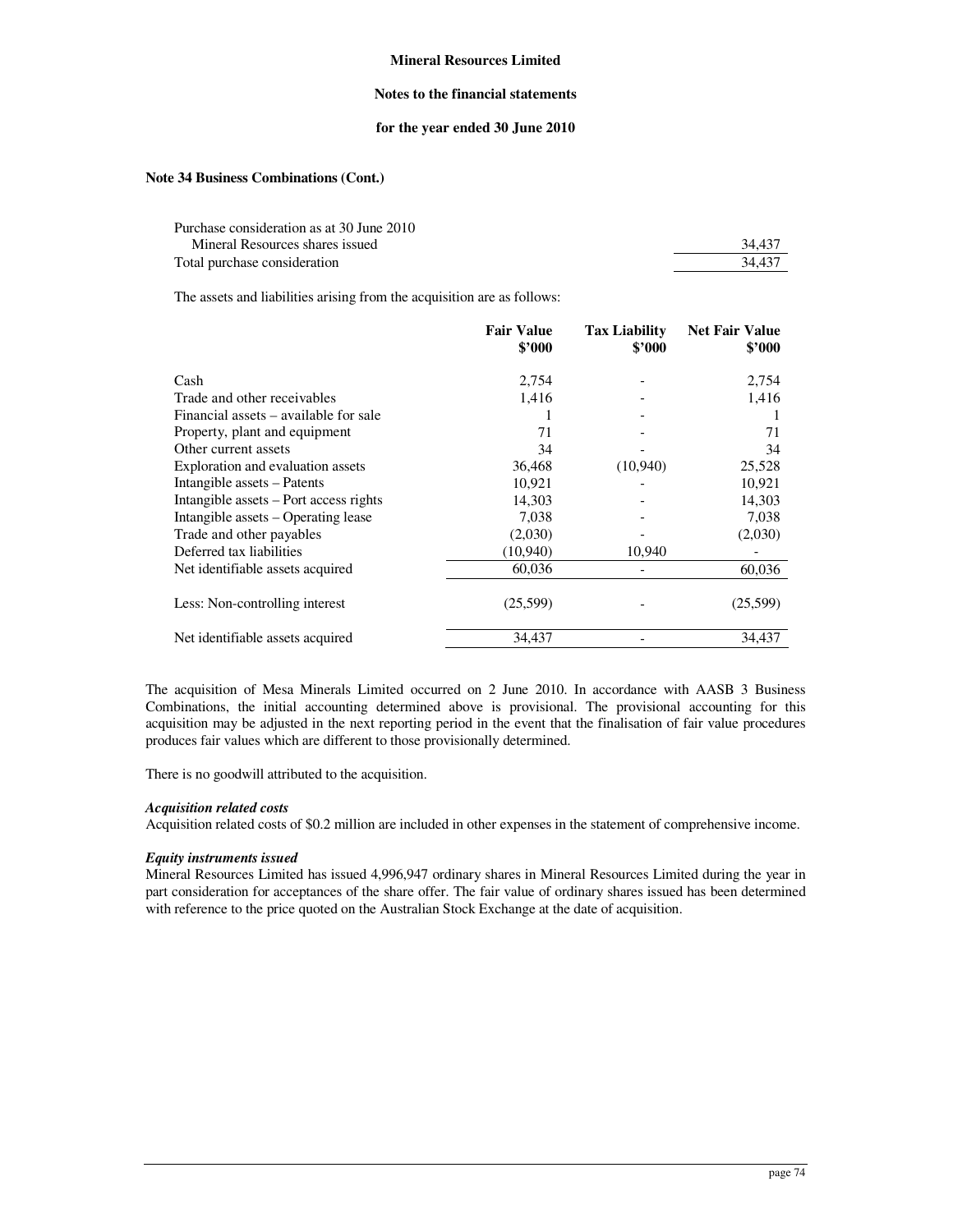### **Notes to the financial statements**

# **for the year ended 30 June 2010**

# **Note 34 Business Combinations (Cont.)**

#### *Acquired receivables*

The fair value of acquired trade receivables is \$1.417 million. The gross contractual amount for trade receivables due is \$1.417 million, all of which are expected to be collectible.

# *Non-controlling interests*

In accordance with the consolidated entity's accounting policies, the consolidated entity elected to recognise the non-controlling interests in Polaris Metals NL at its proportionate share of the acquired net identifiable assets.

| Purchase consideration – cash outflow                       | \$2000 |
|-------------------------------------------------------------|--------|
| Outflow of cash of acquire subsidiary, net of cash acquired |        |
| Cash consideration                                          |        |
| Less: Balances acquired                                     |        |
| Cash                                                        | 2.754  |
| Inflow of cash – investing activities                       | 2.754  |
|                                                             |        |

Actual net fair value of Mesa assets excluding any tax benefits from the business combination are shown in comparison below:

### **Note 34 Parent Entity Information**

|                                           | <b>Consolidated</b>   |                |
|-------------------------------------------|-----------------------|----------------|
|                                           | <b>2010</b><br>\$2000 | 2009<br>\$2000 |
| Information for Mineral Resources Limited |                       |                |
| Current assets                            | 129,065               | 44,406         |
| Total assets                              | 452,159               | 160,473        |
| Current liabilities                       | 27,771                | 5,090          |
| <b>Total liabilities</b>                  | 84,848                | 50,090         |
| Issued capital                            | 315,526               | 72,782         |
| Accumulated gains                         | 51,785                | 37,601         |
| Total shareholders equity                 | 367.311               | 110,383        |
| Net profit after tax of the parent entity | 39,729                | 62,422         |
| Total comprehensive income of the parent  | 39.729                | 62.422         |

There are no guarantees entered into by the parent entity in relation to the debts of its subsidiaries.

There are no contingent liabilities of the parent entity as at the reporting date.

There are no contractual commitments by the parent entity for the acquisition of property, plant and equipment as at the reporting date.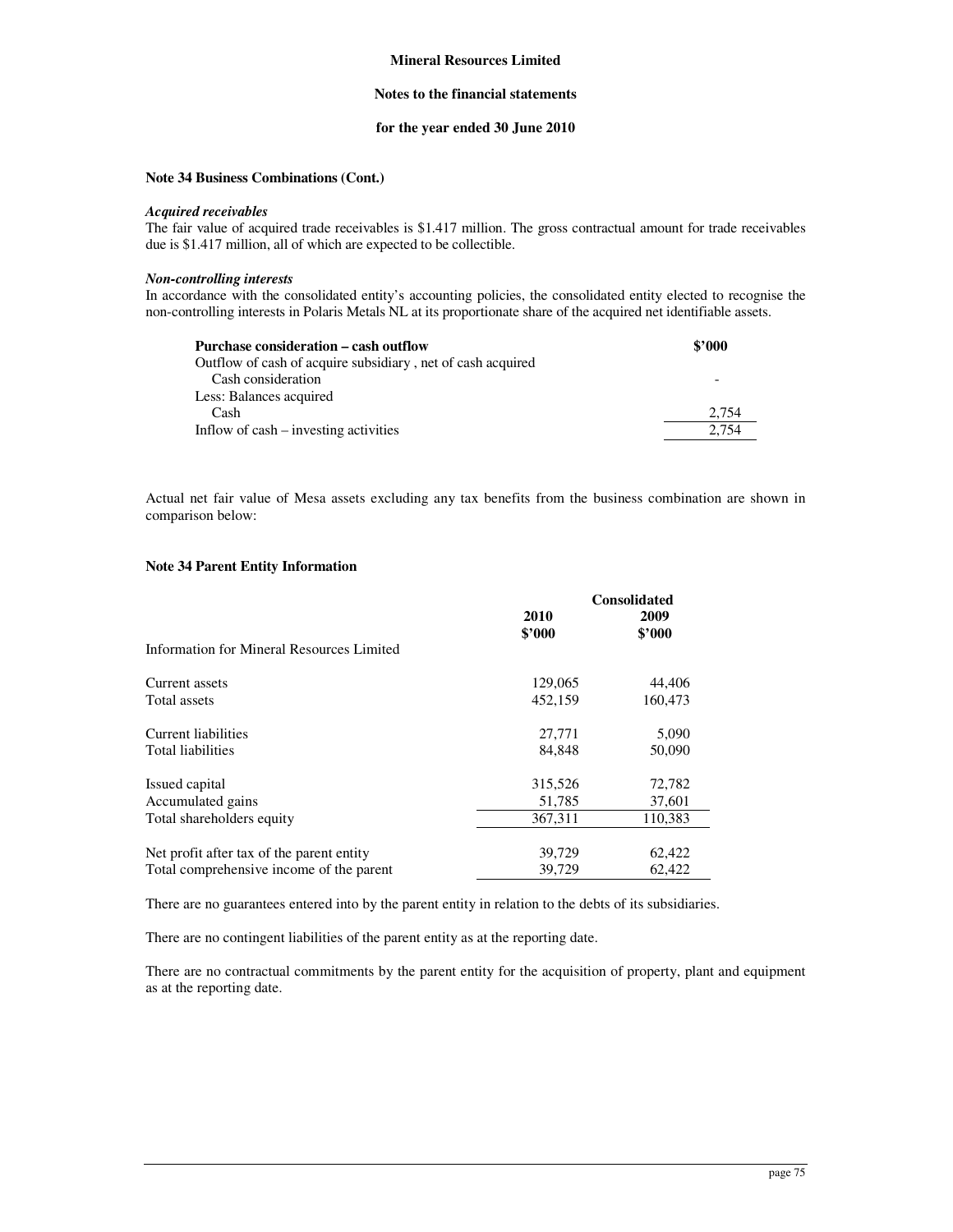### **Notes to the financial statements**

### **for the year ended 30 June 2010**

### **Note 35 Joint controlled assets**

On 28 April 2008, Mesa Minerals Limited (Mesa), a subsidiary of Mineral Resources Limited, entered into a Farm-in & Joint Venture Agreement with Auvex Resources Limited, formerly Auvex Metals Limited, ("Auvex") to mine and ship manganese product. Under the arrangements, Auvex was required to expend \$7,250,000 on exploration and evaluation to enable Mesa and Auvex to make a joint Decision to Mine manganese at Mesa's Ant Hill and Sunday Hill Mining Leases. Pursuant to a variation to work programme set out in the Farm-in & Joint Venture Agreement, Auvex conducted a trial mining programme at the Ant Hill Mining Lease and produced approximately 45,000 tonnes of manganese for and on behalf of the participants.

On 30 June 2009, Mesa and Auvex agreed that Auvex had earned its interest in the tenements and accordingly, Mesa assigned to Auvex an undivided 50% interest in the Ant Hill Mining Lease 46/238 and the Sunday Hill Mining Lease 46/237.

The consolidated entity accounts for its interest in the Joint Venture under a contractual arrangement which does not give rise to a jointly controlled entity. Under the contractual arrangements, the consolidated entity derives benefits of operation from the jointly owned assets, rather than from an interest in a jointly controlled entity. Mesa's share of net assets of the jointly controlled assets and operations as at the end of financial period 30 June 2010 are:

|                              | <b>Consolidated</b> |                |
|------------------------------|---------------------|----------------|
|                              | 2010<br>\$2000      | 2009<br>\$'000 |
| Property plant and equipment | 55                  | -              |
| Amount utilised              | 488                 | -              |
|                              | 543                 | -              |

During the farm-in period, Auvex expended \$859,676 on fixed assets. Whilst Mesa did not contribute to the acquisition of these fixed assets; it is entitled to the benefits arising from their utilisation as well as 50% of proceeds from their sale.

On 26 November 2009, Mesa advised Auvex that it considered that Auvex had entered into an arrangement with its creditors and therefore breached the conditions of the Joint Venture.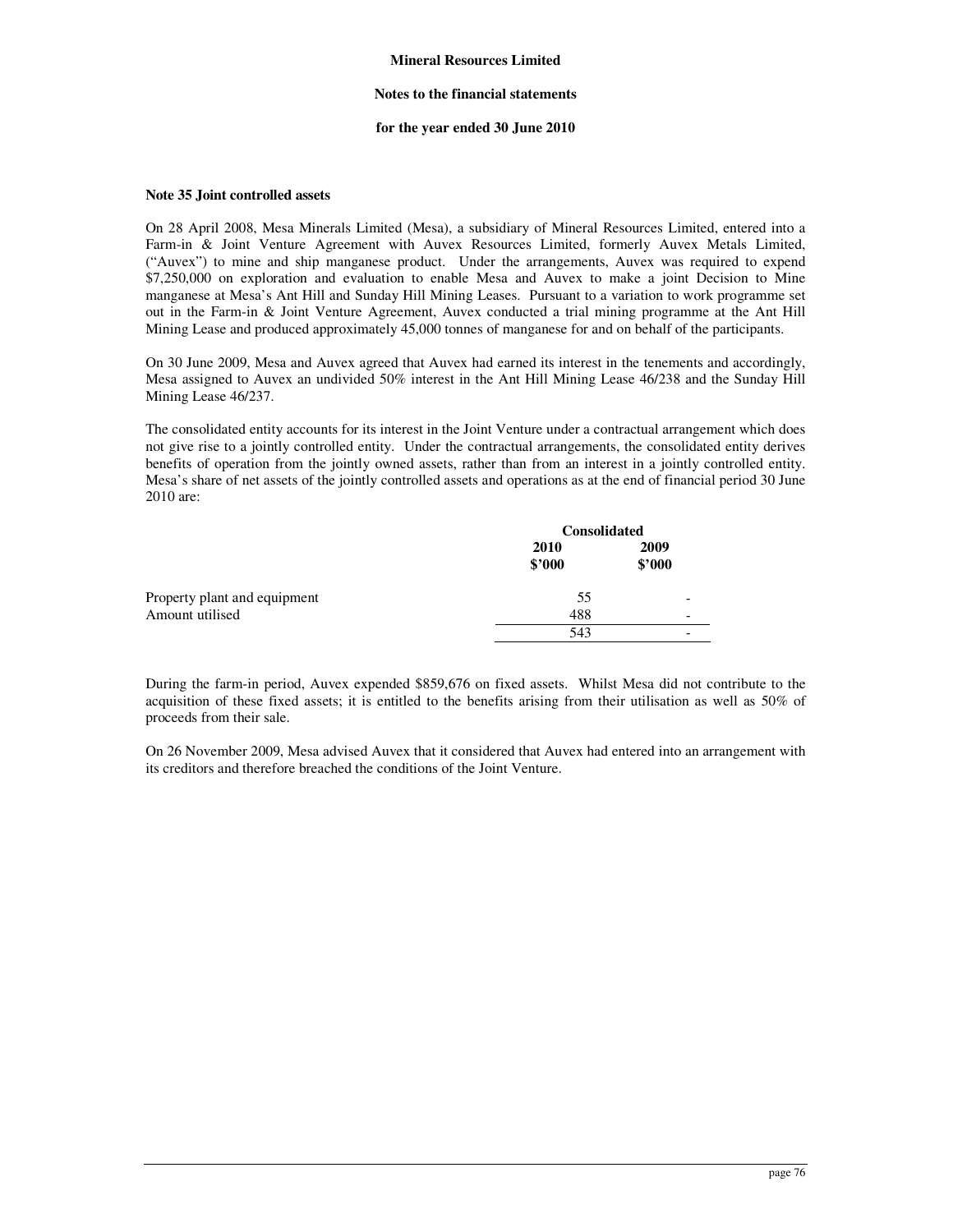# **Directors Declaration**

# **for the year ended 30 June 2010**

- 1. In accordance with a resolution of the directors of Mineral Resources Limited, I state that:
	- (a) the financial statements, notes and the additional disclosures included in the Directors Report designated as audited of the Group are in accordance with the *Corporations Act 2001*, including:
		- (i) giving a true and fair view of the financial position of the Group as at 30 June 2010 and of their performance for the year ended on that date; and
		- (ii) complying with Accounting Standards, including the Interpretations and the Corporations Regulations 2001; and
	- (b) the financial statements and notes also comply with International Reporting Standards as disclosed in Note 1; and
	- (b) there are reasonable grounds to believe the Group will be able to pay its debts as and when they become due and payable.
- 2. This declaration is made after receiving the declarations required to be made to the Directors in accordance with section 295A of the Corporations Act 2001 for the financial year ended 30 June 2010.

Signed in accordance with a resolution of the directors made pursuant to s.295(5) of the Corporations Act 2001 and is signed for and on behalf of the directors by:

Dede

PETER WADE Executive Chairman / Managing Director

Dated this 19th day of August 2010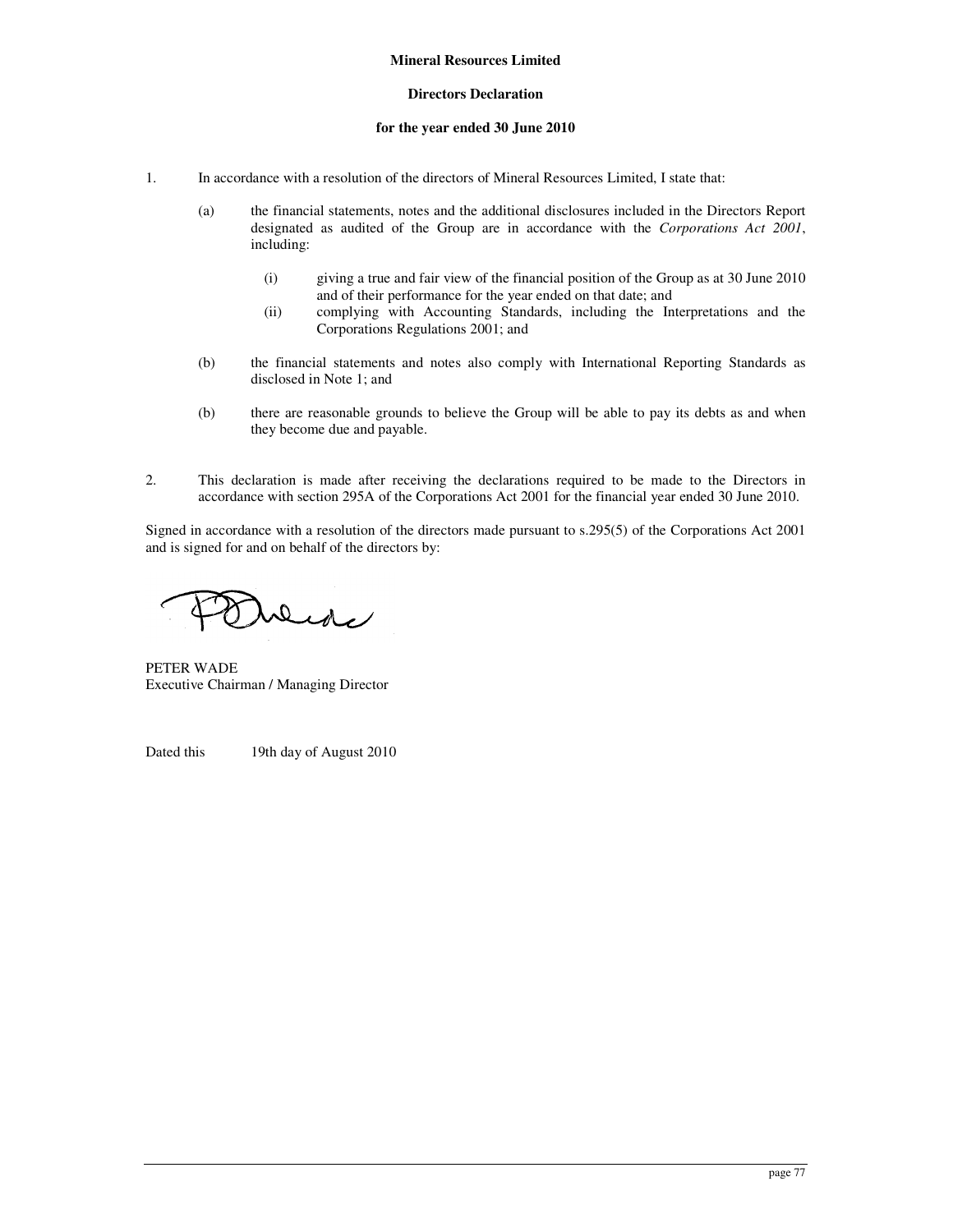

**RSM Bird Cameron Partners**  8 St Georges Terrace Perth WA 6000 GPO Box R1253 Perth WA 6844 **T** +61 8 9261 9100 **F** +61 8 9261 9101 www.rsmi.com.au

### INDEPENDENT AUDITOR'S REPORT

# TO THE MEMBERS OF

# MINERAL RESOURCES LIMITED

We have audited the accompanying financial report of Mineral Resources Limited, which comprises the statement of financial position as at 30 June 2010, and the statement of comprehensive income, statement of changes in equity and statement of cash flows for the year then ended, a summary of significant accounting policies, other explanatory notes and the directors' declaration of the consolidated entity comprising the company and the entities it controlled at the year's end or from time to time during the financial year.

### Directors' Responsibility for the Financial Report

The directors of the company are responsible for the preparation and fair presentation of the financial report in accordance with Australian Accounting Standards (including the Australian Accounting Interpretations) and the Corporations Act 2001. This responsibility includes establishing and maintaining internal control relevant to the preparation and fair presentation of the financial report that is free from material misstatement, whether due to fraud or error; selecting and applying appropriate accounting policies; and making accounting estimates that are reasonable in the circumstances. In Note 1, the directors also state, in accordance with Accounting Standard AASB 101 Presentation of Financial Statements, that compliance with the Australian equivalents to International Financial Reporting Standards ensures that the financial report, comprising the consolidated financial statements and notes, complies with International Financial Reporting Standards.

# Auditor's Responsibility

Our responsibility is to express an opinion on the financial report based on our audit. We conducted our audit in accordance with Australian Auditing Standards. These Auditing Standards require that we comply with relevant ethical requirements relating to audit engagements and plan and perform the audit to obtain reasonable assurance whether the financial report is free from material misstatement.

An audit involves performing procedures to obtain audit evidence about the amounts and disclosures in the financial report. The procedures selected depend on the auditor's judgement, including the assessment of the risks of material misstatement of the financial report, whether due to fraud or error. In making those risk assessments, the auditor considers internal control relevant to the entity's preparation and fair presentation of the financial report in order to design audit procedures that are appropriate in the circumstances, but not for the purpose of expressing an opinion on the effectiveness of the entity's internal control. An audit also includes evaluating the appropriateness of accounting policies used and the reasonableness of accounting estimates made by the directors, as well as evaluating the overall presentation of the financial report.

We believe that the audit evidence we have obtained is sufficient and appropriate to provide a basis for our audit opinions.

78

Liability limited by a scheme approved under Professional Standards Legislation

Major Offices in: Perth, Sydney, Melbourne, Adelaide and Canberra ABN 36 965 185 036